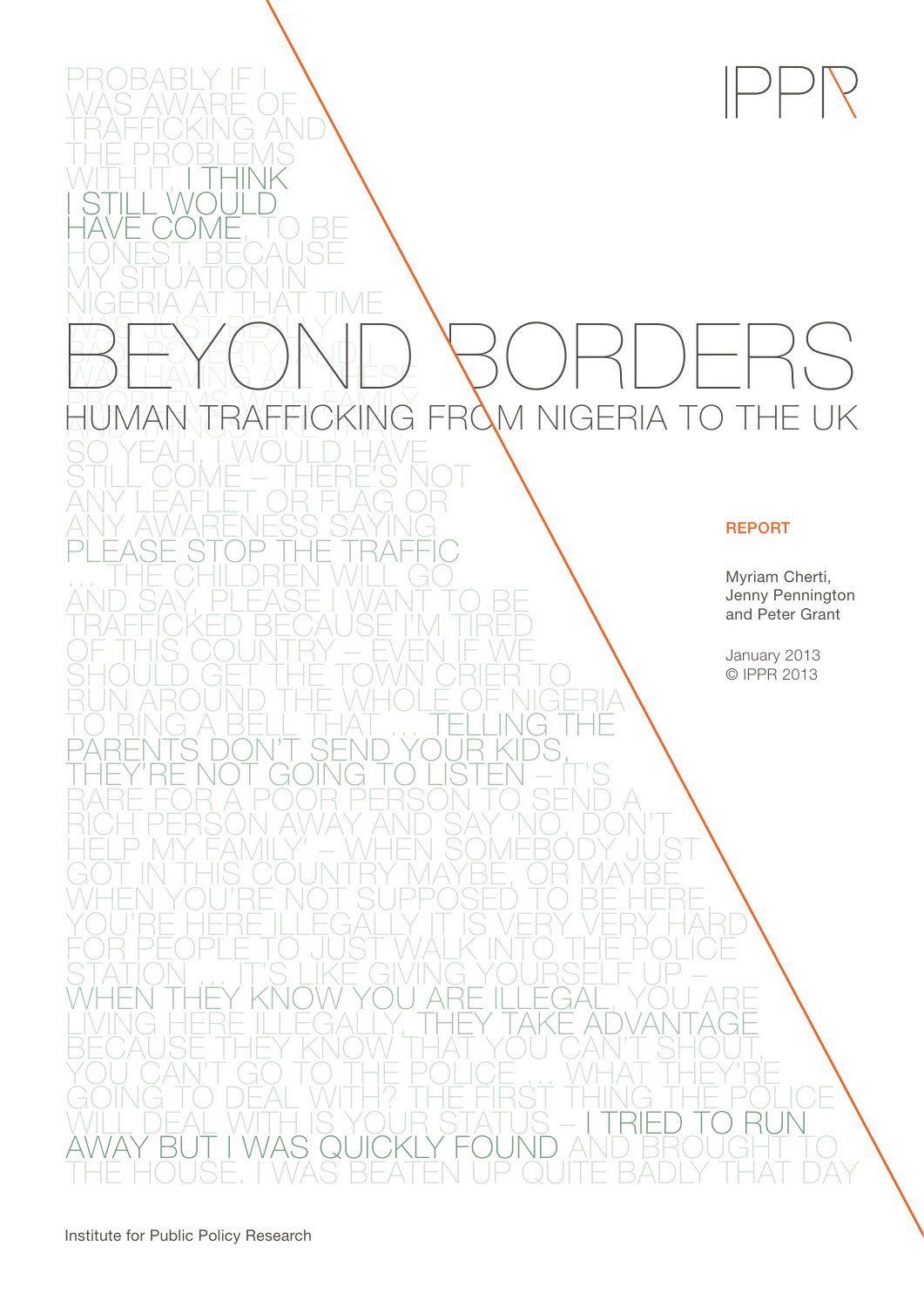### ABOUT THE AUTHORS

Myriam Cherti is a senior research fellow at IPPR.

Jenny Pennington is a researcher at IPPR.

Peter Grant is a freelance researcher.

## ACKNOWLEDGMENTS

The authors wish to thank the many individuals who have contributed to this research.

IPPR colleagues Sarah Mulley and Tim Finch contributed significantly to discussions around recommendations and to earlier drafts of this report, and Glenn Gottfried made valuable input to our quantitative research and analysis. We are also grateful to Carolyn Smith for editing the final report.

The fieldwork for this research could have never been completed without our partners for this case study: Louise Harcourt, Dina Barky, Abigail Stepnitz, Heather Harvey from the Poppy Project, and Judith-Ann Walker from the development Research and Projects Centre (dRPC).

We are also grateful to our project advisory board members who helped us with the framing of the research and reviewing its findings. We would like to thank all the members and in particular: Andy Desmond, Hermione Harris, Amanda Gray, Debbie Ariyo and Jenny Moss for their constructive comments.

Finally, we would like to thank all the trafficked people and the key informants who shared their stories and considerable insight on this complex subject. The quotes on the front cover are from trafficked people who took part in our research.

### ABOUT IPPR

IPPR, the Institute for Public Policy Research, is the UK's leading progressive thinktank. We produce rigorous research and innovative policy ideas for a fair, democratic and sustainable world.

We are open and independent in how we work, and with offices in London and the North of England, IPPR spans a full range of local and national policy debates. Our international partnerships extend IPPR's influence and reputation across the world.

### IPPR

4th Floor 14 Buckingham Street London WC2N 6DF T: +44 (0)20 7470 6100 E: info@ippr.org www.ippr.org Registered charity no. 800065

This paper was first published in January 2013. © 2013 The contents and opinions expressed in this paper are those of the author(s) only.

### ABOUT THE PROJECT

'Beyond irregularity' is a major international project led by IPPR which focuses on irregular and transit migration from sub-Saharan Africa through Morocco to the European Union. The project has five partners: Sussex Centre for Migration Research at Sussex University, UK; Eaves Housing for Women Ltd, UK; Platform for International Cooperation on Undocumented Migrants (PICUM), Belgium; the Council of the Moroccan Community Abroad (CCME), Morocco; and the Development Research and Project Centre (DRPC) in Nigeria.

For more, please visit [http://www.ippr.org/research-project/44/7143/](http://www.ippr.org/research-project/44/7143/beyond-irregularity-towards-a-sustainable-approach-to-dealing-with-irregular-migration-from-sub-saharan-africa-to-europe) [beyond-irregularity-towards-a-sustainable-approach-to-dealing](http://www.ippr.org/research-project/44/7143/beyond-irregularity-towards-a-sustainable-approach-to-dealing-with-irregular-migration-from-sub-saharan-africa-to-europe)[with-irregular-migration-from-sub-saharan-africa-to-europe](http://www.ippr.org/research-project/44/7143/beyond-irregularity-towards-a-sustainable-approach-to-dealing-with-irregular-migration-from-sub-saharan-africa-to-europe)

this project is funded by the european union



project partners





NEW IDEAS for CHANGE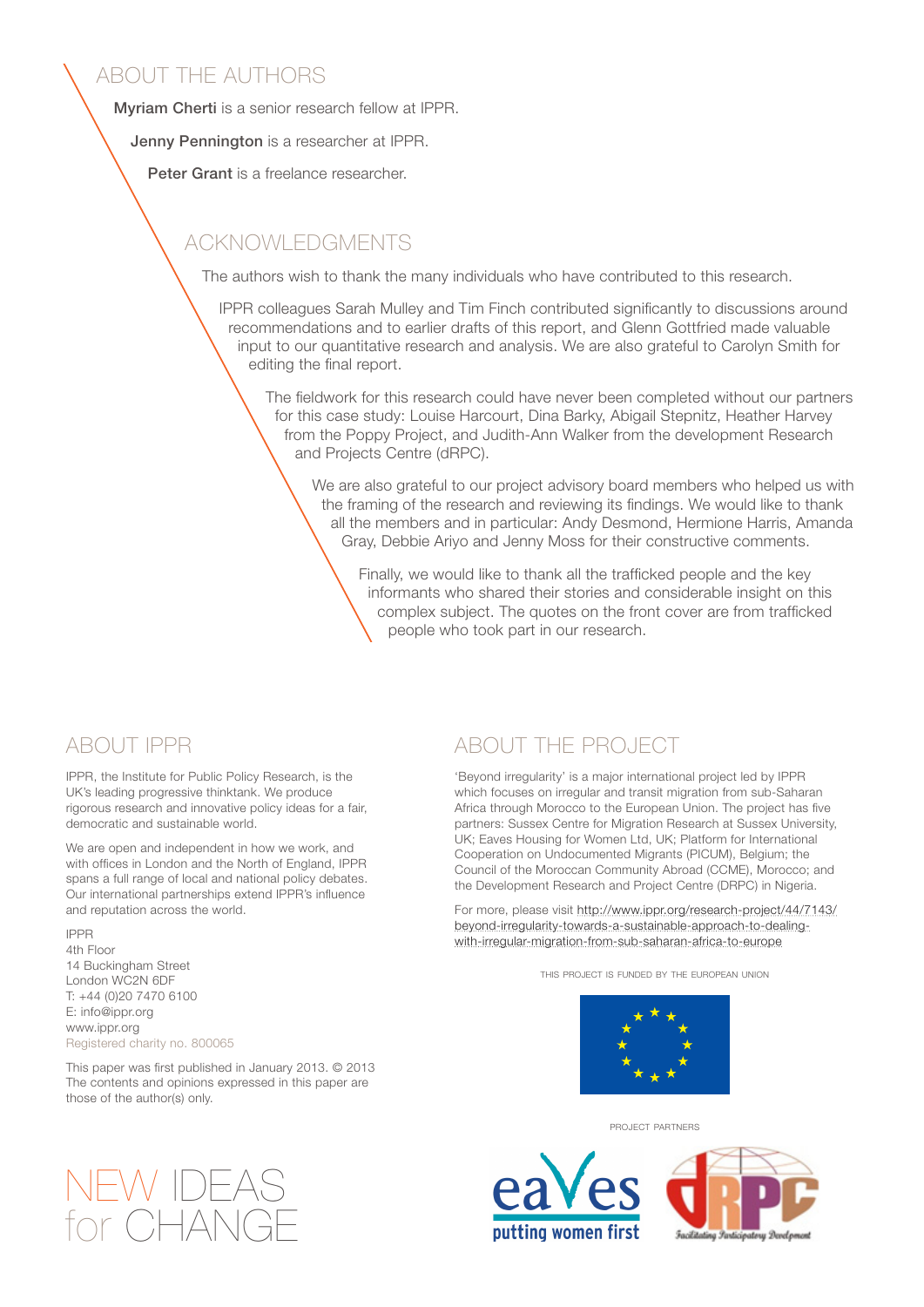# **CONTENTS**

| 3.6 Preventing trafficking from Nigeria to the UK: conclusions and recommendations52 |  |
|--------------------------------------------------------------------------------------|--|
|                                                                                      |  |
|                                                                                      |  |
|                                                                                      |  |
|                                                                                      |  |
|                                                                                      |  |
|                                                                                      |  |
|                                                                                      |  |
|                                                                                      |  |
| 4.8 Protecting trafficking victims: conclusions and recommendations74                |  |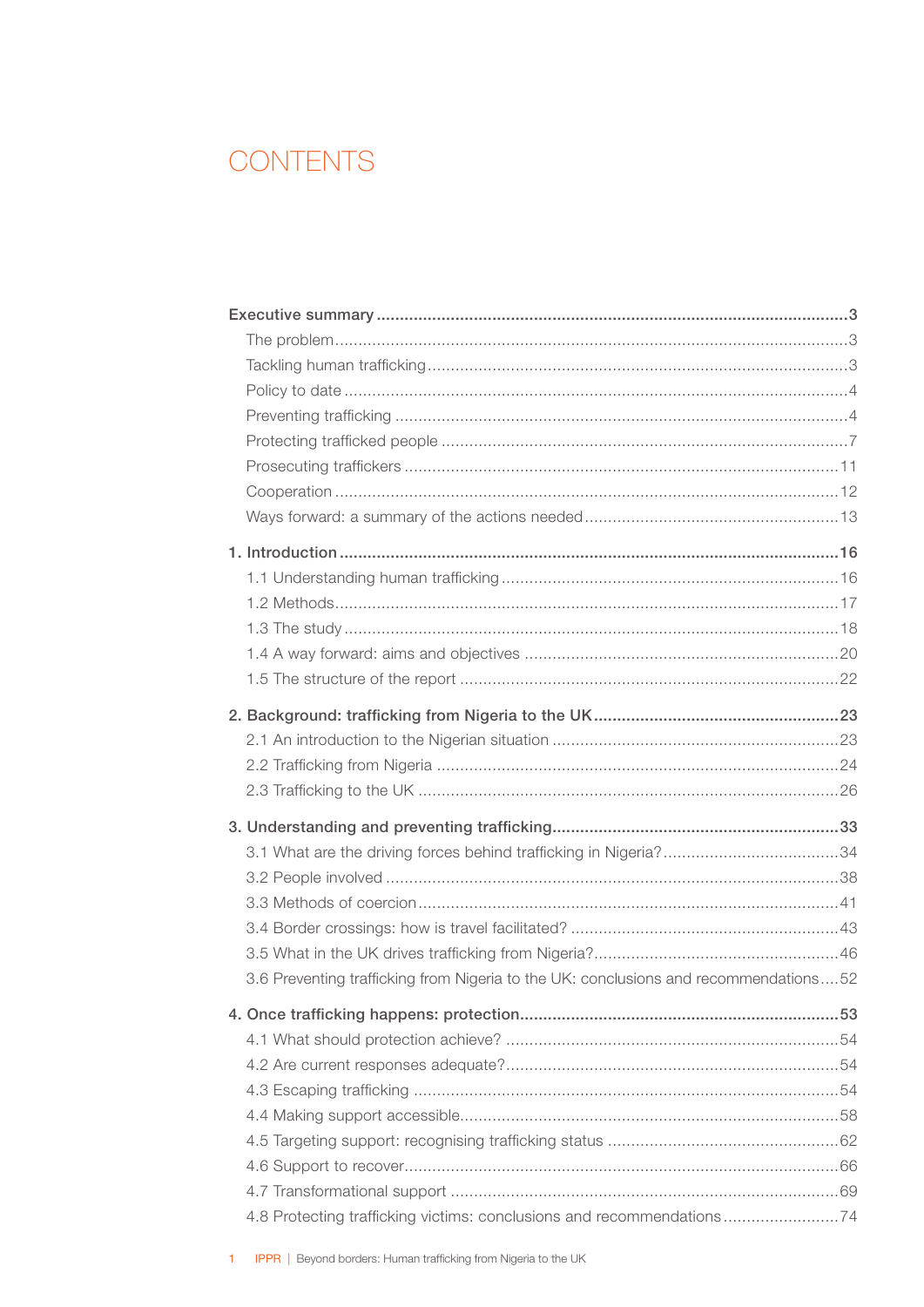### **Glossary**

| <b>ATMG</b>   | Anti-Trafficking Monitoring Group      | <b>NACTAL</b>    | Network of CSOs Against Child          |
|---------------|----------------------------------------|------------------|----------------------------------------|
| <b>CCME</b>   | Council for the Moroccan Community     |                  | Trafficking Abuse and Labour           |
|               | Abroad                                 | <b>NAPTIP</b>    | National Agency for the Prohibition of |
| <b>CEOP</b>   | Child Exploitation and Online          |                  | Traffic in Persons                     |
|               | <b>Protection Centre</b>               | <b>NCA</b>       | National Crime Agency                  |
| COSUDOW       | Committee for the Support of the       | <b>NGI</b>       | Nongovernmental individual             |
|               | Dignity of Women                       | <b>NGO</b>       | Nongovernmental organisation           |
| <b>CPS</b>    | <b>Crown Prosecution Service</b>       | <b>NRM</b>       | National Referral Mechanism            |
| <b>CSO</b>    | Civil society organisation             | <b>NSPCC</b>     | National Society for the Prevention of |
| CTAIL         | Child Trafficking and Information Line |                  | Cruelty to Children                    |
| <b>DfID</b>   | Department for International           | <b>PICUM</b>     | Platform for International Cooperation |
|               | Development                            |                  | on Undocumented Migrants               |
| <b>DHSSPS</b> | Department of Health, Social Services  | <b>RALON</b>     | Risk and Liaison Overseas Network      |
|               | and Public Safety (Northern Ireland)   | SCD <sub>9</sub> | Human Exploitation and Organised       |
| dPRC          | development Research and Projects      |                  | Crime Command (Metropolitan Police)    |
|               | Centre                                 | <b>SOCA</b>      | Serious and Organised Crime Agency     |
| <b>ECPAT</b>  | End Child Prostitution and Trafficking | TIP              | <b>Trafficking in Persons</b>          |
| GPI           | <b>Girl Power Initiative</b>           | <b>UKBA</b>      | United Kingdom Border Agency           |
| <b>IdMG</b>   | Interdepartmental ministerial group    | <b>UKHTC</b>     | United Kingdom Human Trafficking       |
| <b>IOM</b>    | International Organisation for         |                  | Centre                                 |
|               | Migration                              | <b>UNODC</b>     | United Nations Office on Drugs and     |
| <b>IPPR</b>   | Institute for Public Policy Research   |                  | Crime                                  |
| <b>MARACs</b> | Multi-Agency Risk Assessment           | <b>WOTCLEF</b>   | Women Trafficking and Child Labour     |
|               | Conferences                            |                  | Eradication Foundation                 |
| MoU           | Memorandum of Understanding            |                  |                                        |
|               |                                        |                  |                                        |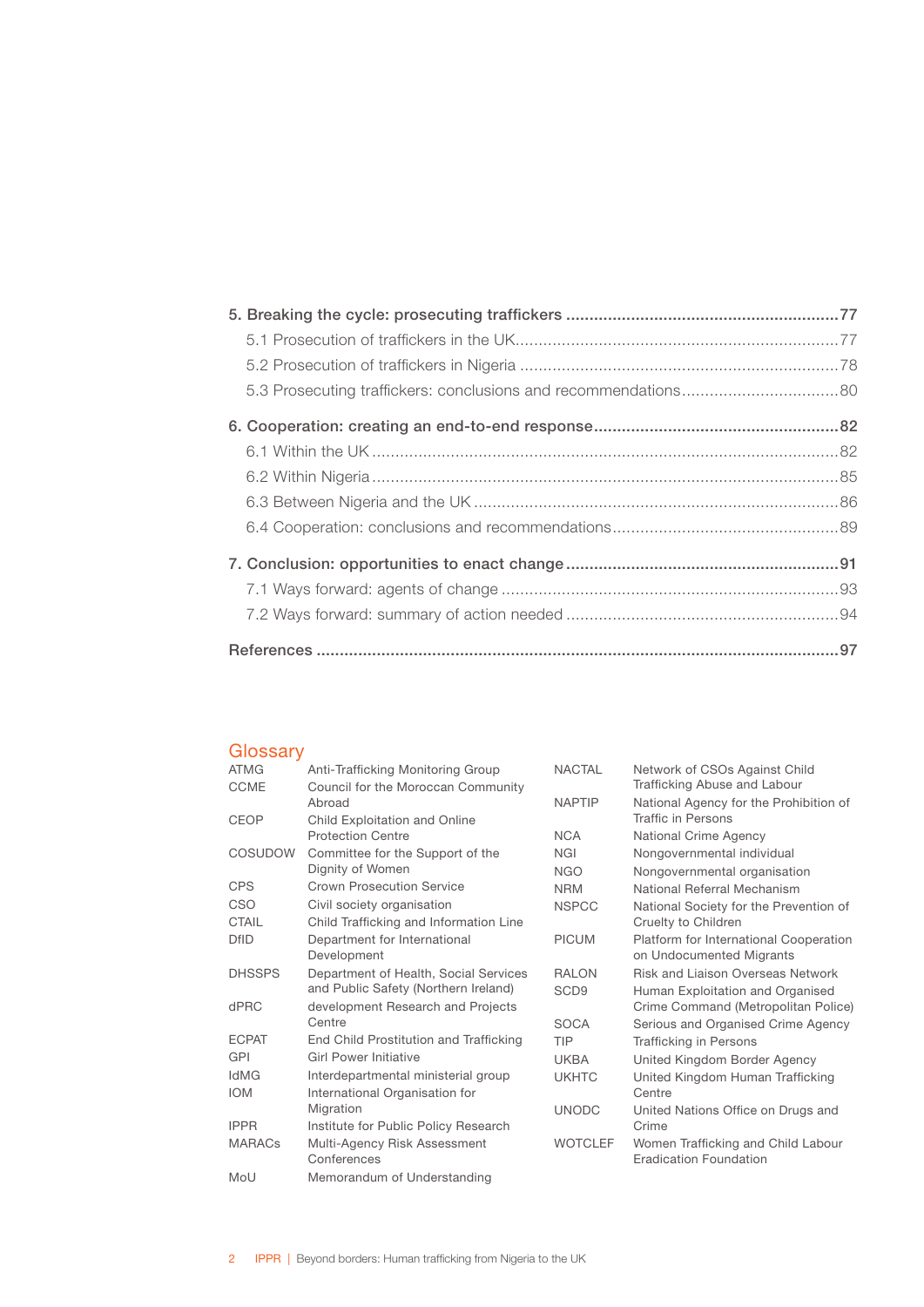# <span id="page-4-0"></span> EXECUTIVE SUMMARY

A number of studies have examined the effectiveness of UK anti-trafficking policy but few have examined how the UK can address trafficking using an end-to-end approach that takes account of the complex range of factors that drive trafficking in source, transit and destination countries. This report is part of a wider programme of research on irregular migration from sub-Saharan Africa and the Maghreb to Europe. It aims to identify areas for action and opportunities for collaboration on trafficking by adopting a transnational perspective focusing on trafficking from Nigeria to the UK, and is based on research carried out between IPPR, Eaves and the development Research and Projects Centre (dRPC).1 Although some of the recommendations put forward in this report are specific to Nigeria and the UK, others have wider implications for dealing with trafficking in general from sending, transit and receiving country perspectives.

This research brings together an ambitious range of qualitative and quantitative methods. These have included: in-depth qualitative interviews with 40 trafficked people from Nigeria to the UK; a representative poll of the Nigerian population; over 50 interviews with stakeholders in both countries; and a review of the available literature and policy documentation.

### The problem

Human trafficking is a relatively recent legal term. It is used to describe the act of the acquisition or transportation of a person from where they live through the use of violence, coercion or deception, for the purposes of exploitation. Trafficking therefore has three key elements: the act of acquisition or movement (international or within a country), the means (coercion, whether by force, the abuse of power, or deception) and the purpose (exploitation). Much is made in UK policy debates of the migration aspects of trafficking. However, coercion and exploitation are also at the core of what trafficking is and are the key distinctive elements that differentiate human trafficking from people smuggling or irregular immigration.

Beyond this definition, trafficking is a diverse and complex phenomenon. It can involve international or internal migration; men, women and children; exploitation in hidden sectors, such as prostitution, and in otherwise legal spaces, such as domestic work. It is an issue that extends beyond boundaries and jurisdictions, and tackling it requires coordinated and integrated action between different actors. It encompasses issues of irregular migration, gender discrimination, low-wage work and organised crime.

### Tackling human trafficking

Our research identified that there is currently a lack of clarity in the policy debate about what trafficking is, and what the priorities are for policy and practical responses. Within Nigeria, trafficking is often understood to be related to prostitution and sexual exploitation, sometimes at the exclusion of other types of trafficking, such as for domestic work or forced labour. The UK policy debate often focuses on the irregular migration aspects of trafficking and on organized crime, but the movement of trafficked people can be within the country and can involve legal migration routes. Organised crime is not a feature of all trafficking.

Beyond Irregularity is a project funded by the European Commission and led by IPPR in partnership with: the Council for the Moroccan Community Abroad (CCME), dRPC, the Platform for International Cooperation on Undocumented Migrants (PICUM), Eaves, and Sussex University. For more information about the project, see [http://www.ippr.org/research-project/44/7143/beyond-irregularity-towards-a-sustainable-approach-to-dealing](http://www.ippr.org/research-project/44/7143/beyond-irregularity-towards-a-sustainable-approach-to-dealing-withirregular-migration-from-sub-saharan-africa-to-europe)[withirregular-migration-from-sub-saharan-africa-to-europe](http://www.ippr.org/research-project/44/7143/beyond-irregularity-towards-a-sustainable-approach-to-dealing-withirregular-migration-from-sub-saharan-africa-to-europe)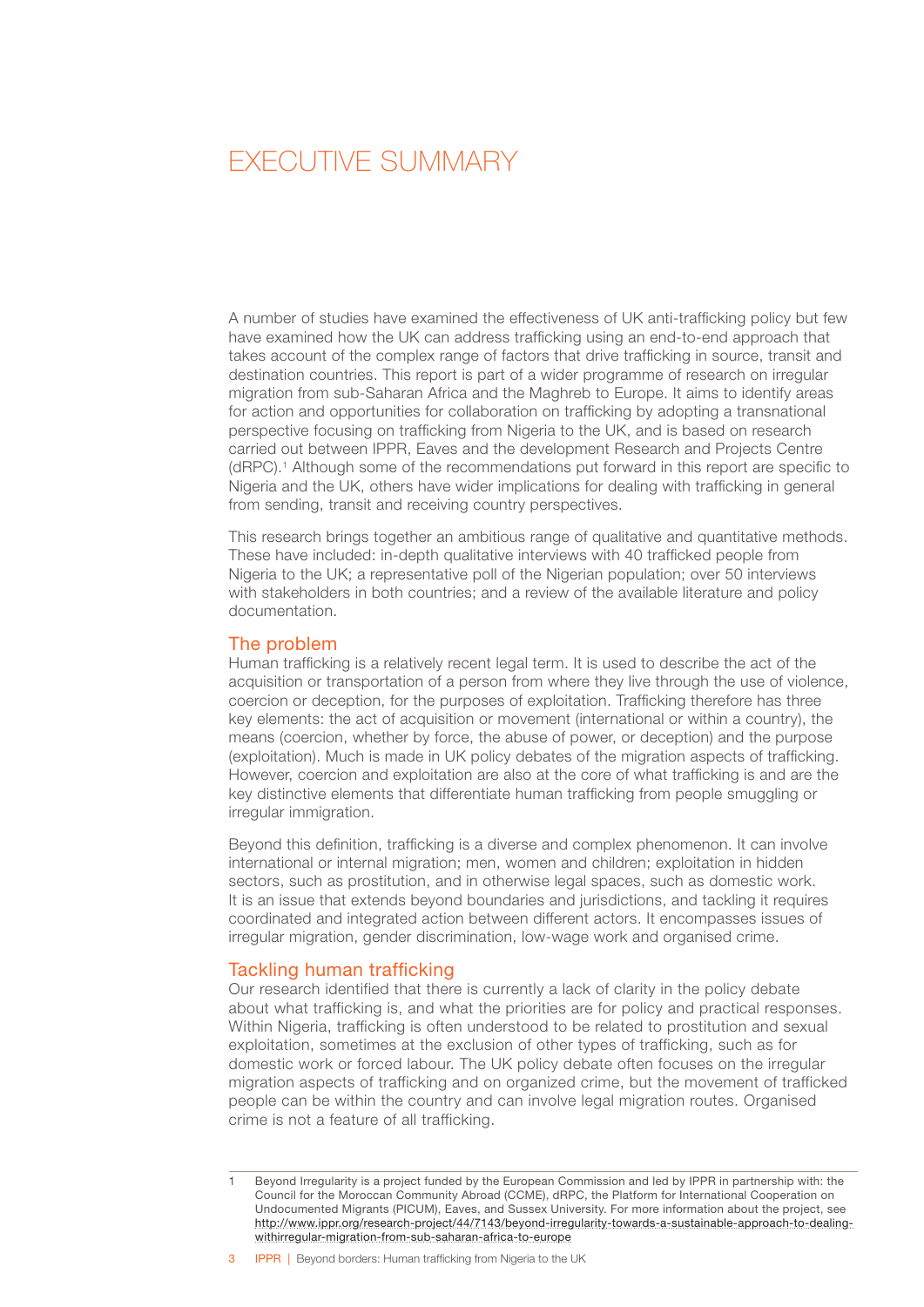<span id="page-5-0"></span>Sometimes, the objectives of trafficking policy are also left unclear. Different agencies bring different priorities to the table, but these are not always made explicit. For example, does trafficking need to be addressed as a conduit for irregular migration, because it supports an illegal sex industry, because it involves organised criminal gangs, or because it leads to the violation of people's human rights? While these objectives may not be mutually exclusive, their relative prioritisation affects the nature of the policy and practical response, as well as the 'types' of trafficking that are addressed.

Due in part to this confusion, knowledge about the scale and character of trafficking to the UK and from Nigeria is incomplete. What is known is that trafficking to the UK increasingly involves a range of nationalities, ages, genders and types of exploitation that do not necessarily fit the conventional images of trafficking. As for Nigeria, it has been named by the UN Office on Drugs and Crime (UNODC) as one of the top eight countries of origin for human trafficking globally.

Trafficking from Nigeria to the UK has its own particular characteristics and patterns. It involves both adults and children, but particularly women and girls. Unlike trafficking from Nigeria to other European countries such as Italy or the Netherlands, sexual exploitation does not appear to be the dominant form of exploitation in the UK; instead, domestic servitude is more common. In such cases, victims are trafficked to undertake household duties such as cleaning, childcare and cooking. Working hours are long, with no formal breaks and low or no pay. As well as exploitative, victims' experiences can be highly physically and psychologically abusive. Trafficking of this kind is hidden, often taking place in private households rather than in on-street premises or known massage parlours. Understanding these dimensions is important, as they affect the response needed.

### Policy to date

The most developed responses to trafficking in the UK are reactive, designed to deal with the consequences of trafficking – irregular migration and victims in need of protection – rather than its root causes. While there is a strong political will to prevent trafficking, current preventative responses are piecemeal and uncoordinated.

A new UK anti-trafficking strategy launched in 2011 provides hope for the changes needed. With its emphasis on addressing trafficking 'at source', adopting an 'end-to-end' approach and using the language of prevention, the strategy opens up the possibility of a much more strategic approach. It is impossible at this stage to discern fully how the policy programme will develop and to evaluate its future impact. It is clear that the strategy has placed an increased emphasis on addressing trafficking 'upstream', before 'the threat of trafficking reaches UK shores' (Home Office 2011b). This is currently largely through improving the UK's border capacity overseas, to reduce irregular migration, as well as stepping up efforts against known organised criminal networks (ibid).

However, a step change in the way that we understand and respond to human trafficking is needed. Rather than seeing trafficking as an issue primarily of migration, it needs to be understood as a wider issue of exploitation. Rather than perceiving it as an issue dominated by organised criminal networks, it must be understood as a crime often perpetrated by people known to or, in many cases, related to the victims who may otherwise live their lives in an outwardly respectable way. Rather than imagining source and destination countries as altogether separate, they must both be seen as important actors in a joined-up response to addressing trafficking. Rather than focus on international enforcement work it must be understood as one that takes place among specific local areas and requires specific local responses.

### Preventing trafficking

### Preventing recruitment: the myth of 'better life syndrome'

Many existing analyses of trafficking from Nigeria stress the impact of a belief among young people of a perceived 'better life' available in Europe. Many existing awareness campaigns are predicated on the notion that trafficking is caused by people making decisions from a position of ignorance, based on an overestimation of the opportunities and rewards available from a life in Europe. However our research shows that, rather than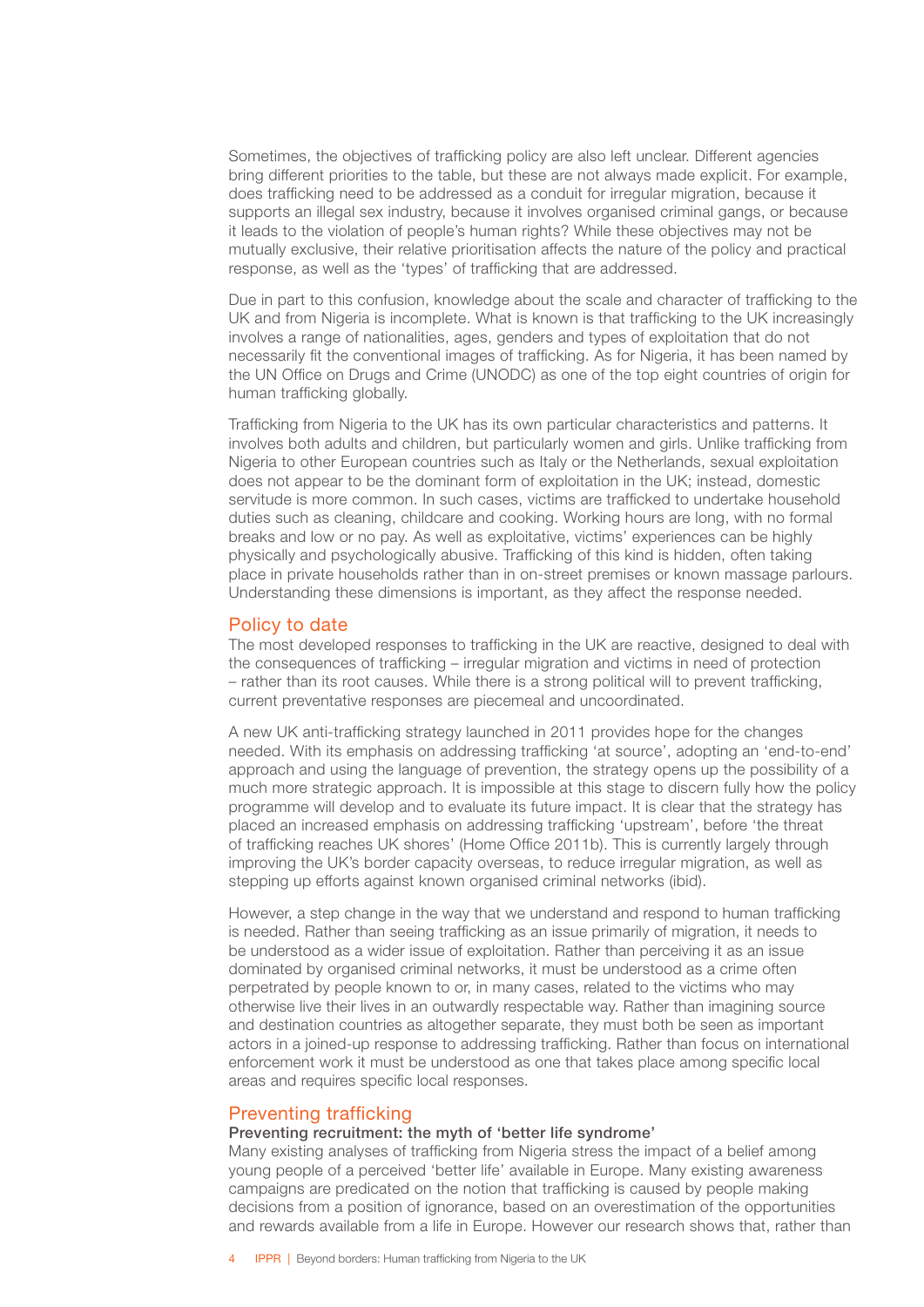general misinformation and a lack of opportunity, the mechanisms that cause people to be vulnerable to trafficking are specific to certain at-risk groups, in particular, women and young people who are already experiencing high levels of deprivation and vulnerability.

The lives of the trafficked people in our sample were diverse but were commonly marked by a trigger or childhood experience, such as being orphaned, which led to them being without family or community support. Due to limited access to education, employment or safe refuge from violence, they were unable to support themselves and were vulnerable to offers of 'help' provided by traffickers. While victims did sometimes go with traffickers in search of better life opportunities, in the cases of our 40 interviewees, this was not motivated by greed but by the need for basic support and to escape from a life dominated by fear and violence.

Crucially, due to their vulnerable position, few victims were in a position to play a role in the decision to accept a (misrepresented) offer to travel to Europe. Thirty-two of our sample of 40 (80 per cent) were unable to play a part in the decision to travel abroad. Most were compelled to go with the trafficker by a parent or other family member.

For many of our respondents, being trafficked to the UK was a continuation of their experiences in Nigeria. Some were even brought to the UK to be exploited by the same people who had exploited them in Nigeria or were sent by them to others who then held them in similar conditions. There is a strong relationship between internal trafficking and international trafficking. More than a quarter of victims (28 per cent) in our sample appeared to have been internally trafficked in Nigeria as children. Work to address internal trafficking is therefore an important part of addressing international trafficking. Our research shows that addressing poverty and social exclusion is essential to addressing trafficking. Wider social policies such as education must be part of an anti-trafficking response.

### Preventing trafficking networks: the myth of organised crime

Nigerian trafficking is highly complex, involving a large and diverse range of people. The narrative on human trafficking is often one of organised criminal networks run by gangs of profiteering criminals involved in other forms of organised border crime such as drug smuggling or gun running. Some people in our sample were trafficked by 'professionals' operating as part of a criminal operation. But most trafficking was undertaken through informal arrangements and done by individuals known to and, in many cases, related to the trafficking victims and their life in Nigeria or were part of their immediate family (such as a parent or husband). Just under three-quarters (72 per cent) of victims were recruited by someone they or their family knew well.

### Preventing trafficking en route: the myth of the role of borders

The journey between Nigeria and the UK appears to present a space to address trafficking. As trafficking is so hidden in the UK, the border appears to provide a window of opportunity to infiltrate and address trafficking activity. However, there are many challenges to addressing trafficking this way. Identifying indicators of trafficking as well as facilitating cooperation from the trafficked person is very challenging at this stage. Rather than physical force or abduction, control over a victim is often gained through deception. This means that they have very limited awareness or information about the exploitation that they will face in the UK at the point of arrival. While border control may prevent an individual from coming into an exploitative environment in the UK, it does little to address the pre-existing exploitation or abuse that individuals have faced in Nigeria or their vulnerability to being trafficked elsewhere, and fails to address the demand for exploitative labour that may well be filled by other vulnerable migrants (or others) already in the UK. Borders provide an opportunity to address international trafficking and current responses should be maintained. However this should be but one aspect of the trafficking response.

### Preventing trafficking at source: the myth of work 'upstream'

For the UK, addressing trafficking from Nigeria 'at source' may seem like a difficult objective, fraught with expense and complex diplomatic manoeuvres. But there are other ways of preventing trafficking before it occurs. This research has demonstrated the importance of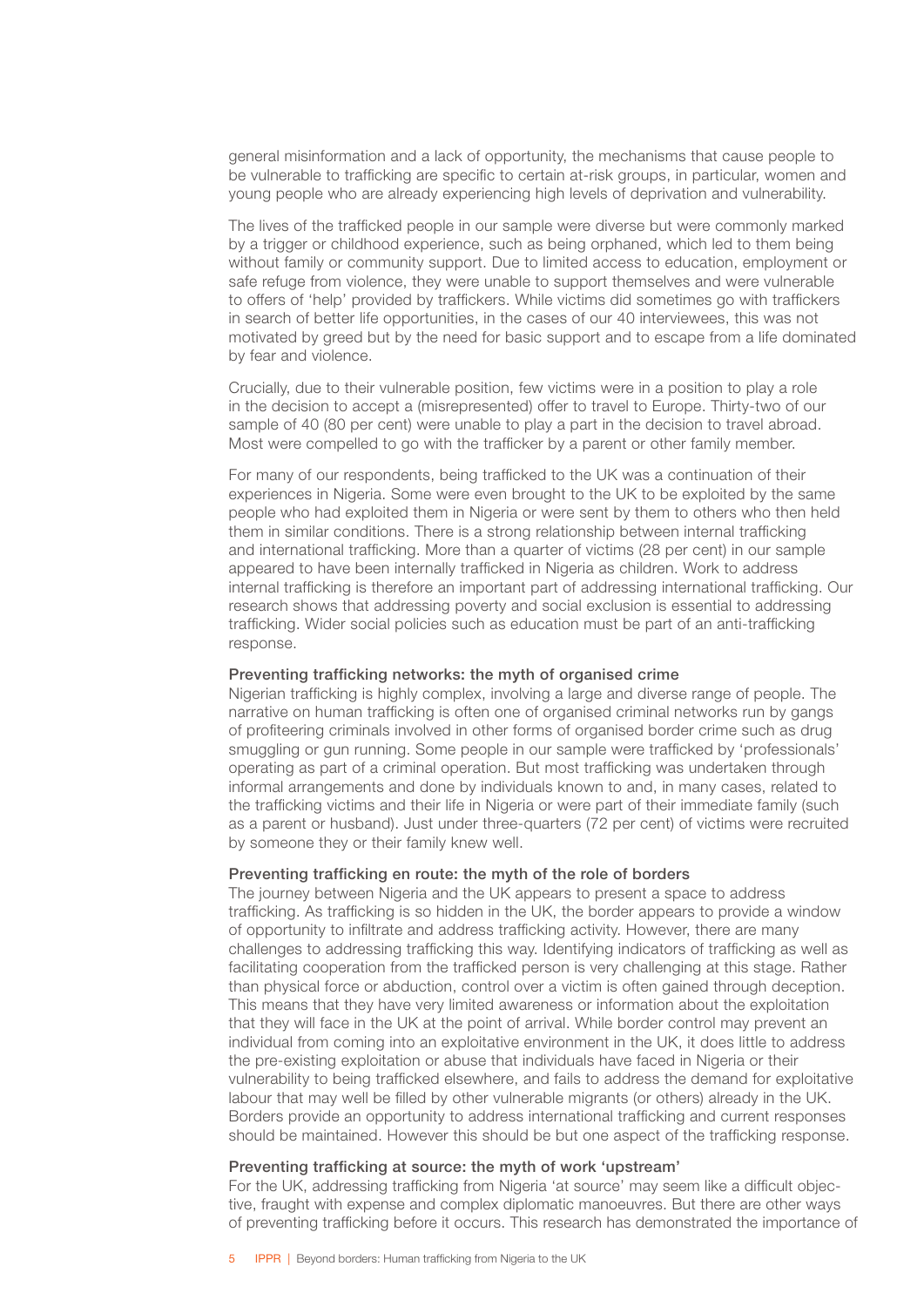factors in the UK in causing trafficking on the 'demand side'. Shifting policy towards a more demand-side focus through stronger measures against domestic crime such as prostitution or domestic servitude would help weaken the drive for human trafficking into the UK as well as offer a more immediate, accessible policy programme for the UK to pursue.

In many senses, the mechanisms of control facilitating trafficking are not always directly a result of the work of the trafficker but are also a product of a fertile environment in the UK. Trafficking victims may spend months or years in a situation of exploitation before attempting escape. Our research shows that underpinning control is often a lack of awareness of (alternative) support on the part of victims and a fear that they would not be supported if they left their trafficking situation: a belief on the part of victims that their choice is either to stay with their trafficker or to be removed back to their previous life of abuse (and face possible retribution from their trafficker) in Nigeria. A lack of action against exploitation by those encountering trafficked victims, whether through complicity (in the case of a sex work client, for example) or out of a sense that they could help the victim best by not reporting the situation to the authorities, shuts down an important escape route for trafficked people.

While there may be a disconnection between the trafficked person's understanding of the support available to them and the reality, the lack of accessible or appropriate support for people exiting a trafficking situation is an important factor in allowing trafficking to take place in the UK. Our research suggests that even after people leave their trafficking situation, the lack of access to adequate protection (whether due to ignorance about support pathways or barriers to provision) leads to many entering into further exploitation and being retrafficked within the UK. The existence of individuals and groups in the UK willing to exploit vulnerable individuals once they have left their trafficking situation again throws doubt on a strategy that sees the prevention of trafficking from Nigeria to the UK as exclusively an 'upstream' issue involving Nigeria. The importance of addressing environments conducive to trafficking means that work to protect trafficked people has a crucial role to play, not only in supporting victims of crime and abuse but in preventing trafficking and retrafficking.

### Preventing trafficking: recommendations

Our research shows that addressing poverty and social exclusion is essential to addressing trafficking. Work aiming to prevent trafficking has often focused on raising the awareness of potential victims about its dangers. Our research has demonstrated that awareness-raising should not be the only focus of a trafficking strategy but that, done well, it could have an impact. Awareness of 'trafficking' is high in Nigeria; however awareness of the nuances of trafficking is not. This can provide an enabling environment for trafficking. People have a strong sense of personal resilience that is not necessarily born out in reality. Future awareness-raising campaigns should target vulnerable groups and the people around them who may facilitate trafficking, and should involve people who have previously been trafficked. However, this should be only in cases or in ways where safeguarding can be ensured. In addition to this, the National Agency for the Prohibition of Traffic in Persons (NAPTIP) in Nigeria, in collaboration with NGOs, should run a sustained campaign on trafficking for domestic work. This campaign should have three target groups: the parents, young people and potential traffickers. Besides raising the levels of awareness about the risks associated with this type of trafficking, the aim is to also initiate a debate about the illegality and exploitative nature of trafficking for domestic work as well as the consequences for people caught trafficking for these purposes. Such a debate will contribute towards challenging the 'normalisation' of trafficking for domestic work in Nigeria.

Our research findings also emphasise the need for prevention to go beyond awarenessraising, which may be particularly ineffective for groups that are vulnerable to trafficking, for examples orphans or children in private fostering arrangements. Policy in Nigeria that seeks to prevent trafficking should address poverty and exclusion from support as well as migration intentions. The relationship between internal and international trafficking should be recognised and drivers of internal trafficking should be addressed, such as weak child protection protocols. International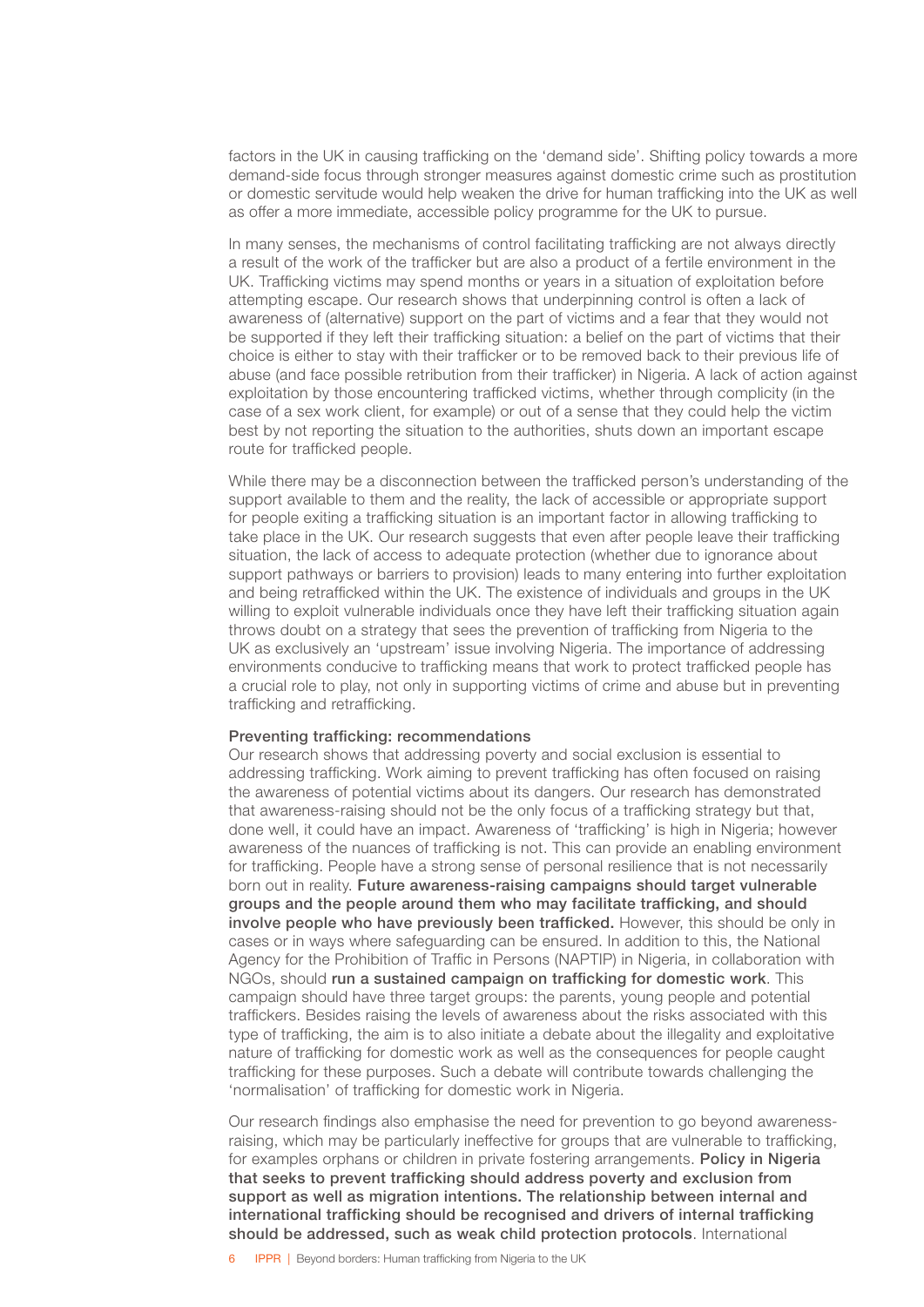<span id="page-8-0"></span>agencies brought into this work should not just be focused on crime and migration. Other international agencies also have a role to play here. Engaging with the work of other social development focused bodies such as UNICEF should be an important feature of antitrafficking work.

The UK's anti-trafficking work in Nigeria focuses on strengthening borders and preventing irregular migration between Nigeria and the UK. While the work that is in place to do this should be continued (reducing irregular migration is a laudable aim) it should not be seen as or extended as a way of addressing trafficking. Rather than build capacity around the borders, the UK should focus on supporting Nigerian institutions to build child protection protocols in order to address the vulnerability and internal trafficking that leads to international trafficking. The UK should also start to mainstream anti-trafficking work within wider development policy and programming in Nigeria where appropriate.

Critically, prevention activities should not just be 'upstream'. As this study demonstrates, trafficking is driven by factors in the UK too, and policy should target demand and conducive environments for exploitation in the UK. This is in part about the general enforcement of laws around child protection, vulnerable employment and sex work. More specifically, on a local level, greater efforts should be made to communicate messages about the law in the UK, what constitutes trafficking and the consequences of being caught to individuals and communities who may come into contact with trafficked people. This could be achieved through further awarenessraising by community organisations and religious institutions.

Stringent immigration policies are not only often ineffective at addressing trafficking; they can also increase the opportunities for exploitation. In order to address this, the government should re-establish the domestic worker visa route that allows people to change employer and extend it to diplomatic households. Under new rules, domestic workers are granted a six-month visit visa, with no employment rights and no right to change employers, greatly increasing the risk of exploitation and the likelihood of trafficking.

### Protecting trafficked people

Under the current system, victims of trafficking are often not able to access protection that is open, targeted, supportive and transformational, whether in the UK or Nigeria. After escaping from their trafficking situation, many victims in our sample continued to face vulnerability, fear and uncertainty, and in some cases further abuse and exploitation which lasted over a number of years before they were formally identified by authorities. They then underwent a prolonged and traumatic process of interrogation, legal proceedings and even detention before they accessed support. The short-term nature of support available led to a significant degree of uncertainty, and to dependency on voluntary sector services that are vulnerable to funding pressures.

As noted above, protection is important not only for its own sake, but also to prevent trafficking and retrafficking. Support provision should therefore have two aims. The first is to encourage victims to leave their trafficking situation, and prevent the continuation of exploitation and retrafficking in the UK. The second is to ensure that trafficked people are protected and supported to restart and transform their lives (either in the UK or in Nigeria, depending on circumstances). In practice, this means that the decision-making process by which victims are identified must be efficient and trusted, that appropriate support services must be available in the UK, and that the system of returning victims to Nigeria (where that is appropriate) and providing support there must be effective and alert to risk of retrafficking, abuse and ongoing vulnerability.

### Identifying victims

The current system does not include a key group for a protection response, members of the public and people in community environments like churches. On exiting a trafficking situation, most people in our sample sought support from members of the public or in identifiable Nigerian community settings such as churches. Few fled to the police or other statutory authorities. Indeed, many actively avoided engaging with the police. As such it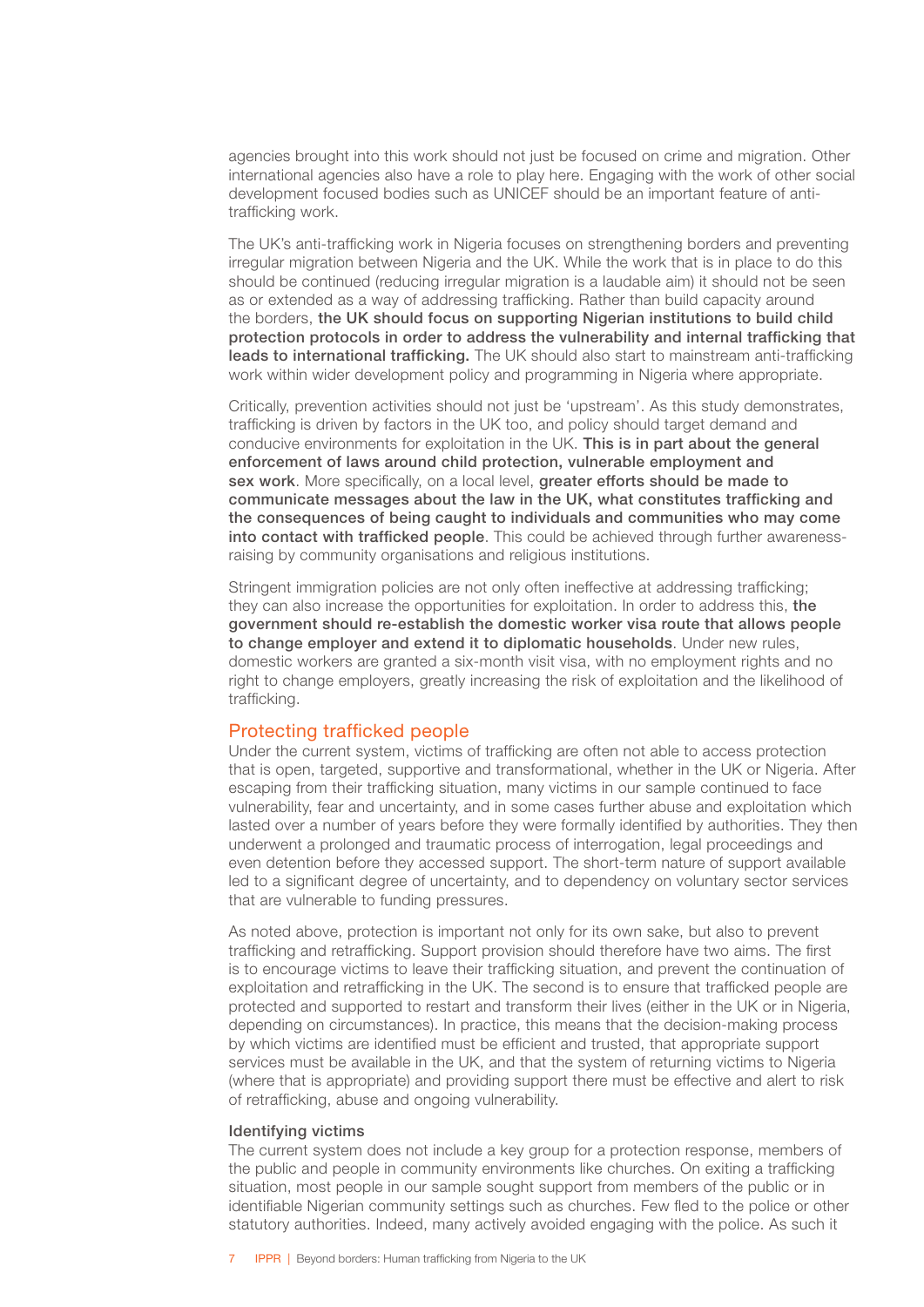does not provide a pathway between those who trafficked people seek support from and those who can actually provide support. This creates an important gap.

Many respondents described intimidating and acrimonious encounters with official agencies that led them to shrink away from revealing their experiences or seeking support. These negative experiences seemed to have a scarring effect that influenced the ways that victims engaged with the authorities over time. Even when people reported a violent crime, frontline services often focused on their immigration status instead.

In order to be identified as a victim of trafficking individuals must enter a formal system. Under the current system, anyone who is referred to the National Referral Mechanism (NRM)2 by one of the designated 'first responders'3 and who is believed to by the 'competent authorities' to have 'reasonable grounds' for being trafficked is entitled to a 45-day reflection and recovery period. During this period they can access services including housing and medical care. Decisions about who is a victim of trafficking are then made by designated competent authorities. In the UK these are the UK Human Trafficking Centre (UKHTC) and the UK Border Agency (UKBA), the latter for those victims of trafficking who have made an asylum or immigration application. The dominance of agencies with an immigration focus in determining trafficking cases is problematic here. Victims of trafficking and their advocates have low trust in the decisions made (perhaps with some justification) which potentially reduces the likelihood of them escaping trafficking situations and seeking support.

UKBA is perceived as having a vested interest in declining people's applications for formal recognition as trafficking victims, given that its priority is to enforce immigration control. Our research suggests that this approach is not only distressing but also obstructs clear and confident disclosure by victims. There are also limited opportunities for wider collaboration around decisions, including limited mechanisms to ensure that trafficked people can draw on the support of trafficking experts (such as lawyers) when referrals are made. This is further complicated by the limited scope for decisions to be reconsidered and the lack of a formal appeals mechanism.

Decisions on trafficking cases are also limited by the narrow definition used by the NRM as it misses out some trafficked people. In order for someone to be recognised as trafficked, they must be in a trafficking situation when recognised, or in a situation as a direct result of trafficking experiences. An individual can have had an experience that meets the definition of trafficking but still receive a decision that they are not a victim of trafficking because the experience occurred in the past. Our research identified that this set-up can lead to serious protection gaps for people who have been victims of trafficking.

### Provision of support in the UK

Supporting trafficked people once they have been identified is an important part of an anti-trafficking strategy. While the government's latest human trafficking strategy reiterated clearly the UK's commitment to protecting victims, it does so within the context of significant pressure on government not to be seen to be creating avenues of support for 'irregular migrants' in general. Support should be transformational and allow people to move towards resilience. The current support available is provided as a crisis intervention rather than a long-term path to independence, justice, and recovery.

Support, when it was provided, was often inappropriate. The quality of safe and anonymous housing was of particular concern. Many victims were in a state of high vulnerability but were placed in basic hostels with no security, surrounded by people in chaotic circumstances. The absence of a formal body to ensure that people were referred appropriately between different agencies for support leads to important accountability gaps. While changes to support provision mean that there is additional coordination of

<sup>2</sup> The NRM is a decision-making device, operational since 2009, through which people identified as possible victims of trafficking can be referred to a competent authority to judge their case and eligibility for care and support.

First responders include: SOCA/UKHTC; local authorities; UKBA; Poppy Project; TARA Project (Scotland); Migrant Helpline; Kalayaan; Medaille Trust; Salvation Army; Gangmasters Licensing Authority; UK police forces; NSPCC/Child Trafficking and Information Line (CTAIL); local authority children's services; Barnardo's; Northern Ireland Department of Health, Social Services and Public Safety (DHSSPS).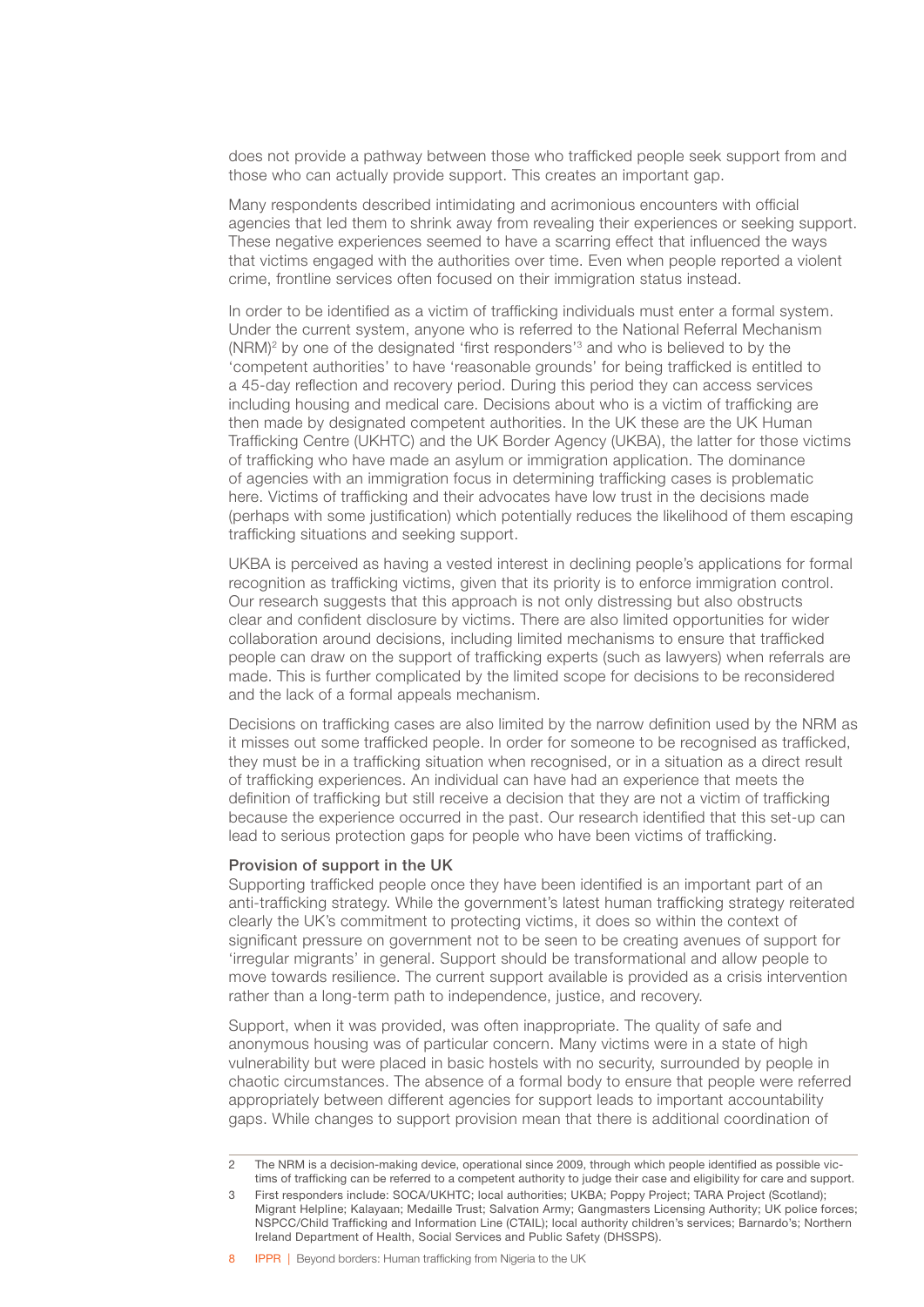support provided to those during the 45-day recovery and reflection period, for those outside of this, support can be minimal. Research findings reveal that often the problem was not merely signposting and referrals but required advocates to challenge support providers to allow a trafficked person to be able to access their services. Access to good quality legal advice is currently further limited by funding constraints.

### Return and support in Nigeria

Return to Nigeria may be the right outcome for many people who have been trafficked. While support gaps in Nigeria remain the primary responsibility of the Nigerian government, it is the responsibility of the UK government to ascertain that victims returned will be protected and supported. It is not in the UK's interests to return people to a situation where they are likely to be retrafficked.

Our research demonstrates that return needs to be carried out in a sensitive way with clear information sharing. Former victims of trafficking face significant vulnerability in Nigeria. The close relationship between traffickers and the communities that trafficked people originate from, or their families, causes particular difficulties. Even where the risk of retrafficking can be avoided, the prospects of former trafficking victims remain poor: as well as returning with possible health problems and broken social networks, the social stigmatisation of former trafficking victims is high.

The capacity of support organisations in Nigeria is low, with support frequently constrained by lack of funding and poor coordination. While some services are highly professional and proficient, this is not the case across the board. Victims' support too often lacks therapeutic value and is unsafe. 'Safe' houses are known targets of traffickers. Some services presume the ultimate outcome to be family reunification, but this is often inappropriate. Vulnerability to traffickers often started as a result of individuals fleeing a violent or abusive family situation. In other cases, family members were complicit in the trafficking or relatives were at risk of reprisals.

There is no integrated referral system between the UK and Nigeria. While risk assessments are carried out on returnees going through a programme of voluntary return, this is at the discretion of the organisation with the tender for return rather than a uniform position of public policy. Forced returnees may not be seen by support providers who may be able to recognise signs of trafficking and put necessary support pathways in place. In our sample, this resulted in some people being met at the airport by traffickers rather than support providers and others being detained. While support services in Nigeria remain underdeveloped, it may make sense for support to focus on delivering pathways to independence in the UK, while considering how responses can be strengthened in Nigeria.

### Protecting trafficking victims: recommendations

Protection must be structured so that trafficked people can and will access it. Policy should acknowledge that state solutions are unlikely to deliver a full and effective response alone. Whether due to experiences in Nigeria or the threats of traffickers, people interviewed were afraid and unwilling to seek support from agencies such as the police. Trafficking solutions must acknowledge that trafficked people are more likely to seek support from members of the public, particularly people who they perceive to be Nigerian.

People in the community who are most likely to come into contact with trafficked people should be able to identify trafficking and refer victims to support services. This includes frontline workers in the police, schools and health services. Efforts are being made to respond to this challenge. A number of training courses in recognising trafficked people are now provided to frontline police forces and to those undertaking social work training. Issues particular to Nigerian trafficking are appearing in official texts. For example, updated guidance for prosecutors on victims of trafficking produced by the Crown Prosecution Service (CPS) in May 2011 makes reference to the impact that 'juju'<sup>4</sup> or fears of retribution against the families of trafficking victims has on traffickers' ability to exert control. There is a need to ensure that this recognition of the diversity of trafficked people, how they may behave and how they are controlled, is also referenced in other agencies' documents

9 **IPPR** | Beyond borders: Human trafficking from Nigeria to the UK

See the boxed text on p42 for a definition of 'juju'.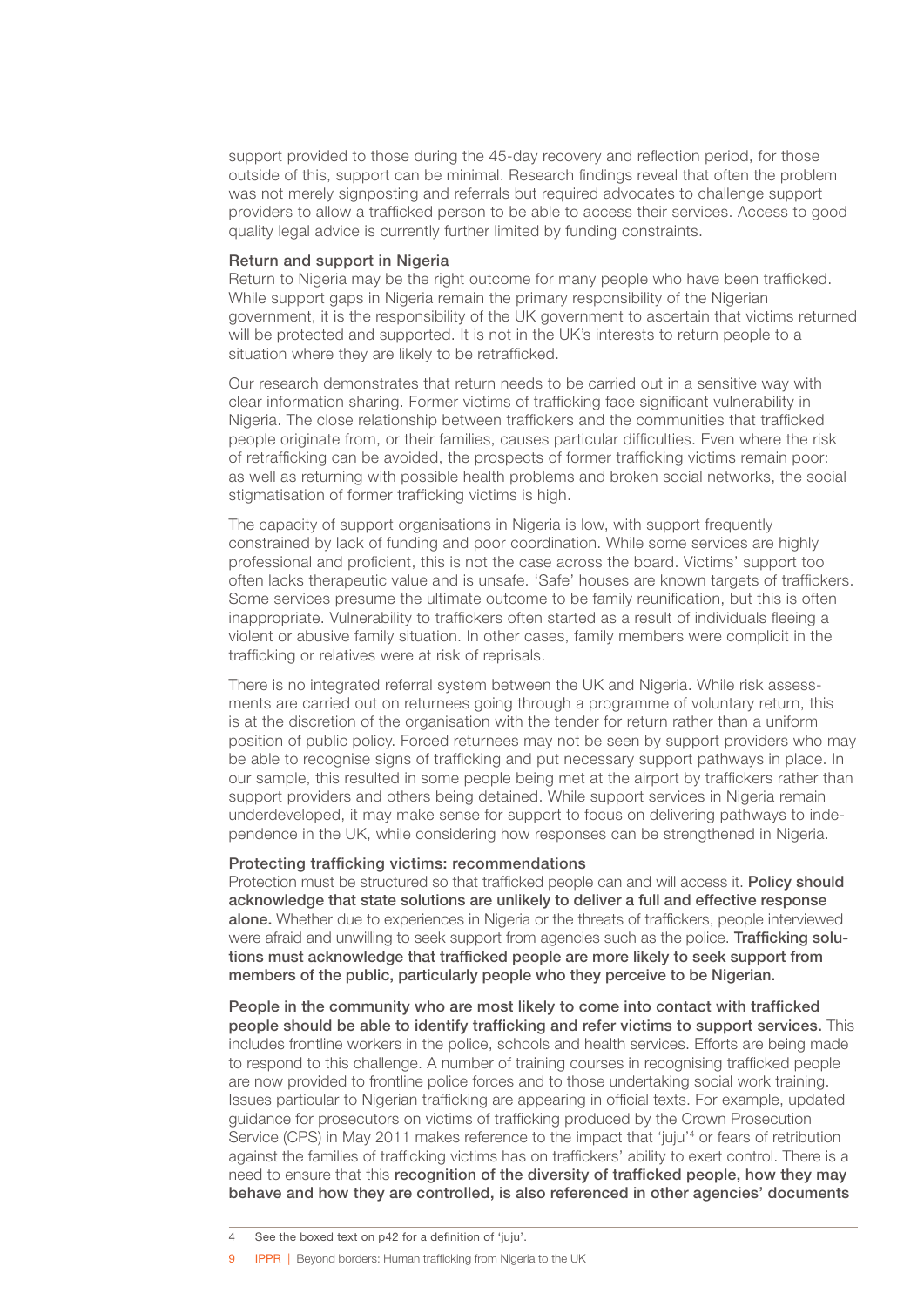and training packages. Alongside this, services need to act appropriately to ensure that trafficked people are able to disclose their experiences by following guidelines developed for working with people reporting violent crimes.

Community and voluntary agencies have a clear role to play. They have the potential to act as effective mediators between trafficked people and statutory services. However, in the current situation members of the public or community groups are unable to respond appropriately, unaware of referral pathways and uncertain of whether to refer people to untrusted statutory agencies and systems of support. Some agencies do valuable work here however funding and geographic reach may limit their current capacity.

In the community at large, the first step is to raise awareness about referral pathways as well as the law on trafficking in the UK and to encourage debate and disclosure about instances of exploitation and abuse within the Nigerian community. Local authorities should appoint community liaison officers from the Nigerian community to lead training sessions as well as providing points of contact for anyone wishing to disclose trafficking experiences.

The decision-making procedure (in the UK's case, the NRM) is at the heart of the support system for trafficked people. Its role is to define whether or not somebody has been a victim of the crime of trafficking. This decision should be distinct from an immigration decision. A trafficking decision determines if somebody's past experiences fit the criteria of trafficking. An asylum or immigration decision determines an individual's future risk and/or immigration status. The assessment as to whether somebody has been trafficked should not be concerned with somebody's right to reside in the UK; a trafficking referral should never be declined on the basis of immigration concerns. Similarly, it should be clear that a formal recognition that someone is or has been a victim of trafficking does not give them an automatic right to remain in the UK (although this might play a role in determining a future asylum or other immigration application).

Critically, whether the NRM is functioning well or not in its present form, it is likely to remain untrusted while it is so entwined with UKBA. The low level of trust between trafficked people (and trafficked people's support workers) and the NRM is an issue of real concern. It has a critical impact on whether trafficked people are willing to come forward to see if they are eligible for support as well as how agencies can work together to support trafficked people. The NRM should be an independent decision-making body for trafficking, separate from UKBA, tasked solely with trafficking decision-making.

In addition to an independent NRM, other mechanisms must be conducive to fair decision-making. This means training for officials, access to advocacy support for interviewees, an appeals mechanism and the use of criteria that reflect the accepted definition of trafficking. If the decision-making mechanism is independent and functions well it should be trusted to make fair decisions. This will mean that some people will be found not to meet the criteria for support. It is important that NGOs and support providers work with statutory agencies to ensure both that the mechanism functions well and that the decisions are respected.

Once our interviewees had their trafficking status recognised, many struggled to access the support they were entitled to. Those who had accessed an effective voluntary sector advocate were able to confidently engage with statutory services (such as the police) and access services that they were entitled to. Therefore, in order to ensure that trafficked people can be linked into support at a local level, anti-trafficking policy should make use of structures for coordinating support already established for people exiting other violent situations. Multi-agency risk assessment conferences (MARACs) are already established in each local authority. Trafficked people should be referred into these to ensure that they can access the services they need.

While support gaps in Nigeria remain the primary responsibility of the Nigerian government, it is the responsibility of the UK government to ascertain that victims will be protected and supported if they are returned to Nigeria. As a start, the UK should ensure that all people returned to Nigeria are assessed for their vulnerability to trafficking and that the support that is needed is in place to ensure their safety and wellbeing.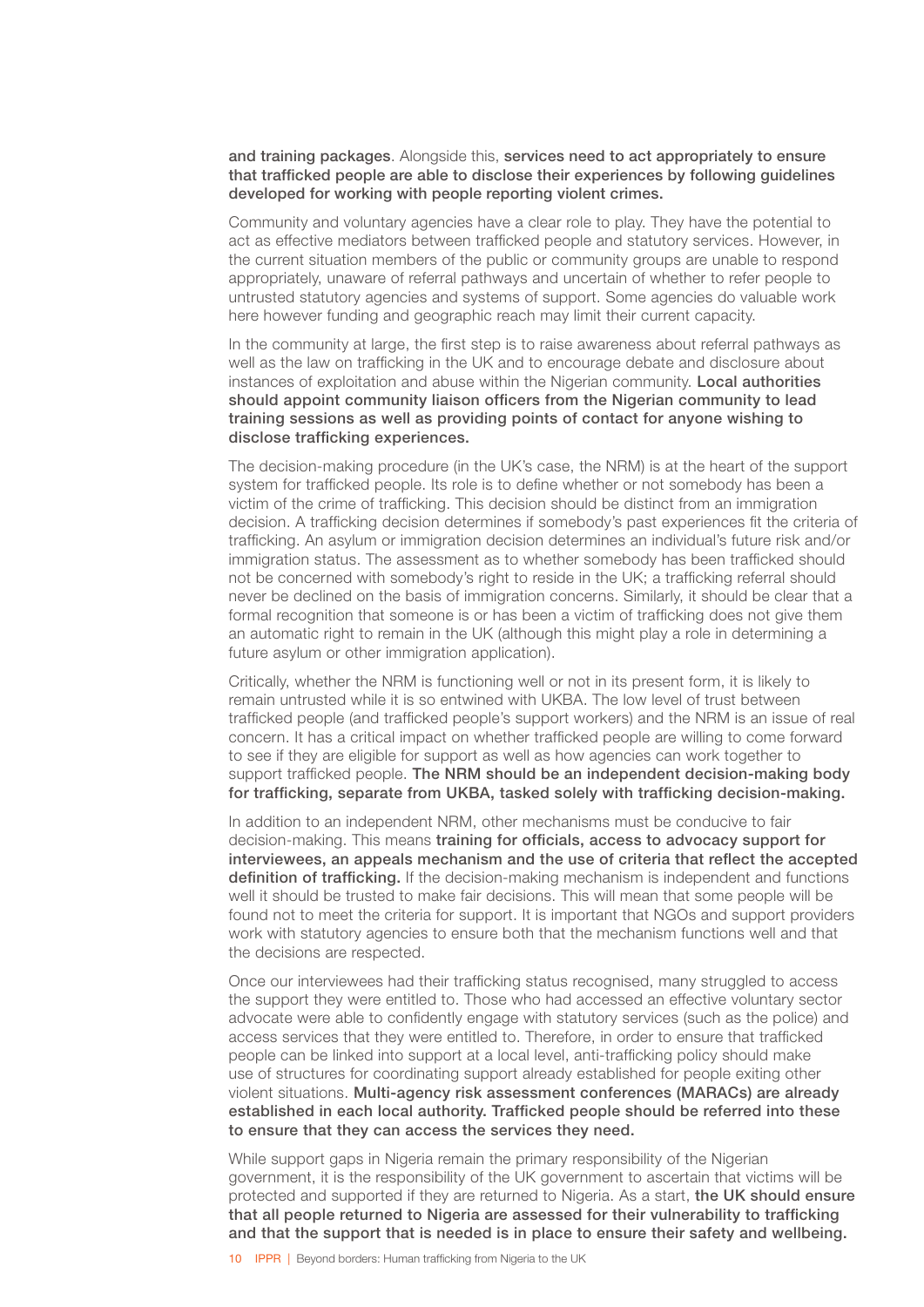### <span id="page-12-0"></span>Prosecuting traffickers

The prosecution of traffickers not only safeguards the victim by removing the threat that their trafficker poses to them, it also acknowledges the victim's suffering and gives them justice. But given the scale of trafficking in the UK, prosecution of offenders is still rare. The poor prosecution rates for trafficking are partly due to the nature of the crime itself, in particular the widespread reluctance of victims to report or testify against their exploiters. The 'hidden' nature of trafficking can make it very difficult to secure the corroborating evidence necessary to prosecute.

The low number of prosecutions for trafficking, as well as for related offences such as forced labour, assault or controlling for gain also reveal a system that is not currently fit for purpose. The current prosecution framework is heavily focused on areas that may not capture Nigerian trafficking. Indeed, the focus on prosecution addressing 'organised criminal networks' misses a key constituent of Nigerian trafficking: ordinary individuals living otherwise normal and legal lives alongside their role as traffickers and exploiters. In addition to this, our research demonstrates that the emphasis of prosecution and enforcement is still on the victims, rather than their exploiters. While our research brought to light numerous reports of hostile and inquisitorial treatment from authorities – most strikingly, in their accounts of detention centres like Yarlswood – not one of the traffickers of those in our sample appeared to have been successfully convicted at the time of interview.

In Nigeria, the number of prosecutions is also low. Rather than a lack of legislation, several respondents reported incidents of indifference or even active complicity with traffickers on the part of the authorities when victims or their families notified police about their situation. While in theory the penalties for trafficking are appropriate, this is undermined by the option for some offenders to pay a fine in place of serving a prison term. Prosecutions also focus heavily on trafficking for sexual exploitation rather than other common forms of labour exploitation. The perceived impunity of traffickers is a major contributing factor to trafficking continuing as well as to trafficked people feeling unable to seek help.

### Prosecuting traffickers: recommendations

Rather than focusing exclusively on international criminal networks, prosecutions can be better facilitated through a more victim-focused response. As noted above, more protection of victims is needed to allow them to disclose safely and confidently. This is difficult to achieve while victims are treated as criminal suspects themselves. As one informant put it, 'You're not going to get successful prosecutions unless you can get the victim's cooperation – and they're not going to cooperate unless there's that distance from the immigration system*.*'

So far, the focus of prosecution on addressing organised criminal networks misses a key constituent of Nigerian trafficking. To strengthen prosecution then, enforcement agencies such as UKHTC must place a greater emphasis on outreach and communication with local communities, particularly among the Nigerian diaspora in London and other cities across the country. The close relationships between traffickers and trafficked people mean that securing prosecutions requires protecting victims and encouraging them to disclose safely and confidently.

Recently launched guidance by the CPS (2011) has marked a change in the guidance issued to prosecutors working with victims of trafficking. The guidance provides a nuanced guide to recognising victims of trafficking. It even provides information specific to Nigerian victims. This is an important step forward so that professionals can avoid criminalising individuals who have been trafficked. Information about these guidelines and the importance of applying them should be further disseminated to local agencies.

One way of facilitating prosecutions here is to provide greater opportunities for trafficked people to pursue civil cases as well as criminal cases. In civil cases, the burden of proof is lowered and the financial penalties can be a deterrent to traffickers, particularly smallscale or individual traffickers. Civil cases can also deliver meaningful justice to trafficked people. Reform of the employment tribunal system is an important step to facilitate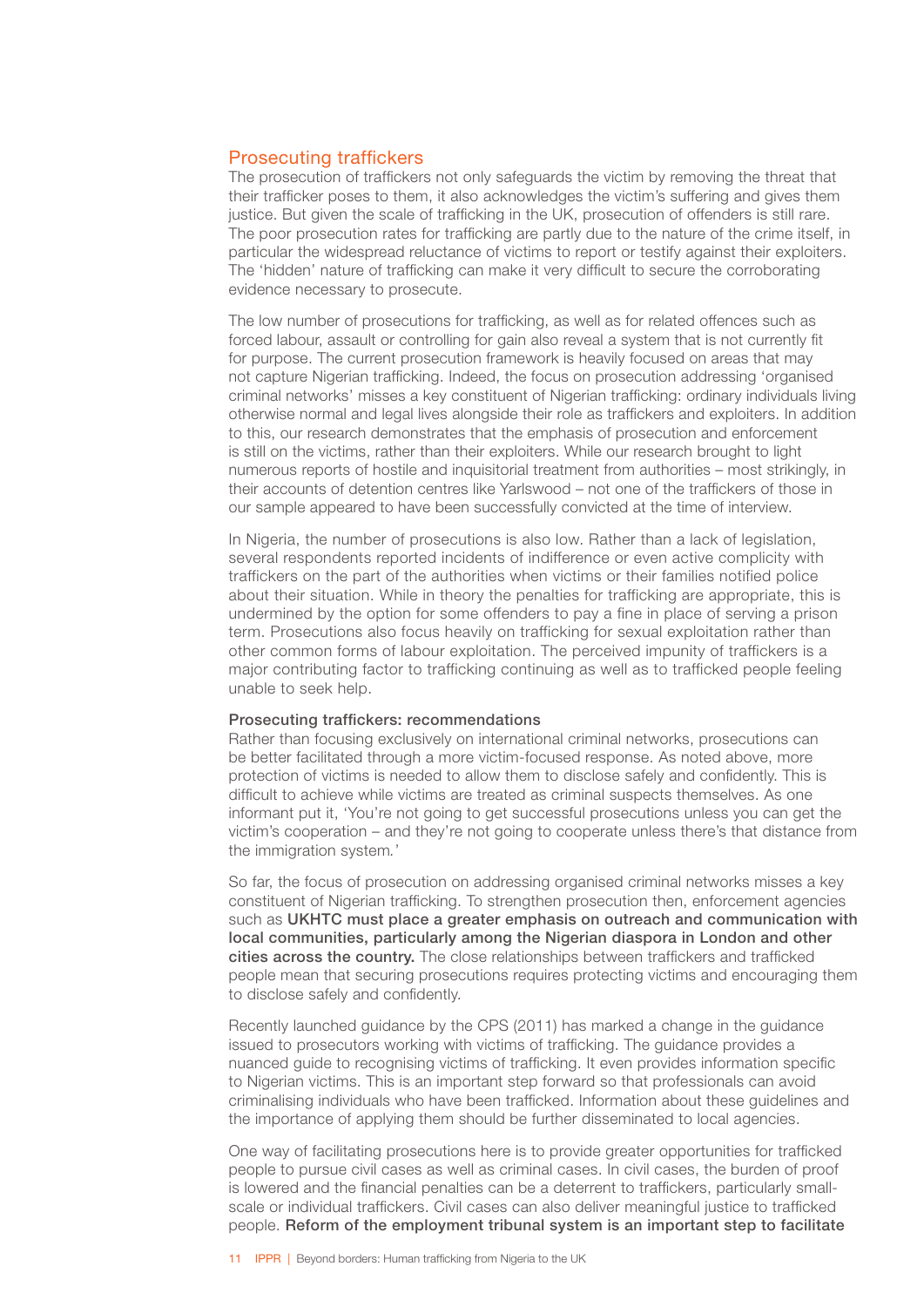<span id="page-13-0"></span>this. However, in order to make it a reality, temporary residence permits should be issued to people who need to stay in the UK to pursue a civil case in the same way they are issued to those who have to stay in the UK to pursue a criminal case.

In Nigeria, the perceived impunity of traffickers is a major contributing factor to trafficking continuing as well as to trafficked people feeling unable to seek help or to return to Nigeria. Tariffs in Nigeria should be increased for trafficking so that legal consequences act as an effective deterrent.

### Cooperation

Trafficking is an issue that exists in between the gaps of regulation, welfare, service delivery and border control. More than that, however, it exists in between the gaps of support provided by families and communities. This is an issue to which multiple agencies must provide a coordinated response. Cooperation between agencies in Nigeria, between agencies in the UK and between the two countries is underdeveloped.

In the UK, cooperation between different stakeholders is ad hoc, ranging from brilliant examples of good practice to areas of real concern. While the UK has two specialist agencies doing work on human trafficking, the UKHTC and the Child Exploitation and Online Protection Centre (CEOP), the work of both to facilitate cooperation is limited by their capacity, their focus on organised crime as well as their location within crimefighting agencies that can inhibit information sharing. While there are positive examples of collaboration within civil society, it is by no means routine. There is limited engagement between trafficking agencies and specialist organisations and African diaspora institutions such as churches. Efforts within government to link up relevant departments through an interdepartmental ministerial group (IdMG) on human trafficking have fallen flat.

Similarly, in Nigeria there are many agencies active in addressing trafficking at national, local and community levels who have developed a range of innovative responses to trafficking. In some ways, Nigeria is ahead of the UK in facilitating cooperation to address trafficking. NAPTIP in particular, provides an excellent model, but with some important limitations, according to some stakeholder interviewees. For example, civil society can be vulnerable to political pressures and can be reliant on senior political support rather than grassroots activism. Many NGOs also felt unsupported by NAPTIP. Without cooperation the response to trafficking lacks a clear strategic approach that draws on all available resources.

Despite bilateral cooperation between Nigeria and the UK on a number of issues, there has been limited cooperation between the UK and Nigeria on trafficking. In 2004, the two countries signed a Memorandum of Understanding (MoU) to work together to address trafficking and to support the safe return and reintegration of people trafficked to the UK back to Nigeria. While a useful start to a cooperative relationship, work to further develop the MoU has been limited. Where cooperation has occurred, it has in the most part been through UK agencies with a border or crime mandate and has represented a continuation of the UK's 'responsive' rather than preventative attitude towards addressing trafficking.

Stakeholders on both sides found it difficult to engage with one another. It is difficult to ensure that lines of communication are open. Each set of stakeholders raised the question of a lack of adequate information about the existence and capacity of agencies within each country. Stakeholders in Nigeria reported that they struggled to know how to engage with the UK on trafficking due to the multiplicity of organisations and departments, none of which seemed to have the capacity to work across borders, to engage on issues of public policy, or to work on a broad range of issues. Governance structures in the UK are not particularly well developed to facilitate collaboration. The trafficking portfolio sits within a department (the Home Office) with a domestic remit and a tight focus on immigration issues. Departments with an international remit (such as the Foreign Office) are insufficiently engaged with trafficking and other relevant agencies have a tight remit (such as CEOP) or lack resources to tackle this issue (such as the Metropolitan Police).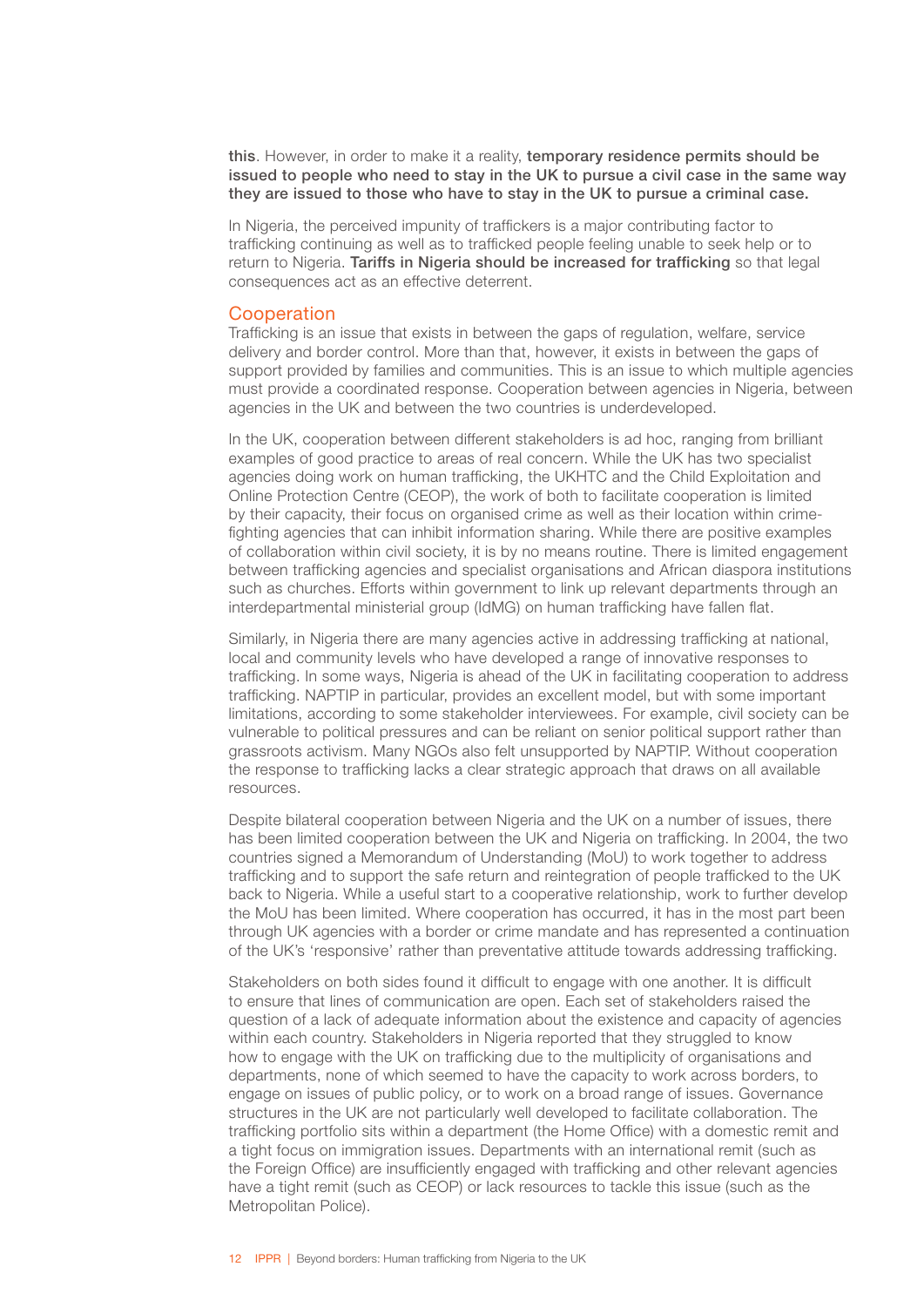### <span id="page-14-0"></span>Cooperation: recommendations

In order to ensure a strategic and efficient response to trafficking, the UK should designate the UKHTC as an independent agency with oversight of trafficking work. This would give other countries, including Nigeria, a single point of contact that they can engage with. It will also allow the UK to engage more fully with Europe in order to build multilateral responses to Nigerian trafficking that address the criminal aspects of trafficking as well as more structural factors. Importantly, it would be able to support local efforts for collaboration by acting as a repository of good practice and information.

The UK should appoint an independent anti-trafficking rapporteur. As an independent agency, it would be able to build consensus about the trafficking problem in the UK. It would also provide critical scrutiny on policy to ensure that there is meaningful cooperation within government and that the trafficking response is effective and evidence-led.

While there is limited cooperation between British and Nigerian statutory and voluntary organisations, there is significant scope for development here. The existence of a bilateral MoU provides an opportunity for developing better working relationships in the many areas where a cooperative response is needed. As well as the return of trafficked people from the UK to Nigeria, the MoU provides a starting point for cooperation on work to prevent trafficking. The MoU needs to be refined and made more relevant. A working party made up of designated individuals from the UK and Nigeria should be convened to take this work forward.

In Nigeria, NAPTIP should work to facilitate the work of NGOs and other government agencies to ensure that the response to trafficking addresses the fundamental drivers of trafficking. Many actors lack resources and as a result struggle to work together due to funding pressures. NGOs also lack networking capacity. In order to make the response to trafficking effective and efficient, NAPTIP should regain its collaborative mandate and work to facilitate the work of other NGOs and other government agencies to ensure that the response to trafficking addresses the fundamental drivers of trafficking.

With the work of NAPTIP focusing more on enforcement, it is critical that NGOs and other agencies are able to come to the fore to ensure that responses develop across a range of areas. NAPTIP should formalise their working agreement with the Network of CSOs Against Child Trafficking Abuse and Labour (NACTAL) in order to raise the profile of anti-trafficking work done by the many actors in Nigeria and ensure there is dialogue between the two organisations.

### Ways forward: a summary of the actions needed

To tackle trafficking from Nigeria to the UK more effectively, action by a range of actors is needed.

### UK government and agencies

- The UK should designate the UKHTC as an independent agency with oversight of trafficking work. The UK should identify an independent point of contact for trafficking work, similar to a rapporteur*.*
- In addition to its work liaising with statutory agencies and nongovernmental agencies, an independent UKHTC must place a greater emphasis on outreach and communication with local communities, particularly among the Nigerian diaspora in London and other cities across the country.
- The UK should designate individuals (particularly from the UKHTC but also other agencies) to form part of a working party made up of individuals from the UK and Nigeria in order to ensure the development of the MoU and provide a point of collaboration for strategic anti-trafficking responses between the two countries.
- Agencies including the police, UKBA and social services should incorporate information on the diversity of trafficked people, how they may behave and how they are controlled, including features of Nigerian trafficking, in training packages for workers who may come into contact with trafficked people. Training must also stress the importance of not just identifying trafficked people but of supporting disclosure by following guidelines developed for working with people reporting violent crimes.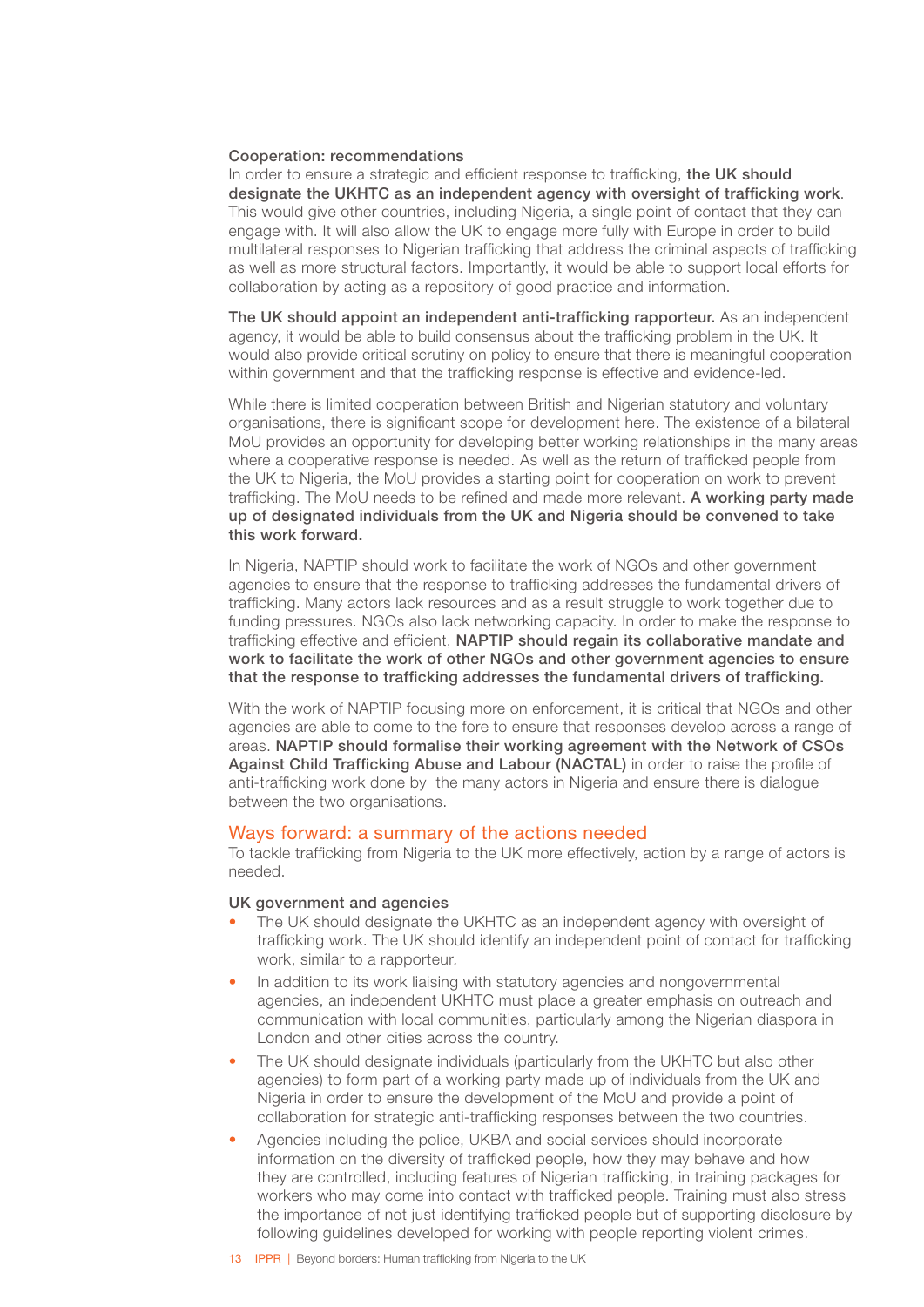- The trafficking decision-making device should be reformed. It should be made by an independent decision-making body for trafficking, separate from UKBA, tasked solely with trafficking decision-making. The body must adopt mechanisms that are conducive to fair decision-making. This means ongoing training for officials, access to advocacy support for interviewees, an appeals mechanism and the use of criteria that reflect the accepted definition of trafficking.
- Temporary residence permits should be issued to people who need to stay in the UK to pursue a civil case in the same way they are issued to those who have to stay in the UK to pursue a criminal case.
- The UK should ensure that all people returned to Nigeria are assessed for their vulnerability to trafficking and that the support that is needed is in place to ensure their safety.
- The UK should re-establish the domestic worker visa route that allows people to change their employer, and extend this visa and the protection it affords to diplomatic households.
- UK development agencies should conduct an audit of the impact of their development work in Nigeria on trafficking as well as opportunities to develop further work focusing on gender empowerment through education, access to employment and safety.
- UK agencies' capacity building in Nigeria should focus on supporting Nigerian institutions to build child protection protocols in order to address the vulnerability and internal trafficking that leads to international trafficking.

### UK local authorities

- Trafficked people should be referred to MARACs (Multi-Agency Risk Assessment Conferences).
- Local authorities should establish community liaison officers for particular nationalities including Nigeria. This should be done in partnership with established NGOs. The role would be to build relationships between statutory services and community settings (people in churches, other community groups) and to lead training sessions to share information about indications of trafficking and referral pathways as well as providing points of contact for anyone wishing to disclose trafficking experiences.

### UK NGOs

- UK organisations should run a campaign for those who may come into contact with trafficked persons about the definition of trafficking, the law in the UK, what constitutes trafficking and the consequences as well as support pathways for referral.
- UK organisations should work with local authorities and statutory agencies to ensure that trafficked people are able to access support pathways through supporting community liaison officers and information on them.
- UK organisations, including community organisations should engage with an independent UKHTC to ensure that information is shared. Different agencies must attempt to work towards a position where consensus is reached on the scale and character of trafficking, the objectives of trafficking policy and necessary direction of policy.
- UK organisations should support the understanding of trafficking and the identity of trafficked people through considering opportunities to promote a range of trafficking experiences through their advocacy and media work.

### Nigerian government agencies including NAPTIP

- NAPTIP should regain its collaborative mandate. Its role should be formalised as a collaborative one working to address the root causes of trafficking. Workstreams should be developed to facilitate the work of NGOs and other government agencies at a local and federal level to mainstream anti-trafficking work. This is to ensure that the response to trafficking addresses the fundamental social and economic drivers of trafficking. The relationship between internal and international trafficking should also be recognised and the drivers of internal trafficking should be addressed by NAPTIP.
- Nigeria should designate individuals to form part of a working party made up of individuals from the UK and Nigeria in order to ensure the development of the MoU and provide a point of collaboration for strategic anti-trafficking responses between the two countries.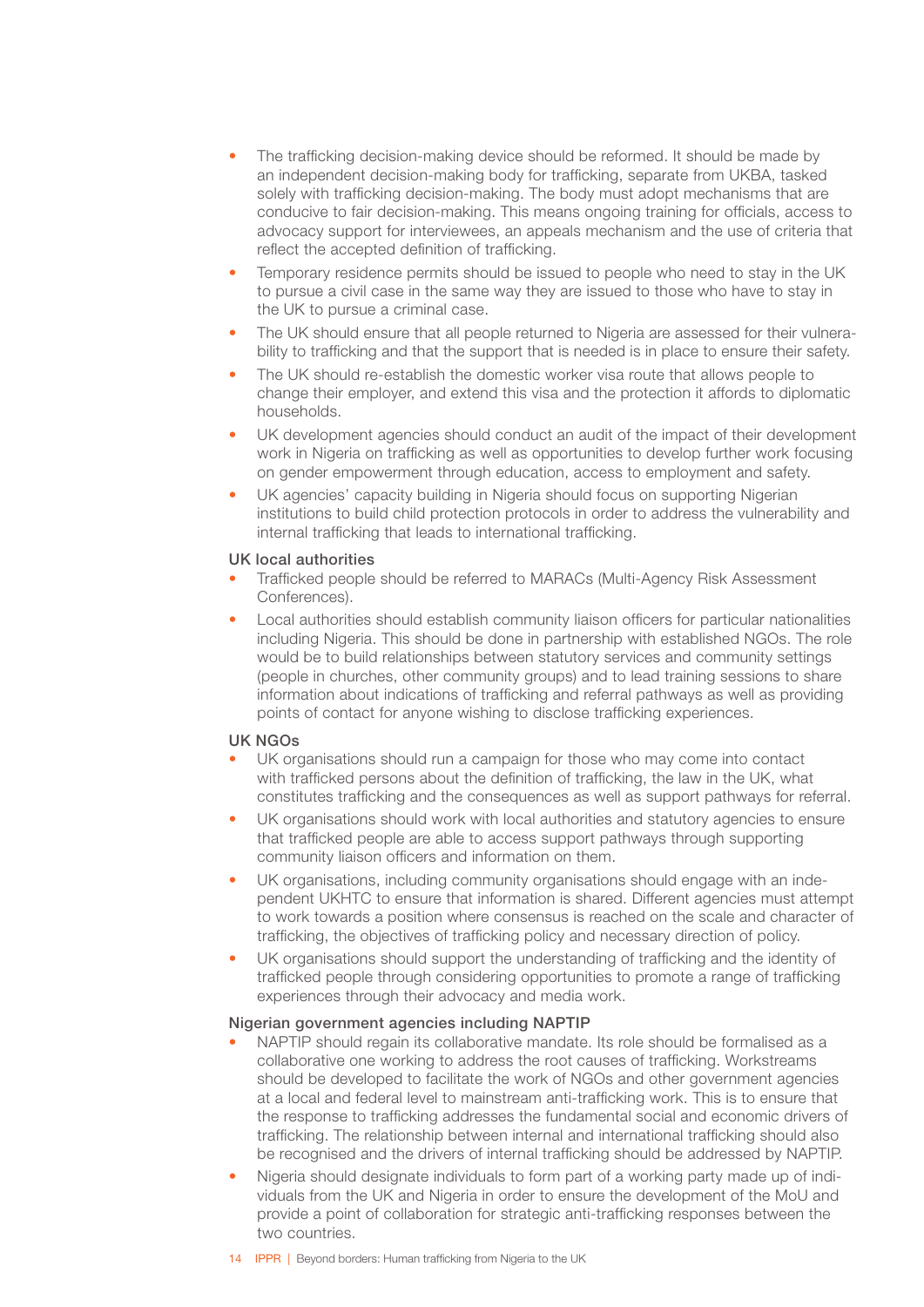- NAPTIP should formalise their working agreement with NACTAL in order to support the anti-trafficking work done by the many actors in Nigeria and ensure there is dialogue between the two organisations.
- Tariffs for trafficking in Nigeria should be increased.

### Nigerian NGOs

- Nigerian NGOs should deliver campaigns that are evidence based to:
	- target vulnerable groups and those that facilitate trafficking and have a role in decision-making such as parents and community leaders
	- address trafficking for domestic work
	- involve people who have previously been trafficked (in cases where safeguarding can be ensured) or consider ways to use the testimony of people who have previously been trafficked.
- Collaboration efforts such as NACTAL should be supported by mature nongovernmental anti-trafficking organisations in order to provide a platform to bring in smaller organisations working on a range of related issues.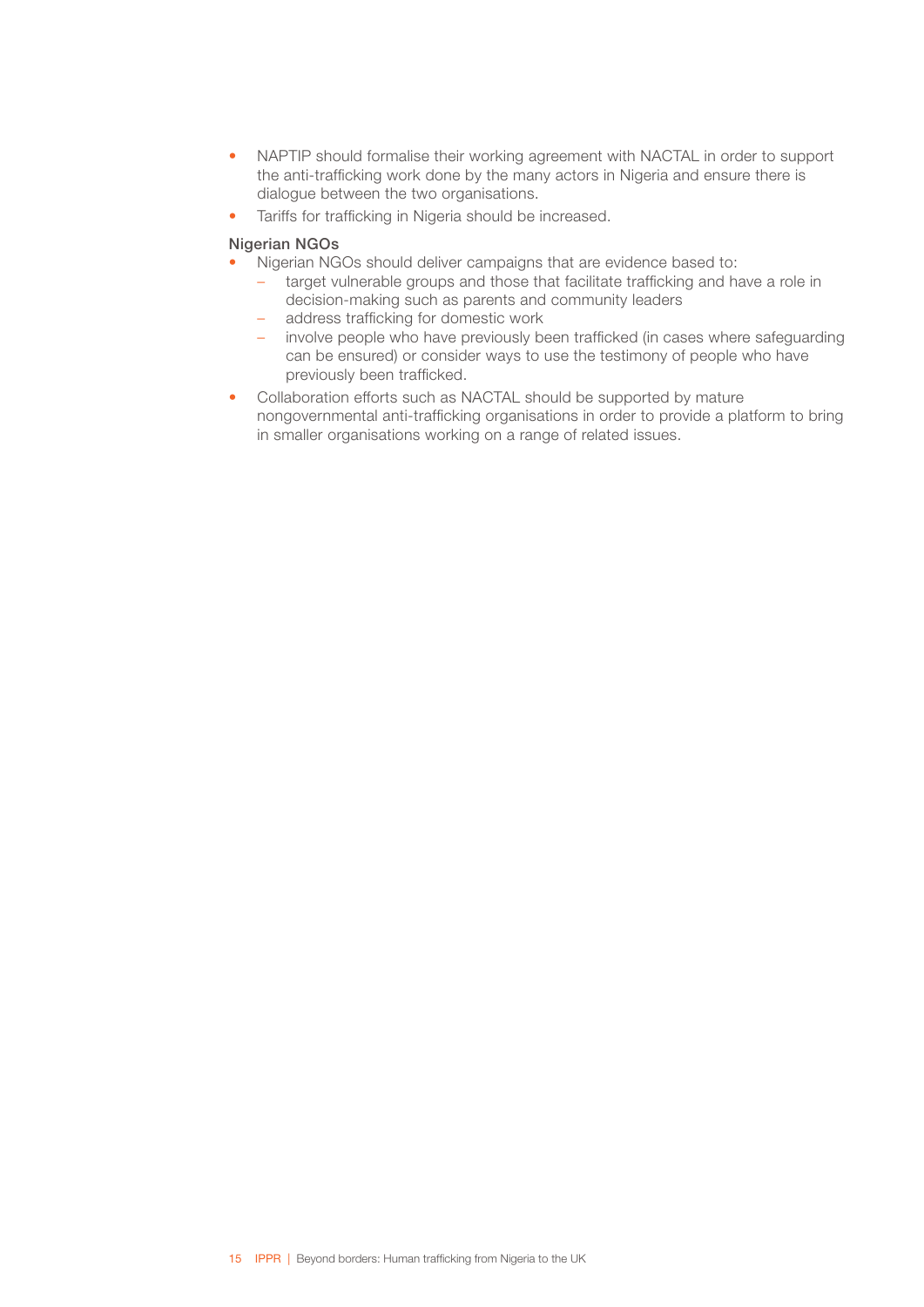# <span id="page-17-0"></span>1. INTRODUCTION

Like many victims of trafficking, as a child Gigi had high hopes for the future. 'When I was younger, I wanted to do well in school and make my parents proud and get a good job.' However, her life was changed by a sudden destabilizing event: the death, aged 12, of her parents in a religious riot. Crucially, this tragic event also heightened her vulnerability. Months later, now orphaned, a stranger appeared claiming to be a relative of the girl. 'I had never seen her before but initially I believed this. She told me she would look after me as no one could find my family.' Instead, she was soon forced by her 'aunty' into domestic servitude and her education was abruptly ended.

Though sudden, the move abroad was in many ways a continuation of her situation in Nigeria. Having relocated to London with her exploiter to join the rest of the family, the workload became even worse, and her isolation more complete. 'I was kept locked in the house for approximately six years. I never left the house from 2003 until 2009. I had to look after the children all day and also at night. I had to prepare their food every two hours and make sure that their nappies were dry. I had to sleep on the floor in the children's room. I hardly slept and was never given enough food.' Physical and psychological abuse from her trafficker was a daily reality. 'Aunty used to beat me regularly. She would use different things: her hand, a belt, wooden cooking spoon, the pipe of the hoover. I had to kneel down in front of her and she would often slap me and beat me on my back.'

Gigi escaped and sought support at a hairdresser. However, this was not the end of her experience of vulnerability. She was afraid to go the police: 'Aunty said they would arrest me and beat me.' She drifted between staying with different people she met on the street and in church, but this was unsustainable. 'There was no room in her house – she was trying to help but I couldn't stay there.' She was left homeless and slept out on the streets for six months.

Since receiving support, Gigi has had to rebuild her life slowly after years of trauma and lack of access to education or healthcare. Now her focus is on finally completing the education she was denied for so long, and potentially helping other victims like herself to rebuild their lives. 'I would like to finish my education and probably get a job and be able to look after myself. And maybe one day [I would like to work] around trafficking, with women who travel back to Nigeria.' For now, she is awaiting a decision as to whether she can stay in the UK. Her trafficker has not been arrested.

### 1.1 Understanding human trafficking

Gigi is one of 40 people we interviewed as part of our research with people who had been trafficked from Nigeria to the UK.

Some of Gigi's experiences fit the definition of human trafficking. Human trafficking is a relatively recent term and is used to describe the act of the acquisition or transportation of a person away from the community in which they live through the use of violence, coercion or deception for the purposes of exploiting them. In the case of children, their vulnerability is a fact and means that coercion does not have to be present. A widely accepted definition is given in the United Nations Protocol to Prevent, Suppress and Punish Trafficking in Persons Especially Women and Children:

'the recruitment, transportation, transfer, harbouring or receipt of persons by means of the threat or use of force or other forms of coercion, of abduction, of fraud, of deception, of the abuse of power, or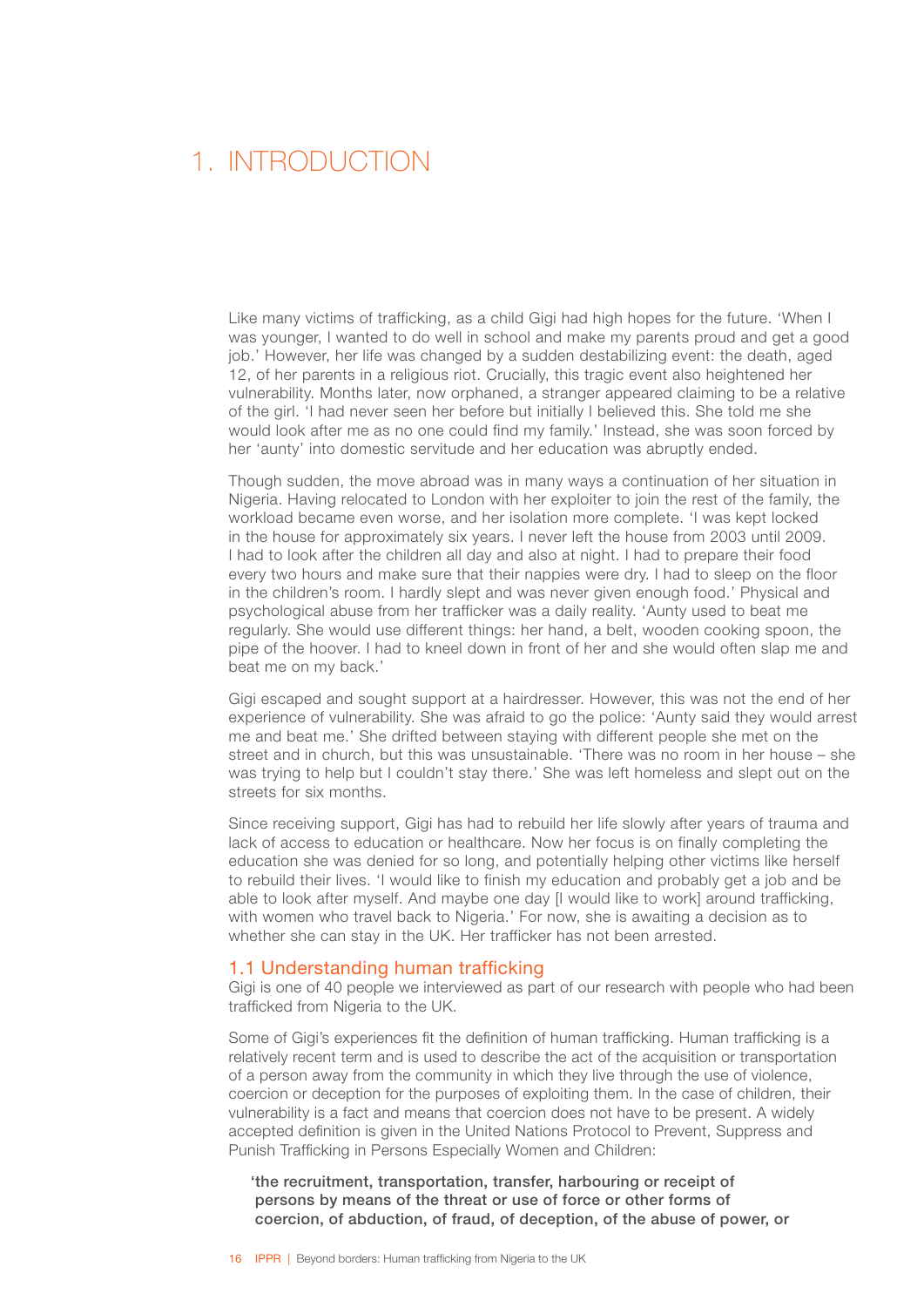<span id="page-18-0"></span>of a position of vulnerability, or of the giving or receiving of payments or benefits to achieve the consent of a person having control over another person for the purpose of exploitation. Exploitation shall include at a minimum the exploitation of the prostitution of others or other forms of sexual exploitation, forced labour or services, slavery or practices similar to slavery, servitude or the removal of organs.'

Thus trafficking has three key elements: the act of acquisition or movement (international or internal), the means (coercion, whether by force, the abuse of power, or deception) and the purpose (exploitation).

Much is made in UK policy debates of the migration aspects of trafficking. Migration is undoubtedly an important part of the story, but it is coercion and exploitation that lie at the core of what trafficking is. Coercion and exploitation also (importantly) differentiate trafficking from people smuggling. Smuggling provides financial benefit to the smuggler through the facilitation of unlawful border crossing for an individual. By contrast, the financial benefit to a trafficker lies in the commodification or subsequent exploitation of the individual being procured. While a trafficker may facilitate someone's entry into a country (including by smuggling or other illegal means), the relationship does not end on arrival. It often goes on to involve the trafficker selling the victim to another individual or exploiting them themselves.

Trafficking is often discussed in connection with irregular migration, but it is a complex phenomenon and can also involve migration that is legal (for example within the EU), or movement within a country. A recent UK example is provided by the conviction of six men in Rochdale for the trafficking of British girls for sexual exploitation (BBC 2012). While international trafficking is the main focus of this study, it is a subset of trafficking more broadly.

Trafficking is also often understood primarily in relation to sex work but can also occur for a range of exploitative activities including domestic servitude, forced labour, forced begging, or criminal activities such as pickpocketing and the exploitation of children for benefit fraud. Although trafficking is often associated with the work of organised criminal gangs, recent convictions for trafficking in the UK demonstrate that it can also be carried out by individuals, sometimes known to the victim (BBC 2012). Similar to other forms of private, domestic abuse, the cooperation of the victim can be gained not only through force or abduction. Psychological means of control such as threats of violence are an important component.

Human trafficking is an issue that captures the public and political imagination. Both the UK and Nigeria are committed to addressing it. This report aims to present new data to support stakeholders in the UK and in Nigeria to find a way forward.

### 1.2 Methods

This research has been carried out in the UK and Nigeria between IPPR, Eaves and the dRPC. It brings together an ambitious range of qualitative and quantitative methods. These include:

- indepth qualitative interviews with 40 people (39 women and one man) that had been trafficked from Nigeria to the UK<sup>5</sup>
- 27 interviews conducted with stakeholders in the UK, including a range of representatives from the voluntary sector, statutory services, government officials and trafficking experts
- 29 interviews conducted with stakeholders in Nigeria, including a range of representatives from the voluntary sector, statutory services, government officials and trafficking experts
- a representative poll (n=1036) of the Nigerian population on awareness of trafficking and attitudes towards it
- a review of available literature and policy documents.

17 IPPR | Beyond borders: Human trafficking from Nigeria to the UK

<sup>5</sup> All had been judged to have been trafficked according to the Palermo Protocol 2003 by legal experts, not all had entered the NRM.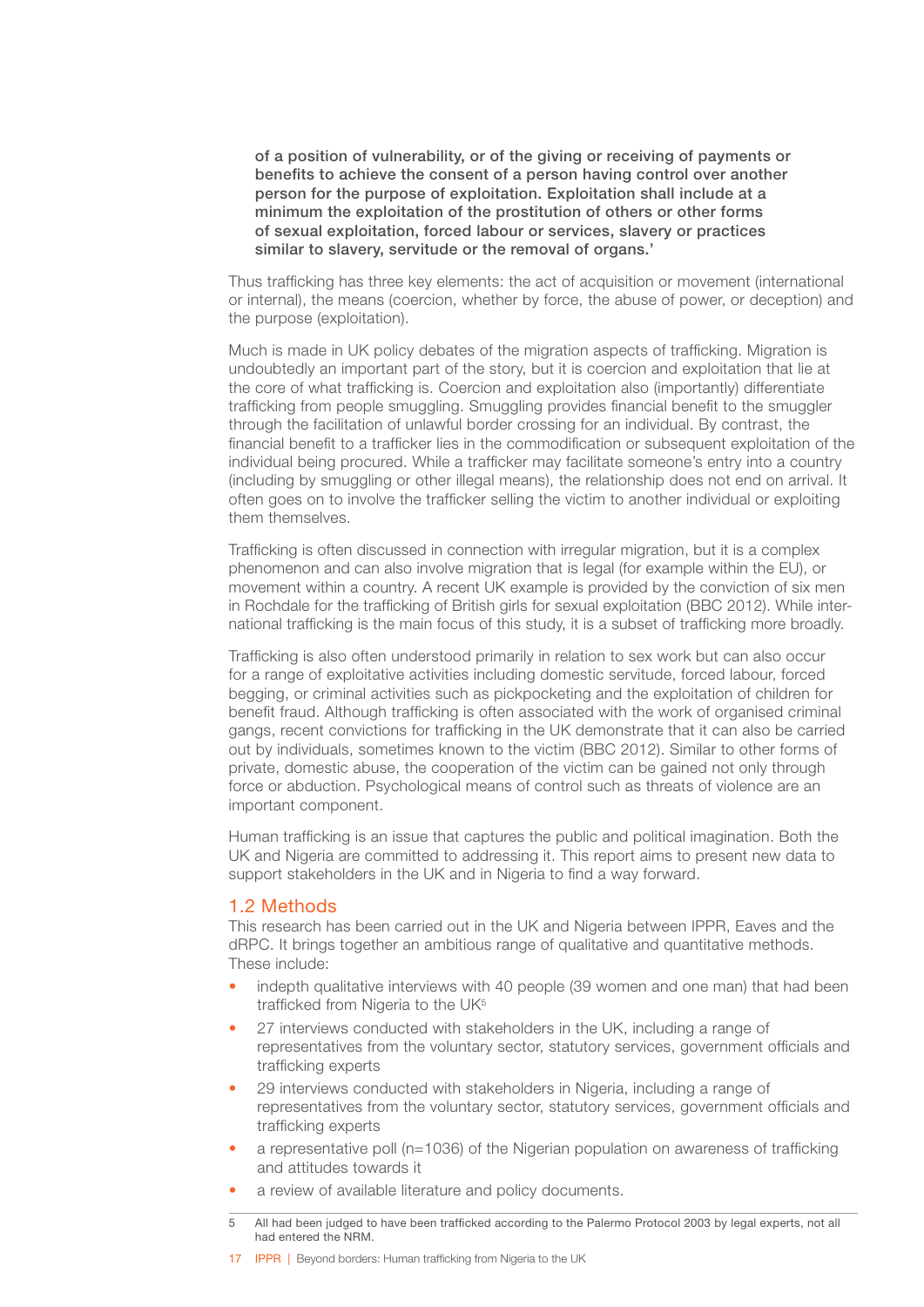<span id="page-19-0"></span>By engaging stakeholders from both Nigeria and the UK, we have been able to build a much more meaningful understanding of the policy context in each country, the opportunities for developing a response and for building collaboration between stakeholders.

The use of indepth qualitative interviews with a large number of trafficked people from Nigeria has allowed us to go beyond an analysis of the lawfulness of the system or of the perceived quality of the services. Instead, it has enabled us to build an understanding of how to rethink trafficking policy based on motivations and lived experiences. It has also enabled us to involve a group rarely brought into the policy debate and to ensure that the development of policy is advised by their experiences and their views.

Numerous initiatives and awareness campaigns designed to address trafficking have been established in Nigeria yet knowledge of trafficking understanding in the country, beyond supposition, has been limited. By carrying out a representative poll of the Nigerian population we have data that for the first time establishes the level of knowledge of trafficking among different age groups in Nigeria.

As in all research projects, some limitations of the study must be acknowledged.

- All of our interviewees had to come into contact with a service that recognised them as trafficked. While it would have been challenging, if not impossible, to have talked to participants that had not accessed support, this does introduce some bias into our sample, as the latter were not included. We have taken this into account in the analysis.
- For ethical reasons, we interviewed adults rather than children. However, half of the participants in the research were trafficked as children.
- For some of the interviewees, policy and practice may have moved on since they accessed support. We have tried to be sensitive to this in our analysis by considering whether their experiences may have changed as a result of changed practice.
- Given the importance of testimony for a trafficked person, it is possible that some interviewees felt unable to be wholly candid. We took steps in order to mitigate this effect by ensuring the anonymity and confidentiality of their testimony. When selecting interviewees, a conscious effort was made to select participants from a range of locations across the UK in order to attempt to mitigate a London bias.

### 1.3 The study

### 1.3.1 Why a transnational study?

Many studies have examined the effectiveness of UK trafficking policy (see ATMG 2010, ATMG 2012, GRETA 2012). Some studies have examined cooperation between countries (see Chandran 2011). However few have examined how trafficking can be addressed internationally or assessed the effectiveness of current policy addressing trafficking between two particular countries. This is a significant knowledge gap. In order to address trafficking comprehensively, it must be tackled holistically, confronting the factors that cause trafficking in the round. This may include the factors that cause people to become vulnerable to trafficking, the demand for exploitation or criminals operating transnationally. Protection for those caught up in trafficking is a vital part of a trafficking response. When the crime occurs across borders, the policy coordination and resource allocation required to do this is much more challenging. This research takes a transnational perspective to identify the best areas for action and opportunities for collaboration.

It is also important to acknowledge that 'trafficking' can be a quite different phenomenon depending on the areas of the world involved. Trafficking methods, profiles of trafficked persons, types of exploitation can all differ. Concurrently, the particular challenges of addressing trafficking or supporting trafficked people differ across nationalities. Rightly or wrongly, in the UK policy currently responds differently to trafficking victims from different countries.<sup>6</sup> In order to address trafficking effectively, it is critical that the diversity of experiences and needs of trafficked people are recognised and understood. It is also essential that responses are situated within an understanding of the appropriate policy and political context. The narrow focus of this project is an attempt to do this.

18 **IPPR** | Beyond borders: Human trafficking from Nigeria to the UK

<sup>6</sup> For example, the different routes for assessment of trafficking status.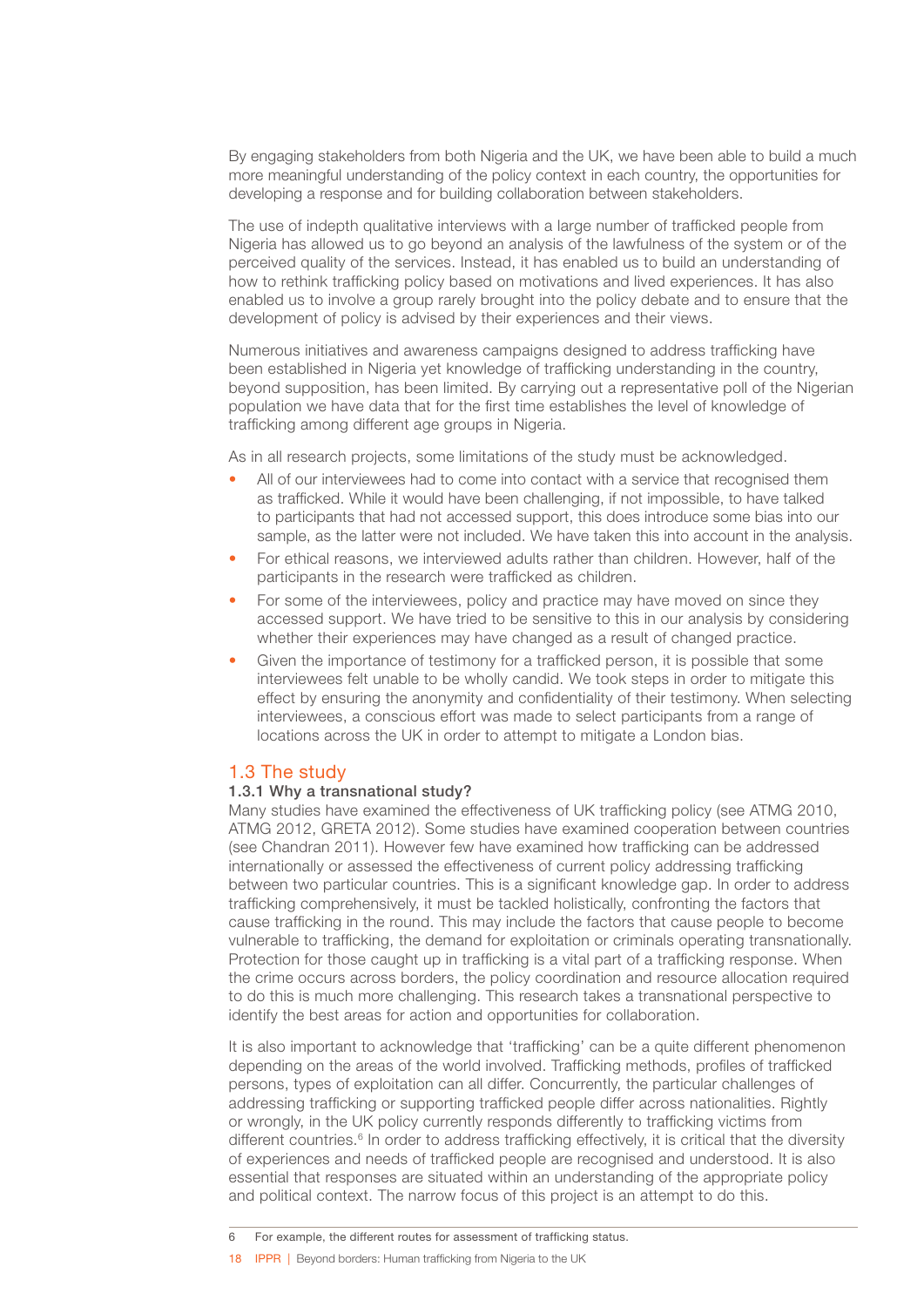### 1.3.2 Why Nigeria?

Nigeria is the subject of this study for a number of reasons. Data from the NRM and NGOs in the sector suggests that Nigeria is one of the top sending countries for people trafficked to the UK. As a result, Nigeria has been made one of the government's nine 'priority countries' for work to gather intelligence, develop lines of cooperation and address trafficking. As this research will demonstrate, trafficking from Nigeria can be a complex process involving multiple trafficking experiences, irregular immigration and distinctive methods of coercion and control. In initial conversations, stakeholders and project partners expressed concerns that current policy responses are not addressing these complexities.

There have been a number of studies looking at trafficking from Nigeria. However, in the main these have focused on trafficking to southern or northern Europe rather than the UK. Trafficking from Nigeria to Italy or Norway has very different characteristics to trafficking to the UK. While these studies are useful, effective policy cannot be formed using lessons from this research.

### 1.3.3 Why now?

Now is a critical time to reconfigure trafficking policy in the UK. In recent years, the UK's anti-trafficking work has come under criticism from a range of actors. In 2011, a report by a group of academics from across Europe ranked the UK's response to human trafficking as low, below countries such as Vietnam and Albania. The UK's response to protecting victims of trafficking was found to be particularly weak (LSE 2011). In addition to its response to victims of trafficking, recent research has criticised the UK's attempt to prevent trafficking. Research by the Anti-Trafficking Monitoring Group (ATMG) found responses to be piecemeal with limited coordination, focused on particular areas of response, such as raising awareness, with limited evaluations carried out into their effectiveness (ATMG 2012). Research has also identified areas where the UK's antitrafficking measures may be in breach of its international obligations (ATMG 2010).

Politically too, trafficking policy is currently undergoing a rethink. Last year, the UK signed a new European directive on trafficking. The directive commits the UK to adopting a rightsbased and multidisciplinary approach to addressing trafficking and will require the implementation of changes in order to harmonise policy with the requirements of the instrument such as the creation of a body to monitor and critique trafficking policy (Europa 2010).

The UK human trafficking strategy was also revised in 2011. The strategy is now based around four areas:

- strengthening work with countries where criminal gangs are based
- improving the coordination of policing efforts in the UK to tackle trafficking
- using the new national crime agency with its border policing responsibilities to improve security and provide a stronger deterrent at the border
- working with professionals to improve help for victims of trafficking.

This revision has given trafficking work much stronger focus on strengthening international collaboration and working to address trafficking 'upstream' in countries of origin and transit. In theory, the renewed emphasis on addressing the causes of trafficking as well as looking to do so within a framework of international collaboration is a very welcome step forward.

This rethink, however, marks a break with current and previous policy frameworks. In order to ensure that this can be done effectively and can be sustained there is a need for fresh policy approaches. These must draw on evidence and international best practice in two key areas.

- How can trafficking be addressed holistically so that policy addresses the causes of trafficking rather than continues to manage the effects?
- How can this be achieved through collaboration between countries of origin, transit and destination?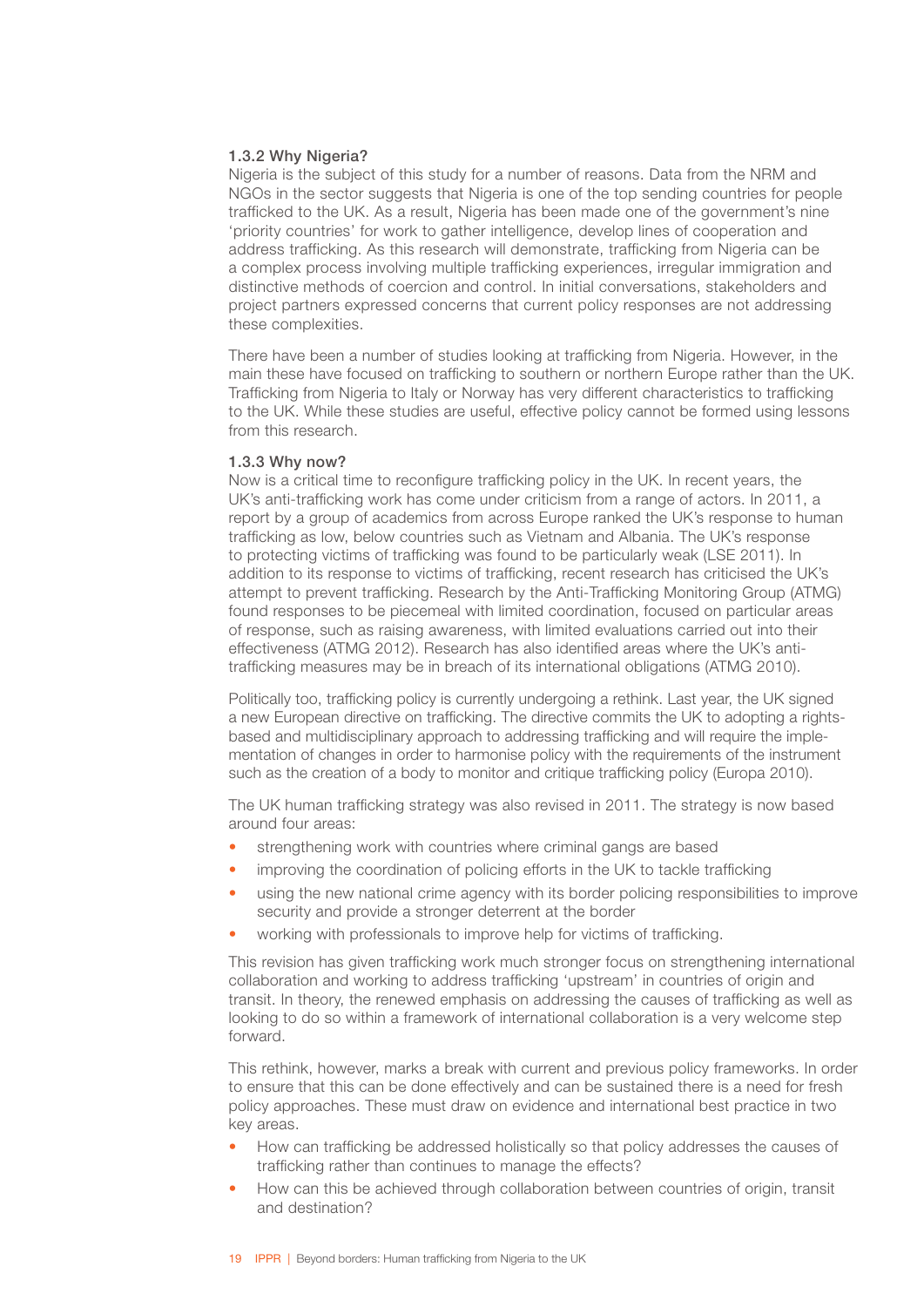<span id="page-21-0"></span>A reconfiguration of trafficking policy is timely in Nigeria too. The response to trafficking, long a trailblazer internationally and particularly in the West African region, is coming under international criticism. Each year, the US State Department monitors the effectiveness of each country's response to trafficking and rates it according to their compliance with the US Trafficked Victims Protection Act minimum standard. Countries graded as 'tier one' are seen as responding to trafficking in the most comprehensive and successful way. In June 2012, the US State Department downgraded Nigeria's 'rating' from tier one to tier two. This was in recognition of the low number of prosecutions brought about by their state anti-trafficking organisation, NAPTIP, as well as the low capacity to care for trafficked victims (US State Department 2012).

The responsibilities of NAPTIP are comprehensive. They include the enforcement and prosecution of traffickers, the coordination of support for trafficking victims and managing projects to prevent trafficking, such as awareness campaigns. The range of NAPTIP's responsibilities include (NAPTIP 2007):

- enforcement and due administration of laws in relation to human trafficking and related offences
- undertaking actions to eradicate human trafficking as well as actions that address the root causes of trafficking
- enhancing the effectiveness of law enforcement agents to prevent trafficking
- strengthening international cooperation on preventing trafficking
- supervising and coordinating the rehabilitation of trafficked persons.

Trafficking policy in Nigeria is also in a state of flux. An amendment passing through the Nigerian parliament will have a number of effects on the work and focus of NAPTIP. The organisation, as a result, will have a stronger enforcement role and reduced social role. For example, the requirement to provide shelters for victims of trafficking will be removed. This is an important time for the Nigerian government to reflect on whether this change is the right one. It is also a time to reflect on how NAPTIP could change in order to better address trafficking from, within and to Nigeria. Finally, now is also an important time for NGOs to reflect on how they can return to the vanguard of anti-trafficking work in Nigeria, as well as international actors, like the UK or its European partners, to consider how they can and should respond to this changing environment.

### 1.4 A way forward: aims and objectives

1.4.1 A progressive trafficking policy: what should the UK be aiming to achieve? A UK policy response to trafficking must be consonant with a number of instruments on trafficking that the country is signatory to. Some of these are trafficking-specific: the UN declaration on human trafficking, 2003, known as the Palermo Protocol, requires signatories to pledge to address trafficking in three ways: preventing trafficking, protecting victims and prosecuting offenders. The European Council Convention on Trafficking (ratified in 2008) and European directive on trafficking require the UK to take a human rights approach to addressing trafficking as well as to implement a number of basic provisions.

Others are less trafficking-specific, however they still have a bearing on work here. These include the convention to eliminate discrimination and violence against women or the convention on the rights of the child. As a member of the Council of Europe, the UK has an international obligation to follow the judgments of the European Court of Human Rights. While the European Convention on Human Rights has no specific reference to trafficking, case law has found member states to have a duty to care and protect victims of trafficking. Beyond this, however, before looking to move trafficking policy forward, it is important to reflect on the issue at hand and what the clear objectives and priorities for action must be.

### 1.4.2 What is it that we are trying to address?

Most readers of Gigi's story would regard these experiences as policy failure. What is less clear, and often ignored, is exactly why this is. In itself, 'human trafficking' is a relatively modern, obscure legal concept. However, underneath this term lie a series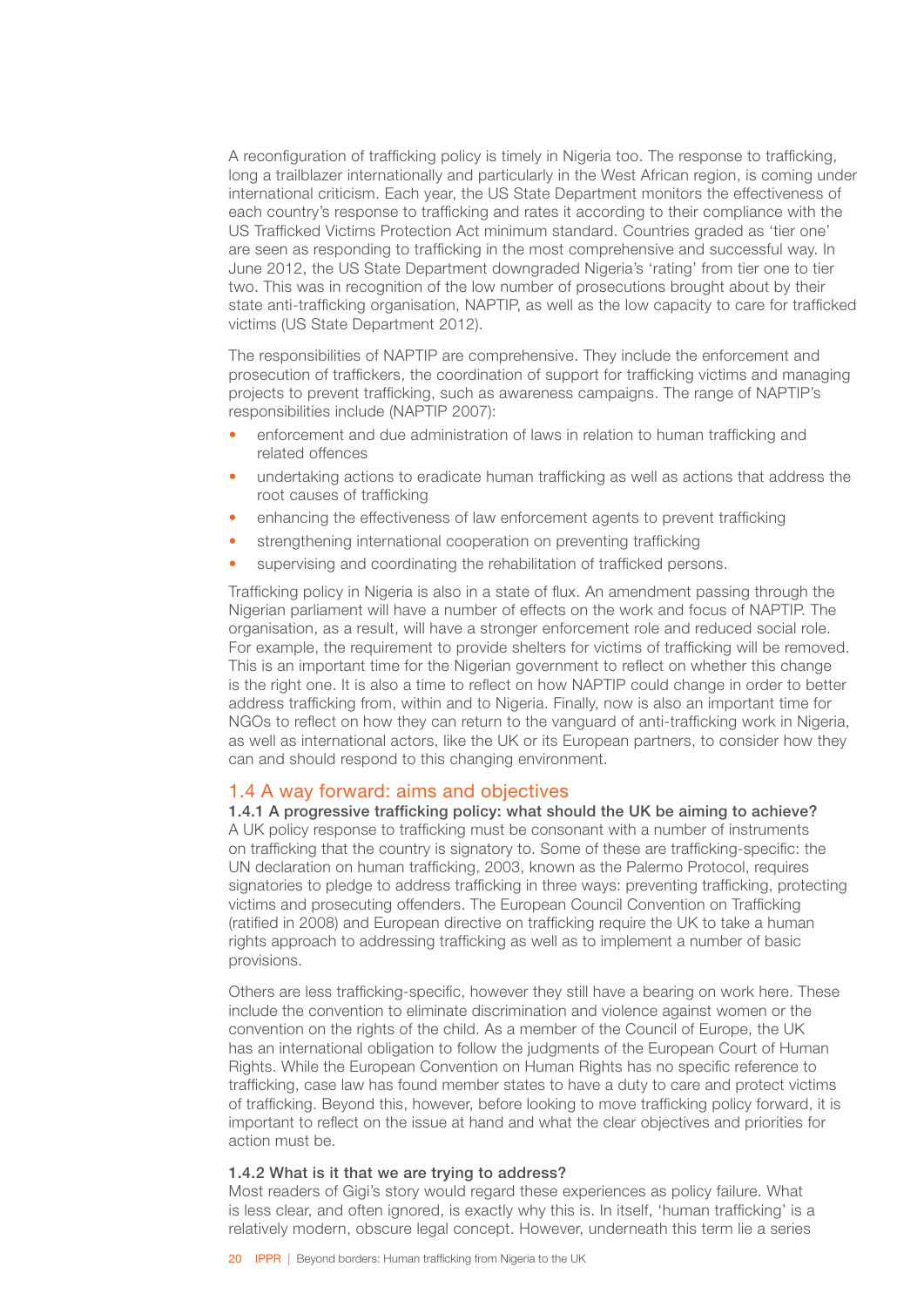of social problems and a lack of clarity in the policy debate. As shown below, different agencies and actors involved in the attempt to stop trafficking may be attempting to stop trafficking for very different reasons.

An examination of reports and policy documents published by different agencies and NGOs over the last few years demonstrates the multiplicity of motivations for addressing trafficking. When different actors speak of 'addressing trafficking' they may refer to a number of issues including: an avenue for criminality (Home Office 2003), violence against women (Eaves 2008), the anomaly and shame of slavery in a modern society (Anti-Slavery 2008), a cause of physical and emotional harm (Zimmerman 2003), child abuse (End Child Prostitution and Trafficking [ECPAT]), and irregular immigration (Serious and Organised Crime Agency [SOCA]). Not only do we need to be clear about what trafficking is, in order to devise an effective policy framework there also needs to be clarity around what we want to ultimately achieve by stopping trafficking.

In the process of addressing trafficking there will be trade-offs and compromises, and without a sense of the end goal the processes of policy could undermine the outcome. For example, a policy agenda that prioritised reducing irregular immigration may have prioritised strict border checks. One that prioritised reducing abuse may find that policies that kept irregular migrants out of the UK did nothing to address the exploitation of those able to cross the border using legal means or who were already within the UK. The lack of clarity within the policy debate means that conflicting aims and objectives are not made explicit.

### 1.4.3 The objectives of anti-trafficking policy

The key feature of trafficking that marks it out as a distinct phenomenon, different to people smuggling, is the commodification and abuse of individuals. Commodification and abuse lie behind the international concern for trafficking (UNODC 2010) as well as political support for tackling it in the UK (Cabinet Office 2010). A progressive strategy to address trafficking should also aim to address the exploitation of people against their will. Addressing exploitation itself may have many ancillary benefits. For example addressing exploitation may help to improve unregulated and low-paid work, prevent illegal immigration and reduce gender-based violence. These are all key objectives for policy. However, while addressing trafficking may help confront these issues, this is distinct from addressing trafficking *by* addressing these issues.

Policy should prioritise the prevention of exploitation and ensure that human rights are upheld. The long-term goal is the absolute prevention of all trafficking from Nigeria to the UK. While our aspiration must be to eliminate trafficking completely, the objective of policy in this area must to *dramatically reduce* the incidence of trafficking.

The protection of people who are victims of trafficking and supporting them into resilience remains key to trafficking policy. Similarly, justice for these victims is an important component, requiring a functioning system for the prosecution of traffickers. In order to have a more effective anti-trafficking policy, a more holistic approach needs to be taken. Without adequate protection, trafficked people are vulnerable to retrafficking. Without adequate engagement with victims to learn from their experiences, prevention efforts will be at risk of failure. Without access to safe support, victims will be less likely to pursue prosecutions of traffickers (Jarwad 2011).

Trafficking is a phenomenon caused by large and complex forces, including global inequality, gender inequality and the demand for exploitable labour; however, individual actors cannot resolve these in the medium term. Tackling crime, reducing social exclusion and rehabilitating vulnerable people are also challenging tasks. Trafficking policy involves all three. Nigerian trafficking lends an international dimension. Any response to trafficking must be sensitive to all these factors. Policy should start by focusing on the mechanisms available to confront trafficking, as well as examining work done in the field.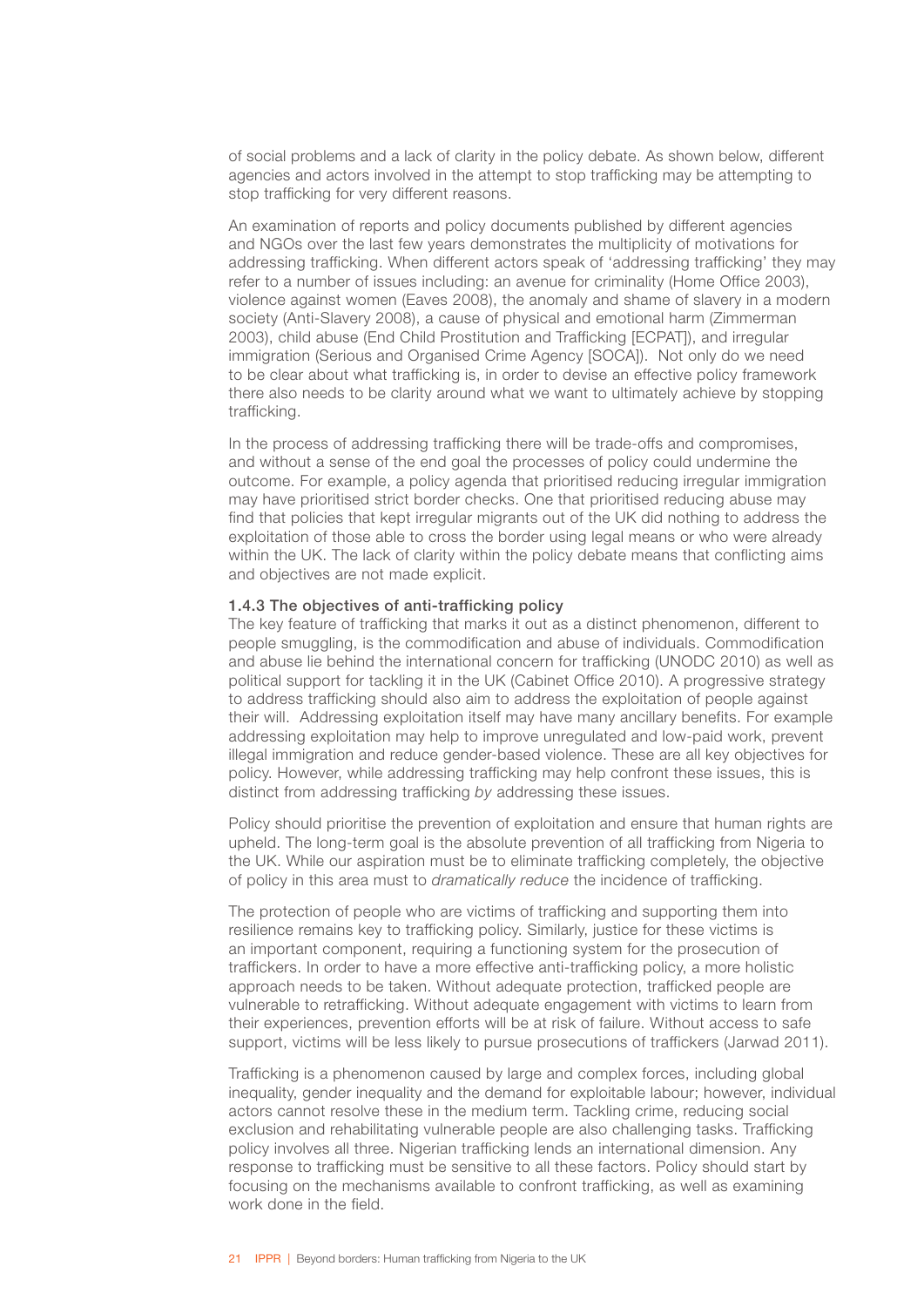<span id="page-23-0"></span>This report draws on new research into trafficking from Nigeria to the UK to make recommendations for a revised policy framework responsive to these diverse challenges and objectives.

### 1.5 The structure of the report

The report is structured through the narratives of those caught up in trafficking: their recruitment, their journeys, their experiences and escapes, and their attempts to access support. Trafficking experiences, as will be shown, are rarely as linear as this might suggest. People may move in and out of a number of exploitative situations, some of which may come under the definition of trafficking. Many people will never seek support or will not be identified as needing support. However, structuring the report in this way allows us to understand how the issue of trafficking extends beyond borders and to identify points of maximum impact. It also allows us to explore the key areas of policy response: preventing trafficking, protecting people who have been victims of trafficking, ensuring that traffickers are prosecuted, and finally engendering a comprehensive response through facilitating collaboration.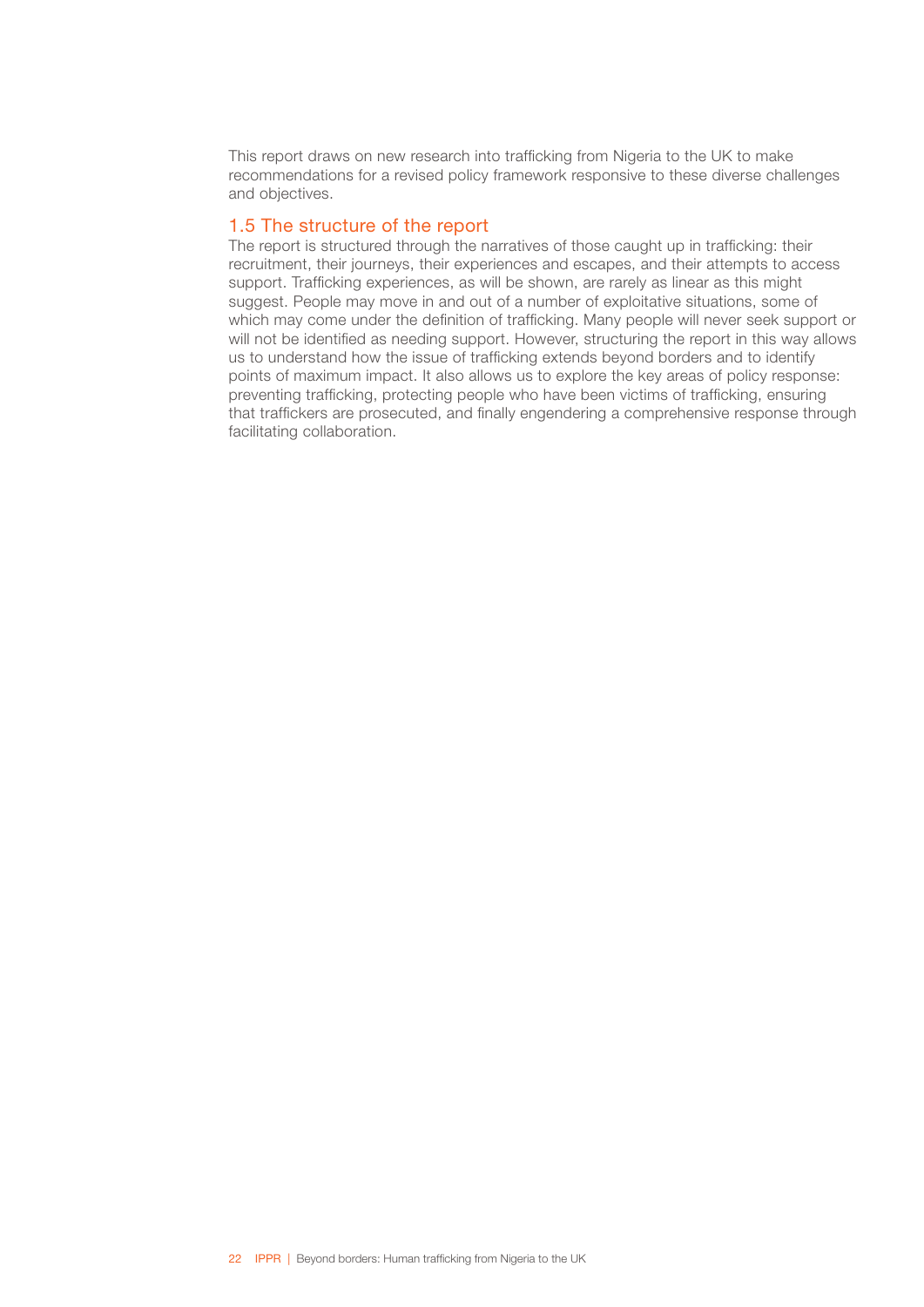# <span id="page-24-0"></span>2. BACKGROUND: TRAFFICKING FROM NIGERIA TO THE UK

Trafficking between Nigeria and the UK is a complex and multifaceted issue. This chapter will explore the complexity of international trafficking. First we explore the scale and characteristics of all trafficking from Nigeria, then all trafficking to the UK, and finally we present what is known about trafficking between Nigeria and the UK.

### 2.1 An introduction to the Nigerian situation

Located in West Africa and bordering Niger, Chad, Cameroon and the Republic of Benin, Nigeria is Africa's most populous country, with an estimated population of 150 million and over 250 ethnic groups. Nigeria gained independence from Britain in 1960. Following a period of instability, Nigeria has been a democracy since 1999. Across the last decade Nigeria has emerged as one of the fastest growing economies in sub-Saharan Africa. Between 2001 and 2008, Nigeria sustained an average annual growth rate of six per cent (UNDP 2011). Nigeria is becoming increasingly recognised in countries both within Africa and Europe as a vibrant centre for art, music and culture.

Despite many significant steps forward, the country still faces ongoing challenges. Wider measures of human development have not kept pace with improvements in growth. A lack of universal access to education and high levels of unemployment have persisted. Inequality among social groups, particularly gender inequality remains an issue. According to the latest figures, 61 per cent of Nigerians or 112.519 million people live in absolute poverty (National Bureau of Statistics 2011). The country also faces many other challenges in its transition to democracy. Corruption is reported as a problem across many government departments (Transparency International 2011). The country is ranked in the bottom quartile across many of the World Bank's governance indicators, including rule of law, control of corruption and political stability (Kaufman et al 2010).

Insecurity, poverty and free movement around the ECOWAS area in West Africa have all contributed to a range of long-term migration challenges in Nigeria. Millions have been internally displaced, particularly in cities across the north, due to religious and ethnic conflicts. This insecurity also accounts for the many Nigerian people seeking refuge and asylum each year. According to UNHCR, Nigeria was the seventh highest country of origin in the world for refugees, just below Iraq and Afghanistan (UNHCR 2009). 'Brain drain' is also a problem, with large numbers of educated Nigerians choosing to emigrate elsewhere to seek out better opportunities.

This well-established history of migration, combined with other facilitating factors such as inequality and instability, has led to concerns around the instances of trafficking in persons from Nigeria. Due in part as well to the large size of Nigeria's population, the country has been named by the UNODC as one of the top eight countries of origin for human trafficking, alongside Thailand, China, Albania, Bulgaria, Belarus, Moldova and Ukraine. Figures are hard to come by and difficult to use. According to the Swedish Institute, an estimated 40,000–50,000 women were trafficked from Nigeria between 1990 and 2005 (Swedish Institute 2010). Nigeria's prominence as a source country, as well as the particular characteristics of its trafficking, make it a critical area of study for governments, human rights groups and communities committed to eradicating the practice both within Nigeria and in the many destination countries where victims are exploited.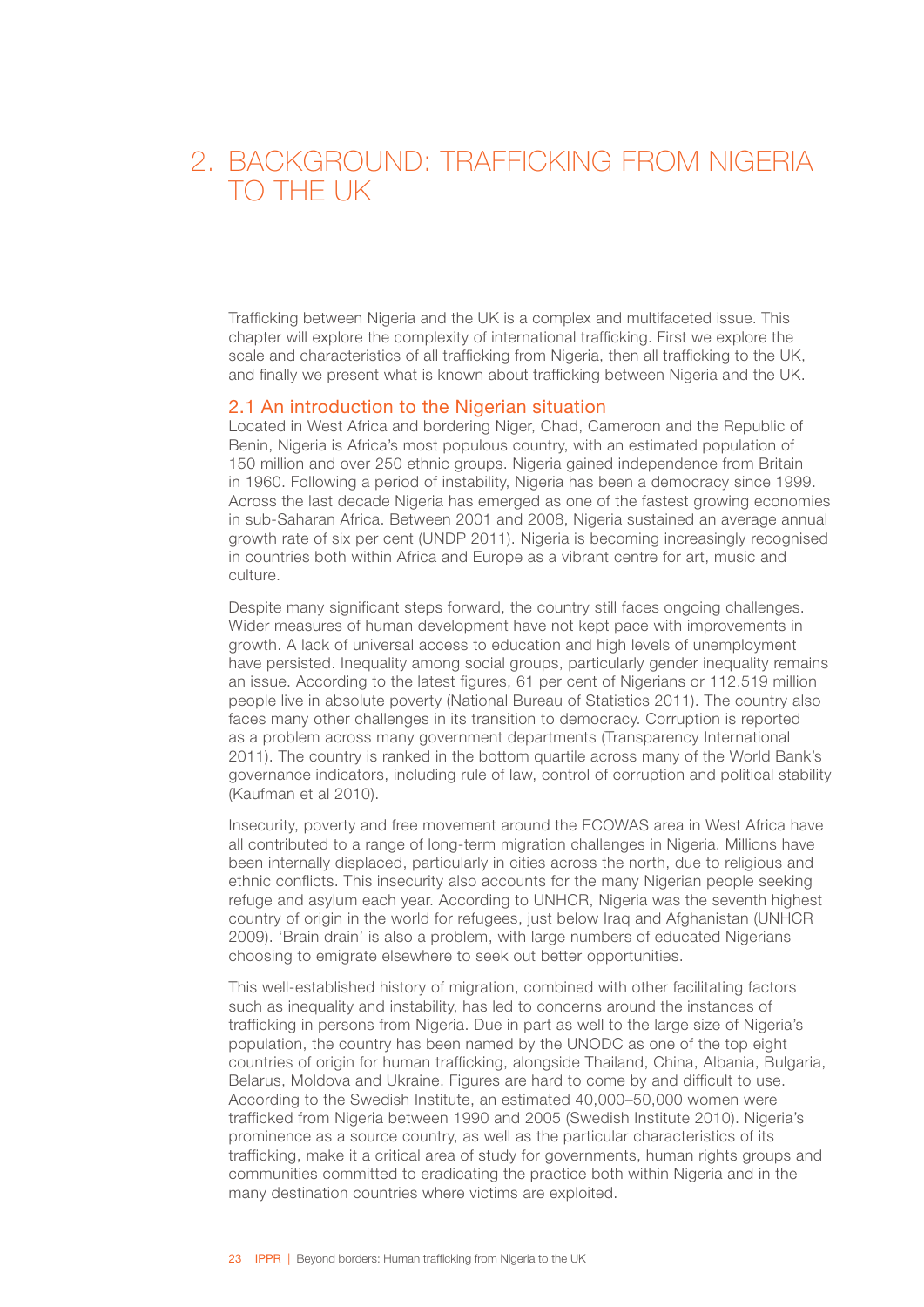### <span id="page-25-0"></span>Box 2.1 The desire to migrate

Data from our nationwide survey highlights how widespread the desire to migrate and travel is among ordinary Nigerians. Sixty-eight per cent stated that they would like to go to Europe to study or work, with only a slightly smaller proportion (63 per cent) believing that they would do so in the future. Furthermore, a sizeable proportion (36 per cent) reported that they thought it would be worth trying to get to Europe, despite the risks involved. This finding suggests that policies designed to stop migration, such as awareness-raising campaigns, will be difficult and will not necessarily deter all potential victims.

A lack of legal routes alongside a high demand for migration may make some people more vulnerable to some sorts of trafficking.

### 2.2 Trafficking from Nigeria

A major focus of this research, and other programmes designed to alleviate trafficking, is on international trafficking from Nigeria. However, although Nigeria is a major country of origin for people trafficked to other regions, it is also a significant country of transit and of destination, particularly from countries in the West African region such as Mali.

Critically, a much greater proportion of trafficking from Nigeria occurs within its borders. Internal trafficking in Nigeria is felt to have increased in recent years, particularly from rural communities in certain states in the south east, south west, south and middle belt to Lagos, Abeokuta and other cities (UNESCO 2006). There is a significant level of internal trafficking in persons for prostitution, domestic servitude, forced labour, street begging and organ harvesting (Okojie 2009). In many cases, this may serve as a prelude to a victim being trafficked out of Nigeria.

While girls are particularly vulnerable to sexual exploitation, boys are frequently trafficked for forced labour in mines, quarries and farms, as well as street vending or forced begging (US State Department 2009). It has been estimated that 15 million young people are in situations of child labour in Nigeria, 40 per cent of whom, around 6 million children, are estimated to be at risk of internal or external trafficking (FSO/ILO 2003).

One of the most important aspects of internal trafficking is a form of child fostering. This is a subversion of the common and widespread practice of children from poorer households being sent to work in more stable households of extended relatives or employers as a house boy or house girl. This will be in exchange for the promise of education, a wage or board and lodging. These well-established customs can be exploitative with hard work demanded with limited pay or opportunities given. The treatment of cared-for children is commonly distinct from that of other children in the household.

Nigerian trafficking is also part of a well-developed globalised market with a wide international reach. While Europe is a major destination region of people trafficked from Nigeria it is by no means the only area. The majority of people trafficked to Nigeria are trafficked on to other West African countries such as Ghana. Incidences of people being trafficked from Nigeria to North Africa including Morocco (MSF 2011), the Middle East (including Gulf States such as Dubai), and Central Asia, have also been reported. Trafficking methods and routes continuously evolve in response to immigration controls and anti-trafficking initiatives.

Despite the scale and volume of human trafficking originating from Nigeria, it should not be understood simply as a 'national' phenomenon: in reality, it is highly localised. The incidence of human trafficking varies considerably across different regions and the nature of the trafficking and destination country is also strongly determined by the specific context. In particular, research has identified that trafficking victims who come to Europe disproportionately originate from the state of Edo in the south-central part of the country and the Niger Delta (Attoh 2009, Buker 2007). Benin City, the capital of Edo state, is widely regarded as the central hub of Nigeria's trafficking, particularly to Europe. There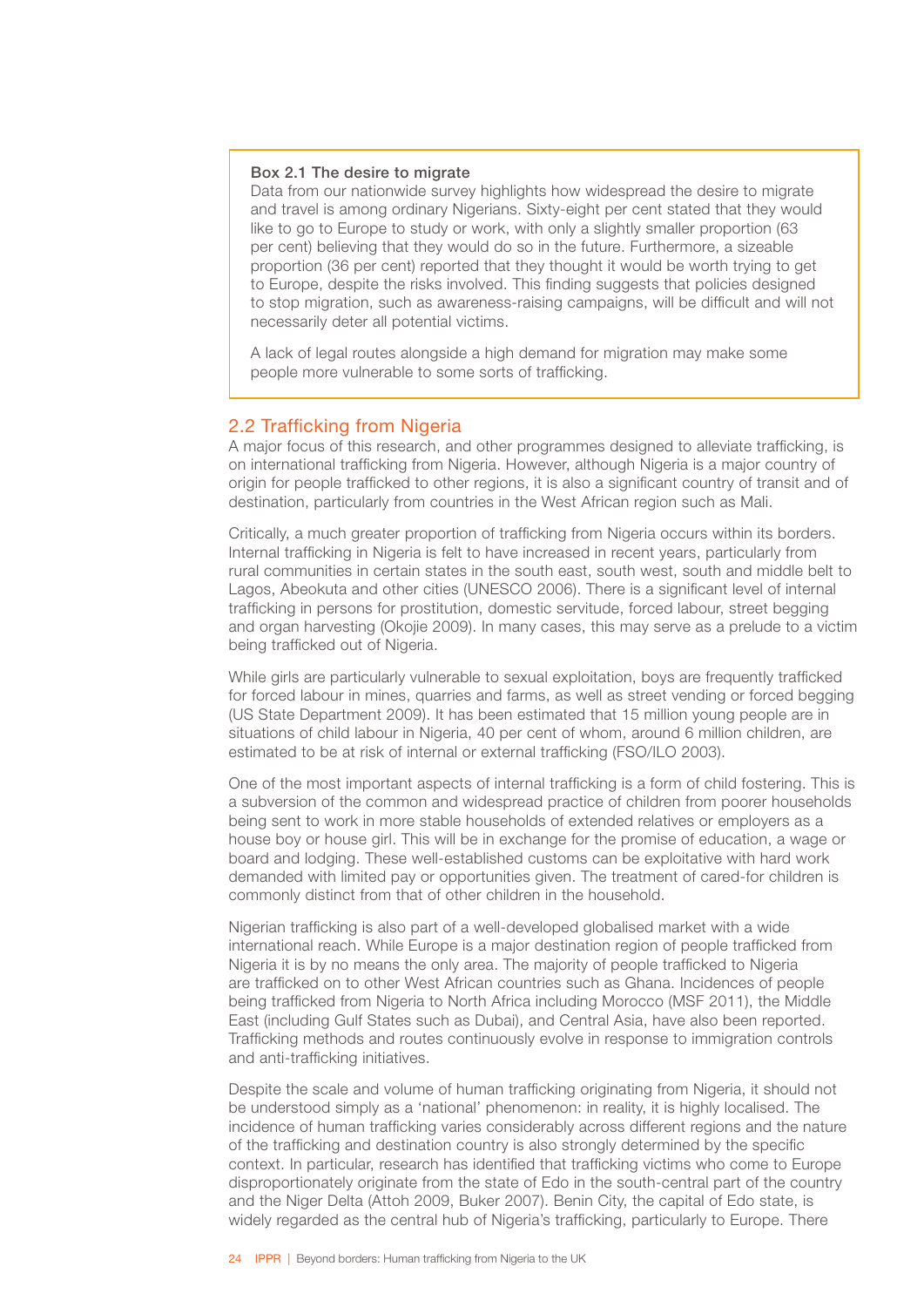is also evidence to suggest that women are trafficked from some of the other big cities in Nigeria such as Lagos, Ibadan, Sapele and Warri (Buker 2007). Trafficking from the northern, largely Muslim part of the country, is carried out particularly between Nigeria and Gulf countries such as Saudi Arabia (UNESCO 2006) under the cover of 'pilgrimage'. This has been used to traffic girls for sexual exploitation, men for labour exploitation and children for a range of reasons. People living in border regions such as Sokoto are also overrepresented in incidences of trafficking. Furthermore, trafficked victims are more likely to be recruited from rural rather than urban areas, where residents have greater access to education and employment and where traditionalist structures are less determinist. The targeting of rural areas is felt to have increased as awareness has risen in urban areas (Okojie 2009, Carling 2006).

Trafficking from Nigeria is typically both local and global in nature. Networks are built through both parochial social networks of blood or community and international connections between people resident in Nigeria and diaspora populations. There are correlations between the geographic origin of victims and their destination. These often reflect established migration patterns that include or have transformed into trafficking. For example, the large majority of women trafficked to Italy for sexual exploitation come from Benin City (US Department of State 2012). Another example of localised international trafficking includes flows from Shaki, Oyo state to Guinea, Mali and Côte d'Ivoire (UNESCO 2006).

### Box 2.2 Recognition of the problem of trafficking

While the majority (59 per cent) of Nigerian respondents in our nationwide survey agreed or strongly agreed that trafficking was a problem in Nigeria, a small minority (27 per cent) disagreed or strongly disagreed. However, a smaller proportion (32 per cent) agreed or strongly agreed that it was a problem in their own home state, while just over half (51 per cent) disagreed or strongly disagreed; this disparity could be a reflection of the uneven distribution of trafficking cases in Nigeria, though it may also reflect a view of trafficking as something practised 'elsewhere'.

Positively, the large majority (94 per cent) of respondents stated that they believed individuals and communities had a responsibility to identify and report instances of trafficking. However, it is clear that the problem is not universally understood: 37 per cent stated that they did not understand what trafficking in persons was (and even this may overstate the level of understanding and knowledge of the problem).

### 2.2.1 Trafficking from Nigeria to Europe

Nigeria may be a key country of origin for trafficking to the UK but the UK is by no means the major European country of destination for trafficking from Nigeria. The most common destination for Nigerians who have been trafficked to Europe is Italy. Nigeria's connections with Italy originate from established trade networks between Edo and Italy in exported goods such as gold and clothing. These networks led to significant numbers of migrant labourers travelling to work in Italy's informal economy from the late 1980s (Naijafeed 2009). As these jobs were replaced by migrants from elsewhere in Europe, work opportunities tightened and led to people moving into unskilled labour and then prostitution. These connections have sustained and led to trafficking networks. Other significant destinations include the Netherlands, Spain, Germany, Belgium and the UK (UNODC 2011, US State Department 2012). There is also evidence of trafficking to the Czech Republic and France (Okojie 2009), and emerging concerns in Norway, where Nigerians make up the majority of identified trafficking victims (US Department of State 2012). These flows have often developed alongside more general patterns of economic migration.

Trafficking from Nigeria to Europe can involve a number of countries other than Nigeria and the European destination country. A number of routes between Nigeria and North Africa are known to be used by traffickers: for instance, from Lagos people can pass through Benin Republic, Togo, Ghana, Cote d'Ivoire to Mali, Niger, Algeria, Morocco or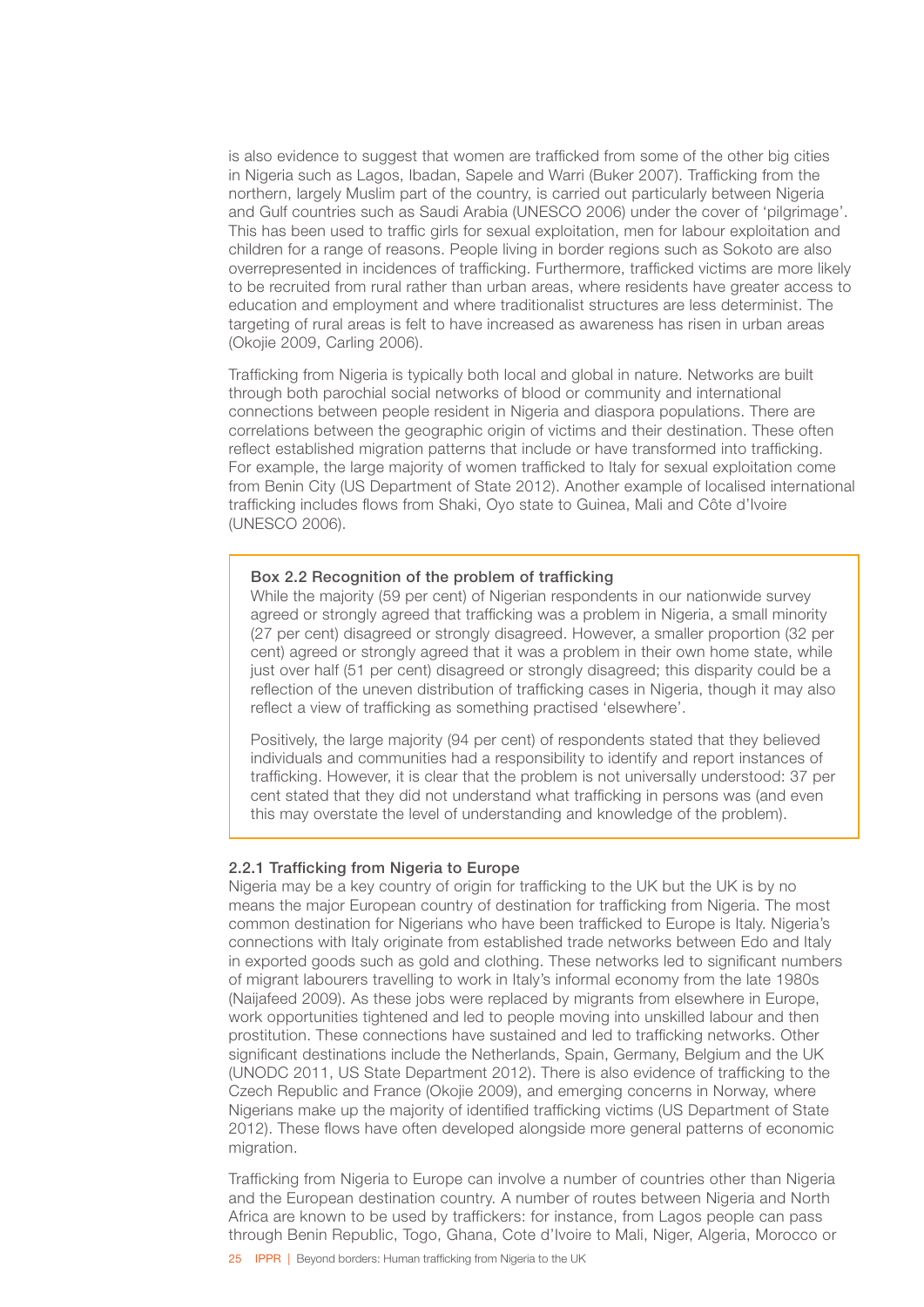<span id="page-27-0"></span>Libya (Okojie 2009). From there, people may spend years in North Africa before crossing into Europe. Frequent routes across the Mediterranean are between Morocco and Spain (ibid) or from the Western Sahara, Dakar or the Cape Verde to the Canary Islands (Carling 2006). These journeys can take months and even years (UNESCO 2006). In these cases, physical abuse or sexual exploitation by traffickers or opportunists may begin during the journey (Okojie 2009). Many also end up stranded in (so-called) 'transit' countries (Carling 2006). Trafficking to Europe, particularly if carried out using overland routes can involve sustained periods of abuse and exploitation before trafficked victims even arrive in Europe.

Air routes are can also involve prolonged 'journeys' of exploitation between different countries. Traffickers frequently employ circuitous flight routes to the country of destination, based on the perceived ease and low visibility. For instance, victims may be flown directly from Nigeria to Moscow, Istanbul or other eastern European countries, and then smuggled across the border into western Europe. Another route for women, *en route* to Italy, is from West Africa (most commonly Ghana) to Paris, Amsterdam or London, and from there to Italy by train (Carling, 2006). Victims are brought from Italy or Spain to Nordic countries (Okojie 2009).

### 2.3 Trafficking to the UK

There is limited evidence of the scale and character of trafficking to the UK, and quantifying the scale of trafficking here is a significant challenge. Trafficking is a hidden issue: it involves criminal behaviour, hidden work sectors and sometimes individuals who are fearful of authorities due to their irregular immigration status. Myths about trafficking and how a victim is perceived have been found to prevent the identification of victims (ATMG 2010). On the other hand, for some nationalities, being identified as a victim of trafficking may support a claim for asylum or humanitarian protection in the UK, giving an incentive to make (and in some cases) fabricate claims. Estimates of the numbers of people trafficked to the UK have unsurprisingly varied widely from a few hundred to tens of thousands (see Home Office 2009, ACPO 2010, Davies 2009). In a 2009 response to the sixth report from the Home Affairs Select Committee, the government of the time found that 'no one was able to give us even a rough estimate of the scale of trafficking in the UK'.

A lack of comprehensive data is widely identified as a major limitation as well as one not unique to the UK (ATMG 2012). Our research, particularly our interviews with UK stakeholders, highlighted that a major challenge that those working in this area face is the lack of shared understanding on the scale and character of trafficking to the UK. Many publications, as well as most interviewees, were in agreement that there was a significant undercounting due to the hidden nature of trafficking as set out above (see also ATMG 2010). Others were sceptical, as one stakeholder argued: 'The problem is, we are incredibly aware that this is a good way of people getting leave to remain.' Some expressed the view that the trafficking sector has organisations with 'vested interests' promoting a scale or character of trafficking that meets their organisational interests. There have also been accusations of a 'moral panic' around trafficking and suggestions that 'the public's concern for victims of trafficking is being exploited to promote a crusade against prostitution' (Mai 2011, Davies 2009). While some of these accusations may be groundless, they demonstrate that the lack of data has created opportunities for a clouded debate on the scale of trafficking.

The character of trafficking to the UK is also contested. Stakeholder interviewees shared a frustration that the image and understanding of trafficking by policymakers and operational agencies did not appear to meet their experiences. Internal trafficking within the UK was felt to be particularly missed from the image of trafficking portrayed by government, particularly through their human trafficking strategy that states in its preface that 'all trafficked people have to cross the UK border'. The incidence of Nigerian trafficking was also contested with some stakeholders arguing that some agencies did not have Nigerian trafficking on their radar: 'They are absolutely in denial about Nigerian trafficking. They will tell you we just don't have a problem.'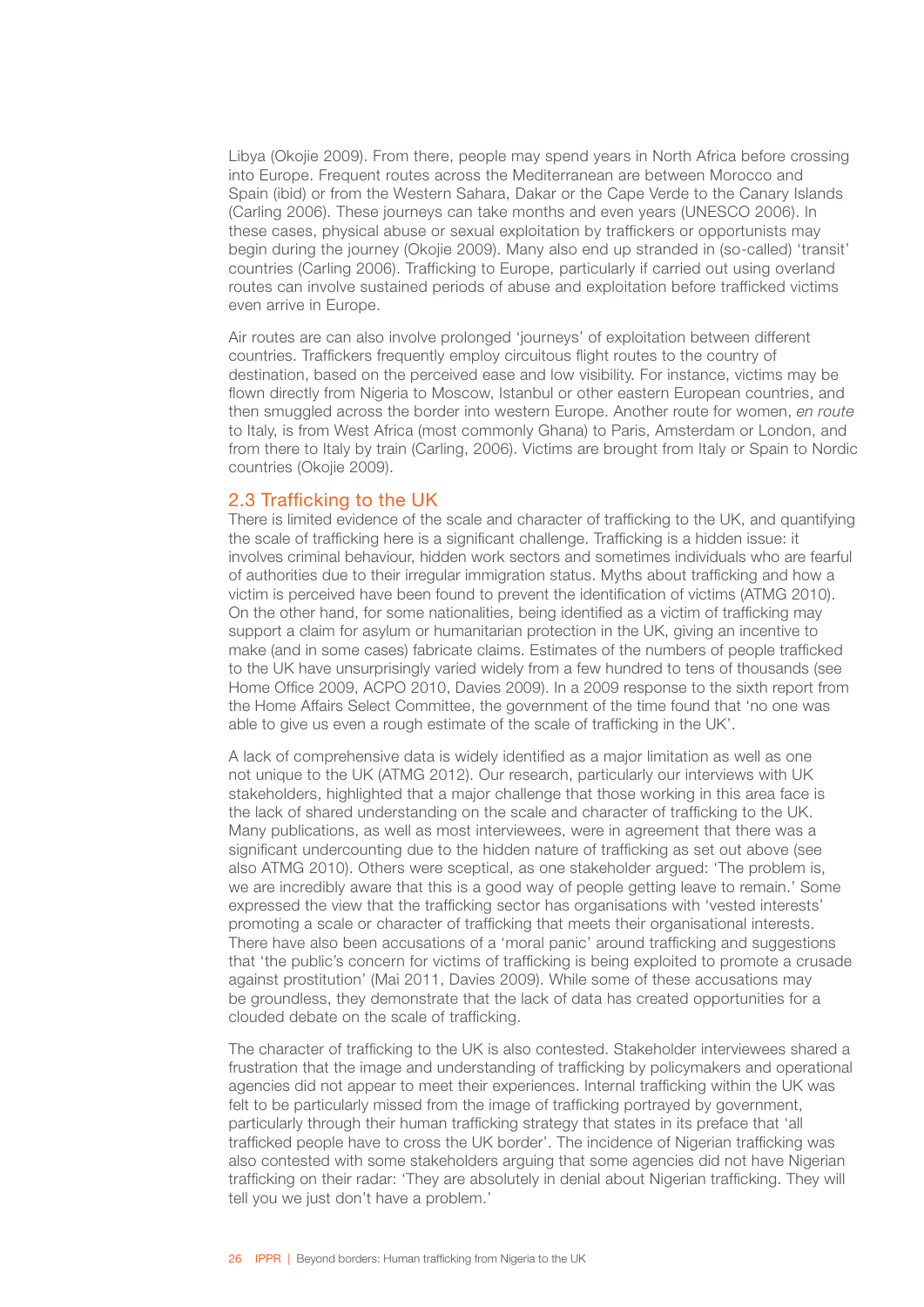Within this context, the most reliable figures on the scale and character of trafficking to the UK can be gathered from referrals to the NRM, a decision-making device operational since 2009, where people identified as possible victims of trafficking can be referred to a competent authority to judge their case. NRM figures still provide only a limited picture of trafficking and are, in all likelihood, a significant underestimate: by definition they record only victims who are identified and referred to the authorities. Nevertheless referral data, alongside police intelligence, data collected by NGOs, and a picture developed through research can be used to produce a sketch of the nature of trafficking to the UK.

Referral data does demonstrate the very real incidence of trafficking to this country: From 1 April 2009 (when the NRM was established) to 30 June 2012, there were 2,737 referrals to the NRM of people suspected of having been trafficked. Of these, 911 were subsequently formally recognised as 'victims of trafficking' by the time this data was released. While there is only limited knowledge about the extent and character of trafficking to the UK, what is becoming increasingly clear is that trafficking involves a range of nationalities, ages, genders and types of exploitation that do not necessarily fit the conventional images of trafficking. As a clearer picture emerges, old notions of the 'typical' victim of trafficking in the UK have been undermined.

While the UK is usually considered solely as a destination country, NRM data and recent prosecutions also confirm that the UK should also be considered a source and transit country. As discussed in Cherti et al (2012), internal trafficking within the UK is significant. The UK is also a country of transit for trafficking with individuals being brought into the country, held for a short period before being transferred on, often to other European countries (ibid). Trafficking to the UK is a gendered phenomenon with more women trafficked than men. People are trafficked to the UK from a broad range of countries. Rather than referrals being dominated by people from Europe or the EU, the top three countries – Nigeria (483 referrals), China (282) and Vietnam (224) – are all outside of Europe. The sixth-ranked source of referrals in the UK was the UK itself (IdMG 2012). By matching NRM data with data from support groups, a trend among the nationality of identified trafficking victims can be observed. The main sending country for (female) victims identified by the Poppy Project, which supported female victims of trafficking under contract from the Ministry of Justice from 2003 until 2011, was Lithuania (from 2003 to 2007), with other countries from eastern Europe as the next major nationalities represented. From 2007 onwards, the most common nationality of referred victims was from Nigeria.

While the total number of registered potential victims from Nigeria and other non-European countries has increased in recent years, it is important to recognise that this could be a reflection of improved identification, rather than a rise in the actual volume of trafficked persons from these areas. As one UK stakeholder reflected:

'Social workers, police officers, health visitors, those types of people have had their awareness raised generally about what trafficking means and enough of that has been designed to deconstruct myths about what a victim of trafficking looks like. So they're no longer only looking for an eastern European woman trafficked into street prostitution in Soho.'

Trafficking in the UK is carried out for a range of exploitation types including in illegal and otherwise legal work environments. Trafficking is carried out for sexual exploitation, forced labour, and domestic servitude; forced begging and benefit fraud have all been identified. Trafficking support providers have recently highlighted the first case to have been formally identified of trafficking for organ harvesting. Research by the migrant workers support group Kalayaan identifies some disturbing trends about the experiences of migrant domestic workers in general. They found that about half of the workers who registered with them between January 2008 and December 2010 were subject to psychological abuse from their employer, while close to 20 per cent experienced physical abuse. Approximately five per cent of workers also reported being sexually abused or harassed by their employer. The true figure is likely to be higher, since many prefer not to report such experiences. In the same period, 65 per cent of workers registered with Kalayaan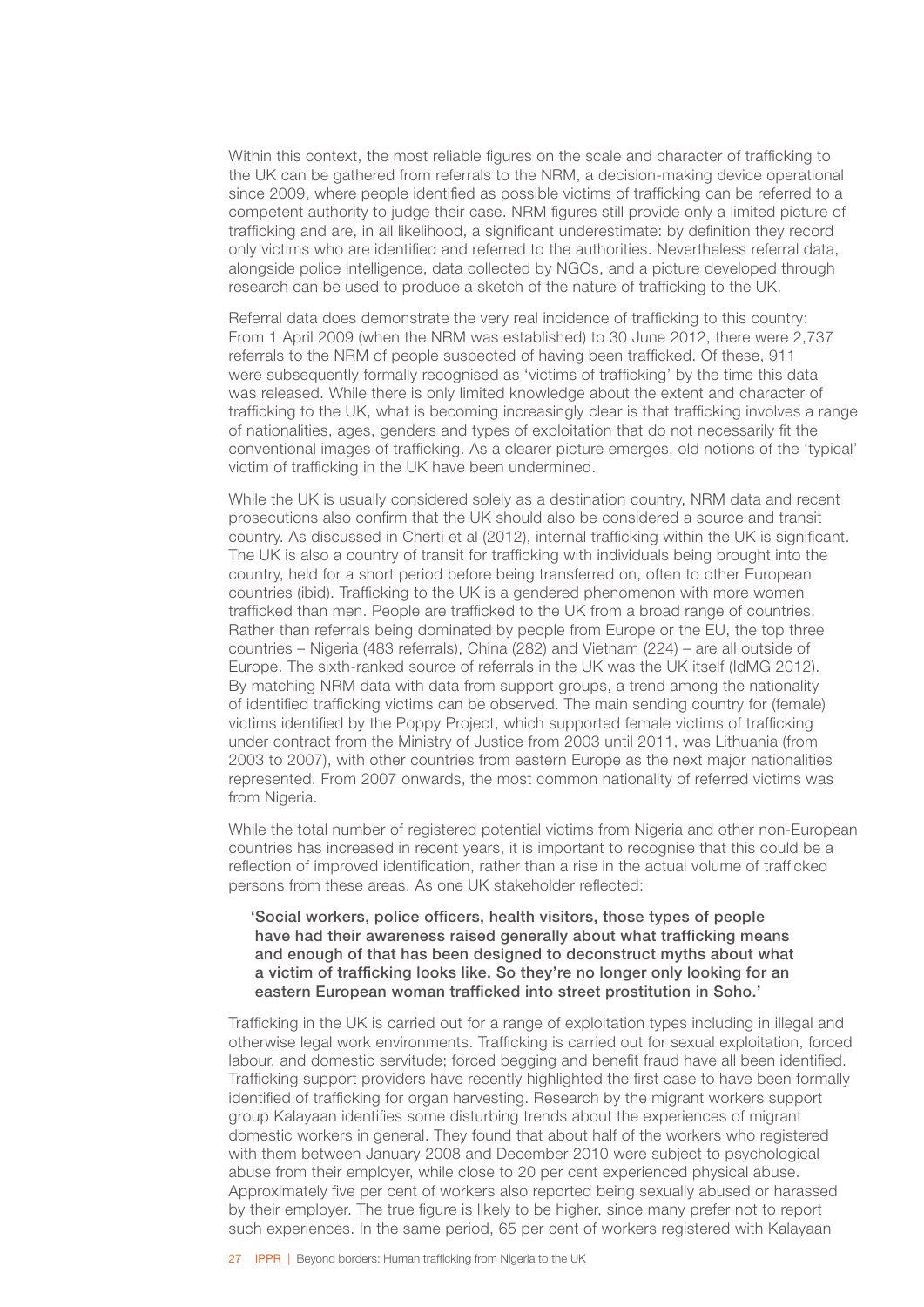described working seven days a week with no day off or significant rest period, and 57 per cent stated that they received a wage of £50 a week or less. Nearly 64 per cent of respondents had their passport withheld. Whilst these experiences do not translate as trafficking they reveal in some ways a more worrying trend of wider abuse and exploitation among vulnerable migrants and other vulnerable groups. This suggests both the likelihood that trafficking is at a wider scale than captured in the available figures, as well as the existence of a wider group for policy to be concerned with.

The trafficking of children is a significant aspect of trafficking to the UK. Children made up a quarter of all referrals to the NRM. Children are known to be trafficked to the UK for a range of reasons, including for sexual exploitation, domestic servitude, cannabis cultivation, forced criminal activities and benefit fraud (Cherti et al 2012). In a review published last year, the Children's Commissioner for England (2010) has estimated that up to 10,000 children may be being sexually exploited in the UK.

### 2.3.1 Trafficking from Nigeria to the UK

Trafficking from Nigeria to the UK is a subset of trafficking to the UK and a subset of trafficking from Nigeria to Europe. It has its own particular characteristics and patterns. Understanding the dynamics of trafficking between Nigeria and the UK is critical to tackling the problem. Yet despite its scale, there has been relatively little research on this. Even the most comprehensive studies on Nigerian trafficking have focussed on trafficking between Nigeria and mainland European countries such as Italy or the Netherlands (see UNICEF 2008, Carling 2006).

### *Scale and location*

Little is still known about the characteristics of Nigerian trafficking in the UK. Yet in recent years, improved data collection has highlighted the very high proportion of Nigerians among victims. As stated above, Nigeria is now ranked as the top sending country to the UK according to NRM data. Of the 2,737 potential victims referred to the NRM between April 2009 and June 2012, 483 (18 per cent) were Nigerian. While the total number of registered potential victims from Nigeria has increased in recent years, this could be a reflection of improved identification, rather than a rise in the actual volume of trafficked persons.

Trafficking from Nigeria to the UK involves both adults and children, and particularly women and girls. Analysis of NRM figures for Nigerian referrals over the last year demonstrate a number of characteristics of Nigerian people seeking support for trafficking situations in the UK. Consistent with other countries, over three quarters of those referred to the NRM were adults at the time of their exploitation. Even more than other nationalities, trafficking from Nigeria is highly gendered. Over 90 per cent of Nigerian people referred into the NRM were women (UKHTC 2011). Fifty per cent of referrals to the NRM were adults at the time of exploitation.

Exploitation is concentrated in London and to a lesser extent other major British cities. Where the location of exploitation was known, the vast majority (23) were situated in and around Greater London and four were exploited in locations in Essex or Kent. Four were exploited in Manchester. This in part is because the demand for prostitution is higher in areas of greater population density. It also reflects the location of Nigerian diaspora communities both as people involved in trafficking and areas where Nigerian trafficking victims are thought to blend in more easily. The UK's Nigerian population is in fact one of the largest in the world. Census figures from 2001 show that there were 88,000 people with Nigerian nationality in the UK, concentrated mainly in London (70 per cent) and in other cities including Manchester and Leeds. The high number of arrivals over the last decade and existence of significant number of irregular migrants who may not be reflected in official statistics means that the size of this population is likely to be much higher (IOM 2008).

The UK is also a transit country for people trafficked from Nigeria to other European countries. This is a real and disturbing phenomenon that requires a linked up and strong response by the UK to support the work of European partners. Our study is primarily looking at the trafficking of people from Nigeria to the UK, where the UK is a country of destination as well as transit.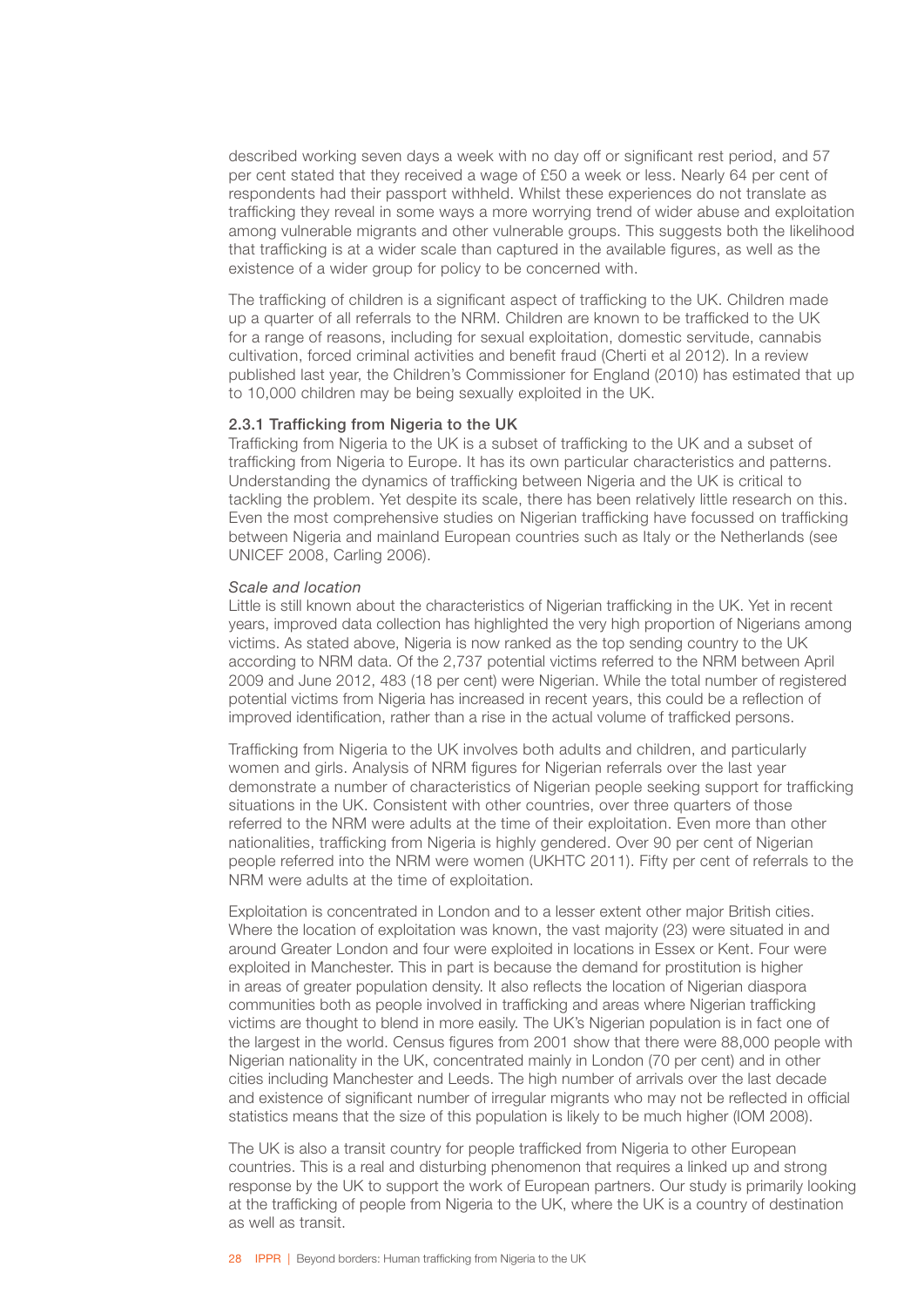### *Experiences of exploitation*

Our research revealed clearly that in many instances the types of exploitation overlap, For example, among the respondents interviewed for this study, five cases of victims of domestic servitude were also sexually abused and exploited. In one case, one victim was forced into domestic servitude, forced to undergo fertility treatment in order to donate eggs (organ harvesting), sexually abused and pimped into forced prostitution (sexual exploitation) and forced to work in a factory job for no pay (labour exploitation).

Examining NRM data, extant research and our research, a number of features of the reality of trafficking can be elucidated. There are two main types of exploitation among Nigerian victims in the UK: sexual exploitation and domestic servitude. From NRM figures and our interviews, adult women are trafficked primarily to be exploited sexually, and a small number were engaged in domestic servitude or experienced both forms of exploitation. Children, mostly girls, are primarily trafficked for domestic work, although a significant number were sexually exploited.



Figure 2.1 Exploitation type among interviewees exploited as adults





### *Sexual exploitation*

Besides the constant backdrop of intimidation, this form of exploitation typically involves long hours with no time to rest and regular rapes or assaults by clients and exploiters. There were instances of forced drug taking, forced watching of pornography as well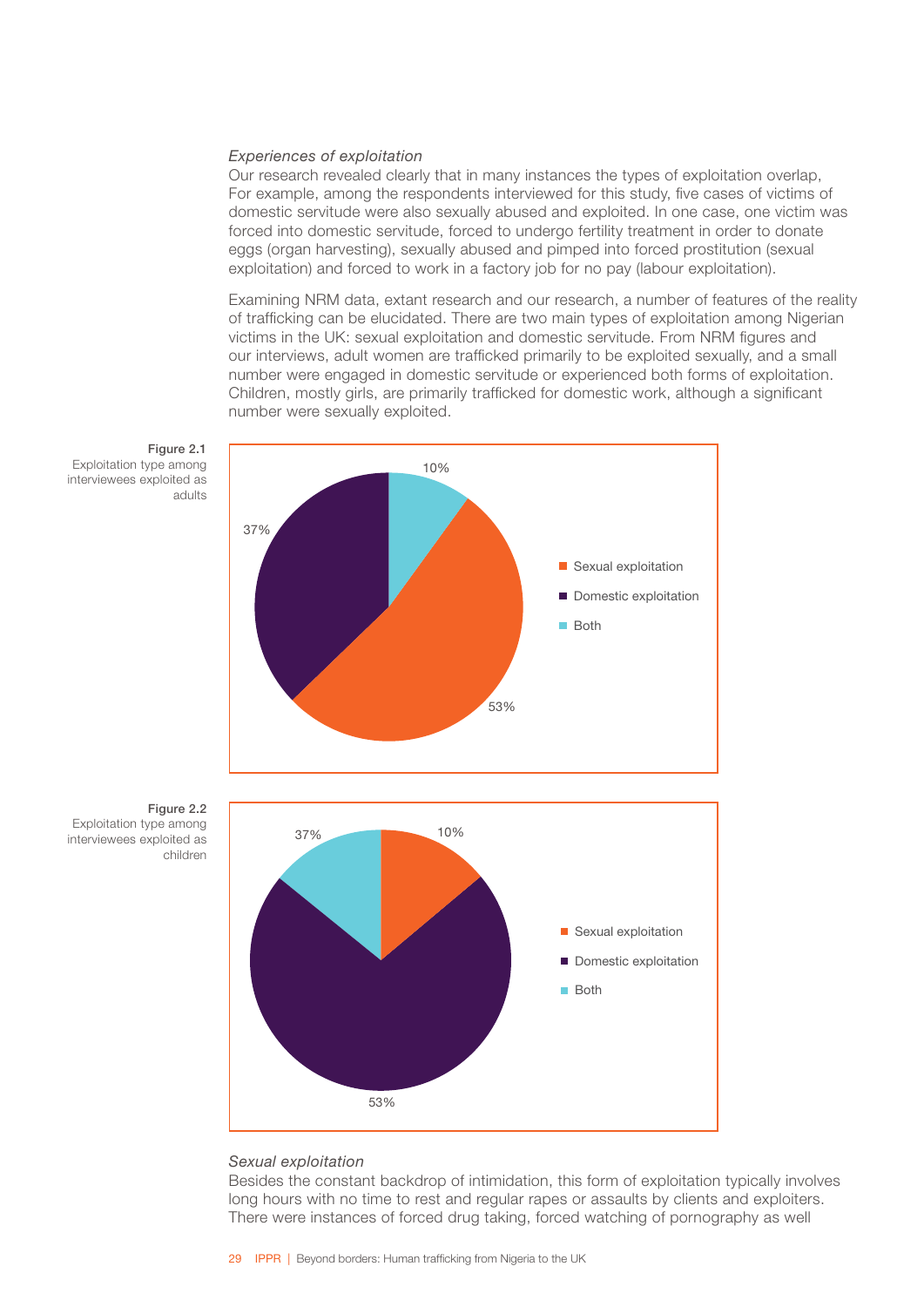as forced anal and masochistic sex acts. In some cases there was little in the way of protection from clients. As well as the risk of physical violence, condoms may not be used. This puts victims at a high risk of contracting potentially damaging or life-threatening sexually transmitted diseases, such as HIV. The situations all involved extreme abuse and could in no way be mistaken for sex work entered into by choice.

'I think that I was in that situation in the house, being forced to have sex with about seven men a day, for about three to four months. I had no control over condom use. I fell pregnant and was forced to abort by drinking lots of whisky and taking tablets.'

Female victim, 24

Though in some cases sexual exploitation occurred within organised structures such as brothels (some victims reported working in a brothel with other girls and women) exploitation was more commonly undertaken in a much smaller, more hidden way, with the victim kept and exploited within a private space such as a residential flat. These spaces are much more anonymous than a sauna or massage parlour and largely hidden from the wider public and enforcement or support agencies.

This was the case for many of our interviewees. In a typical instance, the victim was sexually exploited by a male exploiter and participants who appeared to be their friends or contacts only. In some cases this was in addition to a situation of domestic servitude. Nigerian traffickers in Europe are thought to rely on violence less frequently than eastern European gangs (Carling 2006), although extreme violence and abuse, as well as threats to the victim regarding their family, are nevertheless common. Almost unanimously, victims were constrained in their movement and locked inside the house or brothel. Many did not leave the flat where they are being exploited for months or years.

Victims had little or no external contacts besides 'punters' although importantly, some did have contact with statutory services during their exploitation ( for example, health services to receive abortions or police during an enforcement raid on a brothel).

#### *Domestic servitude*

Unlike trafficking from Nigeria to other European countries like Italy or the Netherlands, sexual exploitation does not appear to be the dominant form of exploitation in the UK. Domestic servitude is, however, a very common form of exploitation. Domestic servitude covers a broad range of situations with varying degrees of physical, psychological or sexual abuse. In this scenario, victims are trafficked into the households of a relative, family contact or an associate of their employer to undertake household duties such as cleaning, child care and cooking. In many cases victims are young, children and young adolescents. Some domestic workers are older in their 30s and 40s. Unlike some forms of forced labour where the victims are part of a group of exploited people, the victims live in the homes of their exploiters. They may appear as an abused 'part' of the family.

Working hours were long, typically six am to midnight, seven days a week with no formal breaks. The victims rarely had space to themselves, sleeping in shared spaces or children's rooms. A number of victims reported being denied access to basic medical care, education (even when that was explicitly promised to them before leaving Nigeria), wages or even sufficient food.

A large proportion of victims are children, and may completely miss out on education during their years of exploitation. While victims of domestic servitude may agree to undertake general household duties before being trafficked, this does not align with the realities of their situation once they reach the UK.

'When we arrived, she showed me around the house and told me she had three children and that I would be looking after them. She introduced me to them as their cousin ... Life became harder than in Nigeria. I was treated like a slave ... When Aunty had guests she used to lock me up in the bathroom or the children's room upstairs for the whole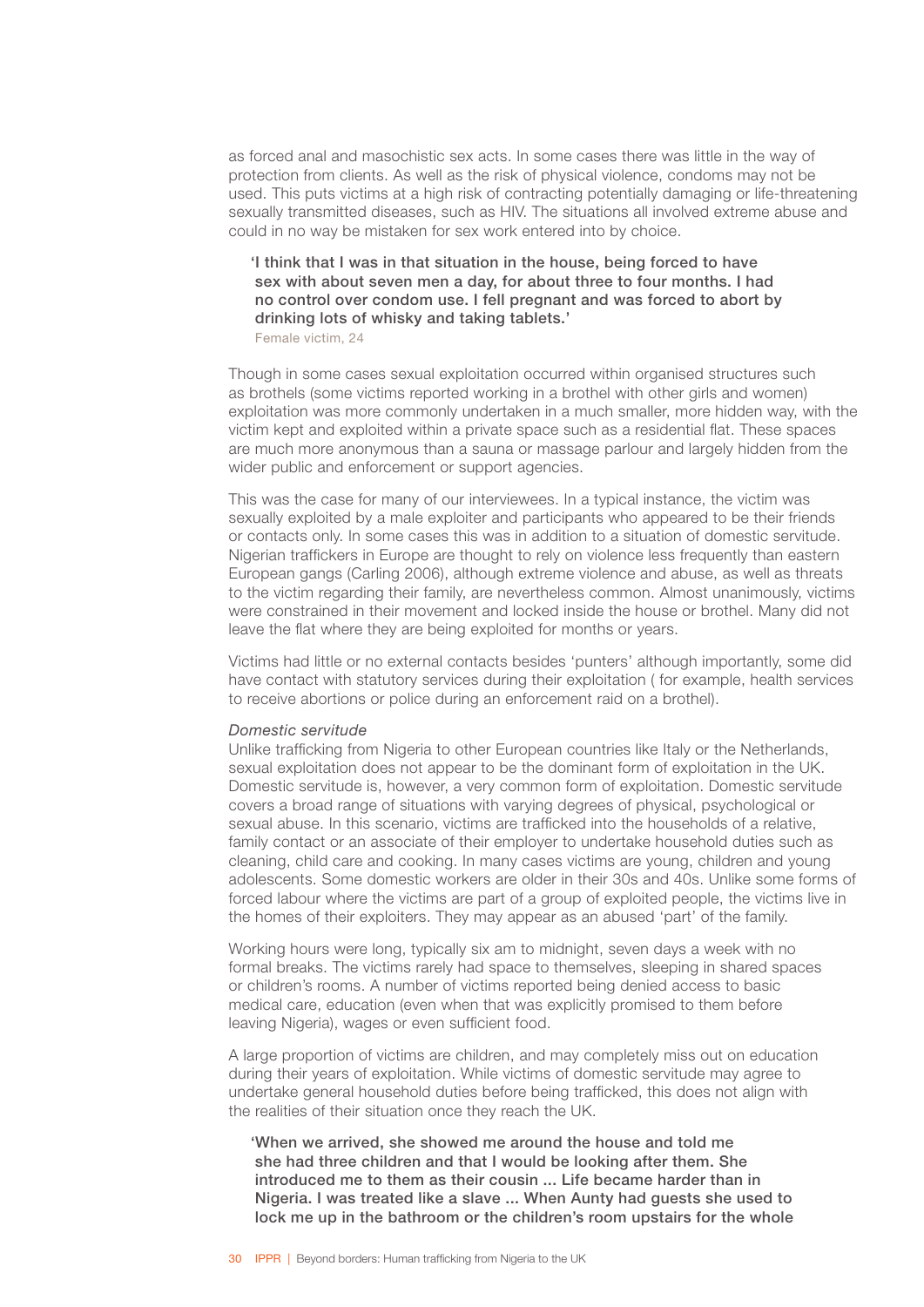night so they could not see or hear me ... Aunty told me that if I hurt myself or die[d] she [would] bury me in the garden.' Female victim, 23

As well as exploitative, experiences could be highly physically and psychologically abusive:

'I was occasionally assaulted, for example my head was pushed against the wall so that I hit it hard. They also told me repeatedly that my real family did not want me and did not care about me, and that I had no option but to stay with them. This left me feeling dispossessed and neglected, and I felt as though my freedom had been curtailed.' Female victim, 18

While psychological and physical violence are very common, with the added risk of sexual violence, cases of domestic servitude are also usually characterised by the extreme isolation of the victim. Movement was frequently restricted, with victims only leaving the home with their exploiter or even being locked in for years without ever leaving the house; in the case of one respondent, six years of absolute confinement.

### *Organ harvesting*

A less frequent occurrence in trafficking that is nevertheless receiving more attention now is the use of victims for organ harvesting. Though more rare, organ harvesting represents the endpoint of the cold logic of trafficking: that the bodies of others can be bought and sold, commoditised and exploited. There was one case among interviewed victims of a woman being used as an egg farm, in addition to domestic servitude:

'Mr and Mrs B took me to a private clinic. The doctor in the clinic gave me a large box of medication. Mr and Mrs B forced me to have injections against my will. During this process I was beaten up many times by Mr and Mrs B. I was taken back to the clinic and given an [anaesthetic] and seven of my eggs were removed.' Female victim, 35

### 2.3.2 Understanding Nigerian trafficking to the UK

An appreciation of the particular characteristics of Nigerian trafficking in the UK is essential to effectively tackle the issue.

Nigeria is not merely a country of origin for trafficking. It is also a country of transit and of destination, in particular for victims from other West African countries. An often overlooked, although major aspect of trafficking is the internal trafficking of Nigerian people within Nigeria. Similarly, the UK is a country of transit and origin as well as a country of destination. Trafficking to the UK involves a range of countries and a range of different criminal practices.

Like all forms of trafficking, that from Nigeria to the UK involves three specific acts: the recruitment of people by traffickers through use of coercion or deception; the movement of these people from Nigeria to the UK; and the exploitation of those people. Trafficking from Nigeria to the UK has some distinctive characteristics. For example, the trafficking of men to the UK, primarily for labour exploitation, is increasingly understood and therefore much more widely recognised than it has been in the past. However, data and research on Nigerian trafficking reveals that it is still a very feminised phenomenon. Exploitation is hidden: it takes place in closed and unmarked environments, such as private homes rather than massage parlours; trafficked people have their movement constrained and experience profound abuse. While violence is a key component, traffickers did not always use or rely on physical forms of control. This was felt by contributors to have been less than in other cases of trafficking.

These differences should not be overstated. Nigerian trafficking to the UK still reflects many of the patterns and symptoms typical of trafficking in general. Nevertheless, given the scale of the problem, it is important to acknowledge its unique characteristics, and document and understand its differences in order to tailor policy.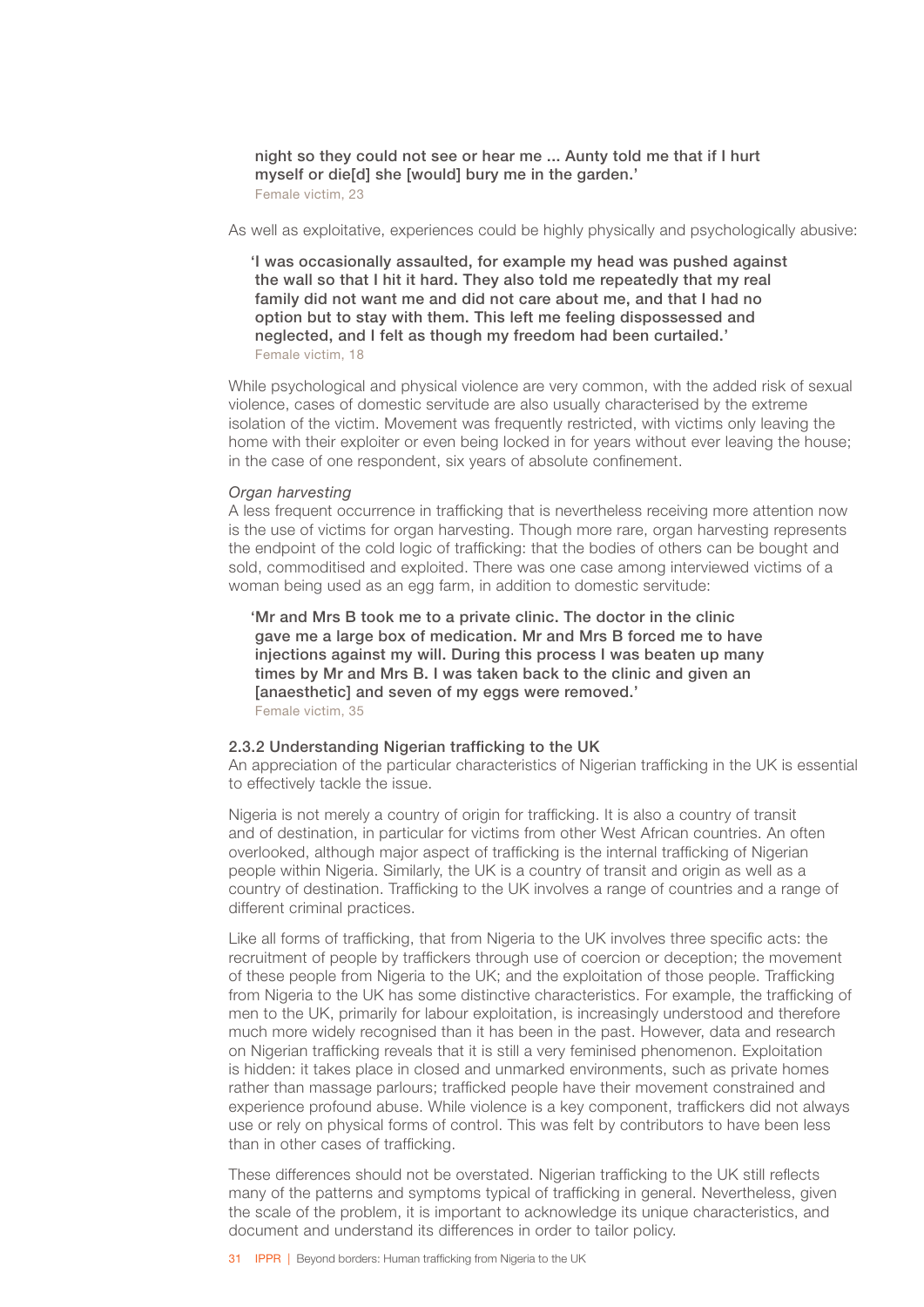The next chapter of the report will draw on the fresh data we have collected to build a deep understanding of the processes and circumstances underpinning trafficking in order to develop the responses needed to address it.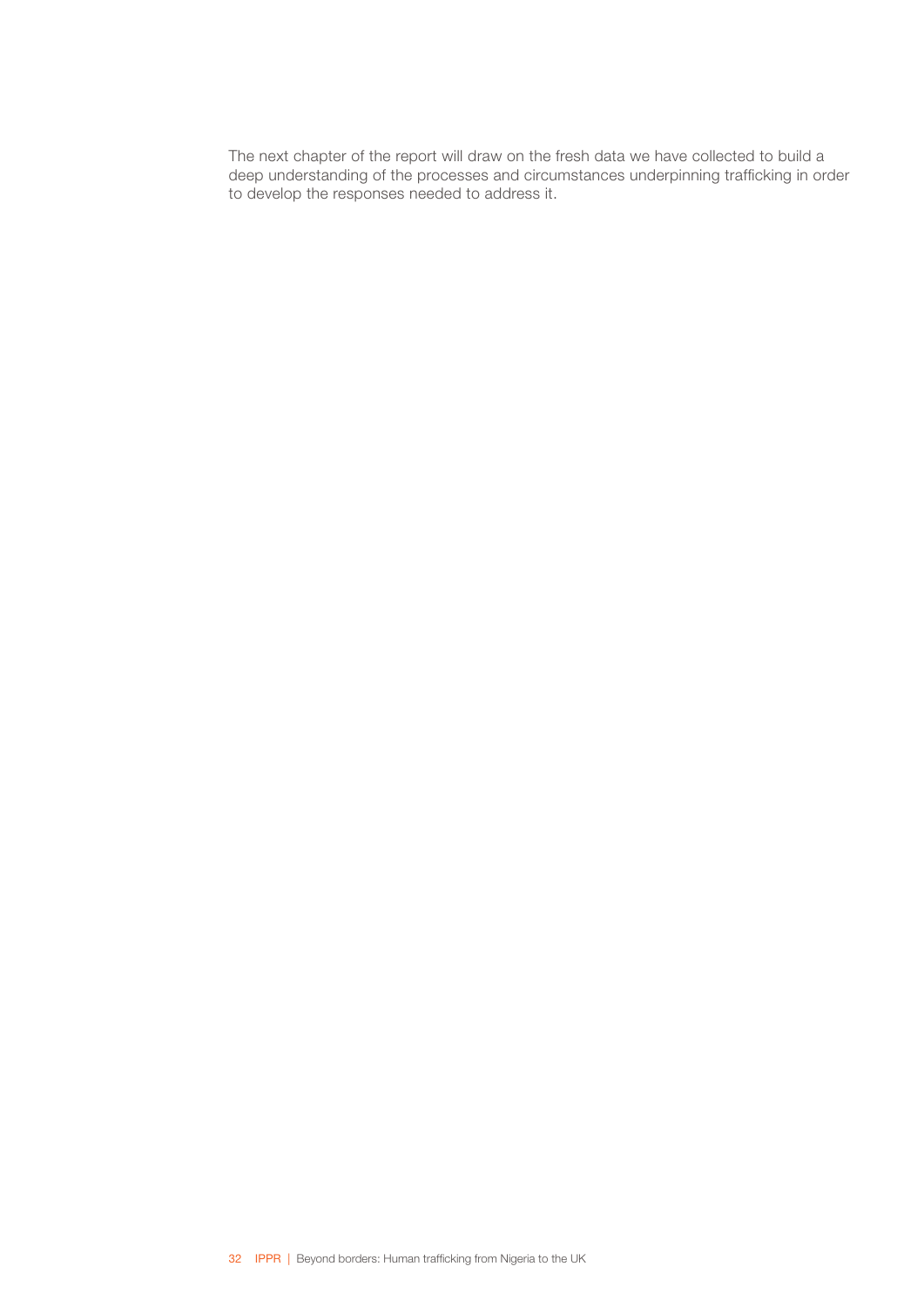## <span id="page-34-0"></span>3. UNDERSTANDING AND PREVENTING TRAFFICKING

As outlined above, we believe that prevention should be the focus of an anti-trafficking strategy in as far as it is practicably possible. Some work is already developed in this area.

A range of NGOs, national statutory agencies and international bodies are engaged in anti-trafficking work designed to prevent international trafficking from Nigeria. A cohort of specialist NGOs have pioneered work in this area including the Women Trafficking and Child Labour Eradication Foundation (WOTCLEF), who helped to establish early trafficking legislation, the Committee for the Support of the Dignity of Women (COSUDOW), a faith-based organisation in the south of Nigeria, and Idia Renaissance, an advocacy, campaigning and skills-building organisation. In 2003, the government established a dedicated agency, NAPTIP, to act as a coordination point and implement a wide range of anti-trafficking activities. These include the protection of victims, the prosecution of traffickers and critically, action to tackle and prevent international trafficking. Nigeria is the sole country in the West African region with a dedicated anti-trafficking organisation. Work in Nigeria is also bolstered by international partnerships led by organisations such as the International Organisation for Migration (IOM).

While prevention work in the UK is perhaps less developed than other areas of trafficking responses to date, the UK government has been explicit in their commitment to a strategy that is preventative in nature. Their latest strategy states that it is 'committed to tackling trafficking from end to end: from recruitment to exploitation' and as one assessment has noted, 'draws heavily on the language of prevention throughout' (ATMG 2012). As discussed, this is reflected in the specific aim of addressing trafficking 'upstream' in order to prevent trafficking 'at source'. Several NGOs have also developed a range of prevention practices both in the UK and internationally. Work between the UK and Nigeria to prevent trafficking is at early stages. However, both countries and international partners have developed coordinated action, such as in a recent UNODC initiative that brought together stakeholders across European countries and Nigeria (UNODC 2011).

In the case of both countries, to date, trafficking prevention work has had a strong focus on awareness-raising. This has focused on potential migrants (the dangers of irregular migration) and the wider public (on the existence of trafficking and exploitation). Examples include the Blue Blindfold campaign carried out by the UKHTC, and the IOM's Action Plan to Combat Human Trafficking. Beyond awareness-raising, a particular focus of prevention work developed by the UK to date focuses on preventing irregular migration through tightening border security to prevent trafficking and address organised crime. These early developments have not been without criticism. Anti-trafficking organisations have emphasised the importance of addressing the underlying socio-economic causes of trafficking. Given the complex wide-ranging forces that lie behind and influence trafficking, it can be difficult to ascertain where to start. How to translate a need for global change into practice can also appear an insurmountable challenge.

Through our interviews with 40 people who have been trafficked from Nigeria, our poll, and interviews with over 50 stakeholders in Nigeria and the UK, we have been able to explore the whole trafficking experience, build a deep understanding of the processes, individuals and circumstances underpinning trafficking and the responses needed to address it in countries of origin, transit and destination. Through deconstructing the trafficking process, the mechanisms of trafficking, the push-and-pull factors and also the wider dynamics that explain why it occurs in both Nigeria and the UK, we are able to propose more nuanced solutions to addressing it.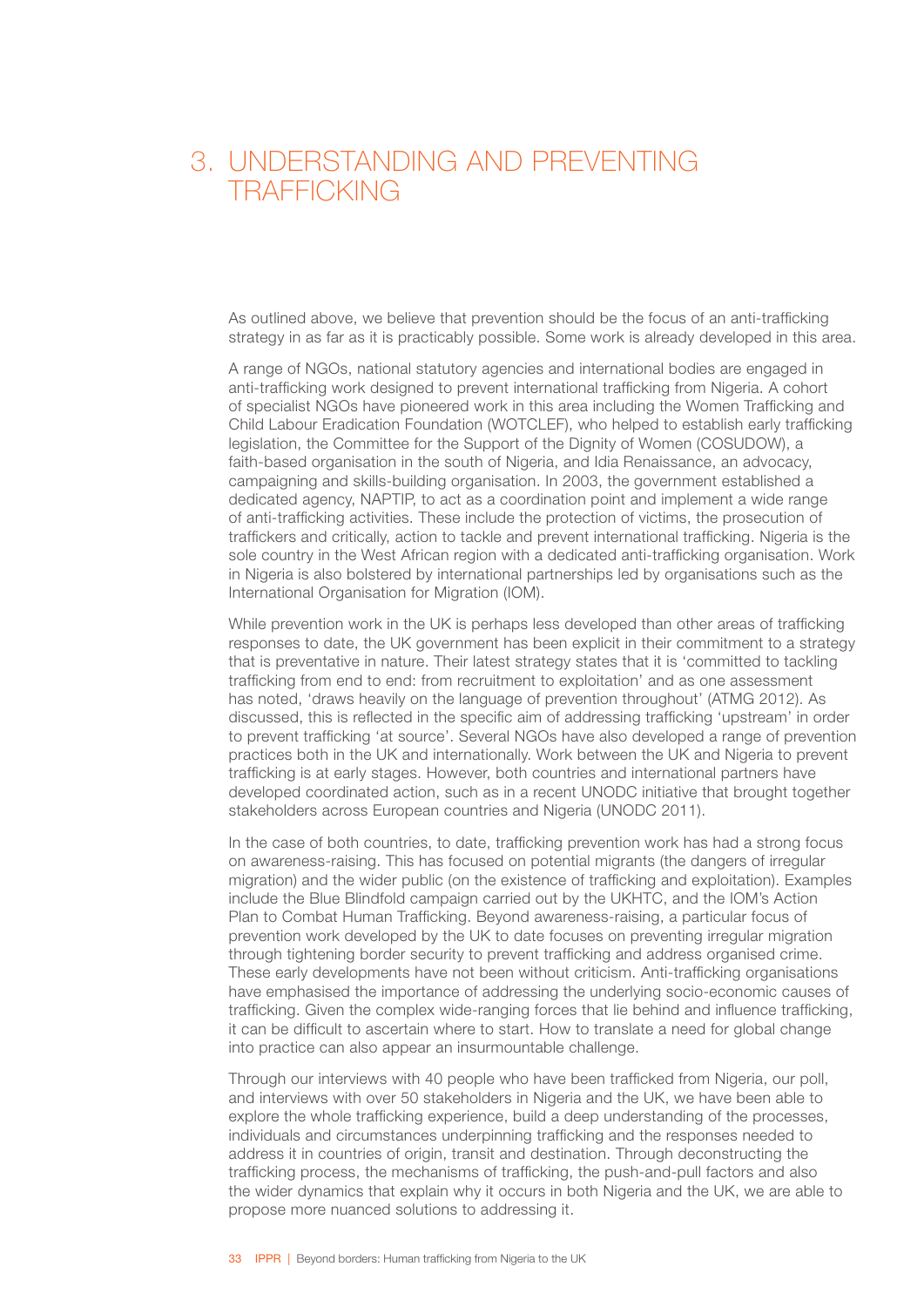<span id="page-35-0"></span>A very crude understanding of the journey of a trafficked person has three parts: a person is recruited in Nigeria, moved between Nigeria and the UK, and exploited. Our research demonstrates the challenge of responding to trafficking though this linear narrative. Beyond this lies a much more amorphous web of decisions and structural forces that guide trafficked people's experiences and facilitate crime. Policy must respond to the structural forces that facilitate this crime as well as the full range of actors who play a role in supporting or facilitating trafficking. Our research also demonstrates that preventing trafficking through addressing trafficking 'at source' does not just mean addressing trafficking at the start of an individual's journey in Nigeria. While Nigeria may be the country of origin for the trafficked person, the 'sources' of trafficking are the individuals involved in the recruitment, transaction and exploitation, as well as the environment that causes individuals to become vulnerable to being trafficked out of Nigeria and into the UK in the first place, that facilitates exploitation and abuse. In this sense, the UK, through providing a conducive environment for trafficking, can be as much a 'source' of trafficking as the environment in Nigeria.

This section follows this three-part structure. We start by presenting what drives trafficking from Nigeria including what causes people to become vulnerable to trafficking and the key people involved. We then move on to assess how people are able to travel between the two countries and finally how exploitation is able to occur in the UK.

### 3.1 What are the driving forces behind trafficking in Nigeria?

One major factor stated in many analyses of trafficking from Nigeria (and we include opinions given by some stakeholders consulted for this research) was the impact of a belief among young people of a perceived 'better life' available in Europe. In the various analyses, this could be influenced by one or both of the two notions of 'poverty' and 'greed'. The phenomenon is often referred to as 'better life syndrome'. As Attoh (2009) suggests, the pronounced social and economic gulf between southern countries like Nigeria and developed countries such as the UK has made many Nigerians willing to emigrate to access the perceived freedom and opportunities available. The favourable view of 'going abroad' means that people prefer to think of the employment or educational opportunities this might bring (Carling 2006) rather than the harsh realities of trafficking. This desire for a better life was not always looked on favourably by our respondents, who characterised it as a 'grass is greener' attitude:

'Some will say 'I am suffering', they want to [leave] for the proverbial greener pasture. Some go and come back disappointed … Some of them are [holders of master's degrees] so why should they make themselves available to traffickers, is it really poverty? It looks more [like] greed that account[s] for this illegal migration.' Nigerian stakeholder

However, our interviews with trafficked people revealed that attributing 'greed' to the victims of trafficking is simplistic and unhelpful. Overly optimistic visions of the west as a 'promised land' are also inextricably connected with the very real privation and insecurity of their lives in Nigeria. In the small number of cases where the individual did play a part in the decision to travel abroad or to take a job opportunity, the desire not just to survive, but also to have a better life and to secure education or employment opportunities for themselves and their families was present. However the 'better life' that they sought was not one marked by grand opportunity, but one free from abuse and violence. The hope for a better future and the desire to achieve a good quality education were basic desires that their lives until then had failed to deliver and which, given their prospects, had no hope of materialising in Nigeria.

Similarly, while a perception of poverty and global inequality between Nigeria and the UK is an important element, it only provides a very partial understanding of the driving forces behind trafficking. Edo state, for example, the place in the country most strongly associated with the practice, in fact has lower poverty levels than most Nigerian states. Poverty and the desire for greener pastures are important; however, in reality they are only part of a wider cycle of disempowerment, being both the cause and (particularly) the effect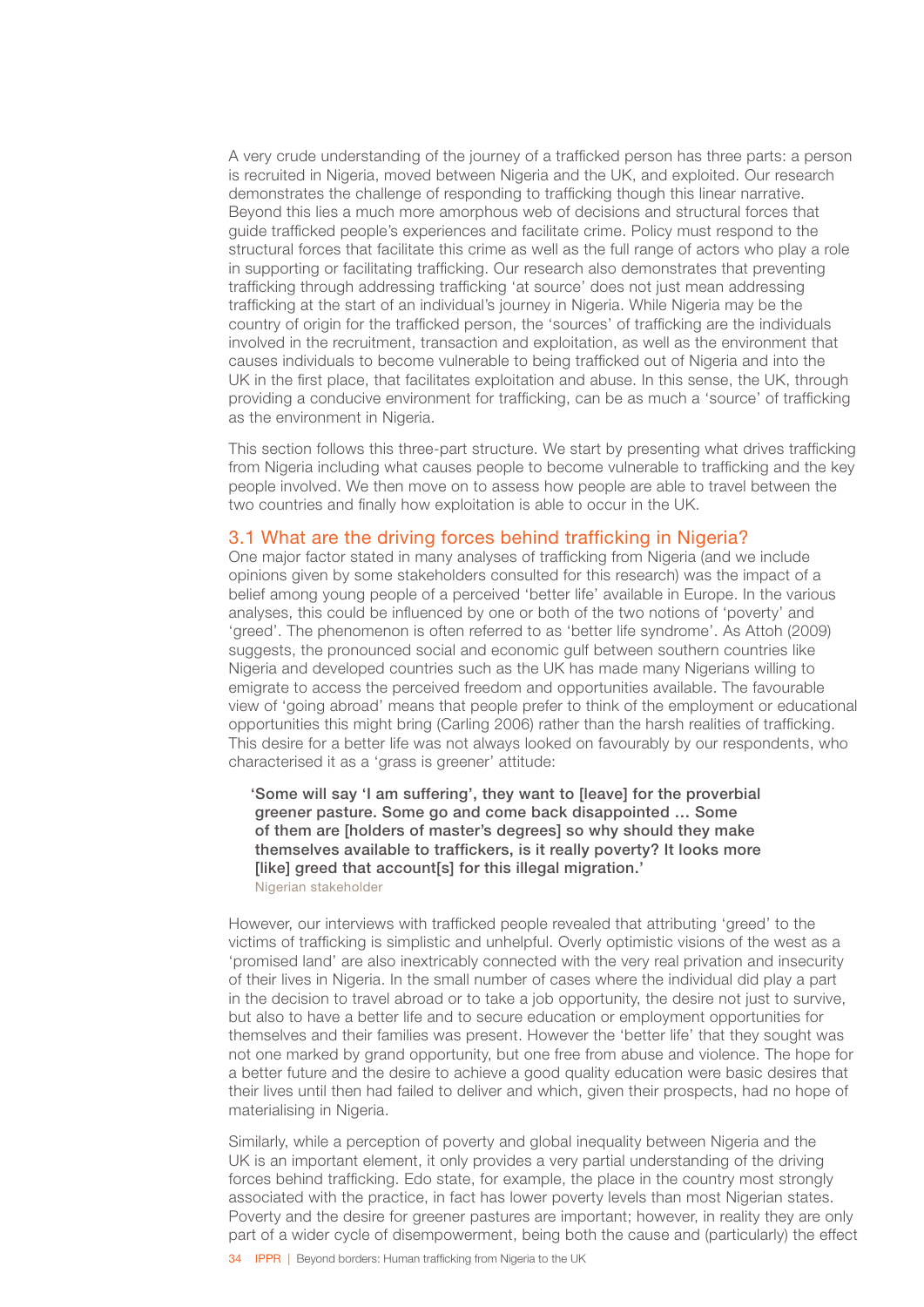of certain practices and wider inequalities between rural and urban areas, and between genders especially.

### 3.1.1 Social exclusion: factors of Individual vulnerability

Our research demonstrates that people are vulnerable to trafficking for reasons which are distinct from greed or any narrow understanding of poverty. Rather, trafficking results from compound situations of exclusion, deprivation and inability to access services. Our research is clear that to prevent trafficking these social forces must be addressed.

Protracted vulnerability is a critical element in the life histories of many trafficked persons. In general, it is possible to discern a continuum of subjugation, violence, abuse or instability between their childhood experiences and their subsequent exploitation abroad. In addition to prolonged poverty or insecure employment, there is often also a sudden destabilising episode (such as a death or divorce in the family) that serves to push the victim from chronic insecurity towards a crisis of vulnerability. Among respondents the chronology of these triggers varied and was often inchoate, with no direct association between the event and the later experience of being trafficked. Violence was a common catalyst, forcing victims to escape their home or community, heightening victims' isolation and so raising their risk of exploitation. Others may be widowed, sometimes with a child to look after, and have little in the way of wider support. Other triggers include forced marriage, unstable or exploitative households, homelessness, and debt. These then can lead them, directly or indirectly, into being trafficked. The trigger may have a long term impact or be immediate in its effect: for example, a recently orphaned child being picked up on the street by the trafficker. What distinguishes triggers from elements of vulnerability, though there is substantial overlap between them, is that they contribute directly to the immediate decision or recruitment of the victim. What this highlights is the influence between vulnerability to trafficking and the absence of a wider protective framework.

For many of our respondents, the trauma of being trafficked to the UK was a continuation of their suffering in Nigeria. Some were even brought to the UK to be exploited by the same people that had exploited them in Nigeria or sent by them to others that held them in similar conditions.

Box 3.1 Indicators of childhood vulnerability among interviewed trafficking victims

- Fifteen (38 per cent) were orphaned as children, while one (3 per cent) lost a mother, eight (20 per cent) lost a father. Two of these were subsequently abandoned by their mothers.
- **Twenty-eight (70 per cent)** lived outside their nuclear family as children.
- Twenty (71 per cent) of those outside their nuclear families were subjected to abuse or exploitation.
- **Eleven (28 per cent)** had experiences that were consonant with internal trafficking while in Nigeria.
- Four (10 per cent) were accused of witchcraft.
- Nineteen (48 per cent) were trafficked to UK as children.

Experiences of violence and coercion often start early in childhood. Over one-third of our respondents had been orphaned, others were separated from parents as children when they were sent to an extended family member of an associate while one or both of the parents were still alive (typically described as an 'aunty' or 'uncle', though this did not always imply an immediate blood relative). In these cases, the host was generally 'richer' and therefore perceived as better able to provide the children with employment or education. In some of these cases, the children were from large or unstable families struggling to support themselves financially. A very high proportion (71 per cent) experienced some form of abuse in these situations, such as domestic servitude, sexual exploitation or forced marriage.

With little monitoring or protective safeguards, this 'fostering' arrangement can easily blur into trafficking. This often not only exploits the child in the immediate term, but also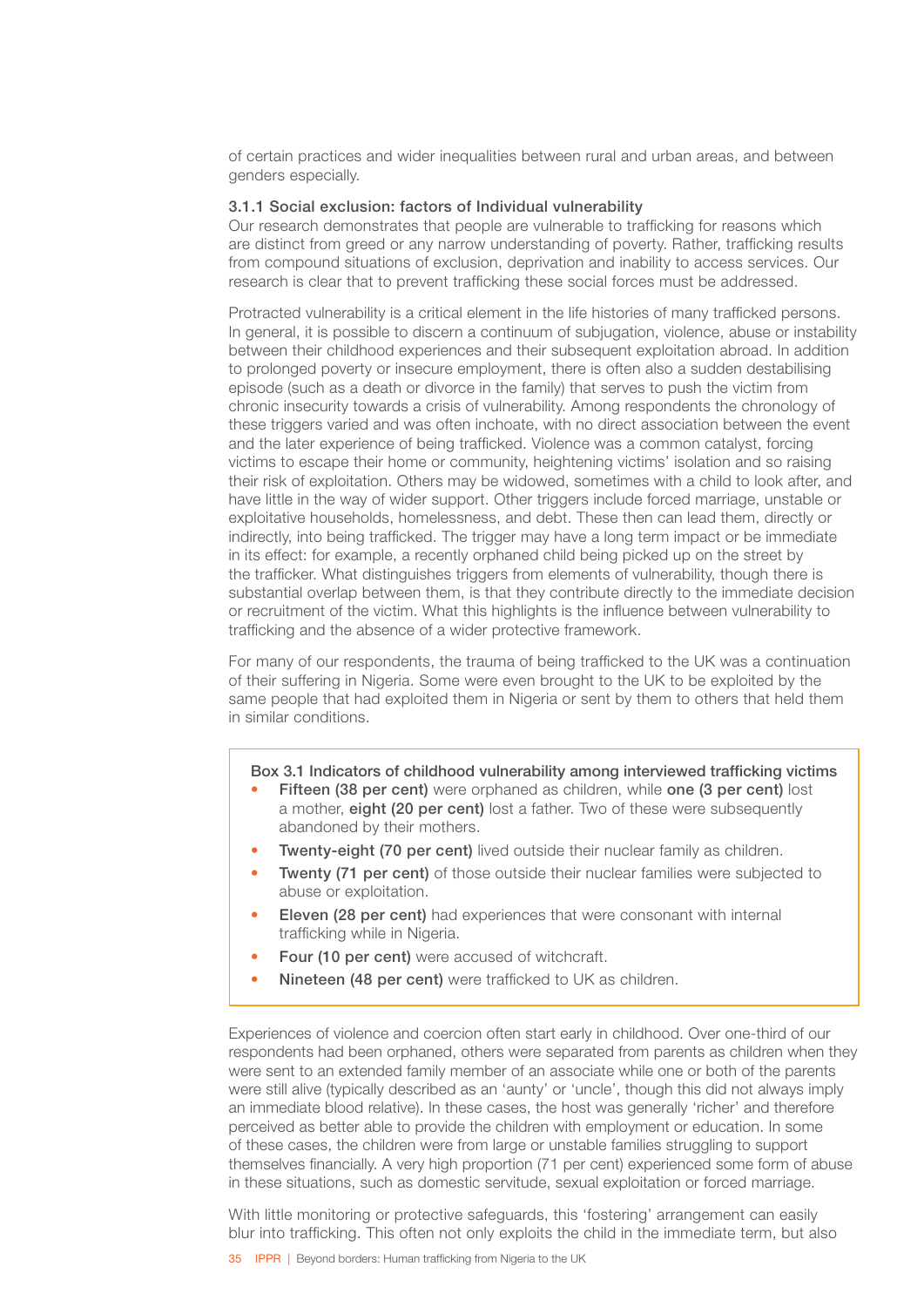undermines their future by barring them from a full education, making them even more vulnerable later on. More than a quarter (28 per cent) of respondents appeared to have been internally trafficked<sup>7</sup> as children. Commonly this took the form of children being sent to other households to undertake exploitative work with long hours, physical and sexual abuse with no access to education, or without pay. Besides violent beatings and rape, many experienced other forms of extreme abuse such as witchcraft accusations or enforced prostitution.

Overall, stakeholders felt that policy did little to address the issue of internal trafficking:

'In Nigeria we want to address international trafficking as the world is watching us on that; it threatens our image abroad. Internal trafficking feels like it's less of a concern: that's our dirty laundry, it's made less of a priority.' Nigerian stakeholder

Work to address internal trafficking is an important aspect of addressing trafficking in the round. It is also a vital part of a response to international trafficking.

Child protection frameworks in Nigeria, while recognised in national legislation, are in practice weak. Children outside of their family household, even ones in formal state or voluntary institutions such as orphanages or in one case a prison could be a target for traffickers.

People also become vulnerable to trafficking due to limited access to education (educational levels among respondents were generally low), employment, or safe support from violence. In need of support, they are vulnerable to offers of 'help' provided by traffickers. In this regard, the absence of effective protection in Nigeria is key.

#### 3.1.2 Social exclusion: wider factors of vulnerability

The triggers that make people more susceptible to trafficking arise from broad social issues. While poverty provides some explanation, it does not necessarily capture the complex dimensions that have contributed to making certain groups more susceptible to trafficking (Sesay 2004). Wider exclusion is also significant, particularly gender inequality. Most victims are either women or children, and many times both (Okojie 2009). Traditional gender roles, gender inequality (UNDP 2011) and customs such as polygamy and (as above) child fostering increase these groups' vulnerability (Carling 2006). These not only provide the factors that drive irregular migration in general, but also the added dimensions of coercion and exploitation that distinguish trafficking.

Gender is one of the primary dimensions of vulnerability to trafficking. Unemployment is especially high among women, with labour markets tightly structured around gender hierarchies (Truong 2006). Gender discrimination is widespread (UNDP 2011) and this results in many women being highly dependent on others, in particular men, and sometimes entering into sexual relationships with them (Carling 2006). It also leads to objectification, domestic violence and the lower status of girls within a family, generally the first to be removed from education if money is tight (UNESCO 2006, Okojie 2009, Attoh 2009). Well-established patterns of violence can permeate women's lives from early childhood (for example, female genital mutilation) and extend well into their adult lives (in particular, through enforced marriages to older men, at times in a polygamous arrangement).

#### Box 3.2 Indicators of gender-related vulnerability among respondents

- Six (15 per cent) were coerced into or threatened with forced marriage.
- Four (10 per cent) underwent and two (five per cent) escaped from female genital mutilation.
- **Thirteen (33 per cent)** were sexually assaulted in Nigeria by relatives, associates, strangers or traffickers.

Internal trafficking is where people are moved from one city to another within one country for the purpose of exploitation.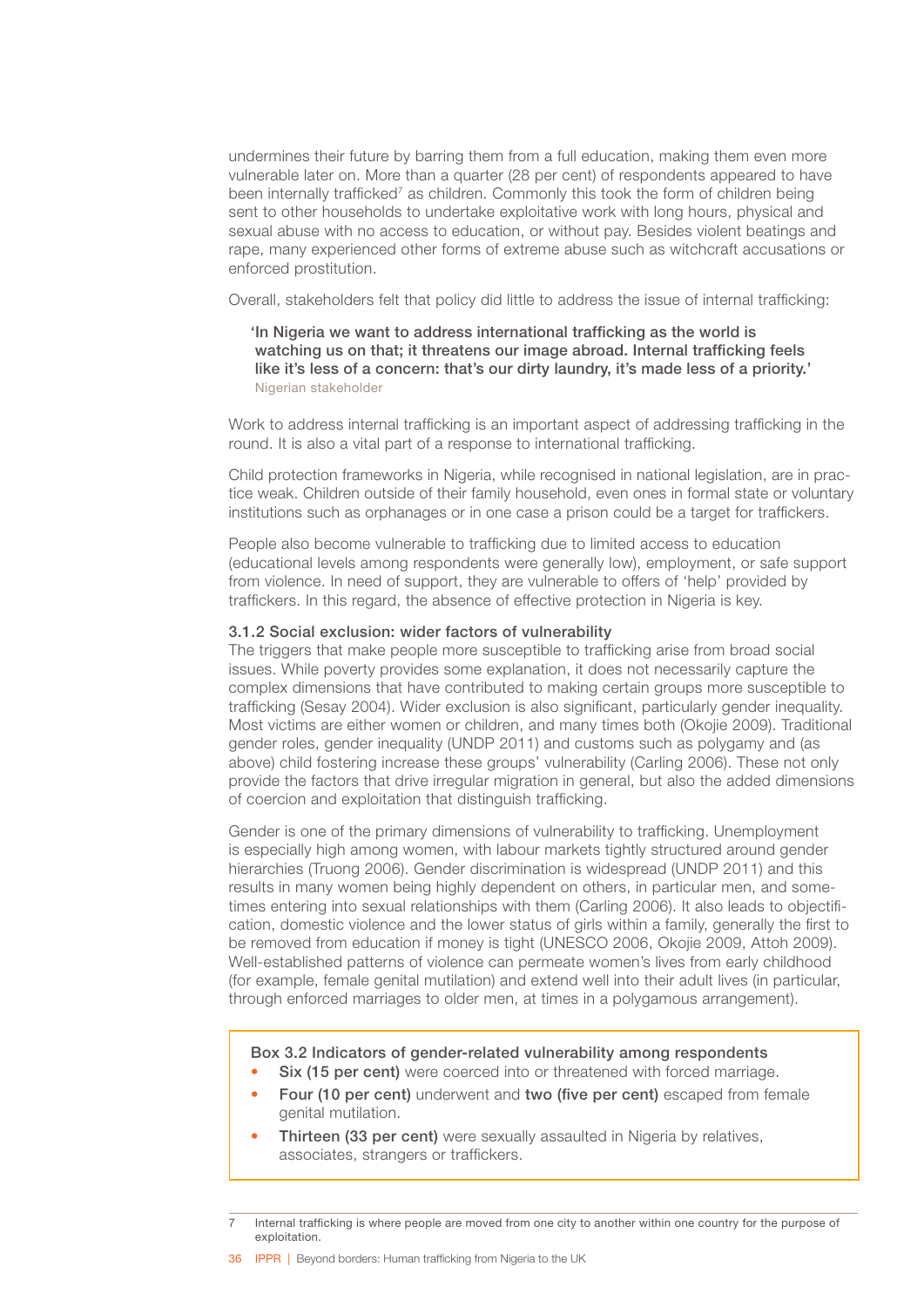Children, like women, are also highly vulnerable to trafficking. The practice of polygamy, as well as a lack of information and access to family planning, can result in multinucleated families with large numbers of children that the women remain responsible for if the families break down (Okojie 2009, Attoh 2009). As stated above, the death of a parent or carer is also a frequent trigger of childhood vulnerability, particularly as Nigeria has a markedly low life expectancy of 52 years for men and 53 years for women (United Nations Statistic Division). Children who are orphaned, especially those with HIV/AIDS, are particularly susceptible to trafficking (UNESCO 2006).

Many interviewees stressed the influence upon them of traditional hierarchies of social obligations, that meant that as children they had limited control over their lives. As one interviewee explained:

# 'Even if the children know and they said they don't want to do it but … the parents say "You have to do this, I'm your mother or your father"; they … say "This is who you live with", and you have to obey them.'

The vulnerabilities of certain groups such as women and children are compounded by the limited access to official protection and support from the police and other agencies.

Many of the initiatives seeking to address trafficking in Nigeria funded by NAPTIP, independent NGOs and particularly by foreign governments and international bodies have aimed to tackle a perceived information gap. They are premised on the logical basis that a lack of knowledge of the reality of life in Europe and of criminal methods of traffickers makes victims more susceptible to offers of employment, education, marriage or travel.

# Box 3.3 The limits of awareness

The result of our survey highlighted troubling knowledge gaps among the Nigerian population about trafficking. While 78 per cent of respondents had heard of the term 'trafficking in persons', only 59 per cent understood what it meant, with 37 per cent stating that they did not. Furthermore, while almost all (94 per cent) of those who had been exposed to an awareness-raising message reported that the information had been useful, a significant minority (27 per cent) reported that they had never seen or heard one.

Thirty-four per cent of respondents agreed or strongly agreed that it was easy for a Nigerian person to find work and have a good life in Europe, while 45 per cent disagreed or strongly disagreed. Yet among the 18 per cent of respondents who claimed to know someone who had been trafficked to Europe, this belief was surprisingly more common. There may be a number of dimensions to this – for example, the acceptance of trafficking as a practice within a particular group or a wider conflation of trafficking with irregular migration in general – but it perhaps also suggests that the worst experiences of victims, as opposed to the supposed 'success stories', are not being communicated effectively.

Importantly, few of our respondents had heard about trafficking as a distinct concept or of negative experiences in Europe. Those who did generally had a poor understanding of what trafficking was or could be. They associated it with prostitution in Italy and with related dimensions such as juju rites. Consequently, those travelling to the UK without experiencing any juju prior to the journey did not realise that they too might be in danger. Even with relative strangers, there did not appear to be much mistrust of their motives. Most felt that, had they had more prior exposure to information, they would not have come. However, many acknowledged that they may have struggled to truly comprehend the situation that they faced in the UK.

As the next section will demonstrate, our respondents' actual role in the decision around whether to take a job opportunity or to travel to Europe was very limited. Rather, low general awareness of the reality of life in Europe and the accepted belief in some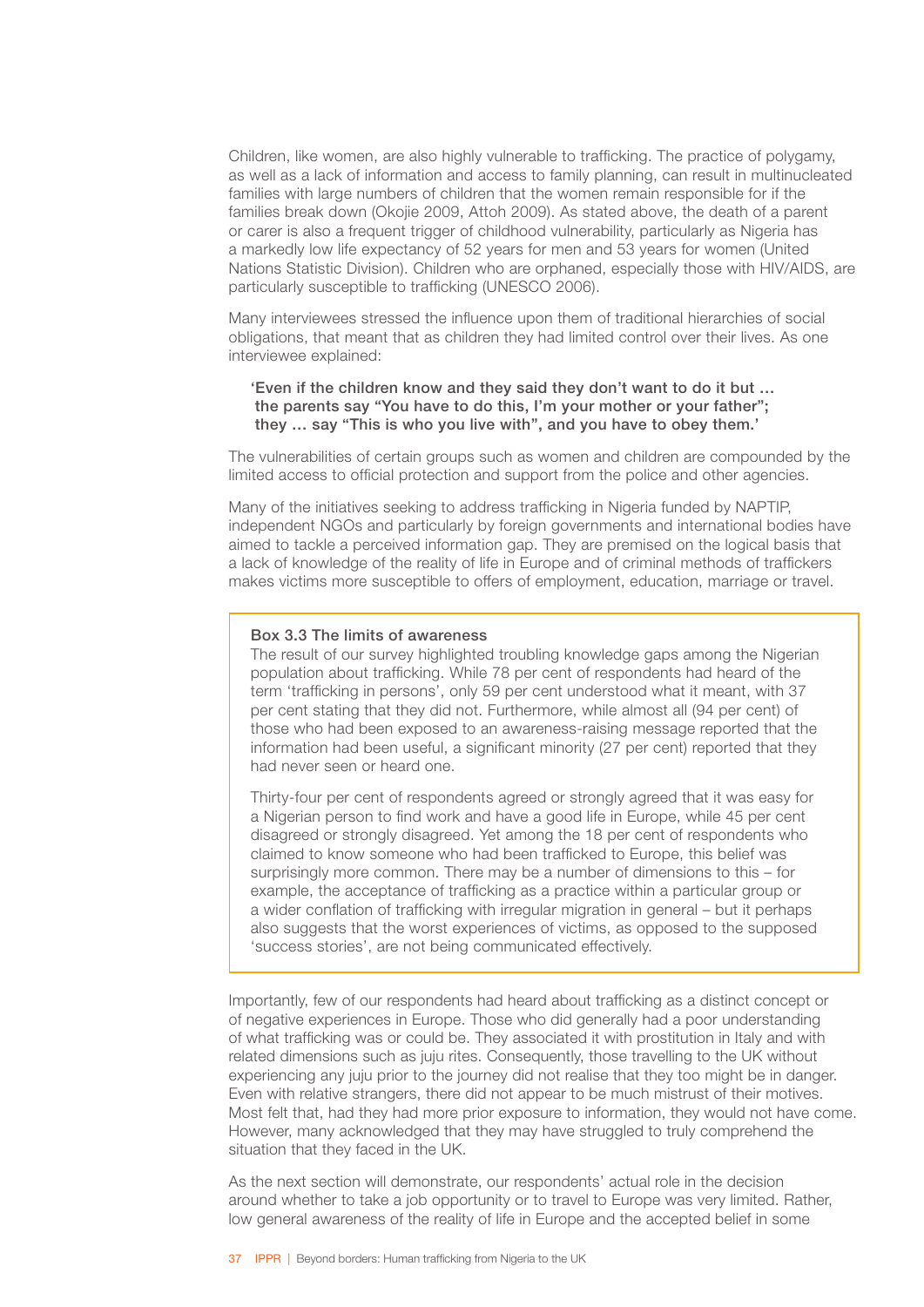communities that travel abroad is a good route out of destitution, often driven by stories of success among returnees, provides an important enabling environment. Many interviewees reported that it was difficult to turn down an offer of work or travel as it was accepted within their family and community that this was an opportunity that could not be refused. This final component is critical to understanding why trafficking is concentrated in some areas and not in others, and why poverty is not the only factor determining trafficking.

# 3.2 People involved

# 3.2.1 Identity of traffickers

A common narrative on human trafficking is one of organised criminal networks run by gangs of profiteering criminals, often involved in other forms of organised border crime such as drug smuggling or gun running as this image from Dr Helga Konrad, head of trafficking at the OSCE, depicts:

'People are abused as commodities by a transnational criminal industry – the profits of which have been found to be so high that some of the criminals are moving away from drug trafficking into this modern form of slave trade or profit even further by using the trafficked persons as manpower for other criminal purposes, such as trafficking or selling drugs or weapons.' OSCE 2005

Organised criminal networks are well developed and certainly play a role in many trafficking cases from Nigeria to the UK. However a very clear distinguishing feature from our research is the role of social, familial and other 'normal' associations, instead of (or in addition to) criminal networks usually associated with human trafficking.

Rather than an image of a 'typical trafficker' emerging from reports, there appear to be three types of trafficker. The first of these represents the type most commonly associated with trafficking: 'professionals' operating as part of a criminal operation. Outside of this however most trafficking was undertaken through informal arrangements and by individuals closely related to the individuals and their life in Nigeria. An important group are 'personal' traffickers such as family members or guardians. At times, the boundaries between these different categories was blurred. It is also possible for a victim to be trafficked through the collaboration of multiple parties, for example family members working with professional gangs who may have been posing as concerned friends of the family.

1. Professional traffickers: Typically, these approach victims or their family with offers of facilitating travel abroad. In many cases they are strangers, unknown to the family, and are able to link in with networks or exploiters in Europe. In this scenario, when the victim or their family is approached by a stranger, there may be no direct social link. Rather than trafficking in an opportune way, preying on someone within their social network to exploit them for their own gain, there was evidence of people targeting vulnerable people. For example, recently orphaned girls, through schools, homeless shelters, on the streets or directly from prison. Sensing the desperation of the victim, they would then promise them the possibility of employment or education in Europe.

'I was under the bridge where people beg for money for a few weeks before I met him ... He asked me to follow him to his house. I followed him. I told him my story. When I told him my story he said he was going to [take] me out of the country.'

Female victim, 15

2. 'Personal' traffickers (parents, family contacts or employers): Many people, particularly those trafficked for domestic servitude, were trafficked by someone intimately known to them. These traffickers appeared not to be responsible for trafficking multiple victims; rather they would be involved in the trafficking of one person. The mechanisms for this could vary: several respondents gave accounts of the relative of their employer in Nigeria sending a request back for a domestic worker, or of an associate visiting the family household and promising to take the victim to a better life in the UK. These traffickers were mainly involved in trafficking for domestic servitude.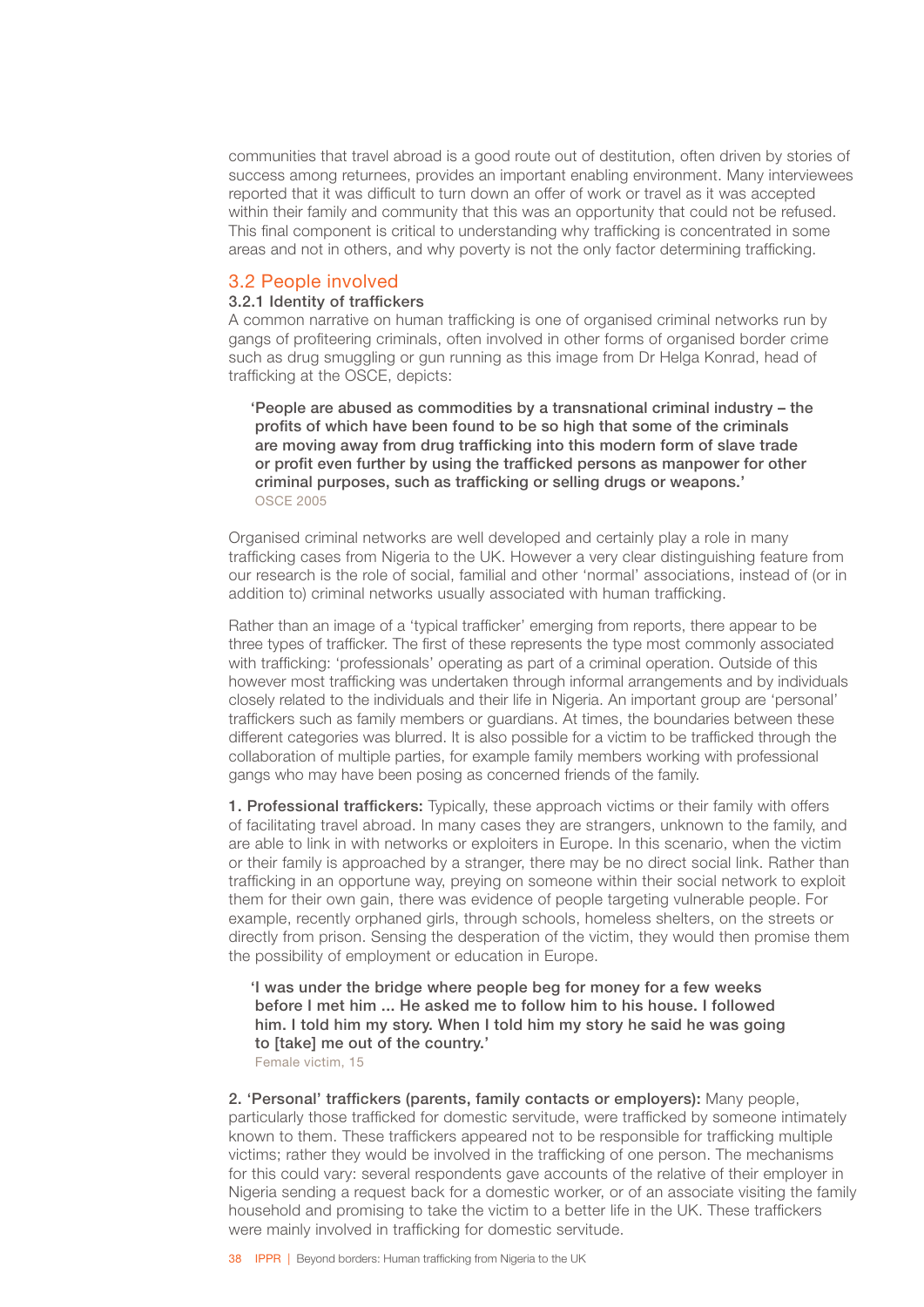3. 'Personal' linking traffickers (family friends, relatives or associates): In a small number of cases personal traffickers would appear to be involved along with others. Friends or relatives would be involved at the stage of recruitment and migration, however the exploiter would be unknown to the victim. Even in these cases, the number of people involved appears to be small and the work of the trafficker to be opportune (taking the opportunity to exploit a relatives need for support) rather than systematic or a pattern of repeat behaviour. Among respondents, these included not only relatives but also in at least in one instance old school friends, possibly former victims who had moved on to recruitment themselves.

'When uncle came to visit my family he said he wanted to help us as he saw that we were struggling to survive. He gave my family money and told my mother that he would take me to London to further my education. My mother was very happy with this as she was not able to support me and wanted me to continue my education ... I also felt that if I went with uncle I would be one less mouth to feed for my mother and I could get a better life.'

Female victim, 22

Traffickers typically have various degrees of familiarity with victims. Some had close ties, for example, some people were trafficked by a parent, others by a husband. Some people were approached by strangers.

Among our respondents, some 15 per cent were directly recruited by a family member, a partner or an associate (for example, a former school friend). In addition, a further 18 per cent were trafficked by an employer or guardian. Twenty two per cent were recruited by an associate of their family and a further 17 per cent were recruited by a contact of a family friend or associate (in one instance, someone known to the local pastor). Finally, just over a quarter (28 per cent) of victims were approached by strangers. Even here in one case, the victim 'knew of' the person locally and their personal wealth.

Trafficking is not only facilitated by criminals and shadow networks, but also normality, loyalty and institutional practice. Trafficking is not the exclusive arena of professional criminals, but also involves a multitude of people operating as an extension of their other employment. Traffickers were often well-placed and respected community members. Encounters, far from being clandestine, often occurred in public spaces such as churches. There were also accounts of church members, even a pastor, facilitating 'introductions' to professional traffickers. Women as well as men were involved. A number of respondents reported their first point of contact had been a friendly female, willing to 'help' at a moment of crisis.

Even when traffickers were strangers to the trafficked person themselves, in many cases, they were people who were once part of the community but who had migrated to other cities or countries and have returned with wealth. Connections to the community – for example, having parents known within certain faith or community groups – were a key way of them gaining trust and acceptance from victims, especially when the victim is desperate like the respondent below, who was regularly accused of being a witch by her uncle:

'About six months after my parents died I was on a street when a lady driving by stopped her car and talked to me ... I had not met her before but I knew who she was when she told me her name as I had heard about her as she had a nice big house near my uncle's house and I had heard she lived in Spain and had money. I had not heard anything bad about her.' Female victim, 23

It is important not to be naïve about the operation of criminal networks. However, our analysis shows that trafficking involves a wide range of people. It can occur between households with people being recruited and exploited directly by a contact of their employer or family.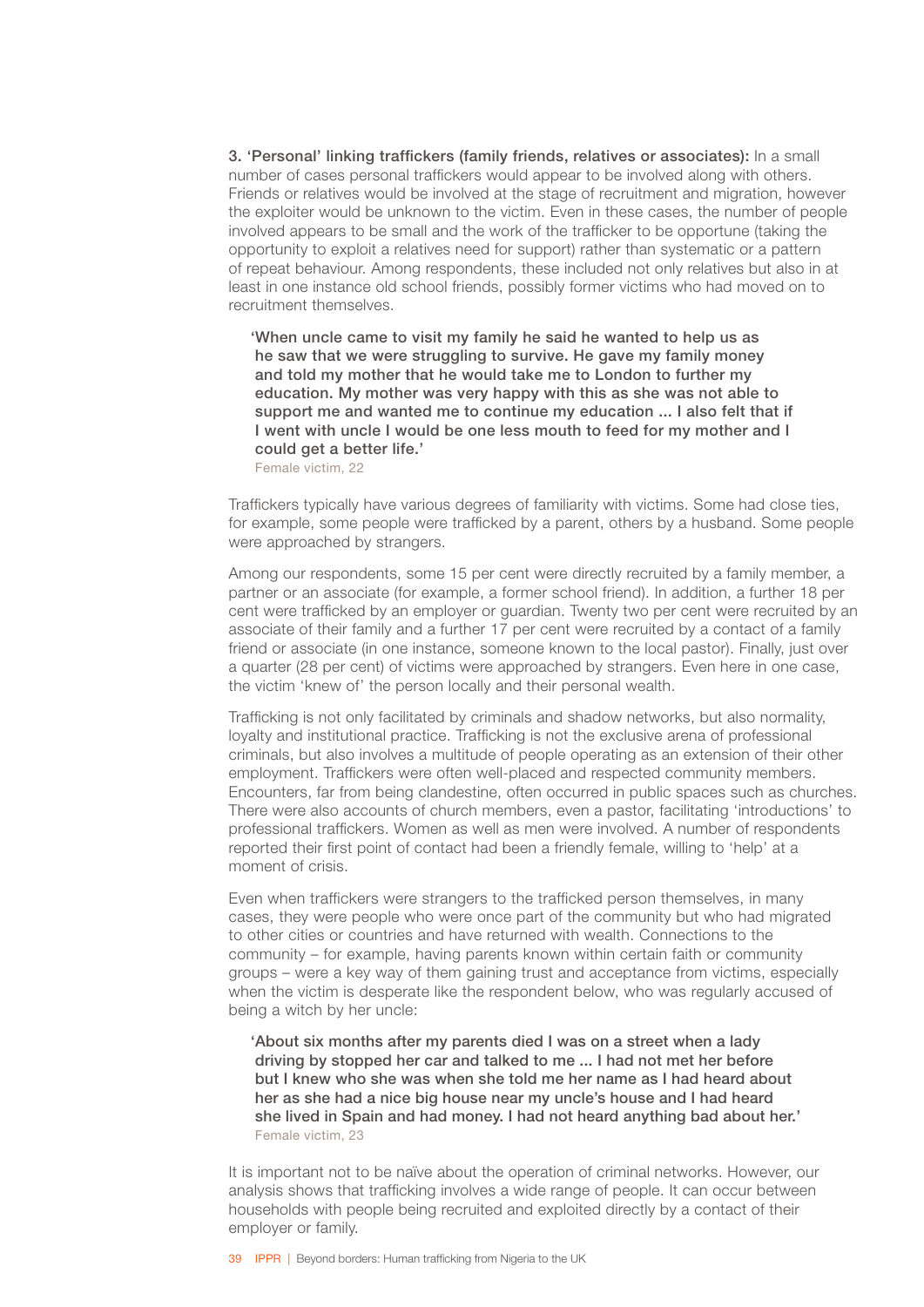#### 3.2.2 People involved in a decision

In discussions of trafficking in general, not only of Nigerians, there has been debate about whether trafficking represents a choice for some victims. Some commentators have emphasised the degree of agency among some trafficking victims and the importance of economic incentives (Weitzer 2012). Given the particular characteristics of 'trafficking', it is difficult to discuss the degree of volition among adult victims when, for a situation to be considered as trafficking, there is a requirement of coercion (whether through force or deception) to be present. For children, no meaningful choice can be seen to have been made. Victims of trafficking like any individual should not be assumed to be passive. It is demeaning to the trafficked person for vulnerability and a lack of individual agency to be assumed to be a 'normal' state. Many campaigns and awareness-raising projects are predicated on the assumption that trafficked people will be able to play some part in a 'decision' to go with traffickers (although one based on misinformation and misunderstanding).

### Box 3.4 The stigma of 'choice'

Among respondents of our national survey in Nigeria, a high proportion (45 per cent) agreed or strongly agreed that people trafficked to Europe who end up working in prostitution know that there is a risk this will be the case before they leave, compared to 34 per cent who disagreed or strongly disagreed.

From the interview sample, only half (20) of the respondents could be said to have played a part in the decision to travel or accept a (false) job offer from a trafficker. Of this number, six of the trafficked people were children at the time of trafficking, removing any sense of agency. This means that only 14 played a part in the decision, or one-third.The remainder were instructed to go with the trafficker by a parent, sibling or other family member. Fourteen of these interviewees said that they felt they did not feel able to go against these orders. Of these, seven interviewees stated that they actively expressed to those around them that they did not want to travel.

Even in cases where women or men do accept or even seek opportunities – for example, those respondents independently recruited with promises of education or employment – it should be emphasised again that what they are 'agreeing' to is generally very different to the exploitation they face in the UK. The sexually exploited victims we interviewed in the UK had no idea before they left that this would happen. The role of partners, family, their community or congregation was also decisive in guiding the decision of many respondents. Some reported feeling apprehensive about the offer, but succumbed to pressure from others. Those who had already been exploited in Nigeria and were aware that this might continue were forcibly coerced into leaving for the UK. In short, those with the knowledge typically lacked the agency, while those with the agency typically lacked the knowledge. The role of others in the 'decision' to move or to accept a work or travel 'offer' means that a response should not just focus on the trafficker and trafficking victim.

Besides traffickers, there is also a diverse cast of individuals who help facilitate the many different stages of the journey. This may include transporters, receivers, brothelkeepers, forgers of documentation but also corrupt border guards and embassy officials. Trafficking also uses well-established structures and services such as travel agencies and money transfer services (Okojie 2009). Importantly, this may also include senior and wellrespected people within their known community. These include local faith leaders who may help to set up contacts and bring people together, while other community members would perform juju rituals bonding the trafficked person to their exploiter.

The widespread involvement of parents in particular is one of the most troubling aspects of the phenomenon in Nigeria. The extent to which parents are aware of what trafficking entails can vary. However, as this account of an awareness-raising campaign in Benin illustrates, ignorance may also involve a strong element of denial:

### 'The market women started throwing stones at us because they felt we were trying to discourage their children from helping them out of their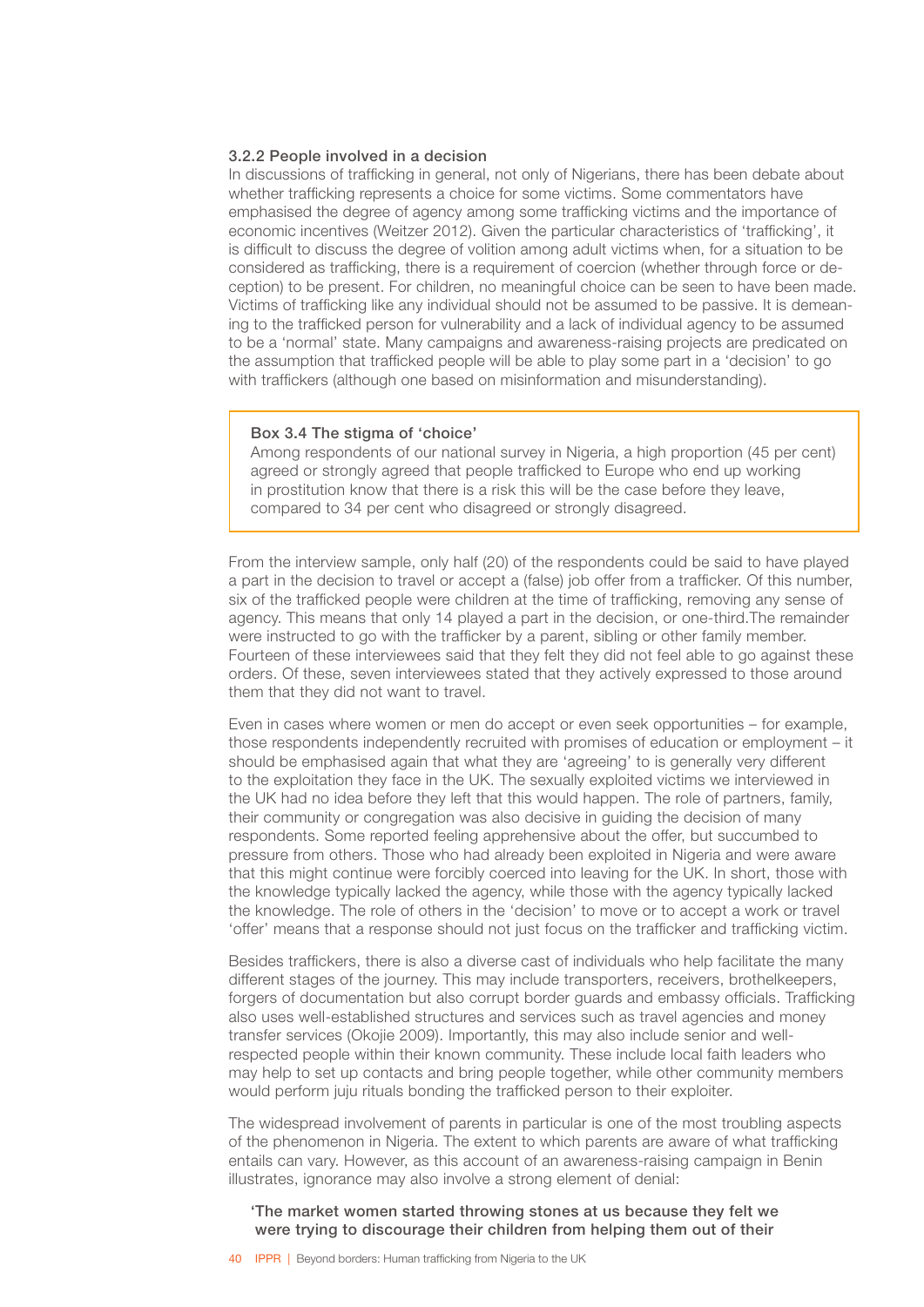helpless situation. Their mentality is that the easiest way to make it is to travel abroad, not knowing what the children are going through.' Nigerian stakeholder

#### Box 3.5 Parents and the demand to send children abroad

Data from our nationwide survey identifies the widespread willingness of parents to send their children to Europe, with 60 per cent agreeing or strongly agreeing that they would send their children to Europe if they had the opportunity, compared to 28 per cent disagreeing or strongly disagreeing. Though the question asked about migration in general it did highlight the intense demand among parents for opportunities to send their children abroad, which is a decisive factor in Nigerian trafficking.

Parents and guardians may traffic dependents from a variety of vantage points, from greed and self-interest to pragmatism and naivety. Some victims were trafficked to richer relatives or associates in the UK in the apparent belief that there would be better opportunities for them there. This ignorance of the dangers they faced was a clear dynamic. It was clear from respondents' accounts, that the degree of involvement and knowledge could vary. Many felt that parents did not know the exploitation they faced. In some cases, there were strong cases of this being the case. Parents were unable to contact their children in the UK due to the trafficker severing contact. They were threatened when their children escaped.

However some were more complicit. There were examples of parents who forced their children back into their situation of exploitation when they returned to Nigeria. This may have been influenced by ongoing disbelief of the dangers they face, the need for the support they bring, or fear of repercussions. The broader context of Nigeria's wellestablished patterns of migration and the visible success of many of its diaspora is critical.

Alongside this, the normalisation of aspects of trafficking is significant. Despite being depicted as a seedy otherworld of organised crime and dark arts, the practices that together lead into extreme abusive crimes can appear to be regular. Trafficking is an exploitative end of normal behaviours. For example, for those who are exploiting someone who had been destitute may reconcile their actions with themselves due to the 'support' they provide. Finally, many stakeholders felt that increasing pressure to succeed financially had led to trafficking becoming accepted, even respected, for its economic returns. Previous research has identified that some parents treat having a child working abroad as a status symbol even if it is clear that they are in a situation of trafficking and exploitation (Okojie 2009, Carling 2006).

#### 3.3 Methods of coercion

Traffickers in Nigeria have a range of methods to recruit and retain victims, ranging from more visible and recognisable techniques of coercion to subtler forms of obligation, deception and intimidation.

Violence, or the threat of it, may play a role in the victim's recruitment. However among our respondents, the majority experienced violence and intimidation from their trafficker only once they had reached the UK or, at the very least had already left with the trafficker.

The abuse of a position of vulnerability was the major form of coercion. As half of respondents were trafficked as children they were not able to consent to the movement or offer of work, education or support. A few others had played an active part in the 'decision' to migrate and were coerced into their situation by the trafficker or those around them who had an unequal power relationship with them.

In the case of many respondents, deception – of them and also of family members that facilitated trafficking – was a critical method of coercion deployed. The traffickers presented them with a compelling offer, in general, the opportunity of sanctuary, education and (in a small number of cases) employment as a child minder or hairdresser. This was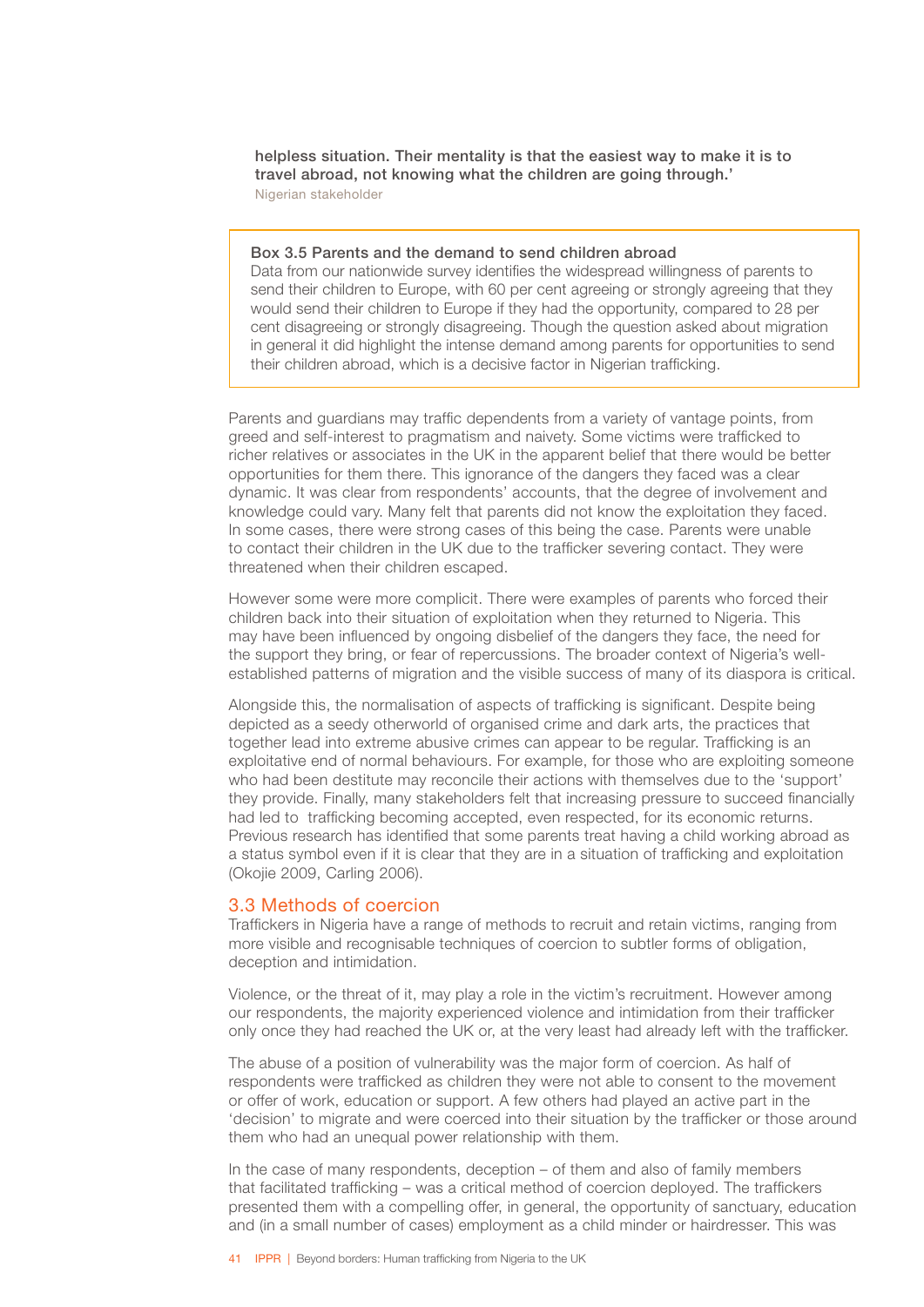the most common dimension of the recruitment process. While a number of respondents were subjected to high levels of physical and sexual violence by their exploiters, the majority did not experience this in Nigeria. Traffickers seemed pleasant and supportive until victims reached the destination country and most respondents only became aware of the exploitation awaiting them once they had arrived. Deception in other cases involved partial information, such as pay packages that, while attractive in Nigeria, were exploitative in the UK. Traffickers typically secured the trust of their victims by tapping into local perceptions of status and success.

'M would come into the school compound during break time ... He had a car, a Mercedes Benz ... He would talk to us individually, so not at the same time … He would show me books about scholarships and he said that he had helped many people. He said that the college abroad would pay for the course (like a scholarship) and that he would pay for the journey abroad. He was a rich man, I could tell this by his car, the way he dressed, so I assumed he could afford to pay for me and that he wanted to help me.'

Female victim, 22

Facets of trafficking that gain in importance after the person has arrived in a situation of exploitation can have their roots in experiences at the beginning of their encounters with a trafficker. The impact of debt and of other forms of control such as violence or threats of violence are a feature of Nigerian trafficking, however only appear once the person is in the UK. A form of control that is applied before the person leaves Nigeria is the taking of oaths of secrecy and commitment to bind the trafficked person to the trafficker. While there is evidence that in the past this may have been a legal document with legal consequences, these have been formally outlawed. Now a common feature of trafficking is forcing the trafficked person to undergo a formal ritual by a juju priest. Juju beliefs are prevalent, particularly in rural parts of Nigeria (Kara 2009).

#### Box 3.6 A definition of juju

'Juju' or 'ju-ju' is a word of West African origin, derived from the French 'joujou' (toy). The word refers to the invisible realm of gods and spirits which is as 'real' as the material universe. The two worlds are interconnected through the operation of spiritual power, accessed through prayer and ritual. 'Juju' is the West African term for one such ritual practice. Objects, words and gestures are imbued with supernatural power through incantations and sacrifice to bring about a desired result. Pre-trafficking rituals, often carried out by a specialist, can be terrifying. They usually involve collection of items thought to embody the victims' own vital force, such as their blood, pubic hair, nail clippings or underwear. Young women may be cut with razors and made to drink or wash in foul concoctions. The power now thought to control them knows no geographical boundaries; its influence can persist through time and space. Although the terms juju and witchcraft are often used interchangeably, witchcraft refers to the exercise of a person's own innate power in order to harm others. Accusations of being a witch can result in ostracism and persecution of the suspect.

There are many documented examples of traffickers using juju beliefs to facilitate trafficking. Rituals are used to bind victims to their traffickers (Carling 2006, Okojie 2009, Kara 2009). Trafficking victims are made to pledge an oath that they will obey their trafficker and to not disclose their experiences. They are told that if they break this oath, they will suffer horrific and violent consequences from spirits.

'The 'herbalist' placed substances on my head and made small cuts into my scalp and chest, and my blood was collected, as was some of my body hair. I was ordered to drink a 'concoction' … The herbalist told me that what I experienced ... was going to continue and that I had to accept it.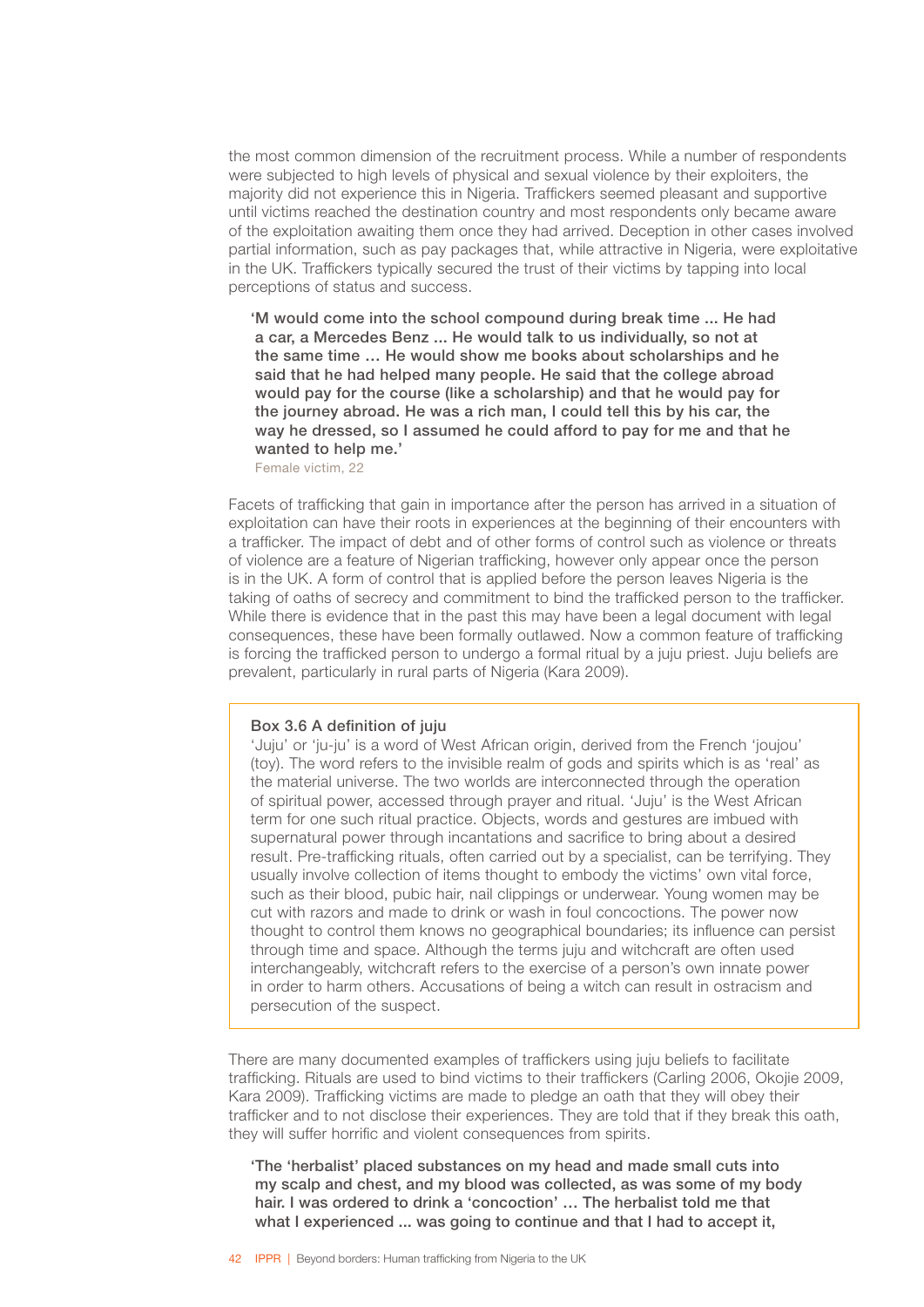again threatening that if I did not I would suffer consequences, including 'going mad'. After this I became extremely fearful and felt completely helpless ... that there was no way for me to escape from these things.' Female victim, 33

The narrative on Nigerian trafficking that pushes the impact of juju to the fore has been criticised as reductionist (Carling 2006). Our research emphasised the complex intersection of poverty, inequality, vulnerability, powerlessness and deception as being essential to understanding how people enter trafficking situations. Juju in Nigeria generally occurred in situations where the victim was already powerless (for example, in a preexisting situation of exploitation).

Our research did find that the prevalence and potency of juju as a coercive tool was clear.

Box 3.7 The use of juju

- **Eleven (28 per cent)** had directly experienced juju, the majority in Nigeria, but two (eight per cent) in Europe.
- **Three (eight per cent)** had experienced other oaths or rituals in Nigeria, not all related directly to being trafficked.
- Two others (five per cent) had also been threatened with it in the UK.

The presence of juju demonstrates the importance of the threat of violence on trafficked people. This should not reduce the importance of understanding the limited choice the trafficked person has and the role of deception used to gain the trust of trafficking victims. Juju may not always be experienced at the time as an instrument of intimidation and control among respondents as it was mostly threatened once they were in a situation of exploitation. Rather juju was a 'secondary' form of coercion. It was experienced by people who had already entered situations of trafficking. It did facilitate the journey as well as facilitate trafficking in the UK.

The means of coercion demonstrate the low importance of 'physical coercion' in Nigerian trafficking. Rather than physical force or abduction, the majority of trafficking is facilitated either by an abuse of power – people being trafficked against their will who are unable to resist their traffickers either because of their young age, or lesser power relationship, or deception – the individual being promised a job or life very different to the exploitation that they faced. These types of coercion may make trafficked people feel (and certainly appear) to be in league with the trafficker, with them both having the same objectives to get to Europe. Critically also, once people had been recruited the sorts of violence they faced was rarely overtly physical. The use of a power relationship may make people feel that this is something they could never escape. The use of juju rites to instil a fear of violence or physical harm is also a form of coercion that does not require traffickers to have an *actual* physical hold over the trafficked person. The importance of these non-physical means of control are critical to understand and respond to in order to break trafficking in Nigeria. They are also important to understand for strategies that aim to address trafficking, as the UK is committed to doing, on the border.

# 3.4 Border crossings: how is travel facilitated?

#### 3.4.1 Trafficking routes

The literature on trafficking routes between Nigeria and various destination countries in Europe has highlighted the variety of routes employed, particularly over land and sea, as air routes have become increasingly constrained by security controls (UNESCO 2006). However, our own research suggests that flights, direct or indirect, play a significant role in the trafficking of Nigerian people to the UK. Sometimes this is via other countries in Europe such as Italy, Spain and France.

Routes may change as traffickers leverage any weak points in border control. In the case of air travel, some British stakeholders stated that major airports were now being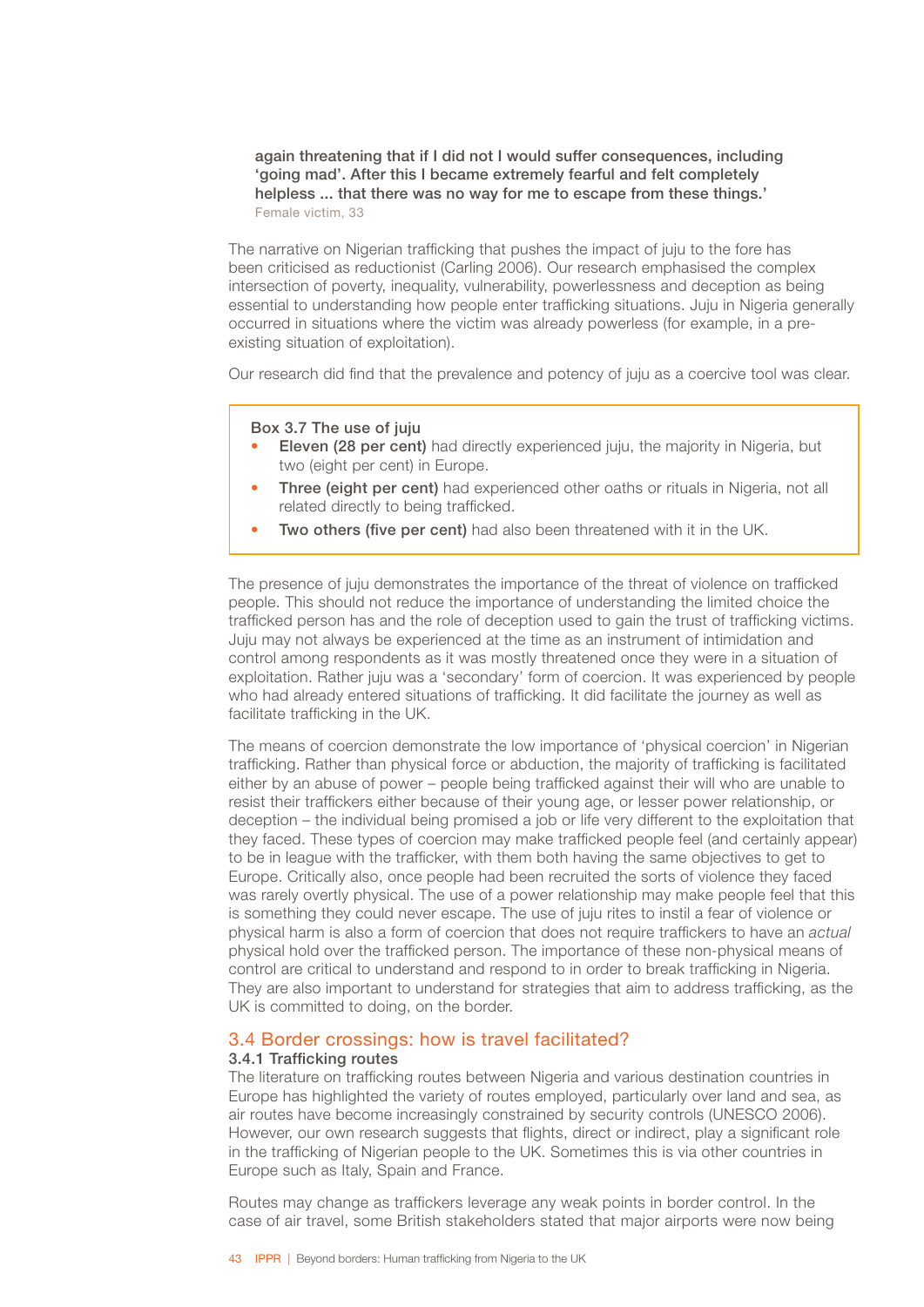sidelined in favour of regional airports and ferry terminals where capacity was perceived to be lower.

# Box 3.8 Means and routes of trafficking among respondents

- A very small number, three (eight per cent), arrived in the UK by bus and boat only. Journeys took weeks and passed through Morocco and Libya before heading on through France or Ireland. One victim did not know the exact route that they took.
- The vast majority, 28 (70 per cent) flew to the UK in a single journey, either directly or via a change in another European country. Domestic servitude victims were almost all sent directly to the UK, rather than multiple destinations across Europe.
- Seven (18 per cent) flew to other European destinations before travelling on to the UK, by plane or by boat, bus or train; sometimes via other countries, either temporarily or for extended periods. Some returned to Nigeria before being trafficked back elsewhere. These cases typically involved sexual exploitation.

# 3.4.2 Methods behind the trafficking journey

The route undertaken is only one of the parts of the journey that is useful to understand in order to address trafficking. It is also important to address the methods used to facilitate movement. Nigeria has some of the longest borders in Africa leading to many opportunities for border crossings at unmonitored locations. 'We have so many unofficial borders,' said one Nigerian informant. Even at official crossings, the permeability of the borders between Nigeria and its neighbours facilitates undocumented migration within the region. Economic liberalisation under ECOWAS such as the ECOWAS Protocol on Free Movement of Persons and Goods has resulted in increased crossborder mobility (Okojie 2009). 'A Nigerian can move around … West Africa ... without tendering any document, it is only when you go through the airport that you need to show your international passport,' said another Nigerian respondent. 'Apart from facilitating trade, it has also increased trafficking because it has made trafficking less cumbersome.' Migrating through transit countries from Nigeria before setting off for Europe is perceived to attract less attention (Carling 2006).

#### *Low capacity of border control*

Migration is also facilitated by the ready availability of false, doctored or improperly procured documentation with which victims are trafficked, as well as the weakness of border control. One victim reported that her employers, who were not family members, had managed to register her as a relative. Many others used false papers to pass through immigration control, including passports with a different name and date of birth as well ones that they knew not to be Nigerian passports. One female victim was even disguised as a boy. There was some evidence of bribery and corruption among border guards and immigration officials that may also have facilitated the victim's journey.

'We arrived at the airport in Lagos and it seemed that he was well known there. He was greeted by many of the officials. We handed over our papers and everything was stamped and no one asked any questions.' Female victim, 24

Most were unaware of how they managed to cross border controls, as this was dealt with by the trafficker or escort.

#### *Weaknesses in UK immigration control*

It was clear from many respondent accounts that victims are passing through immigration without substantive questioning by officials. The victims themselves frequently had little or no understanding about the process, showing how readily official processes can be navigated without the substantive involvement of the victim.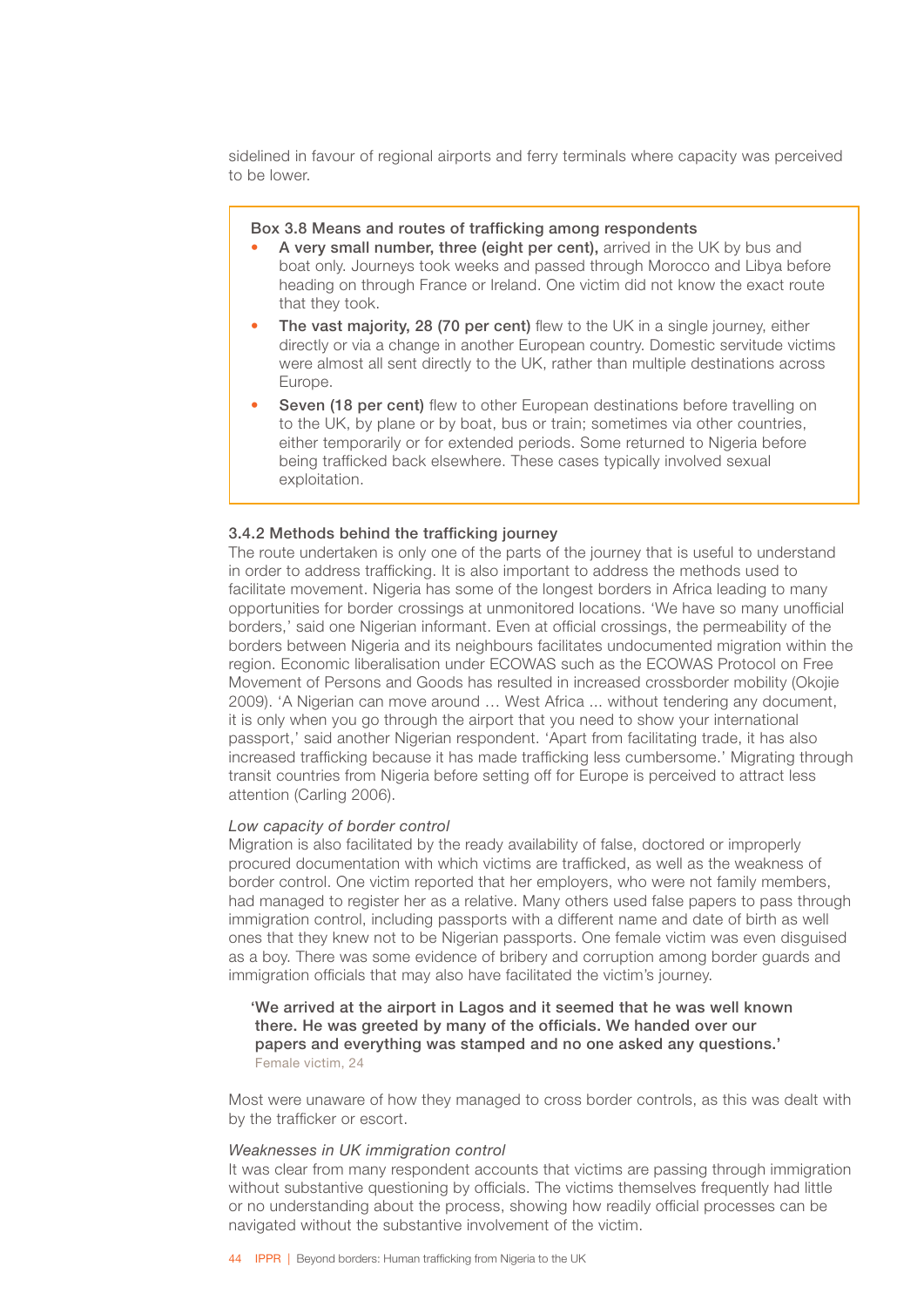'I have no idea in what capacity I entered the United Kingdom ... I believe that I was travelling on a passport which had some sort of visa which allowed me to enter the UK because I did not encounter problems when I went through immigration. … To my knowledge I have never applied for a passport.'

Female victim, 17

Our research identified some instances where people were able to travel on genuine visas; however, these had been procured on the trafficked person's behalf, with their involvement being only limited. It is essential that these processes continue to be tightened.

Among respondents, there were also two clear instances of victims being refused or deported by UK immigration on entry from France, but then transferred to another country (in both cases, Spain) and trafficked in from there. A number of respondents articulated the feeling that the UK immigration system had failed them by letting them in. It is known that the UK is used as a country of transit for victims of trafficking being moved from Nigeria to other parts of Europe. As all of the interviewees for this study sought help in the UK this was not a feature of trafficking that we explored through our interviews. The lack of fully operational exit checks were felt to facilitate this. As one stakeholder stated: 'It's impossible to track people.'

# *Control and deception of victims*

Among our respondents, most had almost no involvement in their border and immigration processes between Nigeria and the destination country. Traffickers took charge of their passport for the duration of the journey and only returned it briefly during inspection. Trafficked persons were accompanied on their journey.

The victim's lack of suspicion towards the trafficker was key. Certain indicators of trafficking – for example, forged documentation – may be regarded as normal due to limited knowledge about travel practices. As has been detailed above, due to the forms of coercion used most respondents had no sense until they reached the end of their journey in the UK that they were entering a situation of exploitation. Consequently, they trusted their trafficker, did not ask questions and cooperated during the journey.

'I did not have a passport. I don't know what documents "uncle" used throughout the journey as I was never in possession or saw a passport myself. I didn't ask "uncle" any questions about our travel arrangements or the UK, I trusted him completely … I can't remember if I spoke to any officials or immigration authorities throughout the journey but I don't think I did. I think "uncle" spoke to them, he dealt with everything.' Female victim, 20

This is by no means the case with all victims, of course. Some of our respondents had already suffered extreme physical and sexual abuse before leaving Nigeria and knew that further exploitation awaited them in the UK. Here, however, the traffickers leveraged the fear of their disoriented victims, not only of them, but also of the police and other authorities. This preceded a form of control that as we will show was very strong component of the trafficking experience in the UK.

'I travelled with S by plane via another country, I don't know where. We arrived in London, but I don't know which airport. When we arrived S told me to watch the other people and to do as they did. He told me that the white people would kill me if I caused a disturbance. At immigration they stamped my passport and let me through.' Female victim, 24

The journey between Nigeria and the UK appears to present a golden opportunity to interrupt the process of trafficking. The UK border appears to present a focused space for practitioners to use to address trafficking from Nigeria. However, our study casts doubt on this assumption.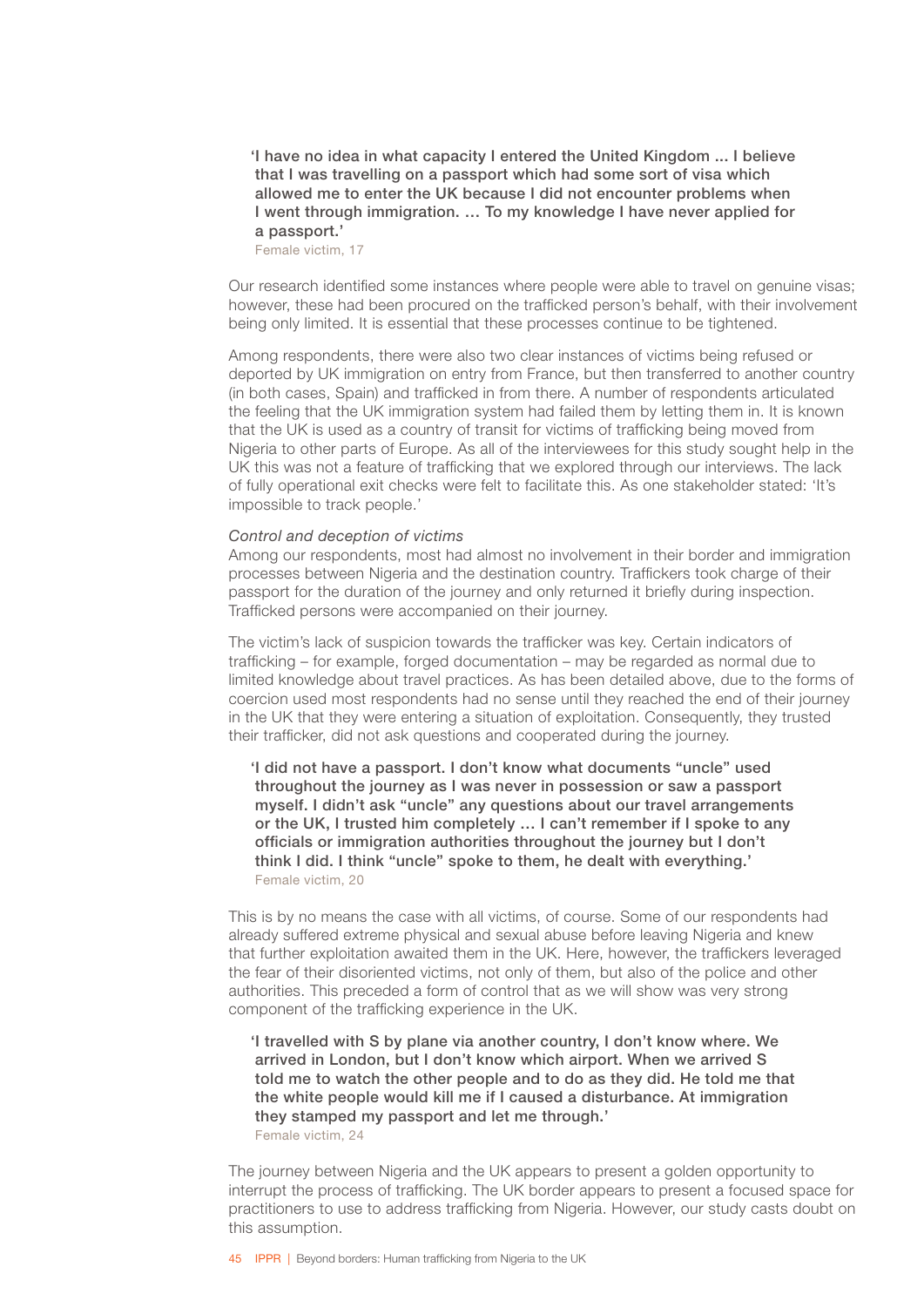Interviews revealed the ability for traffickers to bring people into the UK on legal routes without the individual in question being questioned about the job offer they had received or provided with information about the visa they are being provided with or their rights in the UK. Procedures should be better designed so they are clearly intelligible to the victim and require their active participation to provide them with a greater degree of protection from coercion at this important first stage. There were many instances of children travelling with people who were not their parents who were able to elude checks by using falsified papers or rudimentary disguises. These were not identified or queried. However if they were, this may have led to trafficking being disrupted.

These weaknesses as well as wider factors show the limitations of a border-led antitrafficking strategy. The lack of knowledge among victims of the exploitation that they face in the UK is a clear finding. The deception of trafficking victims leads them to trust absolutely in their trafficker at this stage. The use of deception also produces a limited awareness about the exploitation that they face in the UK. This makes identifying indicators of trafficking as well as facilitating cooperation from the trafficked person very challenging. For the small numbers that are aware of the exploitation they face, they are likely to be terrified of authorities and the power that the trafficker has over them. This is particularly true for trafficked people who may have undertaken a juju ritual binding them to obey their trafficker. Even if people were stopped at the border it would take many days, even months of dedicated and intensive work by supportive specialists in a trustworthy environment to encourage trafficking victims to disclose what they know about their trafficker and the situation they are would face in the UK. Trafficked people can be hidden once they enter the UK. In this context, border control can seem like an effective point at which to capitalise on them coming into contact with the authorities. It is important that where opportunities are present, they are taken and that people suspected of being trafficked are safeguarded. However, in many senses, trafficked people remain as hidden and difficult to identify at this point as they do in the UK or Nigeria.

There is a further issue with an anti-trafficking strategy addressing trafficking at the border. While it does prevent an individual from coming into the UK, it neither addresses the pre-existing exploitation or abuse that individuals have faced in Nigeria nor their vulnerability to being trafficked elsewhere in Nigeria, in West Africa or to one of the many other destinations in Europe, the Gulf or North Africa where exploitation occurs.

Nor does it address the demand for exploitative labour that may well be filled by the stock of other vulnerable migrants already in the UK. It is the importance of addressing the situation in the UK in order to prevent trafficking to which we will now turn.

# 3.5 What in the UK drives trafficking from Nigeria?

# 3.5.1 Features of trafficking in the UK

#### *Domestic servitude*

Many exploiters of trafficked persons are related to individuals involved in trafficking in Nigeria. A striking proportion of exploiters in the UK appear to be ordinary citizens rather than professional criminals. In cases of domestic servitude, exploiters are overwhelmingly also Nigerian.

In other cases, the trafficker might be an existing employer, emigrating from Nigeria, or a relative based in or relocating to the UK. There were instances where the victim was transferred from one country to the other to be exploited by the same family, showing the importance of mobile diaspora networks in the practice. In these cases, when the sender was not a parent but an employer in Nigeria or a 'friend' of an orphaned victim, the nature of the trafficking seemed to be a more opportunistic transaction between them and the receiver in the UK, or one born out of a specific economic circumstance or immediate need at that time, rather than a pattern of trafficking and abuse.

Victims of domestic servitude were typically recruited by an 'uncle' or 'aunty' of the family, though this did not necessarily indicate an actual blood tie, with promises of education and a better life in the UK. These 'relatives' either recruited them directly in Nigeria or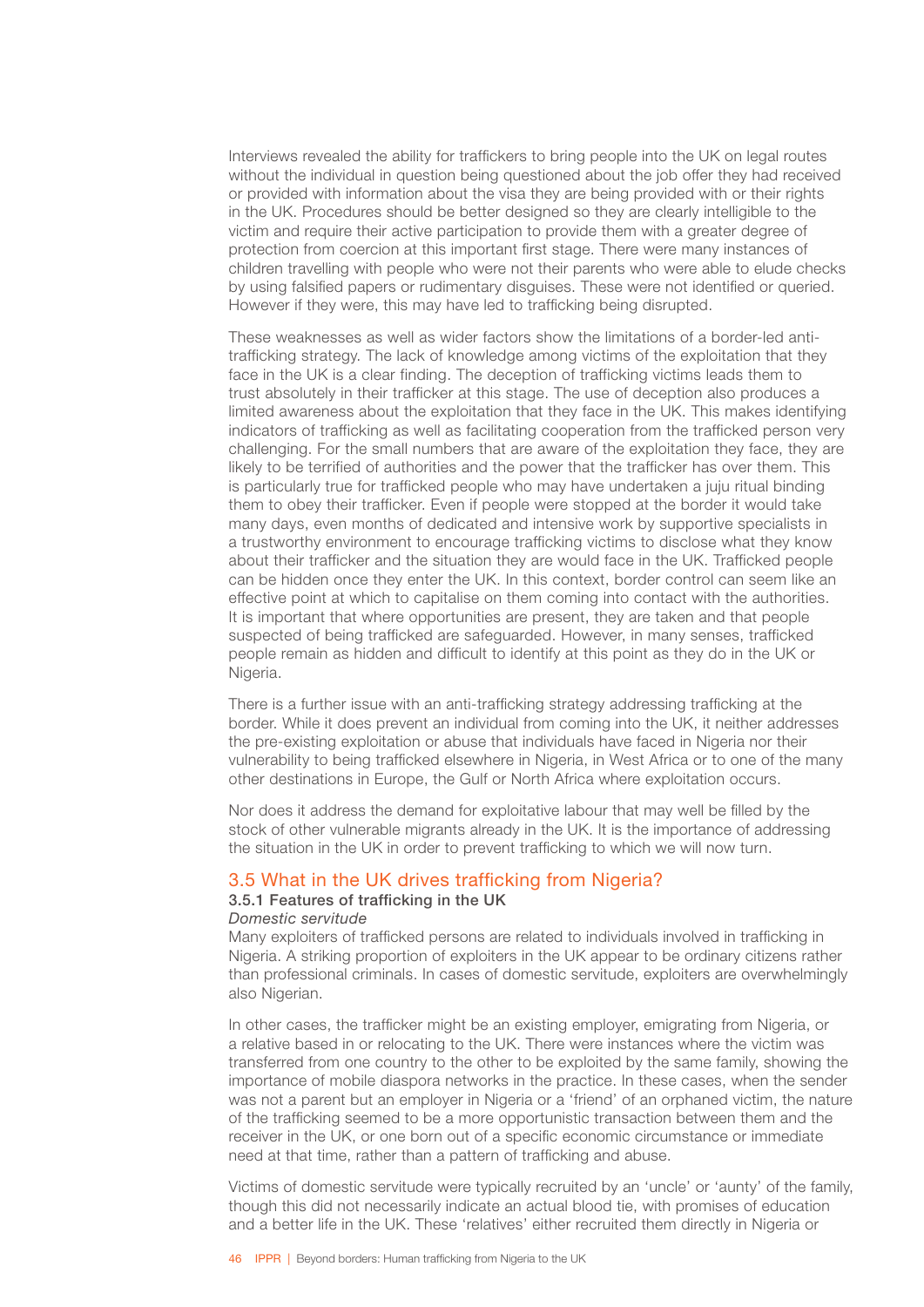remotely, usually with the involvement of the parents. For example a child accompanied by their mother to visit a friend and then left there, sometimes without warning.

'My mother told me that we would be going on a holiday to the UK to visit my father's sister. I was surprised by this as I had never heard of this aunt and my mother had never spoken about going on a trip before ... Some days after we arrived in London, my mother told me that she was going to visit an old friend and would be back in a few days. I did not think anything of this and stayed with my aunt. My mother never returned.'

Female victim, 19

The experiences of victims of domestic servitude generally involve a challenging intersection of extreme abuse with apparent normality. Exploiters in the UK may be apparently respected members of the community, employed in a professional capacity, including in our sample people employed as an embassy worker, social worker or teacher, locally known and with strong ties to respected institutions such as the neighbourhood church.

### *Sexual exploitation*

Sexual exploitation can involve a wider network involving pimps and madams. Some victims reported working in a brothel-style set-up with other young women, in the majority of cases the victim was either exploited informally by a man and his friends or sold to other men alone from a flat or the trafficker's home. While many punters may be British and other nationalities, the pimp or madam was often, although not exclusively, from the expatriate Nigerian community or someone who was a British national but also part of the Nigerian community.

Strangers, often 'professional' traffickers, played a much larger role among respondents in recruitment for sexual exploitation. Having accompanied victims to the UK, the trafficker would typically either exploit the victim directly themselves or leave them with a partner who would then manage the victim. At this point, their behaviour would suddenly change.

'J called me and said that he had paid lots of money to bring me to the UK and that I would have to pay him back. He stated that if I refused to work in prostitution, he would come to the flat and kill me and if I tried to run away, the police would find me out, [send] me to prison and deport me back to Nigeria.'

Female victim, 20

Whether these traffickers were working alone or as part of a broader criminal organisation is not easy to discern. There were signs of integration and coordination between people in the two countries: This included attacks on family members or returned victims. There were also incidents of victims being transferred to another exploiter or sent and received by different traffickers in Nigeria and the UK. Rather than necessarily suggesting a trafficking' production line', the existence of criminal networks beholden to the trafficker could also be because the trafficker was seen to be powerful. Many victims of sexual exploitation met only one or two traffickers throughout their exploitation. One British informant contrasted this with the large, well-developed and extensive eastern European trafficking networks. In many cases the location of their exploitation was the trafficker's home or an apartment, suggesting a small mode of operation. There were instances where the victim was trafficked by their family or a family friend, leveraging either trust or pre-established patterns of abuse and control. In these cases, the victim might be exploited by the person themselves or sent to a 'friend' in the UK, as happened with one respondent trafficked by her husband.

#### 3.5.2 Why do people stay in trafficking circumstances?

Trafficking victims may spend months or years in a situation of exploitation before attempting to escape. It is important in these situations to recognize the reality of the control that they are held within in order to break trafficking in an effective way.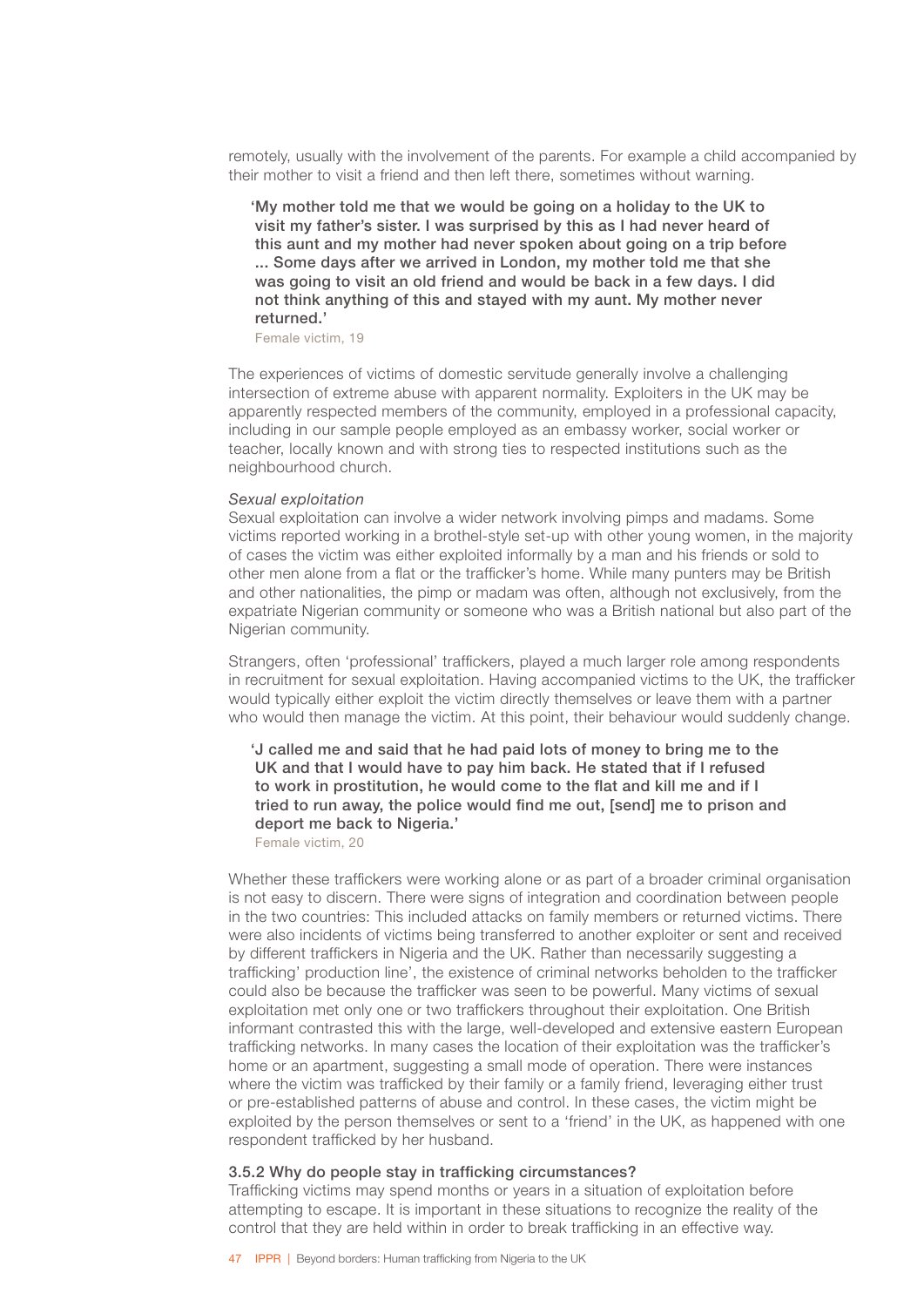Physical restraint, violence and threats had a significant role in many trafficking situations. Many respondents reported regular beatings, assaults, sexual assaults, humiliation and rape by their exploiters, even to the point of hospitalization. The threat of violence was even more common. Importantly, these are often directed not only at the victims but also at their families in Nigeria, who may even have been part of the decision to go with the trafficker, have subsidised the victim's journey, and be in close contact with the trafficker. In some cases here these threats were actualized, with relatives of respondents murdered in Nigeria.

Physical control could also be achieved through restricted movement or isolation. Others had their movement heavily restricted, being locked in rooms and not allowed out without strict chaperoning. In other cases, victims appeared to be a 'secret' and had to hide when visitors came to the house. Many victims also had their passport confiscated and were unable to communicate even with their families in Nigeria. Public services such as healthcare were in general either restricted or entirely absent. Few had contact with other people besides traffickers and 'punters'. When they did engage with other people, these would generally be the friends or family of their exploiter.

# 'After I'd been there for two years she started to invite her friends around to the house and got me to braid their hair. Any money they gave for this, she kept.'

Female victim, 20

However, while physical violence was widely employed on our respondents, particularly victims of sexual exploitation, it was not the major form of control on most victims. Some were able to leave their traffickers homes to run errands or to attend church (with their exploiter). Subtler forms of constraint are often at work that may in some cases be more effective in controlling the victim than direct physical violence, as well as harder for enforcement agencies to detect. The role that invisibility and isolation play in the coercion and exploitation of many victims, whether in domestic servitude or prostitution is critical to understand. Many are children, compounding their vulnerability.

While the treatment of victims in domestic servitude is frequently abusive, even violent, with victims sometimes not leaving the confines of the household for years, constraints such as absolute restriction of movement – for example through doors and windows being barred – are not necessarily in place. There were cases of victims, having fled their exploiters, returning either out of desperation and a sense of loyalty or sent back by their parents, or at the behest of their parents or relatives. These cases also highlight important enabling contexts, such as the vulnerability of the victim and exploitation of the trafficker's authority, the age of the victim making them unable to consent to their situation, family expectations, and a feeling of obligation and deferred promises. For instance, one respondent was abused constantly by her host, yet when the victim asked to be taken back to Nigeria, the exploiter did so, yet after discussions with her family, the victim was made to beg forgiveness and was then sent back to the UK.

Victims' inaction, far from signaling 'cooperation' with their exploiters and some sort of 'passive agency', reflects the widespread powerlessness, violence and dislocation that keep many victims locked in their trafficking situations for years. This is particularly important to bear in mind when a significant portion of victims may not be visibly restricted in their movements, and are sometimes even embedded in the community; they may attend church, enrol in school or undertake low-skilled employment. Nevertheless, they are generally still bound by less tangible forces of coercion and obligation. Even when victims are not physically restricted, the barriers to escape can be overwhelming.

Another powerful impact that has an effect similar to the threat of physical violence, is the impact of a juju ritual. Victims of trafficking who have undergone a juju ritual in Nigeria were terrified of its effects. One victim also reported a juju ceremony being performed on her while she was in the UK, while another two were threatened with it.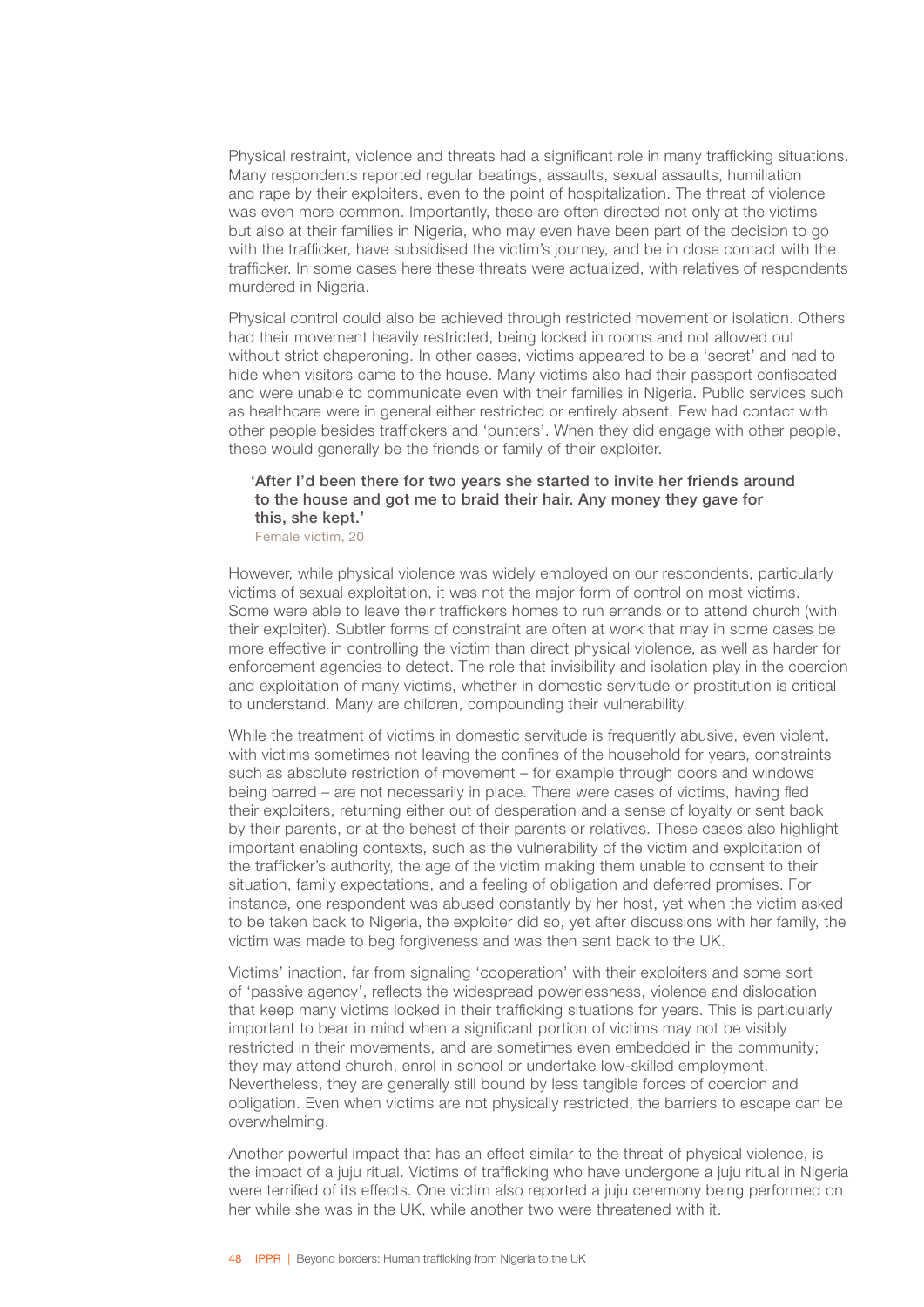'He said to me that he had lots of connections in Nigeria and in the UK and that if I ever tried to run away he would find me and punish me. He talked about juju. I do believe in it and it is something that frightens me a lot. He said if I ran away he would find me and cut me into pieces and sell me in Jankara market in Lagos, Nigeria.'

Female victim, 22

This can be a crucial element in their decision to remain with traffickers or to disclose to police after their escape. 'Women can often be unwilling to discuss juju because often … one of the rules [is] not violating the oath itself …,' according to one British stakeholder. 'We have women who have been with us for years who have long escaped and the slightest thing happens, they stub their toe, they get a cold, their asylum decision is refused, whatever, it's the juju.' The fear of violent repercussions maintained a strong hold on the victims, in the same way that a victim under a straightforward threat of violence would feel unable to leave their trafficking situation. The effect of juju was more powerful in some senses as for the victim, the threat of violence and physical harm remained even if they were to escape from the physical proximity of the trafficker.

'You'll get decisions that say things like 'but the doors and windows weren't locked'. So there's no real appreciation [of] something like the power that taking an oath might have over someone in terms of their actual ability to extricate themselves from a situation ... You know, they could have been standing in the middle of an open field and not run.*'* British stakeholder

For victims who had not been involved in taking a juju oath, close relationship between traffickers and their families and communities had a powerful hold over them. Though the physical threat may not be actualised on themselves, it may be over their family.

This use of the psychological pressures was also important. Debt-bondage was a common method of control adopted by traffickers. The idea that they were in debt to the trafficker was almost always introduced once they arrived. Victims were informed that they would have to repay this through exploitative work. In general, even when victims are informed about the debt in advance, they may not necessarily be aware of what it means – for example, the difference between naira (Nigerian currency) and euros – this would only be explained once they reached the UK. There were cases of victims escaping back to Nigeria and then being retrafficked due to their family's debt to the exploiter. In one case a trafficked person escaped from 'direct' control by her trafficker and worked elsewhere yet felt compelled to continue to give him the money she earned in order to pay off a 'debt'.

In this traumatised and deprived state of affairs, the relationships between trafficker and victim can appear ambiguous; particularly when the traffickers are relatives or 'friends', and when the trafficked person perceives that the trafficker has allowed them to escape a worse situation in Nigeria and thinks that without them they would not be supported. For example, one respondent had worked for eight years in forced domestic servitude with her trafficker and yet hesitated to disclose the crimes that had been committed by her trafficker, not only out of fear, but also a more subtle sense of obligation:

'I felt that I owed the employer some loyalty and some labour as she was paying for me to go through university. She had always said that if I complained to others she would ensure that I could not continue my studies, and after being deprived of education for so long I did not want to jeopardise the progress that I had managed to make. I was torn.' Female victim, 27

Underpinning control was a lack of awareness of (alternative) support and an all-consuming fear that they would not be supported if they left their trafficking situation. Trafficking victims may have a limited understanding of the illegality of their experiences, even when recognising that they are being exploited, few were aware that they were being 'trafficked',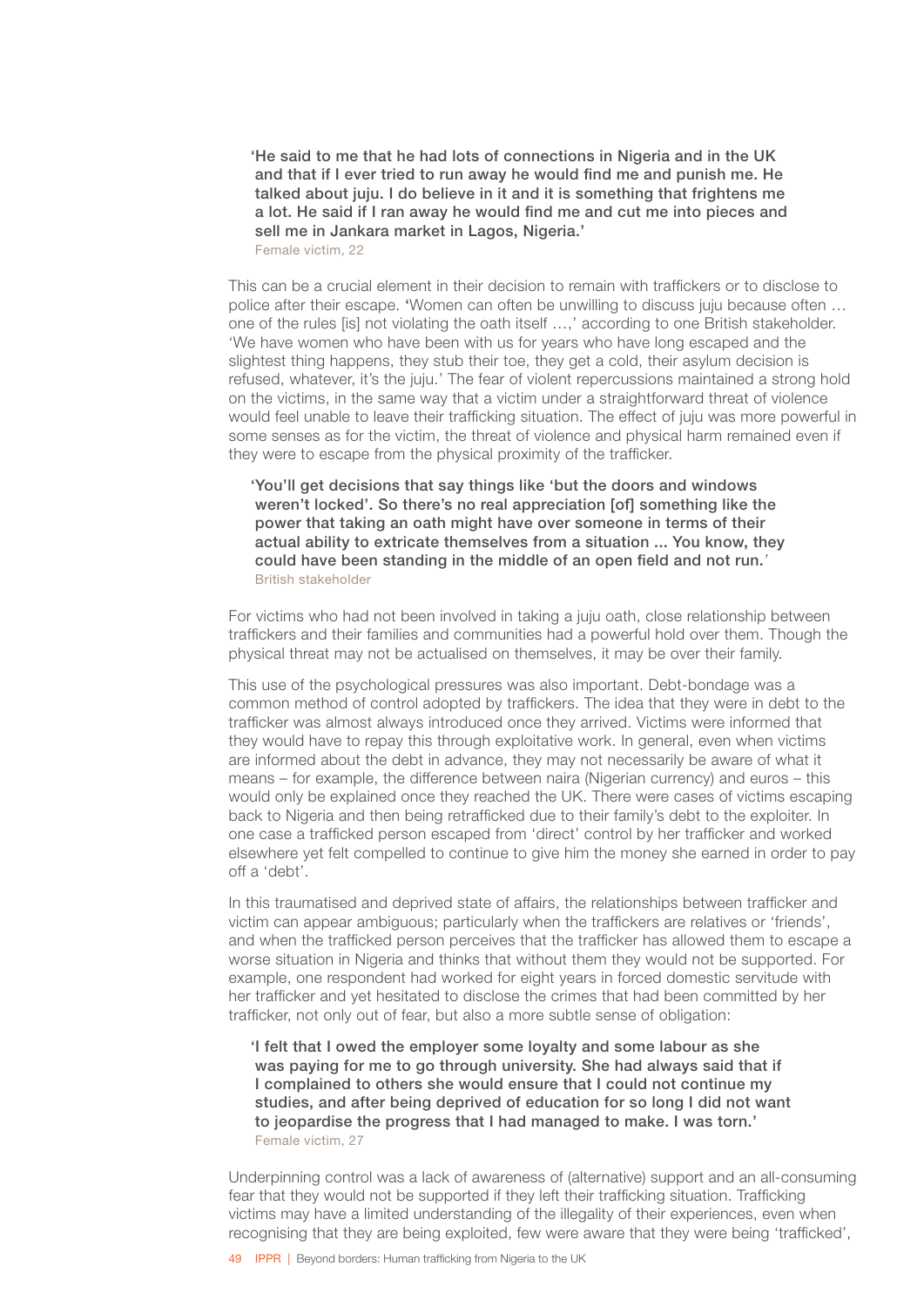or that this is a legal violation for which they were able to access official support. The fear was that there would be no alternative support provision for them and their choice was to stay with their trafficker or to be removed to their previous life of abuse in Nigeria.

A common fear among respondents was that the response to them from the UK police force would be similar to that of the Nigerian police, a combination of indifference and intimidation. This mindset is critical to why many victims of trafficking do not go to the police or other agencies. In some cases traffickers reinforced this perception by telling victims that the police would arrest and deport them. For many, fear of deportation was central in maintaining their exploitation, often linked to the destitution, violence and abuse they had experienced in their life in Nigeria, or a fear of future violence having accrued a 'debt' to their trafficker. After prolonged trauma, sexual abuse, physical violence and exploitation by those around them, in many cases since childhood, some trafficking victims may not be inclined to seek external support or put their trust in others.

'They don't understand the idea of being a free person. One of the victims said: "Do you own me now? Are you going to sell me?"... Some have never been free since they were children. Simple acts of kindness throw them. They think you want something in return.' British stakeholder

While there may be a disconnection between the trafficked person's understanding of the support available to them and the reality, an important element in the victim's ongoing exploitation in the UK is the lack of effective protection. For example, while this report has focused in detail on the contribution that child vulnerability plays in Nigeria, it is worth emphasising the significant shortfalls in knowledge and practice in the UK with regards to child protection. The police have been criticised for limited training and awareness on child protection and human trafficking (ECPAT 2010). Even once suspected child trafficking victims are supposedly under official protection, their vulnerability remains high. For instance, of 330 trafficked children identified by CEOP in 2008, it was found that 183 (55 per cent) had subsequently gone missing from care (CEOP 2008). This point was emphasised by a number of respondents who felt that the British agencies had failed to effectively identify and also to protect suspected victims.

A related problem, especially when victims have some degree of broader engagement, is unawareness or even acceptance about trafficking arrangements among members of the local trafficker's community. One respondent highlighted that though she was able to have some contact outside of her trafficking situation, these contacts also exploited her:

'Sometimes … late at night A would wake me to serve her and her friends. A's sister who lived in London would also bring laundry to the house and tell me to wash [it]. A's sister from Nigeria also visited and stayed in the house, I had to wash her clothes and cook for her also. My male employer's cousin would also bring their three children to the house for me to care for. This happened about two times a month. A's friend would also bring her two children for me to care for [while she] and A went out.'

Female victim, 32

Along with collaboration were signs of behaviour that was well motivated. People would turn a blind eye, feeling that exploitation might be better than the detention and deportation that the authorities have to offer. As will be explored below, a lack of action against exploitation among some of the individuals encountering trafficked victims, whether through complicity (in the case of a punter for example) or out of a sense that they could help them best by not reporting the situation to the authorities, shut down an important escape route for trafficked people.

#### 3.5.3 Why do people exploit?

As the previous section demonstrates, trafficking does not just occur in a vacuum where the control that traffickers are able to hold over their victims is the only dynamic.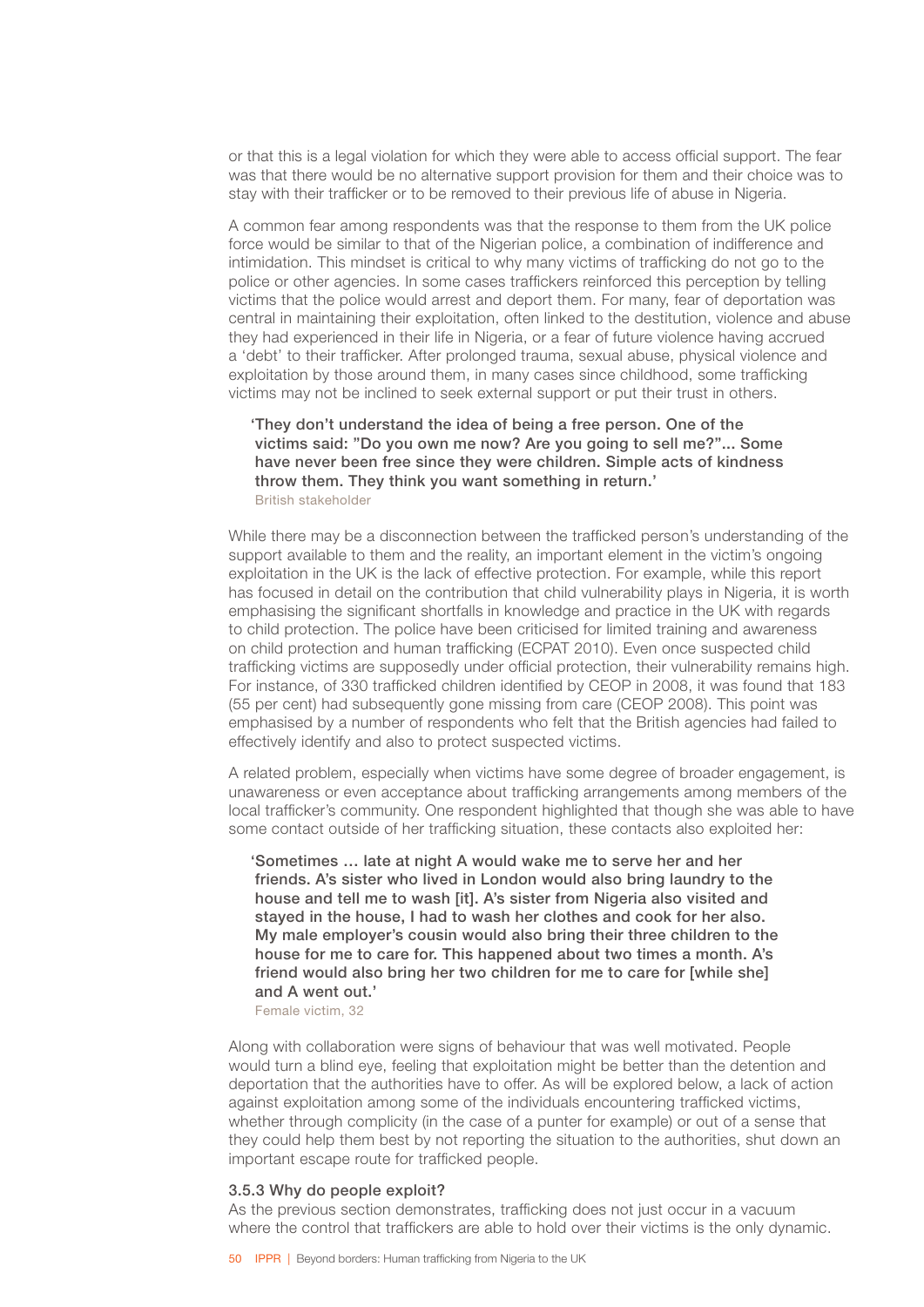Although this may appear a strange question to pose, it is important to identify the opportunities that traffickers use to exploit people in the UK. It is also a question that little research has addressed. Whilst our research has allowed us to understand the decisions, information, individuals, experiences and motivations guiding trafficked peoples experiences, it is important to develop a specific understanding of traffickers and those that facilitate trafficking.

This context for exploitation may be initiated by predatory and criminal individuals but is clearly facilitated by a broader context of acceptance. The UK provides a 'fertile' environment for trafficking to take place. The normalization of the sex industry and demand for paid-for sex in the UK is key. The steady stream of punters using brothels or hotel services involving trafficked people is an important factor encouraging traffickers to bring them from Nigeria and to feel able to exploit them in the UK. Abusive attitudes towards the women were also clear. There was evidence of people coming into contact with trafficked people who were knowingly complicit in their rape and sexual exploitation. Many interviewees reported experiences where they were clear with punters in the UK that they were selling sex through coercion and did not consent to their actions.

Similarly, trafficking occurs in the UK due to a market for exploitable domestic workers. Here, challenges of affordable childcare and low wages intersect. Critically, the 'normalisation' of exploitative domestic work among small sections of the population in the UK is key. For respondents exploited in closed domestic settings, a number appeared to have had some form of wider engagement, for example carrying out chores at parties, caring for other families' children or attending church, without being identified as trafficking victims; a fact that seems to suggest unawareness but in cases could demonstrate acceptance of situations that would classify as trafficking in UK law. Some stakeholders felt that there was a reticence to acknowledge that the exploitation of people, particularly in domestic settings, needed to be addressed among small sections of (particularly, but by no means exclusively) British-Nigerian society:

'A problem is there is negativity from the Nigerian community as well … it's trying to build awareness while battling denial ... There is an acceptance that exploitation goes on. Some don't see it as exploitation and trafficking.'

British stakeholder

This may be due to an unwillingness to go to the police due to their own irregular immigration status or because they fear that the person who is being exploited will not be helped but will be detained or removed from the UK as much as because exploitation isn't recognised.

This unwillingness to act was also felt to be replicated by statutory agencies that came into contact with victims of trafficking. Stakeholders reported a reticence by social workers, schools or other agencies to investigate possible signs of abuse due to a wariness of engaging with behaviour they ascribed as 'cultural' or because they feared that tackling it would lead to accusations of racism.

As the next chapter shows, one of the most important dynamics allowing trafficking to take place in the UK is the lack of accessible or appropriate support for people exiting a trafficking situation. A lack of knowledge about, or a lack of confidence in, the statutory support and protection available is likely to be an important driver behind this unwillingness of some members of the public to take action against situations where they suspect exploitation. Importantly, as the next chapter will show, even after people had left their trafficking situation, the lack of access to adequate protection led to many trafficked people entering into further exploitation and being retrafficked within the UK. Work to protect trafficked people has a crucial role to play, not only in supporting victims of crime and abuse but in preventing trafficking itself.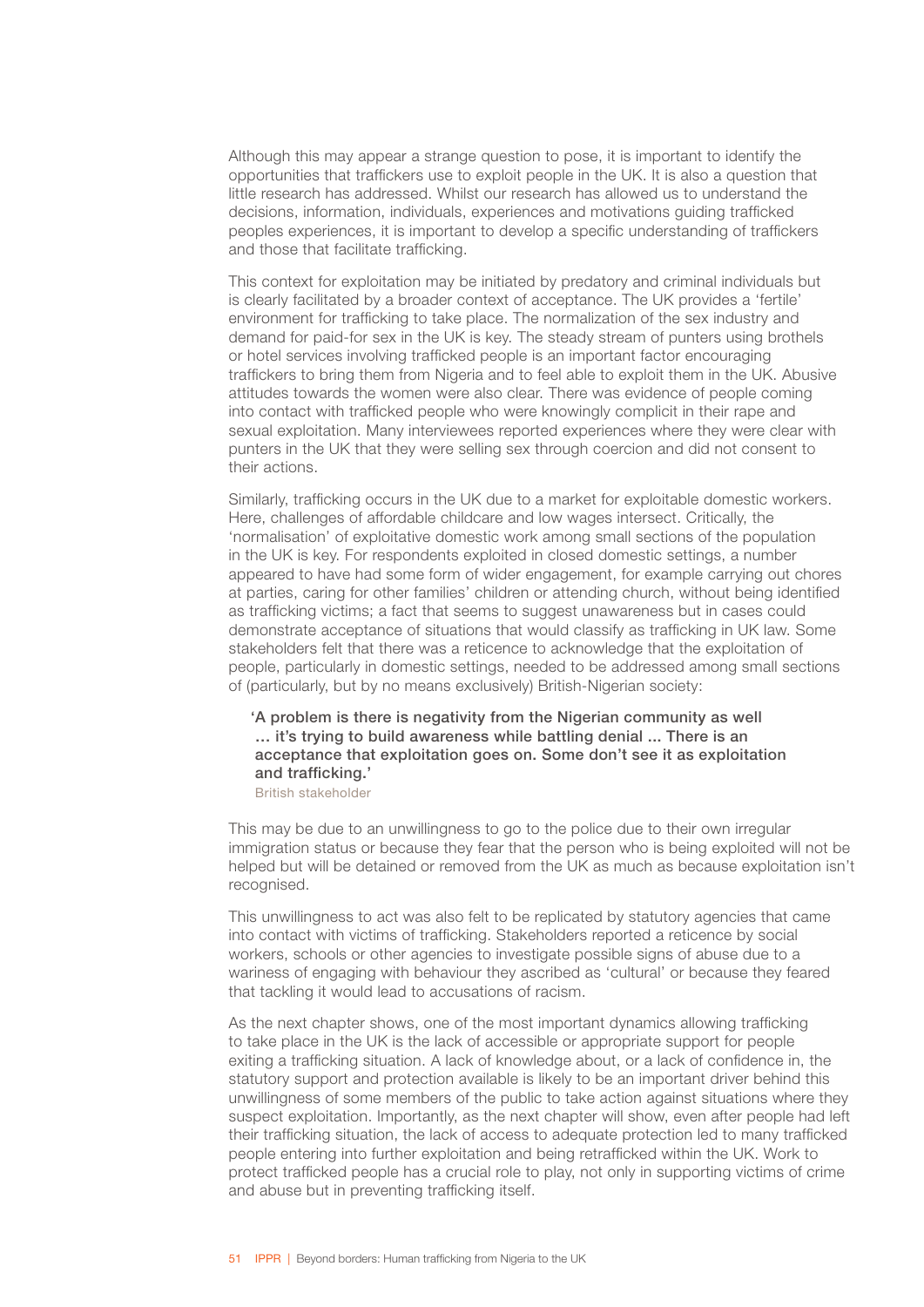# 3.6 Preventing trafficking from Nigeria to the UK: conclusions and recommendations

Our findings show that trafficking is perpetrated and facilitated by a multitude of people. It is difficult to address and is driven by circumstances in countries of origin, transit and destination. While there are challenges, some ways forward can be found.

Work aiming to prevent trafficking has often focused on raising the awareness of potential victims about its dangers. Our research has demonstrated that awarenessraising should not be the only focus of a trafficking strategy but that, done well, it could have an impact. Awareness of 'trafficking' is high in Nigeria; however awareness of the nuances of trafficking is not. People have a strong sense of personal resilience that is not necessarily born out in reality. Future awareness-raising campaigns should target vulnerable groups and the people around them who may facilitate trafficking, and should involve people who have previously been trafficked (however only in cases or in ways where safeguarding can be ensured). In addition to this, NAPTIP in collaboration with NGOs should run a sustained campaign on trafficking for domestic work. This campaign should have three target groups: the parents, young people and potential traffickers. Besides raising the levels of awareness about the risks associated with this type of trafficking, the aim is to also initiate a debate about the illegality and exploitative nature of trafficking for domestic work as well as the consequences for people caught trafficking for these purposes. Such a debate will contribute towards challenging the 'normalisation' of trafficking for domestic work in Nigeria.

Our research findings also emphasise the need for prevention to go beyond awarenessraising, which may be particularly ineffective for groups that are vulnerable to trafficking, for examples orphans or children in private fostering arrangements. Policy in Nigeria that seeks to prevent trafficking should address poverty and exclusion from support as well as migration intentions. The relationship between internal and international trafficking should be recognised and drivers of internal trafficking should be addressed, such as weak child protection protocols.

The UK's anti-trafficking work in Nigeria focuses on strengthening borders and preventing irregular migration between Nigeria and the UK. Our research shows that addressing poverty and social exclusion is essential to addressing trafficking. Wider social policies such as education must be part of an anti-trafficking response. While the work that is in place to do this should be continued (reducing irregular migration is a laudable aim) it should not be seen as or extended as a way of addressing trafficking. Rather than build capacity around the borders, the UK should focus on supporting Nigerian institutions to build child protection protocols in order to address the vulnerability and internal trafficking that leads to international trafficking. The UK should also start to mainstream anti-trafficking work within wider development policy and programming in Nigeria where appropriate.

Critically, prevention activities should not just be 'upstream'. As this study demonstrates, trafficking is driven by factors in the UK too, and policy should target demand and conducive environments for exploitation in the UK. This is in part about the general enforcement of laws around child protection, vulnerable employment and sex work. More specifically, at a local level, greater efforts should be made to communicate messages about the law in the UK, what constitutes trafficking and the consequences of being caught to individuals and communities who may come into contact with trafficked people. This could be achieved through further awarenessraising by community organisations and religious institutions.

Stringent immigration policies are not only often ineffective at addressing trafficking; they can also increase the opportunities for exploitation. In order to address this, the Government should re-establish the domestic worker visa route that allows people to change their employer and extend it to diplomatic households. Under the previous visa arrangement, domestic workers were allowed to change employer but under the new rule, employees are granted a six-month visit visa, with no employment rights and no right to change employers, greatly increasing the risk of exploitation and the likelihood of trafficking.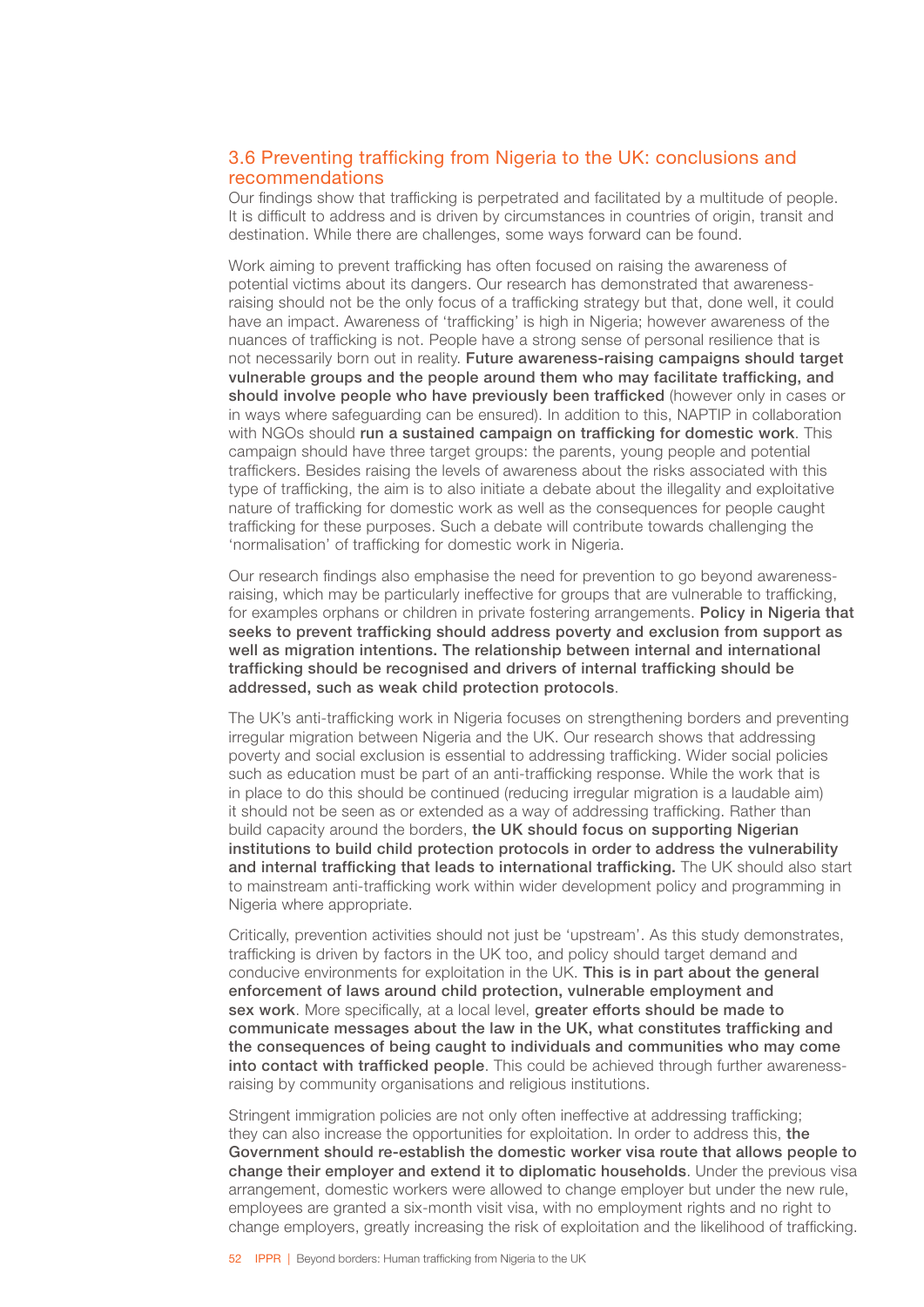# 4. ONCE TRAFFICKING HAPPENS: PROTECTION

By its nature, as a crime against an individual, the act of trafficking produces an identifiable victim or victims (CPS 2011). A primary objective of policy should be to prevent trafficking occurring. However, protection for those caught up in trafficking, the deceived and commodified, is a crucial aspect of a holistic response.

The rationale for this chapter starts from the proposition that the UK has a responsibility to protect victims of crime, particular victims of violent crime, and that victims of trafficking fall within this designation. Where trafficked people are children, the UK has an even more obvious duty of care. This is due both to the need for the UK to meet international legal commitments and to its intrinsic importance. The physical and psychological health impacts of trafficking can require intensive support (Zimmerman 2006); the value of a trafficked person to an exploiter can necessitate careful secure protection. There are also instrumental reasons why the protection of trafficked people is important to an antitrafficking strategy. Protection of trafficked people is crucial to preventing trafficking and securing prosecutions of traffickers. Without adequate protection, trafficked people are vulnerable to further exploitation and abuse as well as vulnerable to being trafficked again. Without effective engagement with victims, agencies will not be able to translate their experience into effective prevention strategies. Without access to safe support, victims will be less likely to feel confident to pursue the prosecution of traffickers.

However, it must be acknowledged that protecting trafficked people requires the UK to navigate a number of political and practical challenges. There is significant political space to provide support to victims of trafficking. The government's latest human trafficking strategy reiterated clearly the UK's commitment to protecting victims: '[V]ictims of trafficking have been deceived and exploited. They will undoubtedly be frightened and vulnerable. We must therefore do all we can to support them as they try to rebuild their lives' (Home Office 2011). However, support for the protection of victims of trafficking sits within the context of significant pressure on government to not be seen to be creating avenues of support for 'irregular migrants'. This is due to concerns that support may encourage further irregular migration and hostility to the provision of support to migrants more widely. These themselves are concerns, both to those advocating reduced immigration per se, as well as those concerned that the provision of support would encourage people to take greater risks to migrate to the UK (making them more vulnerable to trafficking). Navigating this is a challenge.

There are also practical challenges to providing support to victims of trafficking. The UK authorities cannot be certain that everyone presenting for protection is entitled to support. In particular circumstances being found to have been a victim of trafficking may help an individual's claim for asylum or humanitarian protection, although we did not uncover evidence of this. This creates an incentive for some people to claim they have experienced trafficking even when they have not. Furthermore, trafficking victims come into contact with and access support from a range of voluntary, community and statutory agencies. With such a large number of agencies involved, it is a challenge to ensure that a response is effective without being impractical. Responses must avoid the temptation to say 'everyone must do everything'. Reduced budgets across all services to support vulnerable people with high support needs, including victims of violence and abuse (Women's Aid 2011), make the political argument for prioritisation of support for this group even harder to make; the practical realities of enabling this support are tougher still. The UK (including through specific measures developed by the devolved regions) already has a multimillionpound response designed to protect victims of trafficking. It is important to ensure this money is effectively spent.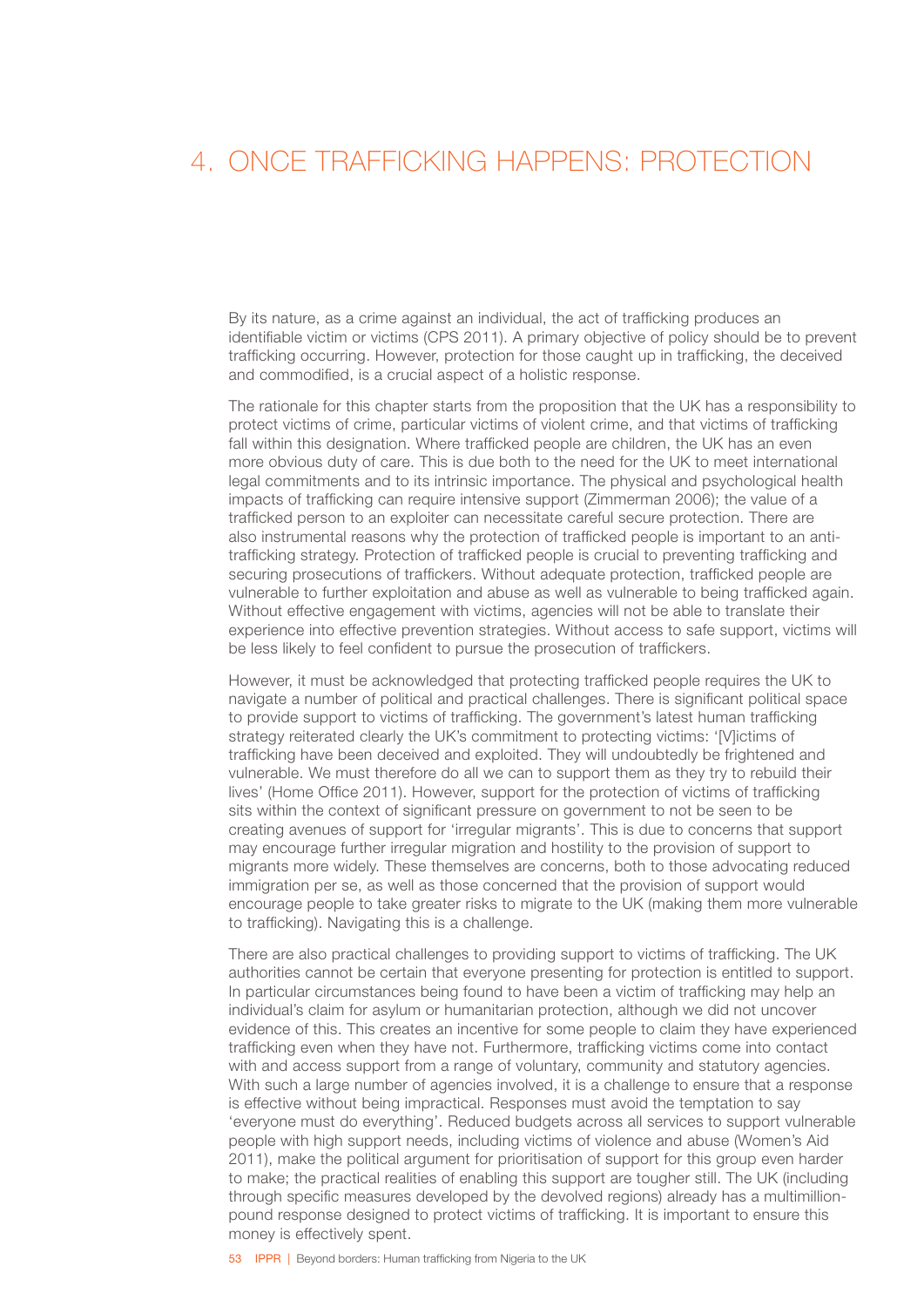These issues need consideration: the duty to people who are victims of crime and the duty to safeguard people whose lives are in danger; the risk of encouraging irregular migration and the practical ability to provide this support must influence our response.

# 4.1 What should protection achieve?

Within this framework, support provision should have two objectives. The first is to ensure that trafficked people are encouraged to leave their trafficking situation and seek support. The second aim is that, after they seek support, trafficked people are recognised as such, are able to access the support they are entitled to and that they need in order to be safe, and are able to move on with their lives. Overall, support provision should be accessible, targeted, supportive and transformational.

- Accessible: Support should be accessible so that victims are able to exit trafficking situations as early as possible, to seek help and be referred into support pathways. Due to the hidden nature of trafficking, it is essential that the accessibility of support for victims is prioritised.
- **Targeted:** Support should be targeted so that it is provided to those who need assistance, but also to maintain public confidence that the support pathways provided to victims of trafficking are being provided to people genuinely in need of support, rather than those looking to game a system.
- **Supportive:** Support should be meaningful and provide protection. It should meet the needs of trafficking victims.
- **Transformational:** Support should focus on pathways that facilitate long-term and lasting rehabilitation. This does not necessarily involve the individual staying within the UK or Europe. Support should facilitate an individual being able to return to Nigeria wherever this is safe and possible to do.

# 4.2 Are current responses adequate?

Our research, consonant with other studies (see ATMG 2010, Lalani 2011), suggests that after trafficking happens victims are not always able to access adequate protection, that is, protection that meets a threshold of care that is accessible, targeted, supportive and transformational, whether in the UK or Nigeria.

In fact, it is often problematic to talk of people in a 'post-trafficking' situation. In so many cases the issues that had affected their lives during (and even before) their trafficking continued after their initial escape. It is difficult to generalise about the experience of trafficking victims. However, for the majority of respondents, the consequences of their exploitation still impact very tangibly on their lives long after its formal 'end'. Their lives continued to be informed by vulnerability, fear and uncertainty, and in many cases by further abuse and exploitation that in some cases lasted over a number of years, before they were formally identified by authorities. They then underwent a prolonged and traumatic process of interrogation, legal proceedings and even detention before they accessed support. At the time of our interview, a large proportion were still uncertain about their future. In important ways, their status as victims did not end with their escape.

The next section explores the challenges in seeking support facing people who have been trafficked from Nigeria to the UK, the inadequacies in the systems designed to support them, and the changes needed to provide support to victims of trafficking within a practical framework.

# 4.3 Escaping trafficking

# 4.3.1 Escape

As detailed in the previous chapter, there are a number of barriers preventing trafficked people from leaving their trafficking situation. The circumstances of escape were influenced by these barriers. Escape itself was undertaken, broadly, in three ways: on their own, with intervention from a formal source, or with intervention from an informal source. However, the hidden nature of their exploitation meant that escape was rarely facilitated by outside help.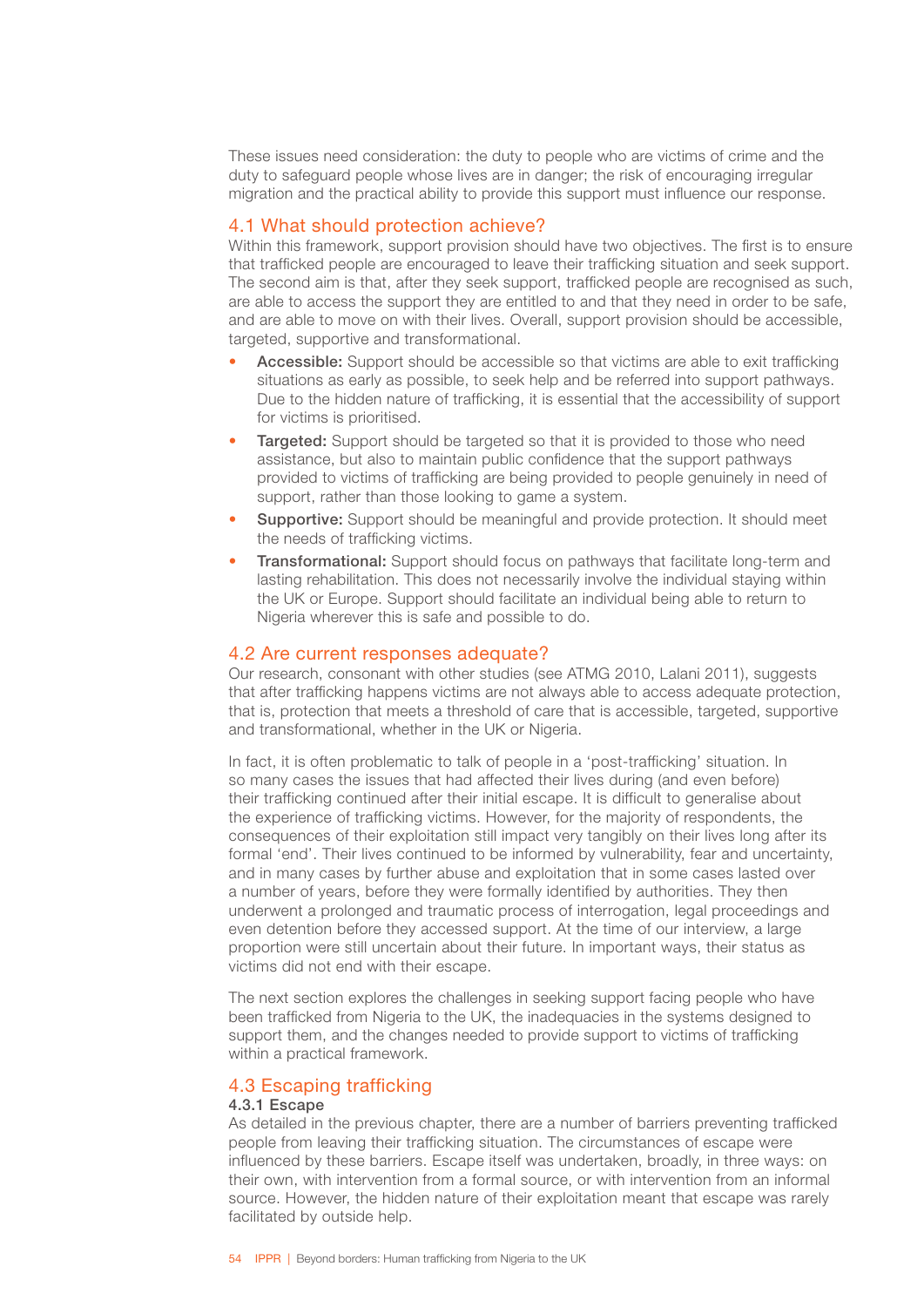For the majority of interviewees, escape was undertaken alone and attempted spontaneously; for example, when they were presented with an opportunity such as an unlocked door or after a catalysing event (for example, a particularly violent assault).

# 'I tried to get downstairs to call for help. It was past 12am. I fell down the flight of steps to the floor below. It was loud and so another tenant came out of their room. They saw me and called the ambulance and police.'

Female victim, 22

A smaller number left their trafficking situation using outside assistance from an informal source. This included contacts made outside of their situation including teachers or shop workers. However, in the great majority of cases, this was somebody intimately linked to their exploitation, such as clients of their brothel.

# 'I escaped through the help of one of the men who came to the house ... I had seen him five times before. He offered to help me escape.' Female victim, 33

A very small number left their trafficking situation with some form of outside intervention from a formal source. This included an enforcement action either by police raiding a brothel or an immigration raid on the house they were staying in. This was never explicitly under the auspices of a raid aiming to free them from a trafficking situation.

#### 4.3.2 Encounters post-trafficking

The first points of contact outside of trafficking were in all but a few cases with members of the public. Rather than attempt to make contact with the police, trafficked victims sought support from the public. Often they sought out other Nigerian people, for instance through approaching churches or someone who they thought appeared Nigerian, or who was speaking a Nigerian language.

'I met a lady from Nigeria and after explaining my situation to her she gave me the address of a church ... When I went to the church I met the pastor. He called the church women and explained the situation to the women in the church and solicited help.' Female victim, 42

'Community based support ... for a lot of women is actually their first port of call, particularly if they escape under their own steam rather than in some sort of brothel raid or immigration raid ... So if they escape by themselves, it's entirely likely that they will wander around until they hear someone speaking Yoruba. Or ... they go to the market or … to the church or [other] community [locations] where they try to find support.'

British stakeholder

'When I escaped I ran out of the house, I fled into the street. I climbed up the stairs in the tower block and I could hear people speaking [Pigin] English. I thought they might be Nigerian. I knocked on the door.' Female victim, 24

Those who had used the support of clients to escape continued to draw on that support.

Unless they had been removed from a trafficking situation by enforcement action, very few approached the authorities following their escape. A number described actively avoiding them:

'Until I met them (the police) [I was so scared] and now I know that they are good, they want to help. If I [saw] them coming towards me. I ran away, I hid.'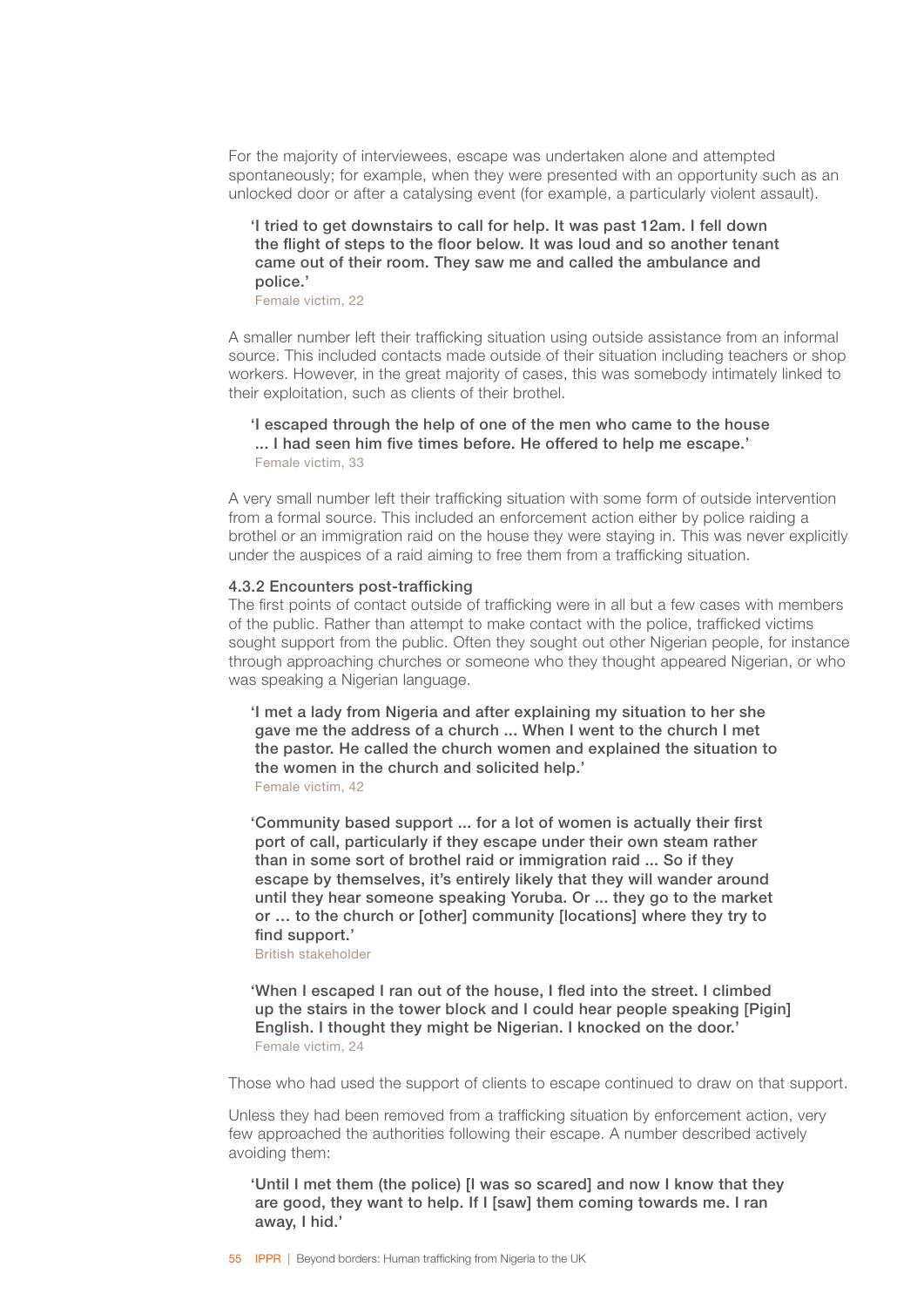#### 4.3.3 Experiences post-trafficking

The length of time between initial escape and their identification and referral into sustainable support pathways was substantial. In most cases, the support they received during this time was not only minimal with regular periods of destitution and difficulty but actively harmful. While some respondents secured some positive support during this time, many experienced further exploitation or entered abusive relationships where they continued to be subjected to physical violence.

Escaping from an initial trafficking situation was not the end of their experiences of exploitation. Some victims were caught by their former trafficker after escaping and returned. More commonly, some were 'rescued' from one situation of exploitation to then be 'pimped' or retrafficked into another.

Others entered into a situation of abuse or exploitation that although not 'retrafficking' under the three-part definition, was still highly abusive and exploitative. This included abusive relationships or arrangements where they were obliged to offer sex or servitude to their 'host' in return for board and lodging. For some this offer of work was arranged genuinely as a route out of their predicament. However, even when initial assistance appeared to be sincere and disinterested, the vulnerability of the victim of trafficking meant that the dynamic could change. One respondent recounted how, after disclosing her situation to a Nigerian friend in the UK, she was urged to leave her exploiters and come and stay with her friend. After at first being welcomed, the situation changed:

'Sweeping, dusting, clean[ing] the kitchen, mopping the floors and making the bed ... After some time I started to feel that I was being exploited again. I was too afraid to go to the police for help and I did not know where else to turn ... I had to follow her rules: I was not to go out, I would not be provided with any keys, I must complete all tasks to Ms L's standards, I must not talk to her guests ... Ms L began to threaten me, telling me that I was illegal and that I had no passport and that she could report me to the authorities if I did not comply with her demands. I felt completely helpless.'

Female victim, 33

This blurring of support and exploitation could also be sexual. One respondent, rescued by an older man, was initially assisted but over time the nature of their relationship again changed:

'He let me live with him in his house for two to three months. He said he would ask his church friends if they could find me a job but nothing came of this ... After one month he made it clear that in order to stay I would have to have sex with him. I felt like I had no option so I did as I was told ... This was very difficult because he was old enough to be my grandfather.' Female victim, 20

Sometimes work was exploitative. However their feelings about it were different due to the degree of improvement from their past situation.

'B lived in a shared house where there was a woman who agreed that I could live in the house in return for caring for her child. I looked after the child while the woman worked in full-time employment. I slept in a store cupboard. I was grateful that I was no longer being forced to have sex with men.'

Female victim, 22

Even when support did not result in further exploitation, support was often transitory in nature. Even after their escape, many victims fluctuated between temporary stays and homelessness. In a number of cases, their vulnerability was heightened by having children to care for as well. Many entered into violent or abusive relationships. Some victims felt forced to support themselves through survival prostitution.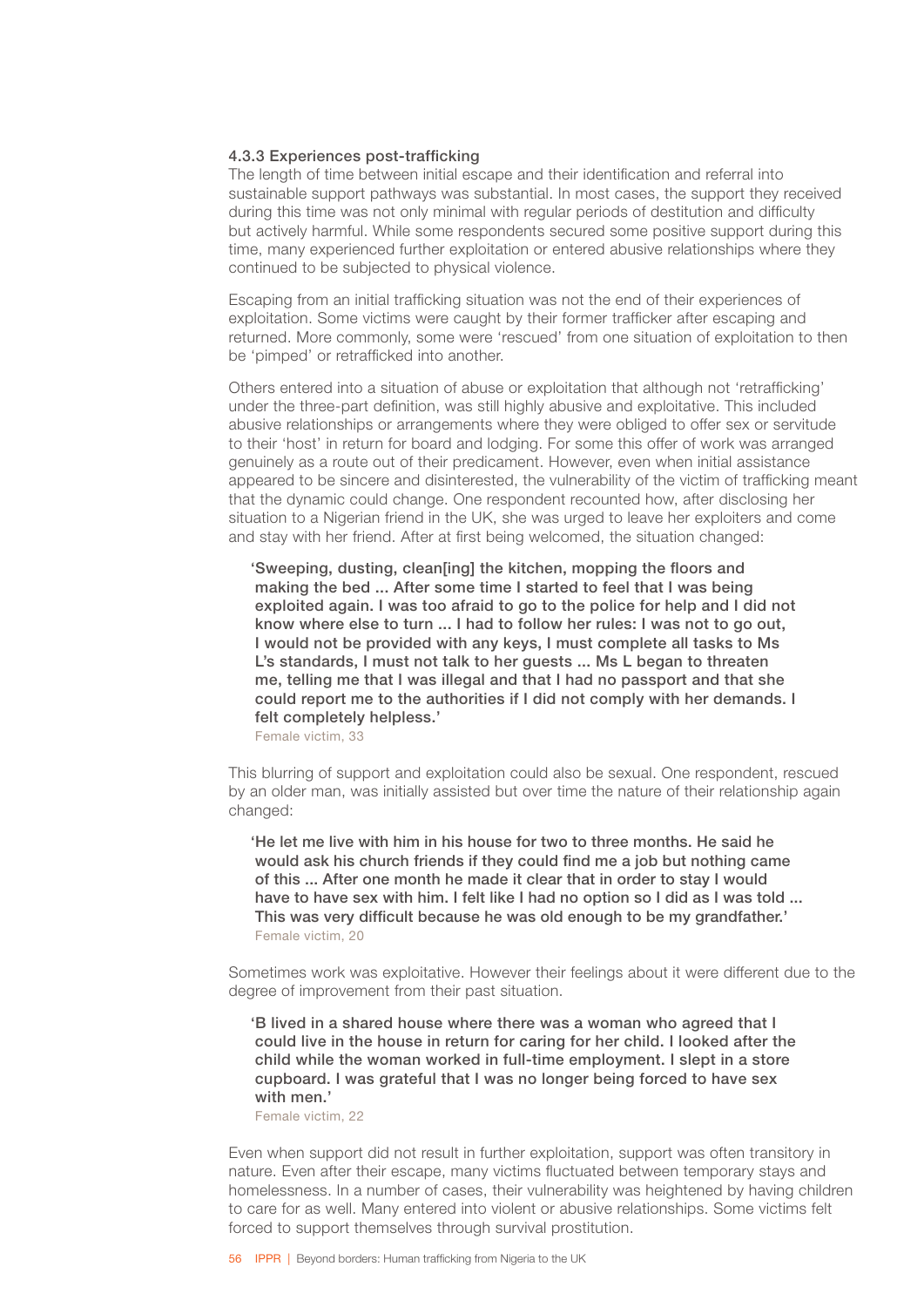In general, the lives of victims in post-trafficking situations were highly abusive and governed by improvisation. Even though some developed relationships and had children, it was not always clear how much choice the victim had in their domestic arrangements. They lacked access to support services.

#### 4.3.4 Accessing support from formal services

At some point, most did come into contact with authorities that had a duty to identify trafficking victims. Many interviewees accessed multiple services such as school or medical care without being identified as having been trafficked. A very small number left their trafficking situation with some form of outside intervention from a formal source. This included an enforcement action either by police raiding a brothel or an immigration raid on the house they were staying in.

Rarely was trafficking identified. Although some, albeit a small number of interviewees, were removed from a situation of trafficking with help from the authorities, none were able to benefit from this encounter. In no cases did this lead to victims being identified as trafficked or referred into specialist support to be assessed and aided. For example one respondent, a victim of sexual exploitation, gave details of her experiences to police after she had been arrested for prostitution yet was not offered the opportunity to prosecute her traffickers or to be referred into trafficking support:

### 'I explain[ed] everything to them, the way I came to this country and the way people rescued me ... I explain[ed] everything to them, and they took me to Yarlswood.' Female victim, 20

The same lack of identification occurred when victims approached the authorities themselves. One woman who had been sexually exploited and in a situation of domestic servitude escaped from the house and sought support from someone in a tower block nearby. After telling them about her situation she was eventually encouraged to contact the police:

'It was that lady's daughter who helped me to ring the police. Unfortunately they did not help me that first day. I was arrested and spent the night in custody. The next day I was left on the streets with nowhere to go.' Female victim, 24

These experiences were also confirmed by practitioners. Many stakeholders reported encountering people who had received support from multiple agencies for many months without having ever been identified as a potential victim of trafficking.

# 'You just think – how has this happened?' British stakeholder

Further to this, not only were victims not recognised as trafficked and referred into support for trafficked people, they were not supported or safeguarded as victims of the much more recognisable crimes they were reporting, including assault, rape or sexual abuse. For example, one woman who reported being raped by her trafficker was simply advised to stay away from him. Another respondent, exploited in domestic servitude as a child, went to police after escaping but after being put in a cell overnight was released without any support:

'When I told them that I was homeless, they didn't care. That was really terrible. I don't … it was really terrible. I don't know if, you know … there should be something better that they could do. Not just let a young girl at 17 to, you know, walk around the [street]. It was really terrible.' Female victim, 19

In these cases, the victims were potentially left exposed to further abuse and exploitation.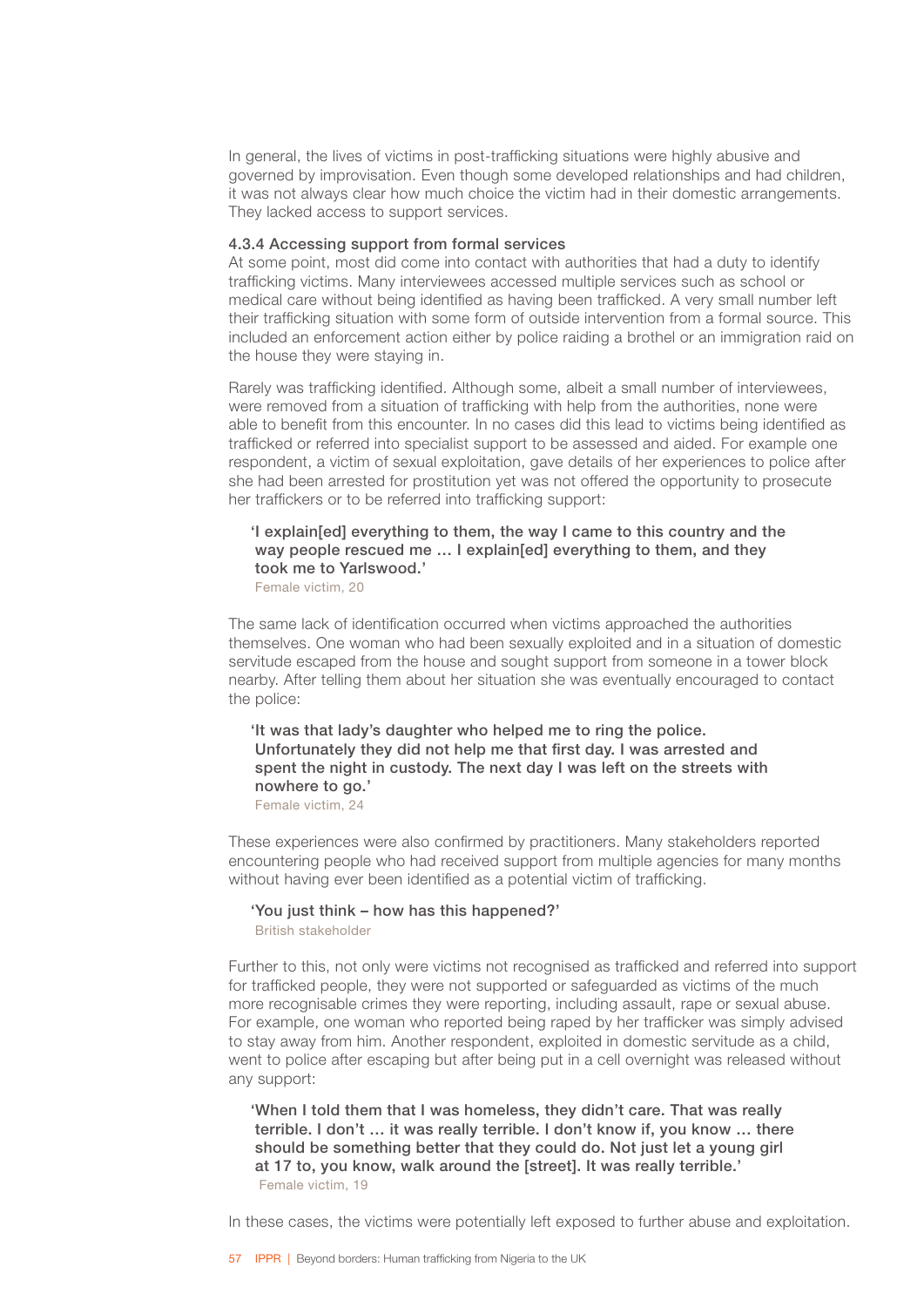The lack of assistance meant that some victims ended up between support agencies. At worst, this could leave victims with little choice but to return to their exploiters.

'The police ... gave me an address but I only knew the area around the O's house and didn't know how to get there. I went back to the O's house ... They both were very angry with me and told me that if I ever put them in trouble in the UK again, they would make sure I regretted being born ... After this I did not think about seeking help as I feared the consequences if they found out.*'*

Female victim, 21

Rather than being referred into support, many victims were identified and referred on as illegal immigrants. When contact was made with authorities, for a significant number of respondents, the primary focus was on their own infringement (such as illegal documentation) rather than any wider consideration of their possible circumstances. Previous research confirms that trafficked women are routinely detained in immigration detention centres or prison (Stephen-Smith et al 2008). Overall, in total, more than a quarter of all respondents were detained; eight in immigration detention, and three imprisoned. More spent time in police custody.

# 4.4 Making support accessible

The long continuum of abuse and disempowerment after trafficking, along with difficulties accessing support, was a consistent finding. It represents very real problems in the care of trafficked people, and adds further evidence to a growing body of research (ATMG 2010). Our interviews were able to untangle the latent dynamics behind this continuum. The reasons are three-fold: the current system does not encourage trafficked people to seek support; the current system does not prioritise services and other agencies which provide support; and the current system ignores a major barrier to the most important route into support, a lack of a sympathetic community environment for trafficked people.

#### 4.4.1 Lack of trust in support among trafficked people

The mechanisms of control that kept people in trafficking situations also made trafficked people reticent to engage with authorities. Fear and uncertainty in the support that was available to them was key.

'When I was with my uncle I didn't know that I could get help if I [ran] away from that place. I didn't know at all. I didn't know. That's why … that was one of the reasons why I stayed there. Till, you know I stayed there for a while. I stayed there for long. Because I didn't know I could get help … I was just thinking that, oh, if I go to the police I will get arrested. I will be taken back to Nigeria and I don't have [anybody] there, you get me and stuff. So … and then I was scared about, you know, all the things. I was just thinking that everything is finished. That I have no hope. You know?'

Female victim, 33

The fear that support would not give them the protection they needed, particularly that it would lead to them being removed to Nigeria was a strong deterrent against seeking help and a major factor in people's decision to stay away from formal support. No one felt that it was safe for them to return to Nigeria. This was because of the risk of retaliation from traffickers or the family or community members who had facilitated their journey.

'Because if you escape that situation you are threatened, yeah, and whoever that you're giving that money to before will like … he or she will do anything. Anything to like, kill you. Or like, you know, to make you stop, not to [say] anything to involve them, to get to the police or anything.' Female victim, 35

Fear that support available would not protect them against the threats they face or rather might make these threats more powerful also prevented interviewees from disclosing their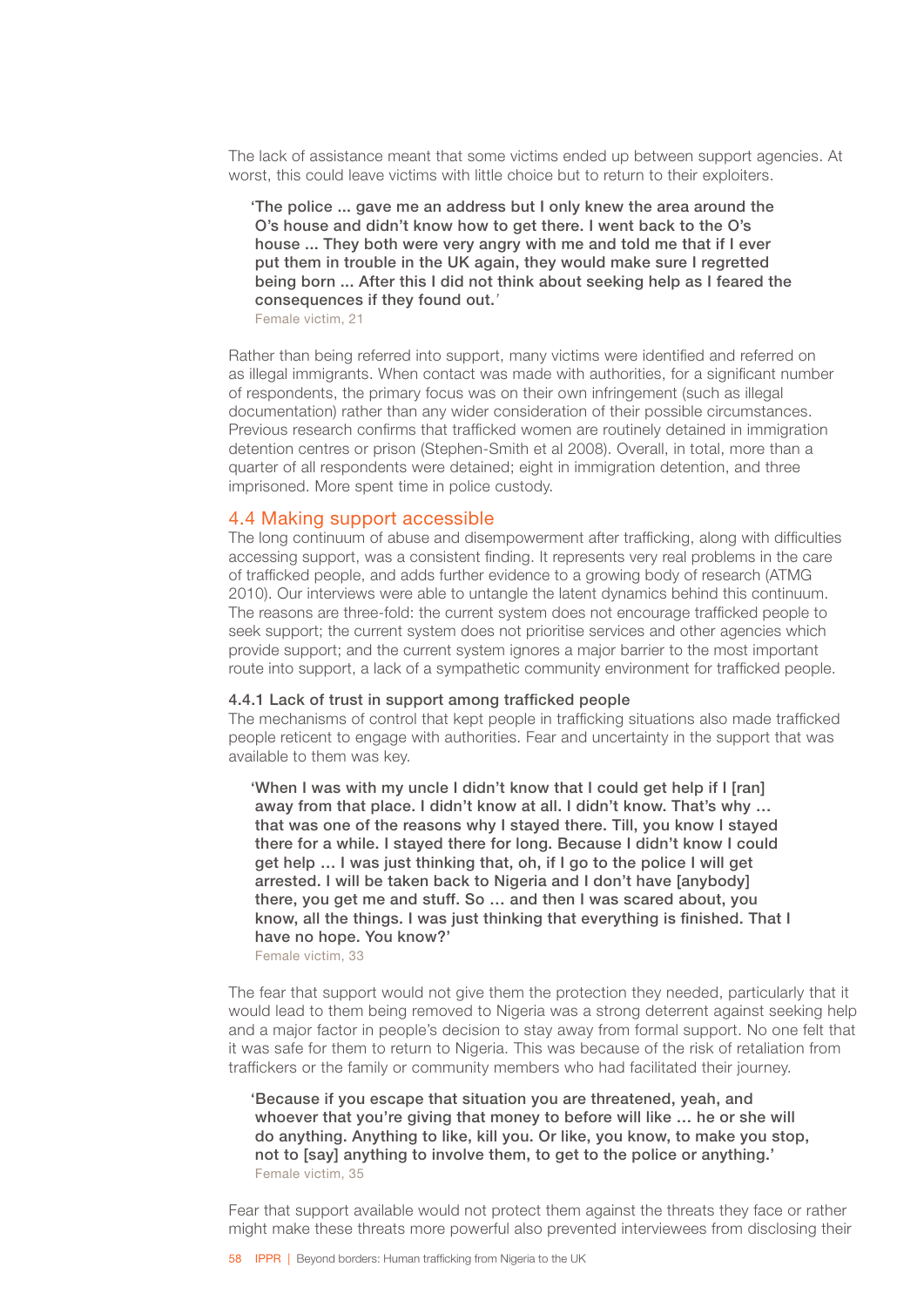experiences to authorities. Even if trafficked people did meet members of the authorities, fear of reprisals made them afraid to implicate their trafficker.

In some cases this was due to threats against their family. For others it could be linked to fear of the power of a juju ritual they had been part of.

'She [took] my hair, there and cut my hair. And [drew] my blood, you understand? And said whenever I decide not to pay or [if I] involve her in everything, she's going to use this against me. Then with that, I end up like, being scared.'

Female victim, 25

Not only did they fear that the support provided would be inadequate, they also feared that it might be harmful and abusive. Fear of the police was also a significant factor preventing trafficked people from seeking support with authorities such as the police or immigration officials. Due to negative experiences with the police in Nigeria many feared that they would receive harsh treatment.

# 'I didn't want to go to the police as I thought they would be like the Nigerian police.'

Female victim, 22

*'*A told me that I needed to go to the police to tell them what was happening. I was very frightened of this because of what [the trafficker] had [told] me. I did not believe that the police would help me.' Female victim, 27

### 4.4.2 Lack of trust in support among communities

A lack of knowledge and trust in the support available among victims was not the only barrier preventing victims from engaging with authorities. Another influencing factor was the lack of knowledge and lack of trust in the support available to victims of trafficking among the people that trafficked people seek support from.

Community groups and individuals had limited knowledge of trafficking and referral pathways as well as low trust in the support available.

#### 'If you go to the police – they aren't going to help these girls – they'll send them straight to the Home Office.' British stakeholder

Other informants emphasised that a reluctance to refer might also reflect a perception that victims were better protected outside the system.

'Most of the people who are accessing community support, and who do that in a sort of long-term way, won't go into one of those processes because they will probably be told by their community that it's not a good idea and that it will be better and safer for them to kind of live off grid and to try to keep their head down. And you know – in many ways that may be true.' British stakeholder

This attitude was also shown among more specialist support providers and NGOs who also lacked trust in the system. As one key informant from an organisation specialising in trafficking described:

# 'We just can't say to [community groups], refer to the police, refer to UKHTC, because we can't hand on heart say that they'll give them a fair assessment.'

British stakeholder

This had an impact on the diffusion of information among key groups as well as the likelihood of these groups referring trafficking victims into support.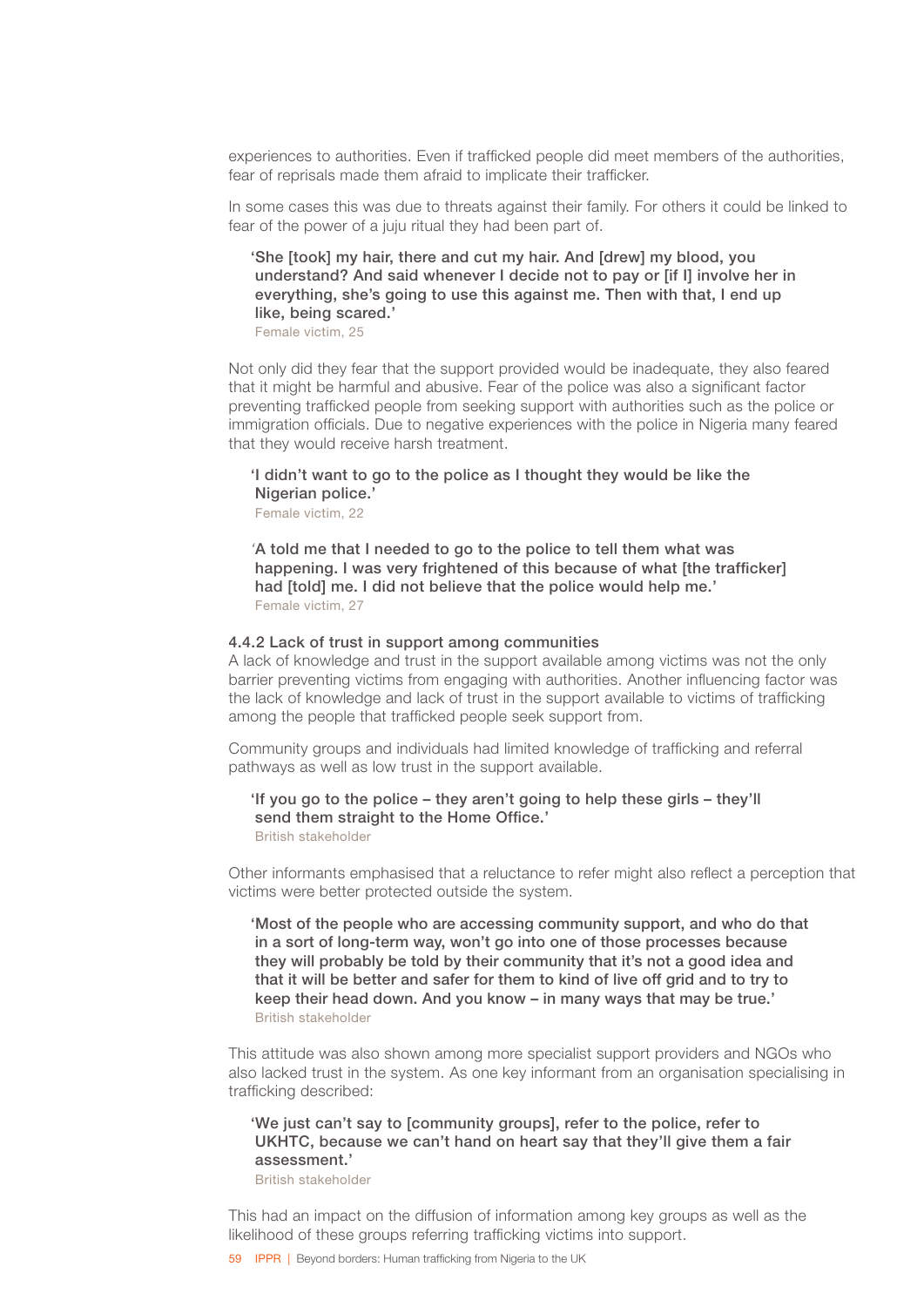### 4.4.3 Lack of trust confirmed: Experience of authorities

As well as low knowledge and low confidence in support, trafficked people's experience of authorities also undermined their willingness to seek support. Many respondents described intimidating and acrimonious encounters that led them to shrink away from revealing their experiences or seeking support.

'The police continued to ask me questions; they shouted at me saying I would be deported or arrested if I didn't tell the officers R's address, or any address they could take me to. I didn't know any address to be taken to and could not recognise R's house. The police officers then brought me to [the] police station where I was questioned again and arrested.' Female victim, 23

These negative experiences seemed to have a scarring effect that influenced the ways that victims engaged with the authorities over time. As one respondent explained:

'I found my experience of the police very upsetting and [this] made me not trust the police in the UK. It [made] me scared. If that lady [had not] called me back [perhaps] I [would not seek official help] again. Then I [would] go and start working in the street again.' Female victim, 27

Responses to a trafficked person that corroborate a trafficker's threats, or their own fears about the uncaring nature of the authorities towards them, were particularly damaging. This has the effect of confirming not only their original fears, but the veracity of the trafficker's other threats as well as their sense of their trafficker's power.

### 4.4.4 Lack of understanding of trafficking

As well as trafficking victims' reticence to seek support, protection is often not given due to support providers being unable to encourage or to identify trafficked people when they do engage with the authorities.

While many people are unlikely to disclose their experiences out of fear of their traffickers or the police, the onus falls on the police and other frontline agencies to proactively identify them. There are obvious difficulties involved in 'sensing' someone is a trafficking victim if the person in question is reluctant or unable to provide the supporting information themselves. These questions seemed to be confounded by the problem that, except in the case of referrals, victims will initially encounter non-specialist staff with little in the way of trafficking-specific training. As one British stakeholder argued:

# 'Trafficking isn't mentioned as part of social work training pre- or postqualifying, so social workers wouldn't recognise a trafficked child if it hit them. So they're not going to identify anyone.'

A low understanding of the nuances of trafficking was particularly felt to be a problem for Nigerian trafficking victims. Practitioners described how due to fear and lack of trust in authorities, Nigerian people can appear unwilling to be helped, headstrong and resilient, rather than as a vulnerable victim. An interviewee's reticence to speak to authorities or to implicate their trafficker may make the authorities suspicious of them. Support workers and statutory services found the impact of juju beliefs on victims very difficult to deal with even after experience and training. They stressed the disbelief of its importance in how a person behaves in those encountering it for the first time (such as judges or competent authority officials).

An added challenge, particularly in the case of domestic servitude, can be the nature of the situation presented. The use of familial terms such as 'aunty', common terms of respect in Nigeria (even for exploiters with no relation to the victim) may be misunderstood in the UK and mean that trafficking could appear at first like an abusive domestic situation within a family or partner relationship rather than one of employer– employee.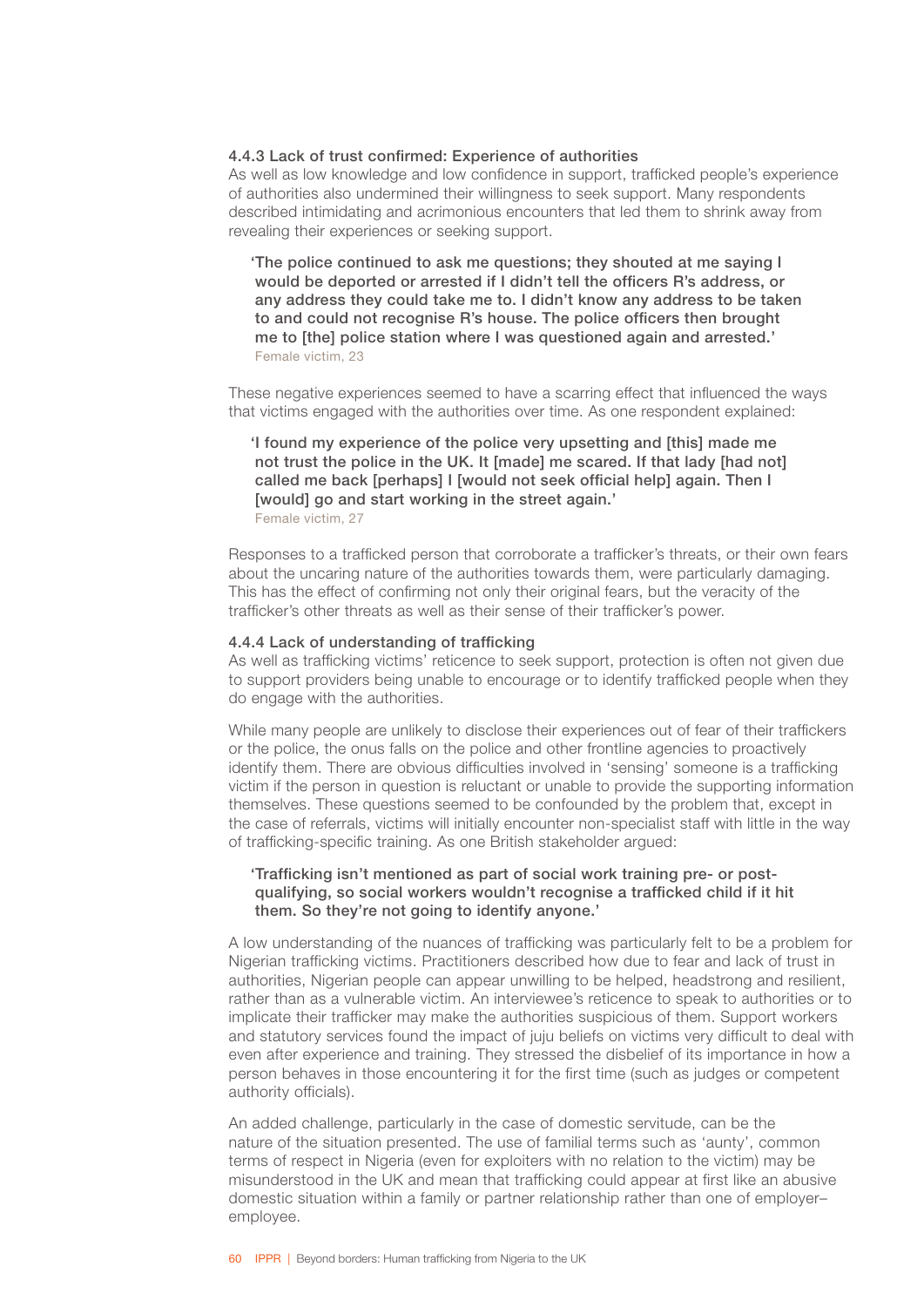Despite these concerns, a couple of UK stakeholders reported an improved level of awareness within the police force and instances where a multi-agency approach had been adopted in enforcement actions. In recent years expert units such the Human Exploitation and Organised Crime Command (SCD9) have been set up to address this knowledge gap. While this is an encouraging sign of what might be possible with better training and collaboration there are clearly challenges to the diffusion of this knowledge to all frontline workers.

'The trouble is the UK is covered by 47 different police agencies ... In London we've been blessed with a full-time human trafficking team ... therefore our knowledge here is more in-depth ... To spread to detectives, frontline workers, [and] police recruits on top of having to learn the Theft Act, dealing with rape cases, [and] domestic violence; it is just too much to have [a wide] knowledge [on] different areas.' British stakeholder

Our research found that the identification and protection of trafficked people has been helped enormously by the involvement of community and voluntary organisations. Interviewees felt more confident to engage with the authorities and the authorities felt better able to identify instances of trafficking, work with trafficked people and secure prosecutions. While there has been some positive work, voluntary organisations may have limited funding and limited geographical reach.

4.4.5 Emphasis on irregular immigration: Impact of a hostile environment Without a detailed knowledge of the specifics of trafficking, the 'symptom' of the exploitation – for example, prostitution or grievous work conditions – can conceal the fundamental condition of trafficking, especially when victims are themselves reluctant to disclose. In a substantial number of cases the persons in question did not directly seek protection as a trafficking victim (possibly because of a lack of knowledge that their experiences amounted to trafficking) but instead sought support in relation to an immediate 'symptom' of their situation – an urgent need (such as accommodation or healthcare), a physical threat (such as violent abuse by a trafficker, boyfriend or 'rescuer') or a request for asylum.

However, even when people reported a violent crime, frontline services focused on their immigration status and processed them thus. This frequently resulted in their detention. Whether or not people are able to identify trafficking, the lack of support for other needs demonstrates a further factor causing failure to protect.

'I was driven around the Hackney area with the police as they thought this was the area [where R lived, because of] the directions on the piece of paper C had given me when I escaped. I could not recognise any houses in the area. The police continued to ask me questions, they shouted at me saying I would be deported or arrested if I didn't tell the officers R's address, or any address they could take me to.' Female victim, 23

Creating a 'hostile environment' to irregular migration by ensuring that frontline services report people without status in the UK to UKBA, also prevents trafficked people reporting instances of crime, seeking support and being given the support they need when they report.

### 4.4.6 Context of exploitation: a wider hostile environment

These experiences demonstrate the need for us to confront a broader context of abuse and exploitation in the UK. While support from the public is in many cases a crucial safety net for victims, the fundamental flaw is that it relies on unmonitored and unaccountable 'friends', associates and strangers. Particularly given the general vulnerability of victims, the 'support' received can often be ambiguous or even exploitative. Retrafficking and further exploitation of trafficked people were carried out by people from many nationalities. As discussed above, this can be influenced by a lack of knowledge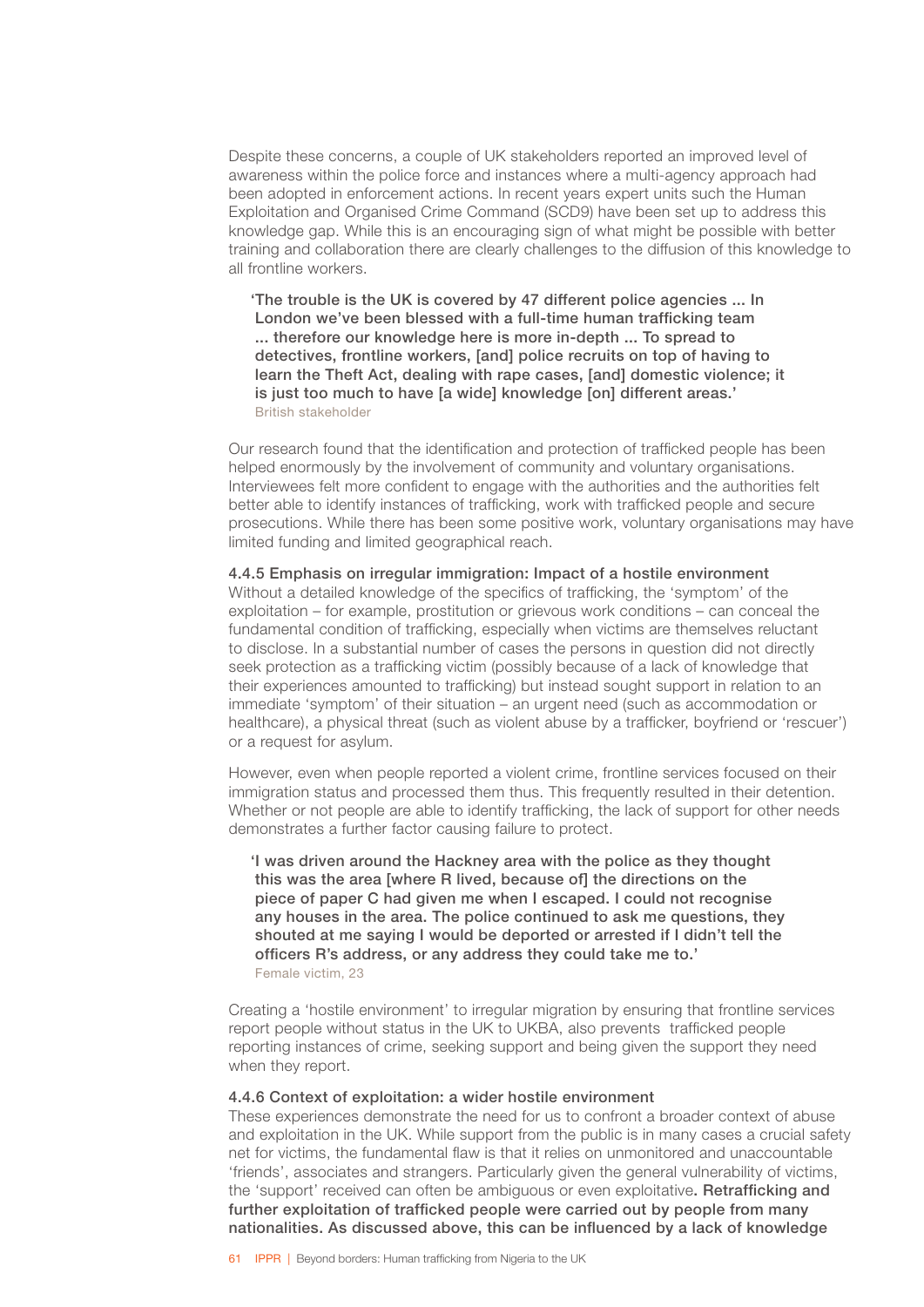about or fear about the statutory support and protection available. In some cases, it requires us to confront the reality of a broader context of exploitation and coercion in the UK. It also requires us to acknowledge that the exploitation of Nigerian people in the UK is not always driven by traffickers or recruiters based in Nigeria, nor involves the crossing of borders. The existence of individuals and groups willing to exploit vulnerable individuals once they have left their trafficking situation again throws doubt on a strategy that targets just trafficking and just traffickers, as well as one that sees the problems of trafficking from Nigeria to the UK as always involving Nigeria. It is clear from these accounts that addressing trafficking 'at source' does not always mean addressing it in Nigeria.

Ultimately a lack of confidence in support reported by trafficked people and their advocates, and a lack of capacity among stretched frontline workers and in the support that might be able to build trust between trafficked people and the authorities together leads to inaccessible protection. Finally however, this is not a straightforward tale of state inaction and policy failure. The willingness of individuals and groups to prey on people whose vulnerability has already been exploited and the complicity of others should be a major concern for the UK. Our findings demonstrate the need for a much stronger attitude towards people that exploit people's need for support as well as a much stronger commitment to ensuring that the vulnerable can access support. The trade-offs for the effectiveness of the UK's work to address irregular immigration must be taken into account when considering the impact that the 'hostile environment' approach is having on the safety of trafficking victims.

# 4.5 Targeting support: recognising trafficking status

Once victims of trafficking are identified as such it is important that a process is put in place to ensure that those who have been trafficked are able to access targeted support. This procedure is important to monitor the incidence of trafficking to the UK, maintain public confidence that support is reaching those it is designed to help, and to establish a pathway into transformational support. For a victim of trafficking, the recognition that they have been a victim of this crime is vital to achieve both the support that they need in the short term as well as meet long-term needs. It is vital to know whether someone has been a victim of trafficking in the past to properly assess the risks associated with their return or ongoing support needs.

#### Box 4.1 Assessment for support in the UK

In the UK, the mechanism set up to identify trafficking victims, and ensure they get the support they need, is called the National Referral Mechanism (NRM). People suspected of being trafficked are referred to 'first responders' who are able to judge whether the person has indicators of having been trafficked and who refer the case to one of two agencies designated as 'competent authorities' (UKHTC or UKBA).

In addition to this, trafficking support for under-18s is provided by local authority social services teams. In order to assess victims' eligibility for this support, individuals are 'age assessed' by a worker from a local authority's social work team.

The introduction of an official mechanism in 2009 has had a number of positive impacts. Having a mechanism that assesses a person's trafficked status ensures that victims of trafficking are offered specialist support to recover from their experiences and to gain justice against their traffickers and exploiters. Having a mechanism that documents the incidences of trafficking allows for the development of an intelligence base that develops much greater awareness and understanding of the exploitation and criminality in the UK. For example, before the NRM was introduced, it was felt by our respondents that Nigerian people who had been trafficked were directed into the asylum system. This led to a low understanding of the reality of trafficking from Nigeria and a low impetus to address it as a distinct issue. The existence of a formal mechanism has been critical to flagging up concerns here.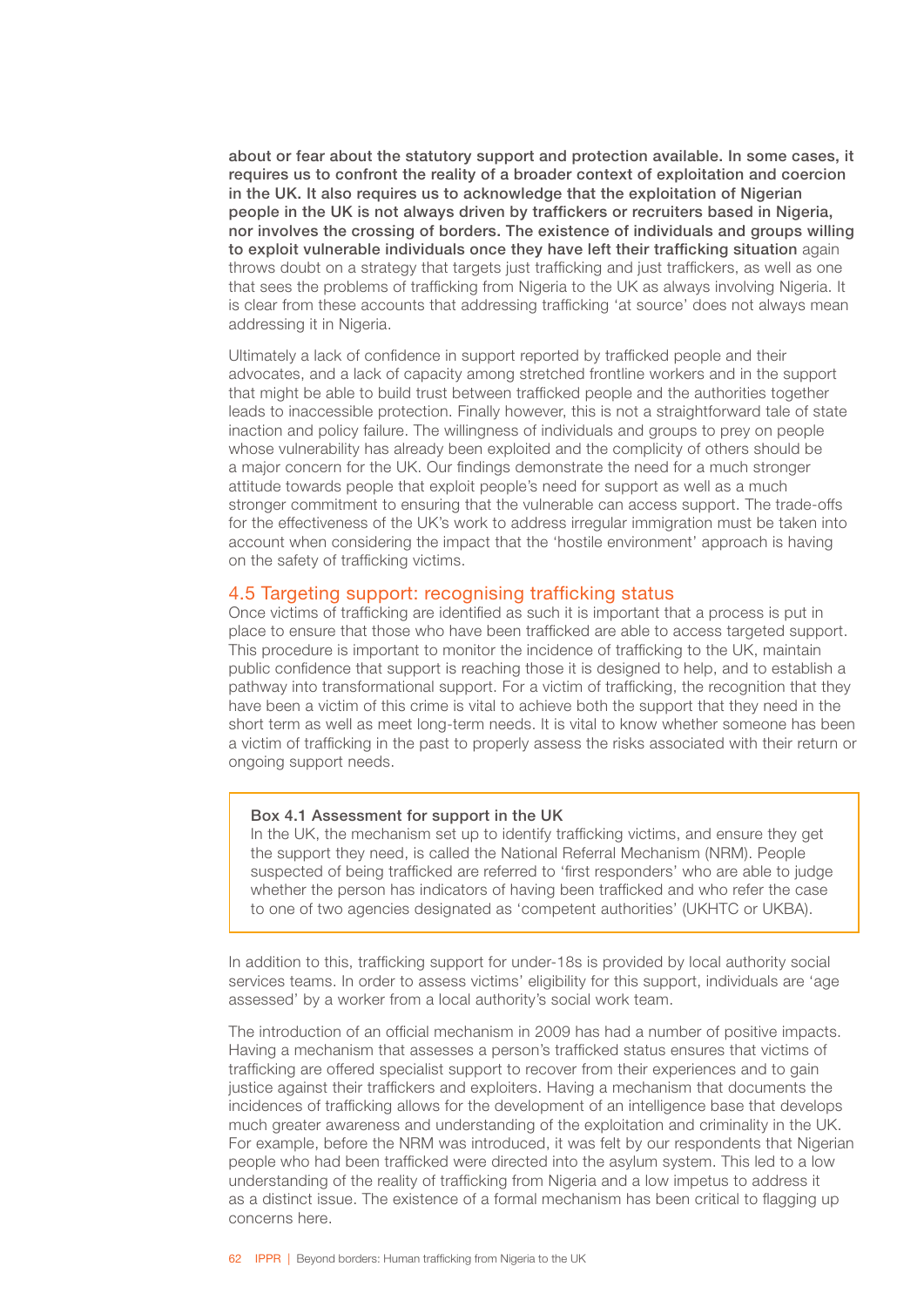While the introduction of the NRM has had a number of benefits for policy it is also highly flawed. The flaws with the current process have been documented previously (ATMG 2010, Cherti et al 2012). Our research identifies a process in need of reform, unable to fully meet its purpose of ensuring that people that need and are entitled to support, receive it. Concerns were also raised by respondents and informants about the strength of age assessments.

As one police officer stated:

# 'We found a victim, social services had age assessed her as 20. She was in prison – an adult prison. I took one look at her and said: That is a child. It was so obvious. She must have been about 14 and she'd been in this adult prison.'

The operation of the two decision-making pathways was heavily criticised. While the existence of any system to tackle trafficking is a positive development, especially as some European countries lack a similar mechanism to the NRM (Cherti et al 2012), the function of the system does not effectively target support. While it may be argued that while we have a system we may as well use it, we would further state that while we have a support system we may as well target where and whom it needs to support. There are a number of key areas for reform.

# 4.5.1 Targeting support appropriately

The system misses people out through being inaccessible and basing decisions on criteria that are unhelpfully narrow. For those that do enter, decisions can be imperfect due to the structure and functioning of the system.

### *Low trust in the decision-making device (NRM)*

For people from outside of the EU, the decision as to whether they are considered trafficked sits within UKBA. From our interviews, this impacted on whether trafficked people were willing to come forward to see if they were eligible for support. Critically, the position of the NRM also impacted on the trust that advocates had in the system. Trafficking status may have an impact on a trafficked persons claim to regularise their immigration status such as their claim for asylum or humanitarian protection in the UK. A number of stakeholders were wary about the impact of having the same agency managing immigration control and enforcement, as well as victim protection. The dual role was perceived to give UKBA a vested interest in taking a 'guilty until proven innocent' approach to trafficking victims, given that its priority was to manage and enforce immigration control. This low trust was demonstrated by one key informant who said:

# 'Their job is to keep the immigration figures down, that's the "be all and end all" of UKBA, and everything else is secondary to that.'

As with immigration, identification of a trafficking victim as a child may go against the vested interests of the assessing authority. One British stakeholder suggested that this impacted on the response of local authorities and their willingness to identify victims:

'What we find time and time again is that any kind of referral to the local authority is met with a stone wall. Either they are very reluctant to come and do an assessment, or they'll say we'll do an assessment within three days, and you've got this period where sometimes we'll end up putting the person up in a [bed and breakfast hotel] ... The system doesn't really lend itself, or centre itself around the needs of the individual. It seems to be about not spending money, that's the main driver.'

British stakeholder

Delays in decision-making have a major impact on an operating agency's core business are risky at best and ought to be avoided. The impact on trafficking decision-making of UKBA's dual role is difficult to discern. However the pressure of internal targets in any decision-making body can be strong. Importantly, the low trust it elicits should not be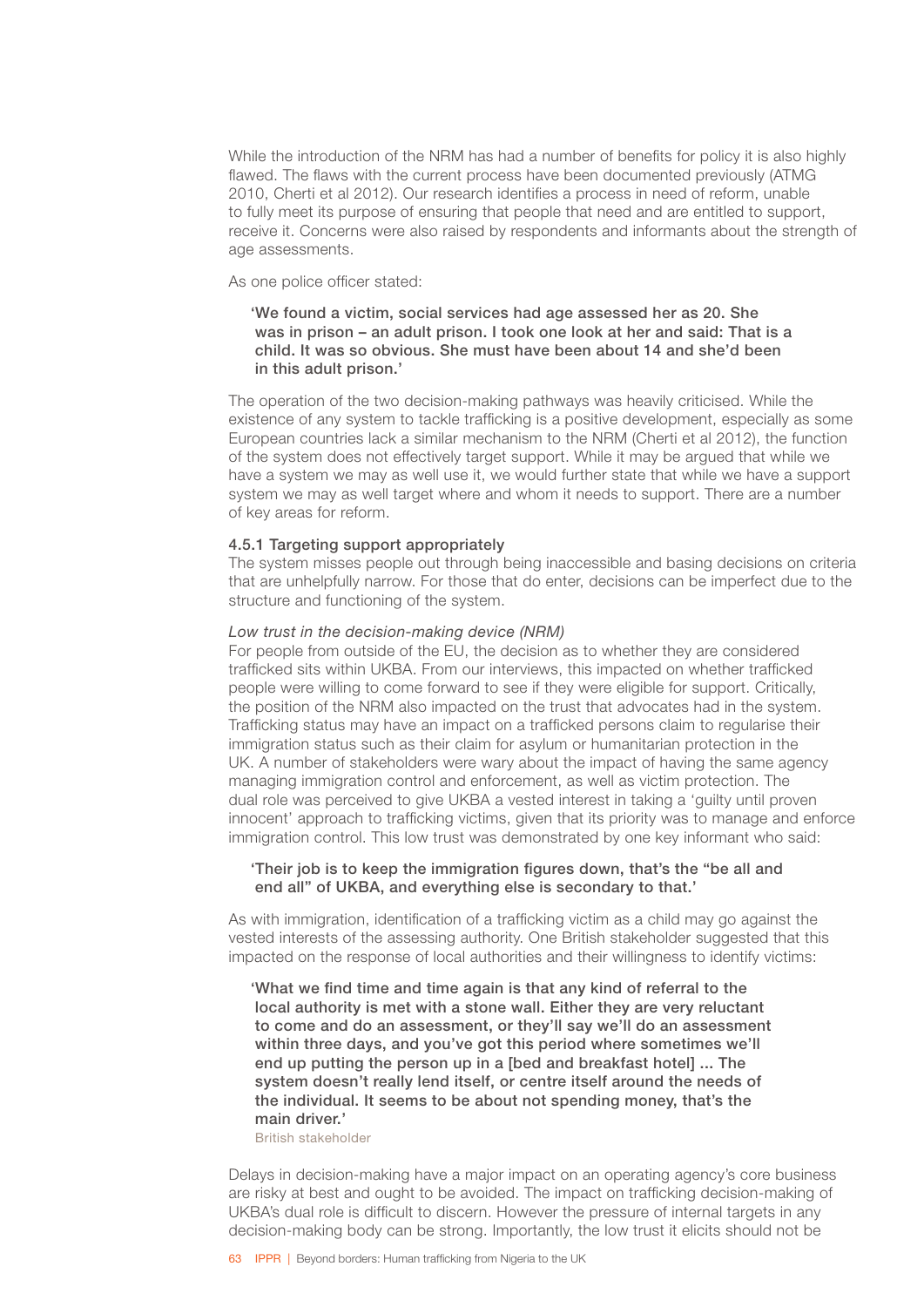dismissed as a minor factor. That this decision should be collaborative and done in the spirit of cooperation is vital to its success. For this, the procedure needs to be trusted by all the agencies involved.

#### *Use of a narrow definition of trafficking*

A further issue is the definition of trafficking adopted by the NRM. The definition of trafficking used is narrow. It is criticised by immigration lawyers as even 'legally dubious' (ATMG 2010). In order for someone to be recognised as trafficked they must be in a trafficking situation when recognised or in a situation as a direct result of the trafficking experiences. The narrow definition of trafficking means that an individual can have had an experience that meets the definition of trafficking and this could be recognised in correspondence. However the victim of trafficking might still receive a negative NRM decision because the experience occurred in the past. As one stakeholder pointed out:

'They will say "Seeing as you escaped six months ago, you no longer meet the definition of trafficking, because you may have been a victim of trafficking at one point but your current circumstances do not give rise to protection" ... That means that no one is a victim of trafficking any more the minute that they go to the police, the minute that they go to a lawyer, the minute that they come here, because they're not controlled anymore.'

British stakeholder

Decisions such as these are striking when contextualised against the treatment of another victim of crime. While somebody reporting another crime such as a burglary that occurred over a year ago would possibly be told that there were limited avenues for prosecution, as the evidence police would be able to collect would be limited, the reality of the crime would not be denied.

Yet being recognised as a victim of trafficking can be vital to achieve both the support that trafficked people need in the short term as well as meet long-term needs. Whether someone has been a victim of trafficking in the past is vital to know to properly assess any risks of their potential return to Nigeria, or ongoing support needs, as well as to recognise that a crime has occurred.

# *Hostile disclosure environment*

For those that do not lose out as a result of the system's configuration, decisions can be faulty. The lack of understanding about trafficking among the designers of the NRM or among staff running it was frequently cited by interviewed victims as inhibiting their disclosure. As discussed earlier, disclosure of trafficking experiences is rarely straightforward (Chandran 2011). This is for number of reasons, including fear of retribution from traffickers, or in a small number of cases from a ritual, or due to the impact of trauma on memory. 'Trauma has huge impacts on people's memory and ability to recount their experience,' said one British stakeholder. 'What's needed is a system that works with people to overcome their trauma and tell their experiences so that the support they need can be understood and accessed.'

Trafficking can be complex processes involving internal trafficking in Nigeria, the complicity of family members and multiple experiences of exploitation in the UK, some of which may not fit the traditional definition of trafficking. Besides their obvious trauma, many victims struggle to provide the necessary details simply because they have little or no information to provide.

'There's a real onus of truth placed on women to prove their experiences and often we find women don't often know too much about their trafficking experiences – they might know someone's first name but it's not their real name, they won't know addresses. And because they can't provide consistent clear information there's a tendency for them not to be believed.'

British stakeholder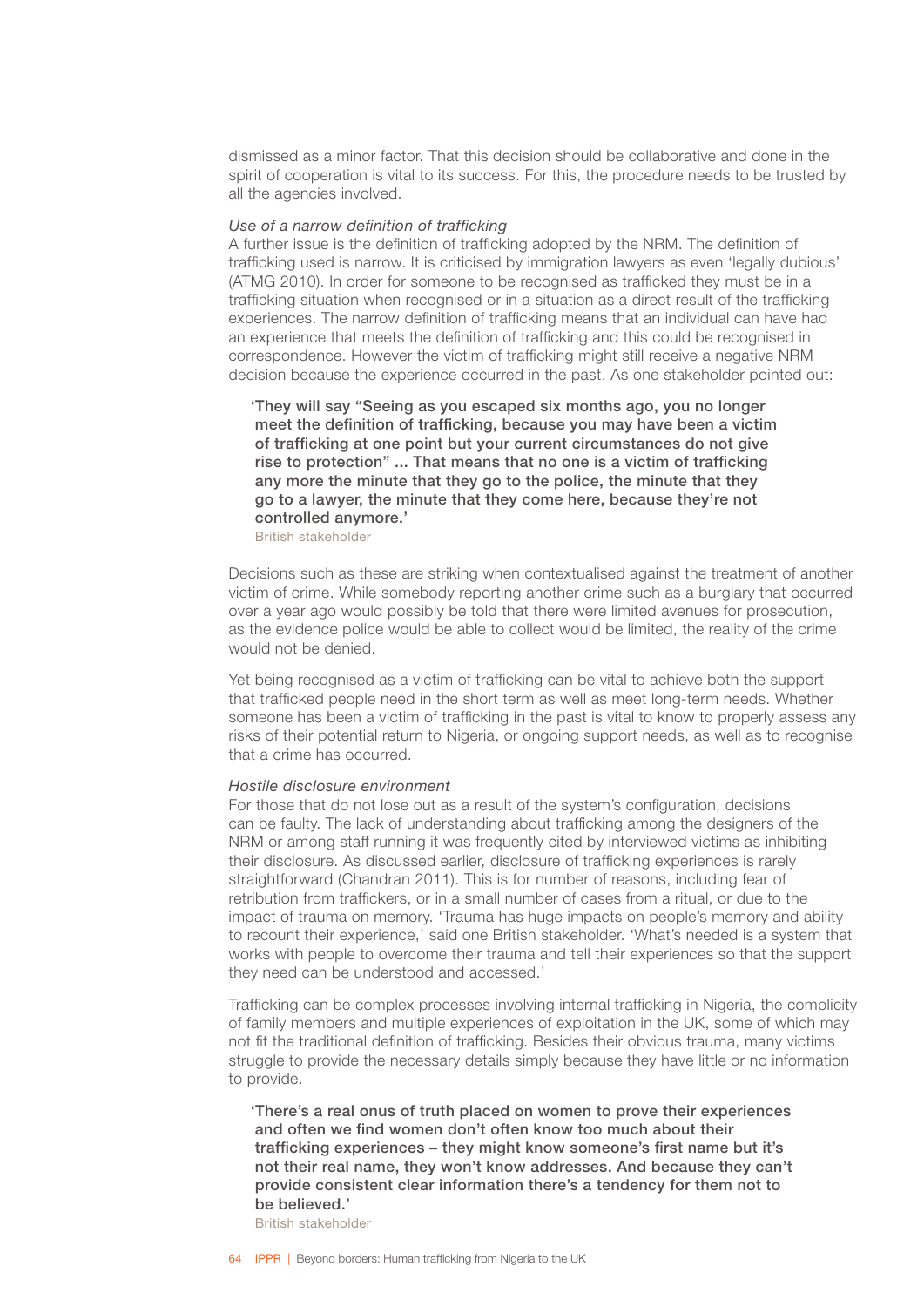Interviews were stressful, intimidating and insensitive to this. By provoking extreme emotional discomfort and fear, this approach was not only distressing but also obstructed clear and confident disclosure.

'The way they are asking questions. They make you feel like you're a criminal … We don't care if you are crying, that is not our problem … Sometimes I get confused. If you ask me this, I say that. If you ask me that, I start [forgetting] people's names … To somebody that has been traumatised, you know, they should know how to … [The object should not be to] scare the person but ask the person questions, try to find out, not asking the person questions with [a] harsh voice.' Female victim, 26

There are also a number of small features that could facilitate disclosure that are not being considered. A number of respondents emphasised how difficult it was to disclose when gender and ethnicity were added barriers between themselves and immigration officials.

'I didn't say much because it was too intimidating. Besides I [had] a [male] interviewer. I didn't say much. Because it was a man they gave me … Because it's really intimidating. And the way they talk to you as well when you're going to an interview, you'll really be scared of everything.'

Female victim, 29

It was also clear from a number of accounts that some victims who did disclose still struggled to have their stories accepted. This culture of routine disbelief was often reinforced by limited knowledge of Nigeria, its national context and the related dynamics of trafficking.

'The lady … was attending to me as if [was] an animal. I started crying, [and] she just ignored me. She asked me again, where are you from? I said I'm from Calabar. She said: "There's no place existing like Calabar … you are not from that place" ... I said: "Yes", I started speaking my language to her … She said: "It's a lie! You are lying ... There is no tribe ... like that [on] the map."'

Female victim, 34

### *Lack of opportunity for outside input*

Further undermining the expertise brought to bear on a trafficking decision are the limited opportunities for wider collaboration around decisions. Unlike many of the frontline staff, NGO workers also had a good understanding of trafficking issues and the specific challenges of victims. This could be crucial in identifying victims of trafficking and helping them articulate their situation to official agencies:

'The Poppy Project came in to interview me and I was able to let them know everything that I was going through, because the Home Office, they didn't ask me everything I told Poppy ... They didn't really know [that] I [experienced] all these problems. So when I [told] everything to Poppy, they let them know that this is what [I have been] through. When the Home Office read [the transcript], they now find that [my story] was true.' Female victim, 27

There are, however, limited mechanisms to ensure that trafficked people can draw on the support of trafficking experts such as lawyers when referrals are made. Given the complex nature of asylum decisions it is also surprising that there is only limited scope for decisions to be reconsidered. The NRM provides no formal avenue for appeal. A trafficked person wishing to dispute their initial decision is reliant on the willingness of the competent authority to reconsider, or to resort to extreme and costly options such as appeal to the High Court through judicial review.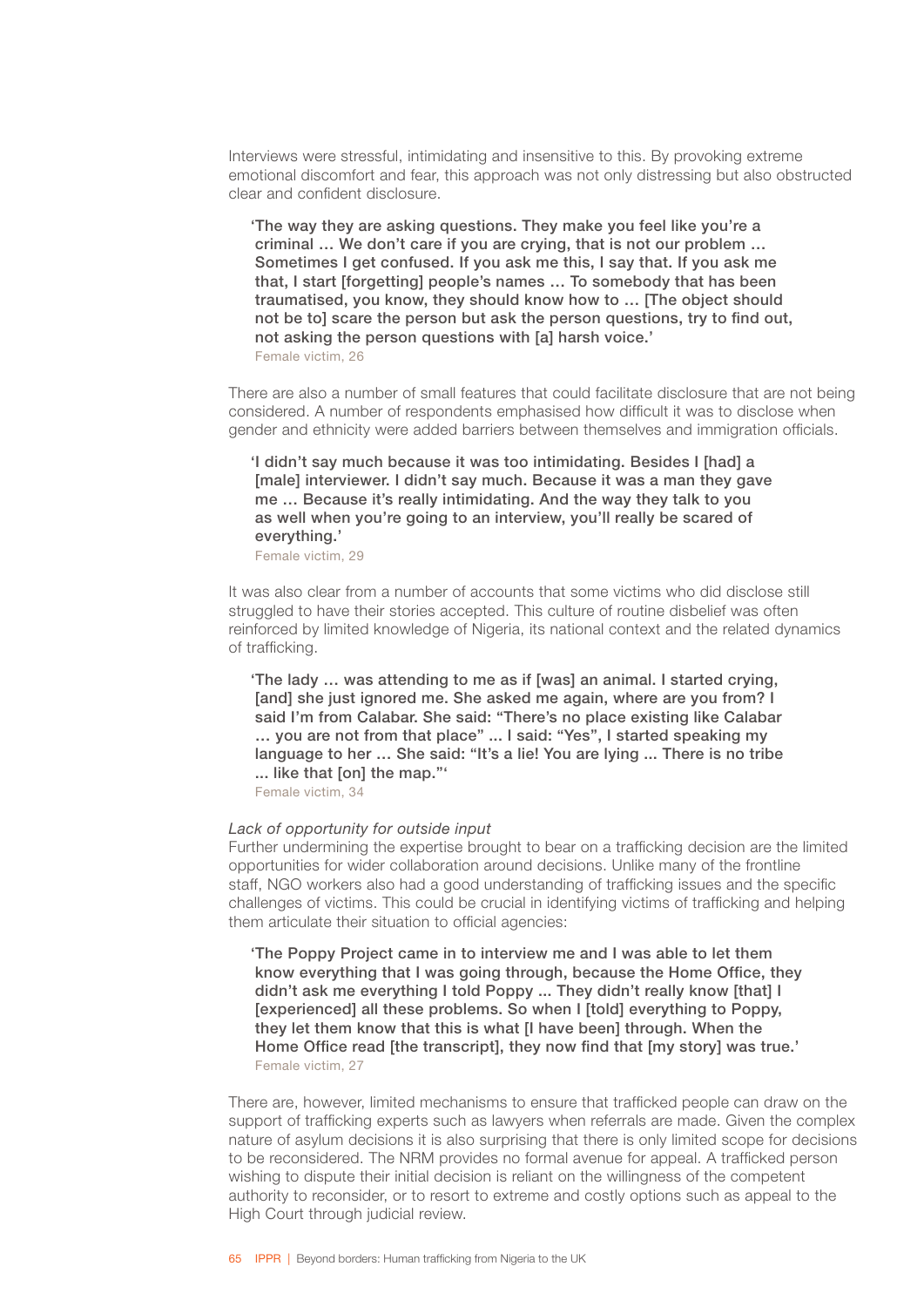To ensure that support is targeted at those who need it, it is essential that the UK implements a decision-making system that makes reliable decisions. These decisions have a bearing on justice, the fundamental protection of human rights and the delivery of state services. It is a crucial factor in recovery. To live through the trauma of trafficking, to survive it, and to undertake the painful process of disclosure, only then to find the reality of that experience officially discredited could be immensely isolating for victims.

'That kills me more, that make[s] me feel like OK I want to die. There is nothing to live for, you understand? … Because ... if I come to you, I tell you my story, you don't believe me, you're pushing me. You're telling me to like, oh you can go and [be] retraffic[ked], you can go and do what you want to do, I don't care.'

Female victim, 27

The current system does not fulfil its purpose. The process is flawed, undertaken by underqualified officials in a hostile environment that doesn't encourage disclosure. Critically the decision seems to be neither a way of reviewing whether somebody has been a victim of the crime of trafficking – the definition of trafficking used is narrow to the point of being 'legally dubious' (ATMG 2010) – nor is it an assessment of the level of support needed. It is also not an immigration decision.

What's needed is a system that makes a properly trusted decision in the best circumstances about a person's trafficking status. It should aid the detection of crimes, the construction of an intelligence picture as well as ensure that people are able to gain the support they are entitled to whether in the UK or on return.

# 4.6 Support to recover

Trafficked people's experience of the support system was one of the most negative findings of the research. After exiting a dangerous, violent and traumatising experience, experiences of authorities whether when trying to access support, or when receiving support, were often retraumatising.

A frequent complaint was the difficulty of securing support that they were entitled to. When trafficking victims initially present themselves their requirements are often highly complex: typically a combination of immediate basic needs (such as accommodation and medical treatment) together with other forms of support to alleviate the deeper effects of trauma (like therapy) (Zimmerman 2003) and reverse their long-term vulnerability (for example, education and training opportunities). One respondent, despite encountering some difficulties, nevertheless affirmed the extraordinary healing effect that a holistic package of support services such as healthcare and counselling could have:

'NHS doctors, [the] community mental health team, they are so nice. They are helping people to put their life back. Especially [the] community mental health people. If you are depressed, you need them more than any other medical aspect ... If something's not right in [your] head, someone needs to put it right.'

Female victim, 27

However, many respondents were only able to access support after a lengthy and laborious journey. There were many cases of highly vulnerable persons being lost in service gaps due to technicalities or poor institutional coordination. It was not unusual for victims to be without access to services such as healthcare or accommodation for a protracted period, during which their state of vulnerability could potentially increase. One male victim of long-term sexual abuse, trafficked as a young child, contacted social services but his age was discounted. Consequently he spent another four years on the street before finally being granted asylum support. 'I just feel that they just ruin[ed] my life,' he said. 'There's a couple of things that affect[ed] my life, you know – social services was one of them.'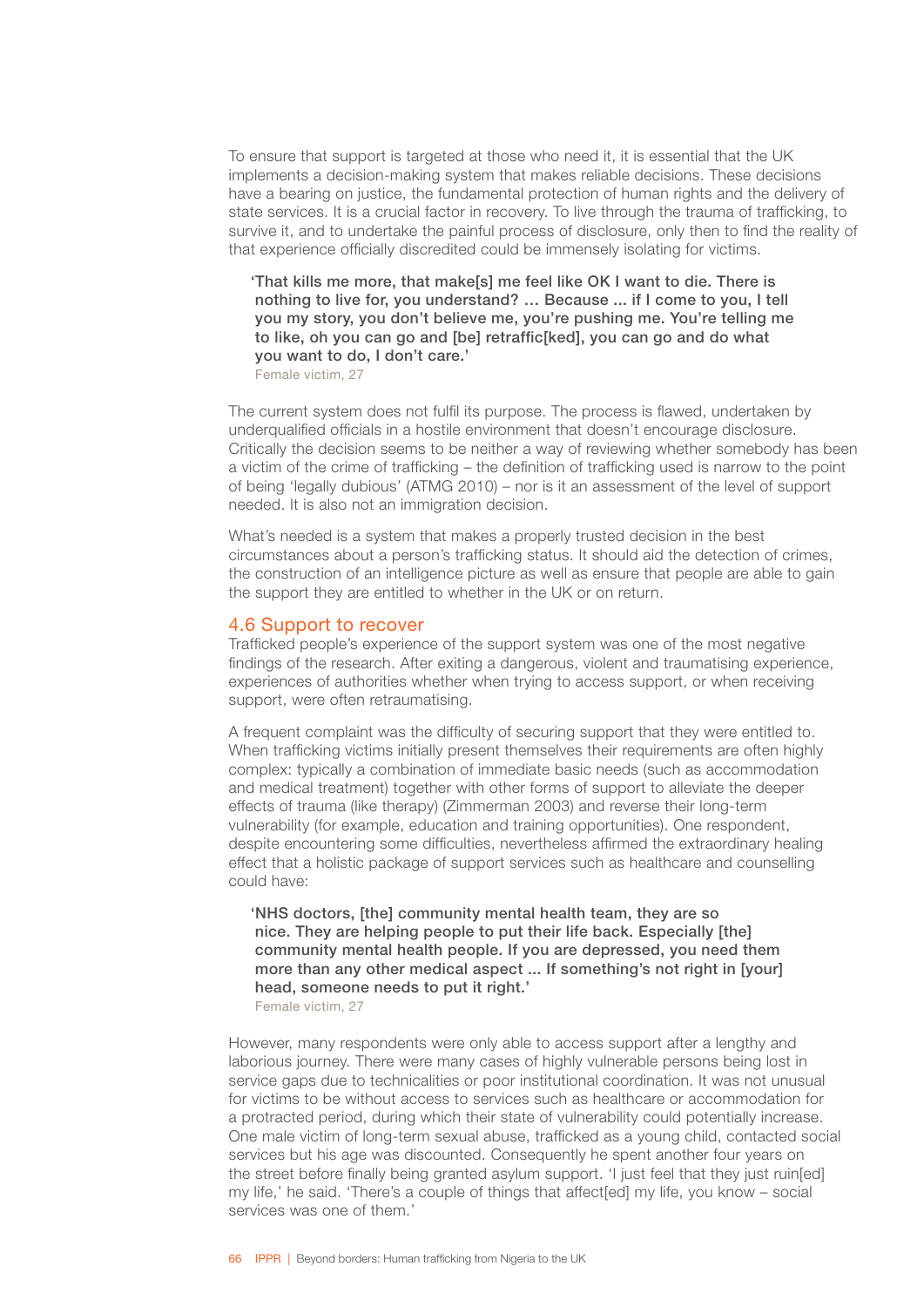From some accounts, there also did not appear to be a firm understanding among frontline staff of the statutory rights of victims to healthcare. For example, one respondent was billed for her initial health treatment and then subsequently barred from essential services from a major London hospital. Consequently she discharged herself in the immediate aftermath of a caesarean section out of fear that she would be caught.

It was also evident that the replication of multiple NGOs and agencies could also be problematic. For trafficking victims, orienting oneself through this maze of semiautonomous or independent support services could be deeply demoralising. One respondent's account of her circuitous path to the support she needed for her and her baby illustrates this vividly:

'When I called Poppy I told them my story ... Just because I've been here 11 years … they can't help me ... I was so frustrated ... I went to Brixton … Refugee Council ... They said my case was like under Article 3 ... I'm not entitled. OK. Let's see again. I went to Lewisham Refugee Network … So they gave me this number for Mind ... I called Mind. Mind was OK, I'm not in their borough. They['ve] now referred me to Family Services ... She referred me to Lewisham Refugee Network ...' Female victim, 26

Support, when it was provided, could be piecemeal or inappropriate. Safe and anonymous housing is therefore essential not only for trafficking victims' wellbeing, but also their physical security, particularly as many continue to be at risk from their traffickers or other exploiters long after their escape. Yet secure accommodation is one of the most frequent protection shortfalls in victim support. For example, one respondent who had fled her trafficking situation had initially gone to stay with her sister, but her trafficker then appeared and assaulted her brother-in-law. Nevertheless, despite repeated requests from social services to be housed elsewhere for her own and her sister's family's safety, months passed before she was provided with alternative accommodation. The quality of housing support was of particular concern. Many trafficking victims were still in a state of high vulnerability when they were transferred into these lodgings. Yet a number of women, some recovering from recent sexual or physical abuse, reported being placed in hostels with no security and surrounded by people in similar chaotic circumstances. Others were housed unsuitably in farms, hostels or bed and breakfast hotels. From some accounts, these arrangements came across as indiscriminate warehousing and attempts to keep down costs.

'They just keep you in the house. People are violent there. They just put drug addicts and normal people together, which is not supposed to be, because they can easily hurt them. Especially when you're coming from a place when you've been through horrible stuff and [then] still face some more bad stuff.'

Female victim, 22

Other research has identified the recurring issue of children identified as at risk of trafficking going missing after being housed in insecure children's homes without protocols being initiated to prevent them returning to traffickers (CEOP 2008, ECPAT 2011). While there are innovative projects being piloted to look after young people at risk of exploitation, these are small scale and in a small number of areas.

# 4.6.1 Support that protects

# *Coordination*

The absence of an overarching body to ensure that people were referred between different bodies for support led to important accountability gaps. A significant number of respondents found themselves directed by one organisation to another, only to be refused due to their age, status or some other constraint, and so redirected elsewhere. The large number of agencies, bodies and organisations delivering support, often with highly specialised spheres of activity didn't help this. However respondents who had received help from a guide or advocate to orient them through this institutional maze felt positively about their support pathway.

67 IPPR | Beyond borders: Human trafficking from Nigeria to the UK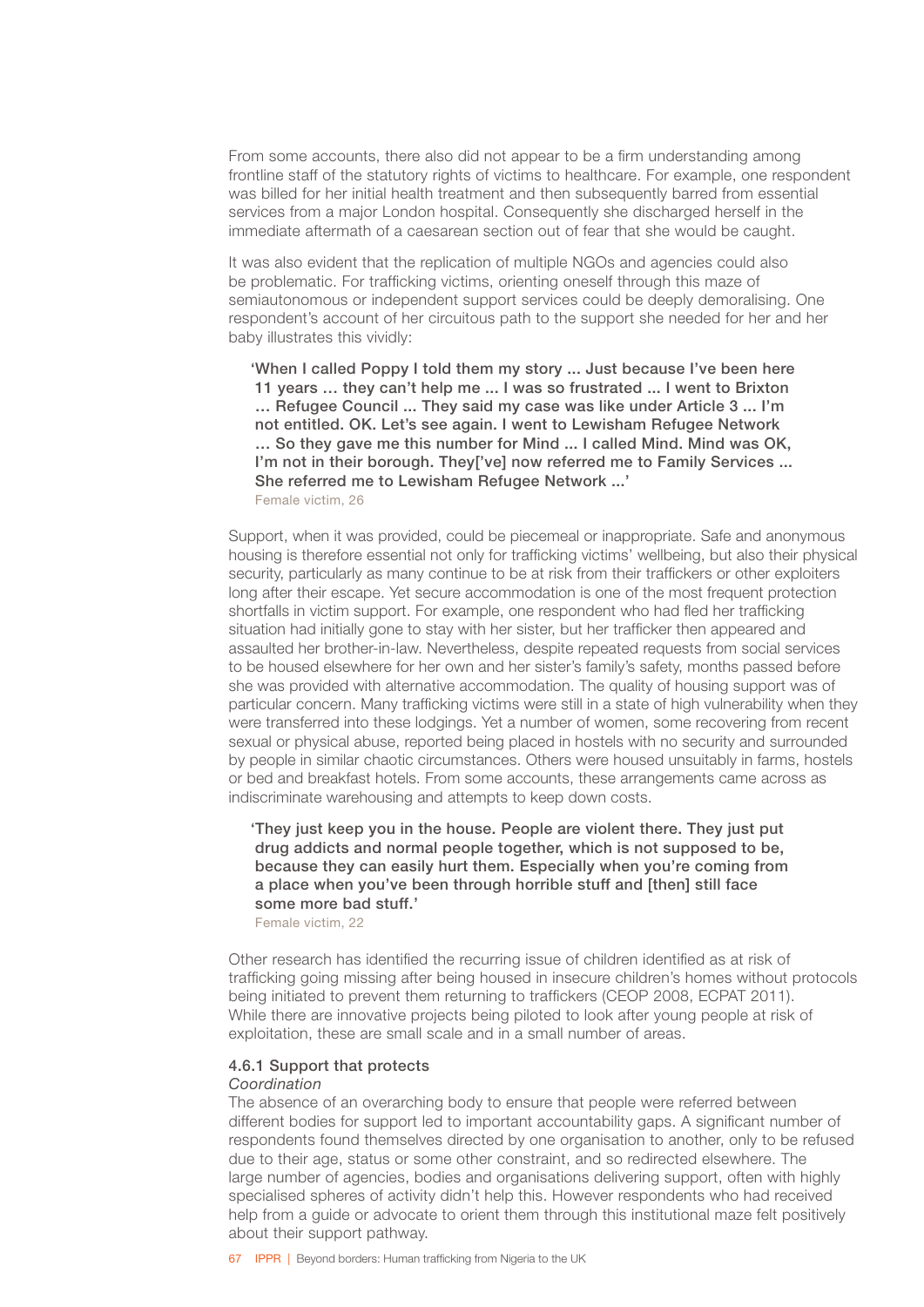Services were usually autonomous, each with their own particular spheres of activity, operational codes and limited cooperation between them; something that a large number of stakeholders acknowledged themselves.

'All people involved in counter-trafficking in [the] UK [do] not really coordinate their services with each other. It's more like each NGO will try to provide as many services as possible. It would be so much better if they could specialise and concentrate on the quality of their services rather than the quantity and really get together and work together.' British stakeholder

The introduction of a coordination role in the new support system run by the Salvation Army is a very positive step forward. It is essential that this coordination is extended to all victims of trafficking and that coordination between services is maintained until the trafficked person is no longer in need of intensive support.

#### *Advocacy support*

It was clear from the accounts of a number of respondents that legal support, or (at a lower level) advocacy support could make a very substantial difference to their experience with authorities. In particular, it minimised their uncertainty and disorientation during their long journey through official bureaucracy. However access to good quality legal advice is constrained. Some respondents stated that they had not received legal representation for a protracted period or at critical moments such as the interview to determine their trafficked status. A substantial number of those who did receive some form of legal assistance also found this impacted by funding cuts or administrative disruptions. Access to publicly funded legal aid is available, but is increasingly limited by funding constraints and the availability of professionals with a background in trafficking. The restructuring of legal aid as well as impact of funding cuts, had led to a greatly reduced number of practitioners and services as some organisations have gone into insolvency and others had moved away from working in the area.

Without official legal support, trafficking victims might find themselves obliged to fall back on dubious legal providers, where professional accountability was lower.

'The private solicitor, that one eats money and will not do … According to [an alternative not-for-profit legal provider], they said he did nothing … he doesn't really know anything about child trafficking, [he] just collected the money and did rubbish and they refused it.' Female victim, 26

Other victims had received advice from solicitors who were not well versed in trafficking law and this had compromised their position, including several instances where they were advised not to give details of their trafficking experiences to immigration authorities. One respondent who, on the advice of her solicitor, did not disclose to police now believed that, had she done so, she might have avoided being imprisoned:

'The criminal solicitor ... told me to say [to] them, "No comment, no comment"; that if the police come to me and the police ask me anything, that if I tell them that ... Later when I [came] to Poppy, that's when I realised that if I could have [told] the police everything about my life, [perhaps I would not have] the problem, I [would not have gone] to prison.'

Female victim, 20

# *Beyond basic needs – relational support*

In a number of cases, it was clear that specialist voluntary agencies had been central in restoring a critical sense of personal agency to their lives. In contrast to immigration, police and social services, organisations such as the Poppy Project provided victims with a platform to share their grievances and concerns without fear of judgement or deportation. For these respondents, many of them with minimal knowledge of the UK and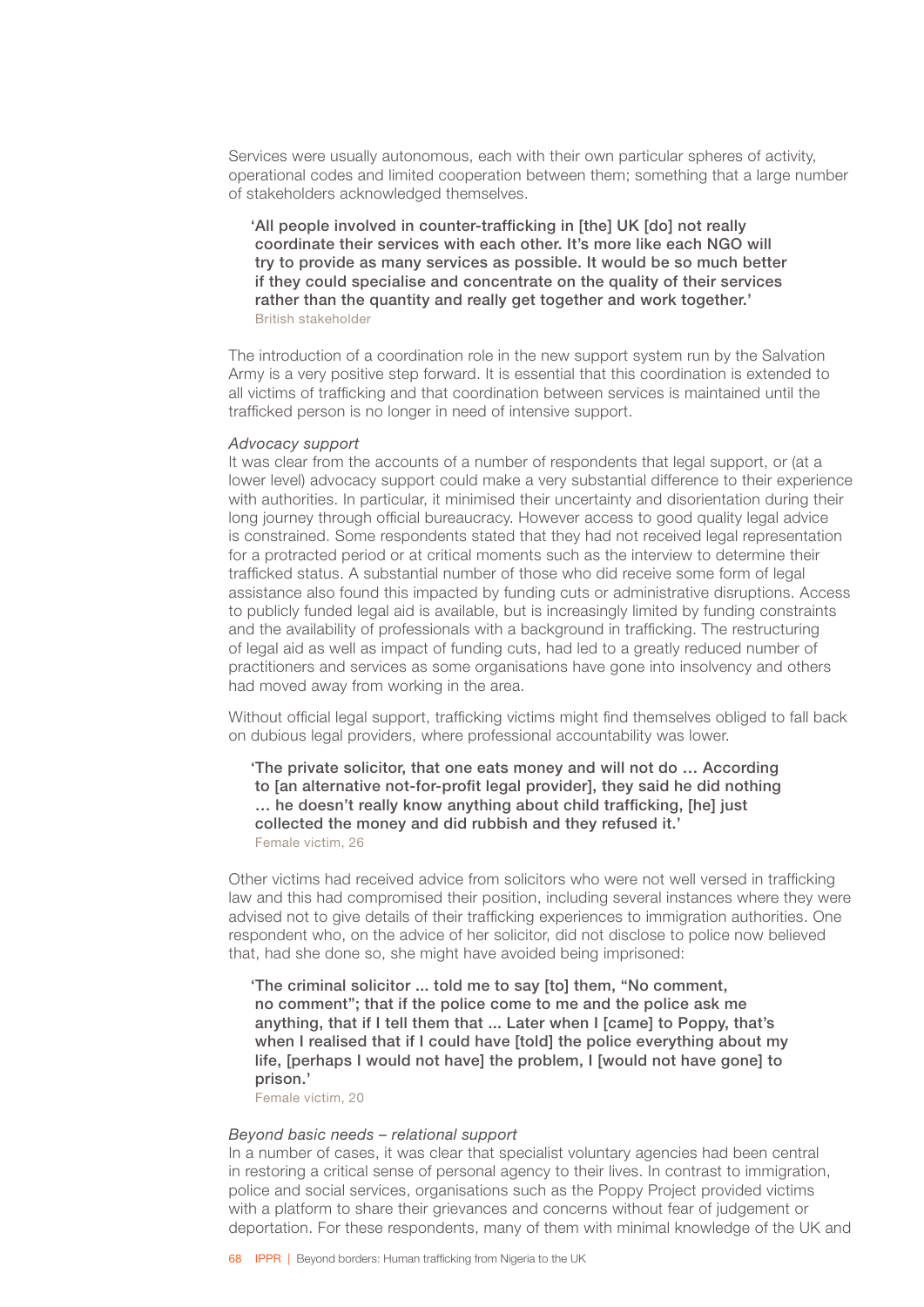little in the way of a social network to rely on, the appearance of a friendly contact point, advocate and guide had a transformative effect:

'With the help of Poppy and others, my life was changed. Even though I don't think I can even see my children anymore, but with the help of them … They gave me a house, and then today I have [peace] of mind. Then I [will] have my children with me, now they are going to school, no problem, nothing. So I'm happy.'

Female victim, 22

While the UK has made support available for trafficked people, there are concerns about the quality and suitability of provision made. Our research demonstrated that good quality support as well as access to the services that people needed and were entitled to was still a challenge. Access to good quality legal advice and advocates is a critical issue here. While changes to support provision means that there is additional coordination of support provided to those during the 45-day reflection period, for those outside of this support can be minimal. The importance of support that is transformational and allows people to move towards resilience is critical both to protect trafficked people and to prevent retrafficking. It is to this issue that we will now turn

# 4.7 Transformational support

For support to be sustainable and long term, there needs to be a clear pathway for this support in the UK or Nigeria. After exiting their trafficking situation, many people will require intensive psycho-social care to deal with the long-term impact of trauma and will sometimes have profound healthcare needs (Zimmerman 2003) before they are able to rebuild their lives. Beyond this, they will need the opportunity to refocus their lives and move back into self-sufficiency. Education and employment were both mentioned by a significant number of respondents as essential to preventing victims from again becoming vulnerable in the future. Both education and employment represent positive changes after protracted periods of vulnerability and exploitation. Both offer the possibility of a better life as well as guarding against benefit dependency, and could have a potentially transformative effect. Many people were brought to the UK at an early age and will have no skills or nonexploitative work experience to be able to draw on to move into work. Support here needs to be tailored and intensive. On a lesser level, providing victims with opportunities to socialise, build confidence and keep themselves meaningfully occupied is essential for long-term self-sufficiency.

The current support available for trafficked people offers access to services and a short period of reflection, but very little in the way of follow-on support. The current response emphasises rescuing and protecting trafficked people rather than empowering victims. Support is provided as a crisis intervention rather than a long-term path to independence, recovery and autonomy. It lacks pathways to independence and justice.

### 4.7.1 Pathways to independence

### *The UK: limited support*

The support provided to victims of trafficking is short. Independent medical research has estimated that for victims of sexual exploitation a minimum period of 90 days is essential to begin recovery (Zimmerman 2003). The UK's provision of 45 days of support, coupled with the misnomer of referring to this as a 'reflection period' when trafficked people are required to undertake a number of interviews to confirm their trafficking status and facilitate prosecutions, does not enable people to access the full range of support they may need or to have the breathing space to consider their future options fully.

Beyond this, support to move from reflection into recovery is limited. Those outside of the 45 days of support (whether staying in the UK to await the finalisation of an asylum claim or once they had secured their immigration status) faced many difficulties accessing education or employment and faced a long period of inaction. Access to education and employment services was limited. NGOs were required to provide these services outside of formal support yet cuts to voluntary sector agencies had led to service closure. Those claiming asylum face a protracted wait before they can begin working. People who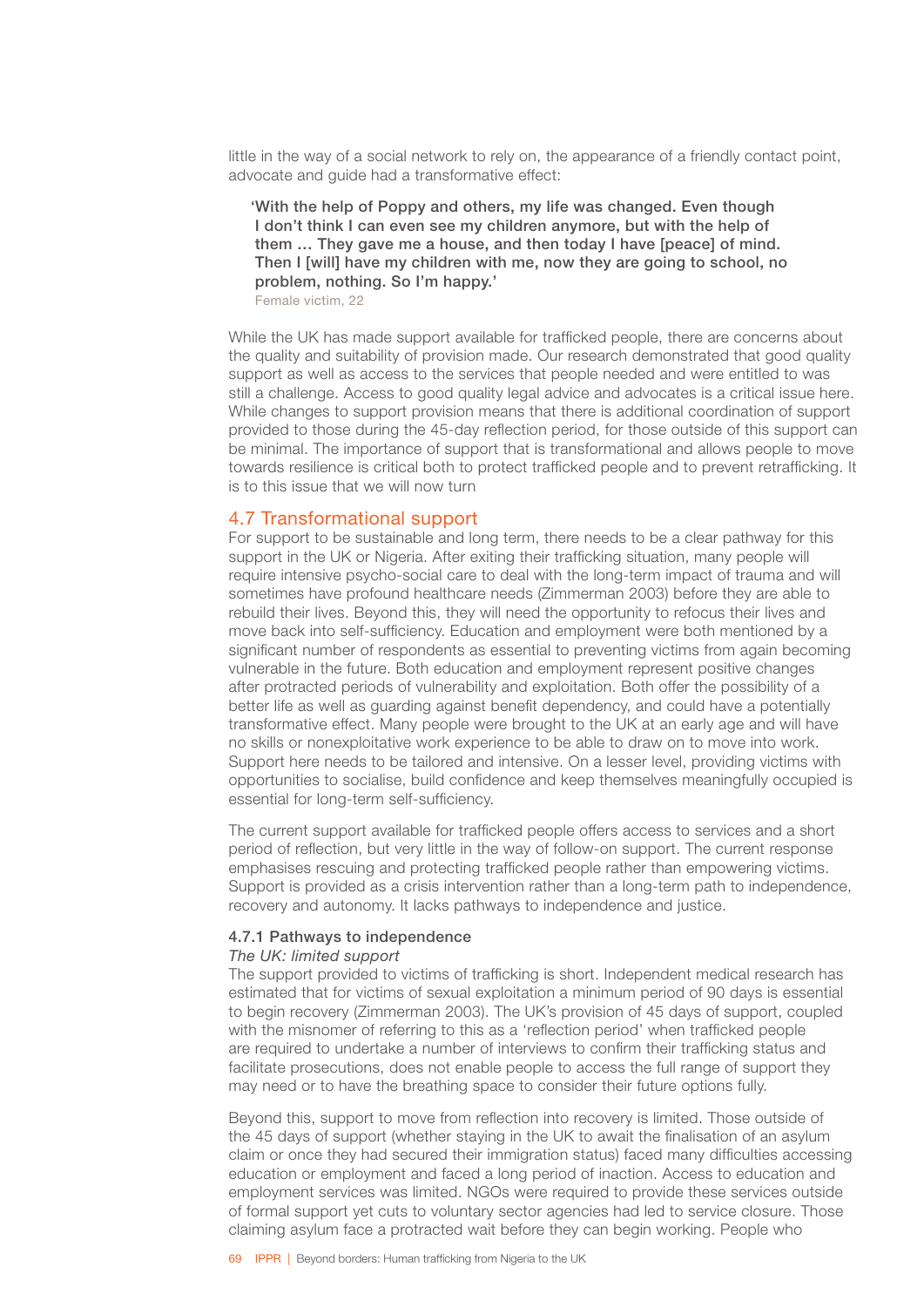had been brought to the UK legally as a domestic worker were able formerly to change employer and continue working again. Changes to this visa announced in March 2012 mean that domestic workers that now want to move on into fair alternative work will not have this option.

There were recurrent complaints among many interviewed victims about the often lengthy administrative limbo while waiting for their asylum or other immigration cases to be progressed. Many found the uncertainty of these extended waiting periods unbearable. This was exacerbated when authorities failed to keep victims updated on the progress of their case.

'I really feel dumped, like there I'm sad … Just thinking like, I don't know what's going to happen next, you understand? … Maybe they will just come, they will just say OK, we don't believe you anyway, you're going to go back to your country and, you know … die ... Nothing at all … I wish they would just write a letter, like, we still remember you are existing or something.'

Female victim, 27

Support towards self-sufficiency is a crucial aspect of working with trafficked people. Our interviews revealed that beyond a short period there were limited provisions and limited focus on making support transformational. The lack of focus here means that support to protect people is not complete. It is significant that people became vulnerable to trafficking due to having support needs. Failing to address these needs leaves people highly vulnerable to future exploitation or abuse. At best it leaves people in a state of dependency on support and welfare benefits, unable to move on with their life to the detriment of themselves and possibly also for their children.

#### 4.7.2 A safe future: return or legal status in the UK

All interviewees wanted to stay in the UK. Some people may feel that after spending a significant length of time in the UK, for many their whole adult life, they have little in the way of networks or opportunities to return to in Nigeria. Others fear returning to the same situation that left them vulnerable to exploitation and abuse. For other people their experiences in the UK as well as a continued threat from traffickers here may make return seem like a safer option. Within both these groups will be people who need to stay in the UK and others who (with the right support pathway) can return to Nigeria.

People found to have been trafficked are not automatically granted the right to remain indefinitely in the UK. Whether people are returned to Nigeria will be based on one of two considerations: do they need to stay in the UK and do they need to stay out of Nigeria? Some people will be offered the opportunity to stay in the UK for a short period; in the most part this is to support a prosecution. Others will be offered the opportunity to stay in the UK if it can be shown that they cannot return to Nigeria. For those who cannot return to Nigeria, they may be able to apply for leave to remain in the UK through renewing their visa or through claiming asylum.

Whether people stay or go, decisions need to be effective; return needs to be sustainable and reintegration meaningful. The duty on the UK to do this is clear. The Memorandum of Understanding between the UK and Nigeria on Cooperation to Prevent, Suppress and Punish Trafficking in Persons signed between the Nigerian and UK governments in 2004 is particularly pertinent with regards to return. Among its provisions, the MoU provides that, 'the participants will not subject any victim of trafficking in persons to degrading or inhumane treatment and will to the extent, that they are legally bound to do so provide for the physical safety of victims of trafficking in persons in their respective jurisdictions.' Also that, 'the participant repatriating a victim of trafficking in persons will have regard to the safety, human rights and wellbeing of such a victim' (NAPTIP 2004).

This agreement places the responsibility to provide victims with holistic rehabilitative support on the Nigerian side. However, a central assumption to this agreement is that the UK does have a duty of care to the victims it repatriates and should be confident of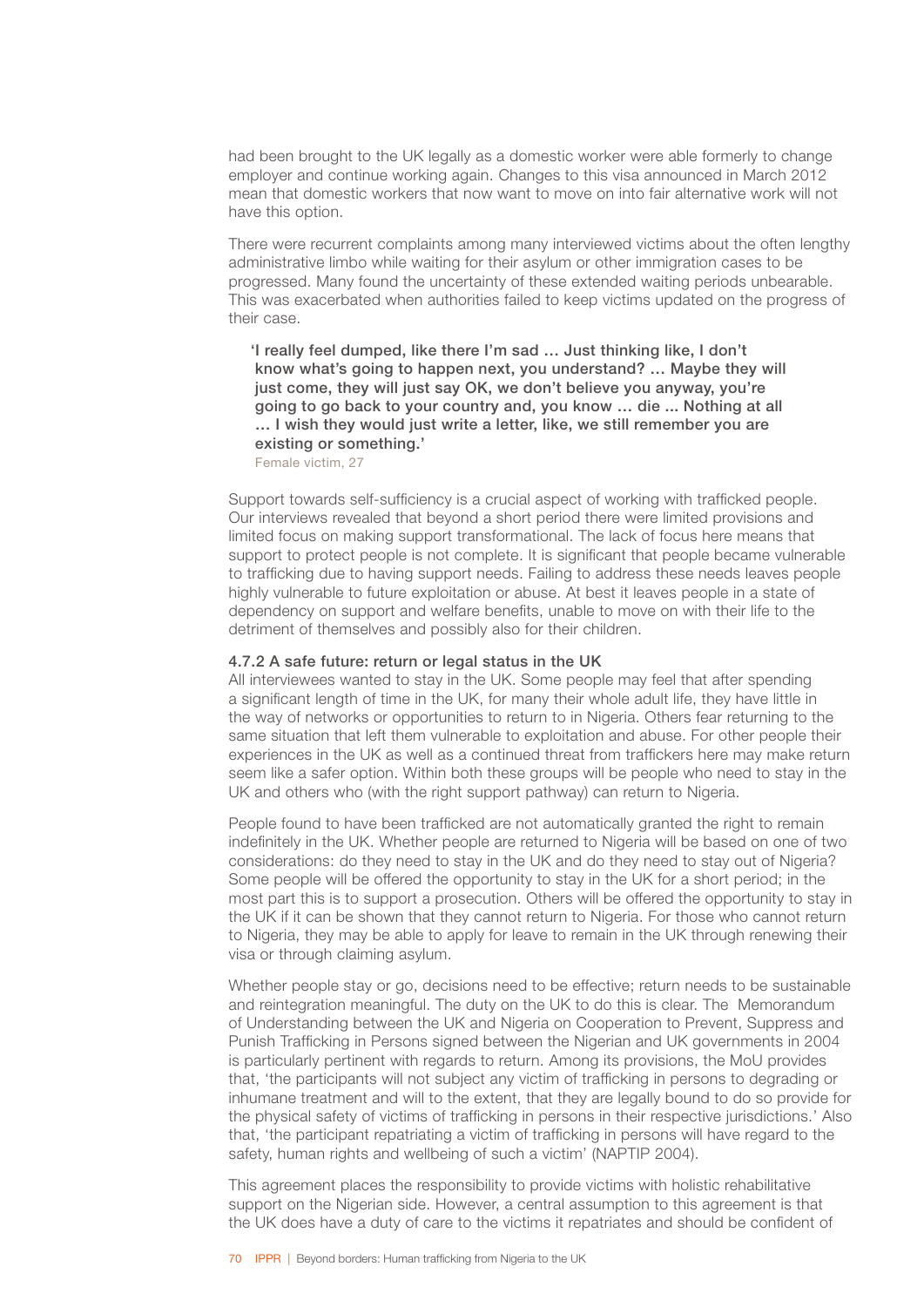their safety once they return to Nigeria. There is a strong degree of responsibility on the UK side to ensure the victim is not returning to a situation where they may be harmed or retrafficked.

This view was held strongly by respondents and Nigerian stakeholders. Among respondents, the belief that the UK should be responsible for supporting victims and do more to ensure returning victims were protected and supported was stated repeatedly. Echoing a sentiment raised by many, one stated:

## 'Yeah, I think the government should do more. Everything, all the trafficking all the abuse, it happened to me here.'

Many Nigerian stakeholders also expressed the view that while the trafficked people may have come from Nigeria, the violence and trauma they had experienced had been perpetrated in the UK.

This aligns with the broader logic of an effective and lasting anti-trafficking strategy. 'The most important thing,' said one British informant, 'is that we're protecting the people who are already found to be victims, so that they're not susceptible to that situation again – or that same situation is very likely to happen again.' Repatriation is a decision that should be taken carefully.

Support for returnees needs to be tailored to meet the needs of individual returnees. This includes protection from those who were involved in their trafficking and exploitation, the ability to meet physical and mental health needs and, critically, support that allows people to move into independence. IPPR is currently undertaking follow-up research on the issue of return in Nigeria as part of the 'Beyond Irregularity' project. Lessons for the support needed will be further developed and published later this year. In the interim, there are lessons that can be taken from this research process.

#### 4.7.3 Return or legal status in the UK

#### *Need for support to overcome significant vulnerability*

For some people, returning to Nigeria will be an option. Our research to date has found that return is often high risk. Former victims of trafficking faced significant vulnerability and as a result had intensive support needs.

In terms of physical protection, victims appear to be in serious risk from violence or retrafficking. The close relationship between traffickers and the communities that trafficked people or their families originate from appears to cause specific difficulties. This is particularly the case if the victim or their family are still perceived to be in debt bondage to the trafficker. A few had returned to Nigeria. Among our respondents was a woman who after escaping domestic servitude and returning to Nigeria was found by the trafficking network there and her house burnt down. Another 'agreed' to go back with a trafficker after she and her family had received threats on returning home. Many interviewees were aware that after leaving their trafficking situation, their family had received threats. In some cases, the trafficker had killed family members of the victim.

For others, while they may not face threats of violence and retribution, if the fundamental issues of vulnerability which contributed to their original exploitation are unresolved, then their prospects remain poor. In many cases their prospects may be worse. As well as returning with possible health problems and broken social networks, the social stigmatisation of former trafficking victims is high.

'They come back empty, as people who are just starting life. They have wasted so many years being exploited with nothing to show for it. Even those who have made something [of their lives], because the stigma is there, they lare not regarded] as human beings again.' Nigerian stakeholder

Widely held negative attitudes towards returned victims of trafficking within Nigeria including accusations of greed and culpability were also clear, both in interviews with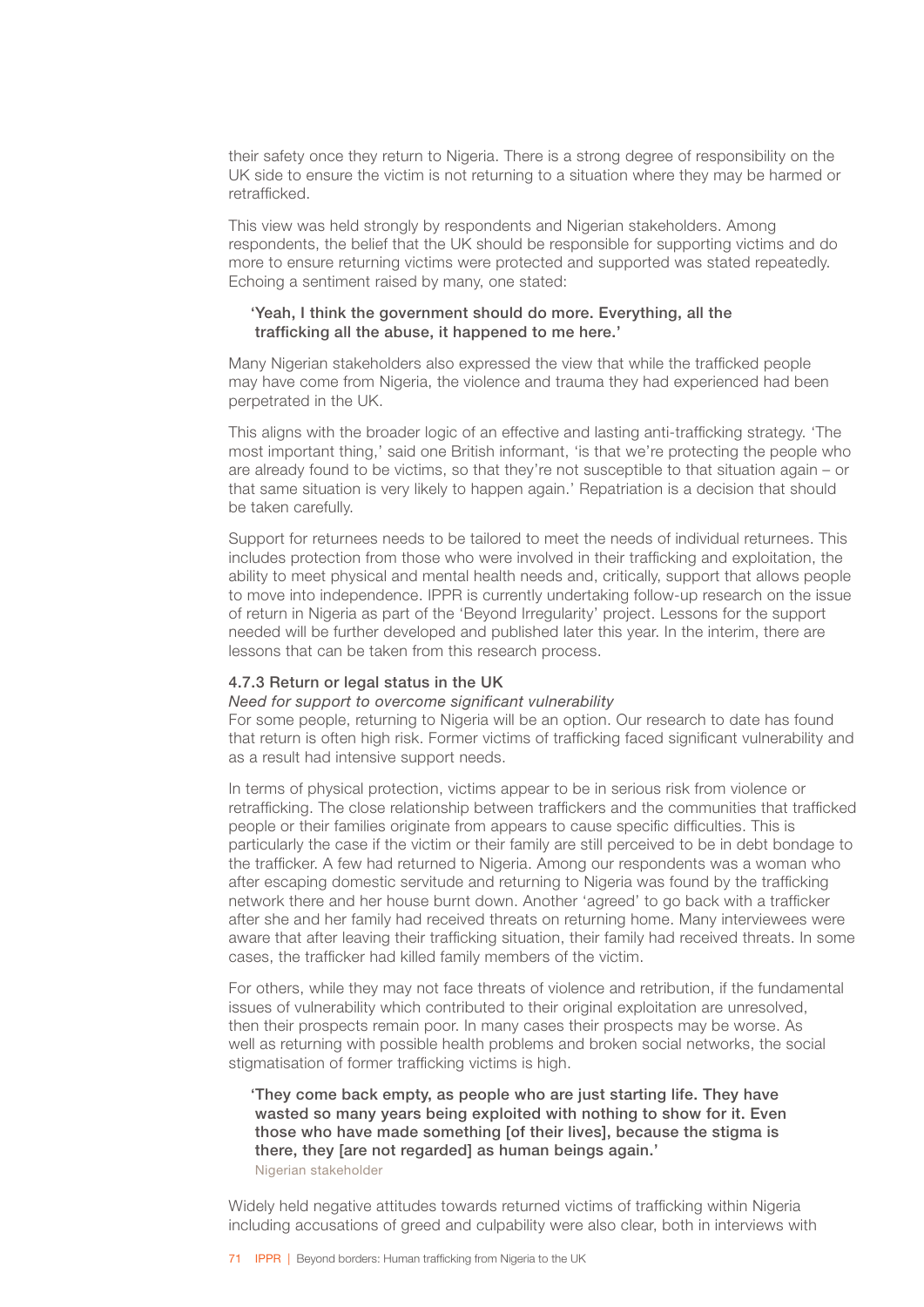stakeholders as well as polling with the public. In large part because of this vulnerability, retrafficking between Nigeria specifically and Europe has been identified as a significant issue (GAATW 2010).

## *Low capacity of support*

A range of organisations offer support to returnees in Nigeria, such as shelters. These include the statutory agency NAPTIP as well as a number of voluntary and faith-based organisations (WOTCLEF, Save the Children, COSUDOW). In theory, there are a number of places that people who do not need to stay in the UK can seek support from before building a sustainable life for themselves in Nigeria. Stakeholders emphasised the wide and holistic range of services that these organisations provided to victims.

'We give them a lot of support, we give them temporary shelter, we give them a lot of counselling ... We give them food, we give them clothing, we give them education and skills – both life skills and also economic skills – so that they can establish [themselves] on their own ... We have a lot of skills ...we have tailoring, hairdressing. We do a lot of bead making.' Nigerian stakeholder

Yet at the same time, support in these areas is frequently constrained by funding and poor coordination. Nigerian stakeholders were critical of the support available to people who had returned:

'People say oh they'll provide support – but there's no money, there's no shelter. We have to be really careful that the organisations who make these promises are NGOs (nongovernmental organisations) and not NGIs (nongovernmental individuals) … it's done with the best of intentions but it can be very harmful.'

While some services were highly professional, this was not across the board. Other informants who had witnessed the available services were even more scathing. Victim support lacked therapeutic value and was unsafe:

'They're like prisons with bars on the window. Everyone knows that the buildings house victims of trafficking. It's common knowledge that these are people that will be wanted by traffickers, shunned by their families etcetera and that they'll be likely to accept offers of support to get them out of there so that they won't have to stay or go back to their family … or their traffickers. It makes them very vulnerable to exploitation.' Female victim, 33

There were also concerns about the sustainability of the support offered:

'Some they'll teach to be hairdressers and bead makers and painters, but there's only so many you can have. They'll talk about money provided to set up businesses and I'm sure they'll be a few successes but it's so difficult and I don't know if the full support mechanisms are there and that's one of the things ... There are no social service support networks that you'd see in Europe.'

British stakeholder

A further issue raised was the widespread reliance on informal and social networks, in particular family, for support. In fact many services presume that the best outcome is family reunification. 'Even when we make referrals now,' one British stakeholder reported, 'one of the first questions will be "Doesn't she have family with whom she can stay?" There seems to be an accepted tradition of relying on the family for social support, rather than the state.'

However, as this study has demonstrated, this is often inappropriate. Vulnerability to traffickers often started as a result of individuals fleeing a violent or abusive family situation. In other cases family members can be complicit in the trafficking, or relatives are often at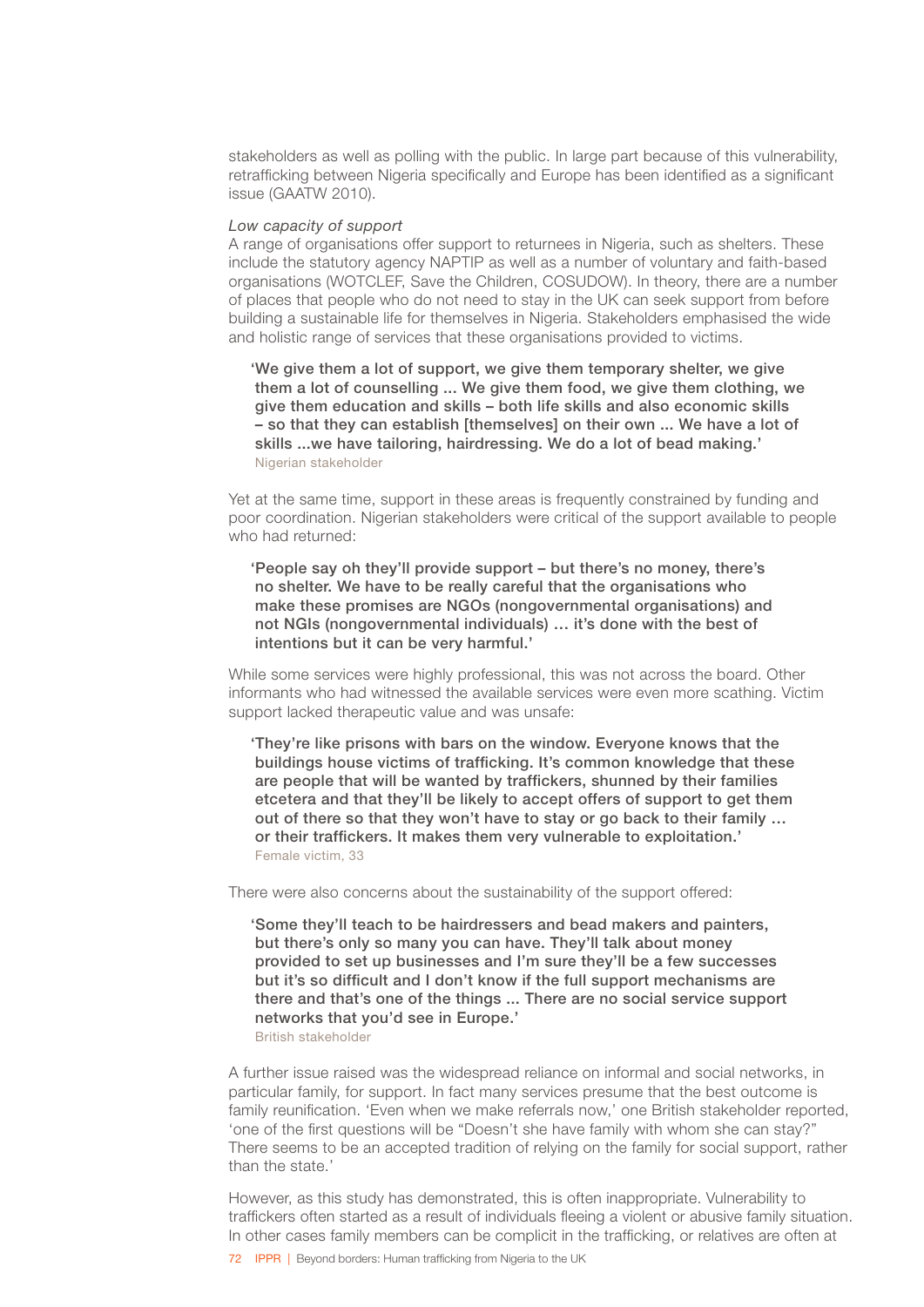risk of reprisals. Among our respondents, there were cases of victims returning to families but then being forced to return to the UK, as well as families in Nigeria being threatened or attacked by traffickers, with the clear implication that the victim would be next.

However, the alternative to returning a victim to their local community – that is, internal relocation within Nigeria – is also problematic and may heighten their vulnerability.

'You're talking about young single women who still don't have the education or employment opportunities that they didn't have in the first place, who now don't have any kind of social structure, who may be HIV positive or suffering from other impacts of sexual violence, which will make them much more of a social pariah and much less likely to be taken in by a partner or anyone else. In the absence of that type of social support or network, they're really left with recourse to very little other than probably further exploitation, whether that's back into some type of sexual exploitation or retrafficking.'

British stakeholder

It is understandable why, in the absence of any meaningful rehabilitation or support, the majority of victims are extremely reluctant to return. 'When somebody goes and promises them "I will give you a scholarship or settle you in school (or vocational training or capital to start something)", that is when they start thinking of coming back,' said one Nigerian informant. 'Otherwise, there is nothing to come back to.'

#### *Lack of complete pathway*

In order to ensure that when support is available there can be a smooth transition from the UK to Nigeria, organisations from the two countries need to have an integrated referral system. In many cases the process falls far short of these standards.

Links between British NGOs, agencies and NGOs in Nigeria were limited. Voluntary organisations in the UK reported finding it very difficult to link up with NAPTIP or with NGOs.

'The phone just rings and rings. We don't know if anyone's there. And we don't know anything about who these organisations are, their capacity to support or what they'll do with our service users when they meet them … or *if* they'll meet them. But often it's the only option because they're told they'll be removed and it's up to us to find someone, anyone who can help them even to leave the airport.'

British stakeholder

Similarly, Nigerian service delivery organisations had not developed relationships with UK-based statutory or voluntary organisations. The results, predictably, were often unsuccessful. Some respondents who had been returned to Nigeria arrived at the airport with no one to meet them and could not contact the organisation that they had been given the details of. In this case the respondent ended up in detention in Nigeria.

#### *Unclear assessments*

For people who perceive that they cannot return to Nigeria, the routes available for them to stay in the UK are limited. One of the few routes open to victims of trafficking is the asylum route. However, this is not designed for protecting trafficked people. Whether asylum is granted hinges on the evidence that the person in question fears persecution in their country of origin. This process of assessment does not adequately capture the very specific vulnerabilities that victims typically face. Even if danger is perceived, asylum or other protection decisions routinely decline Nigerian applications on the grounds that an individual can internally relocate. As discussed above, this is often not appropriate for people who have been trafficked. Tribal and religious difference across the country, the concentration of services in areas where trafficked people typically originate from and the stigma of trafficking can preclude successful reintegration, particularly of somebody with high support needs.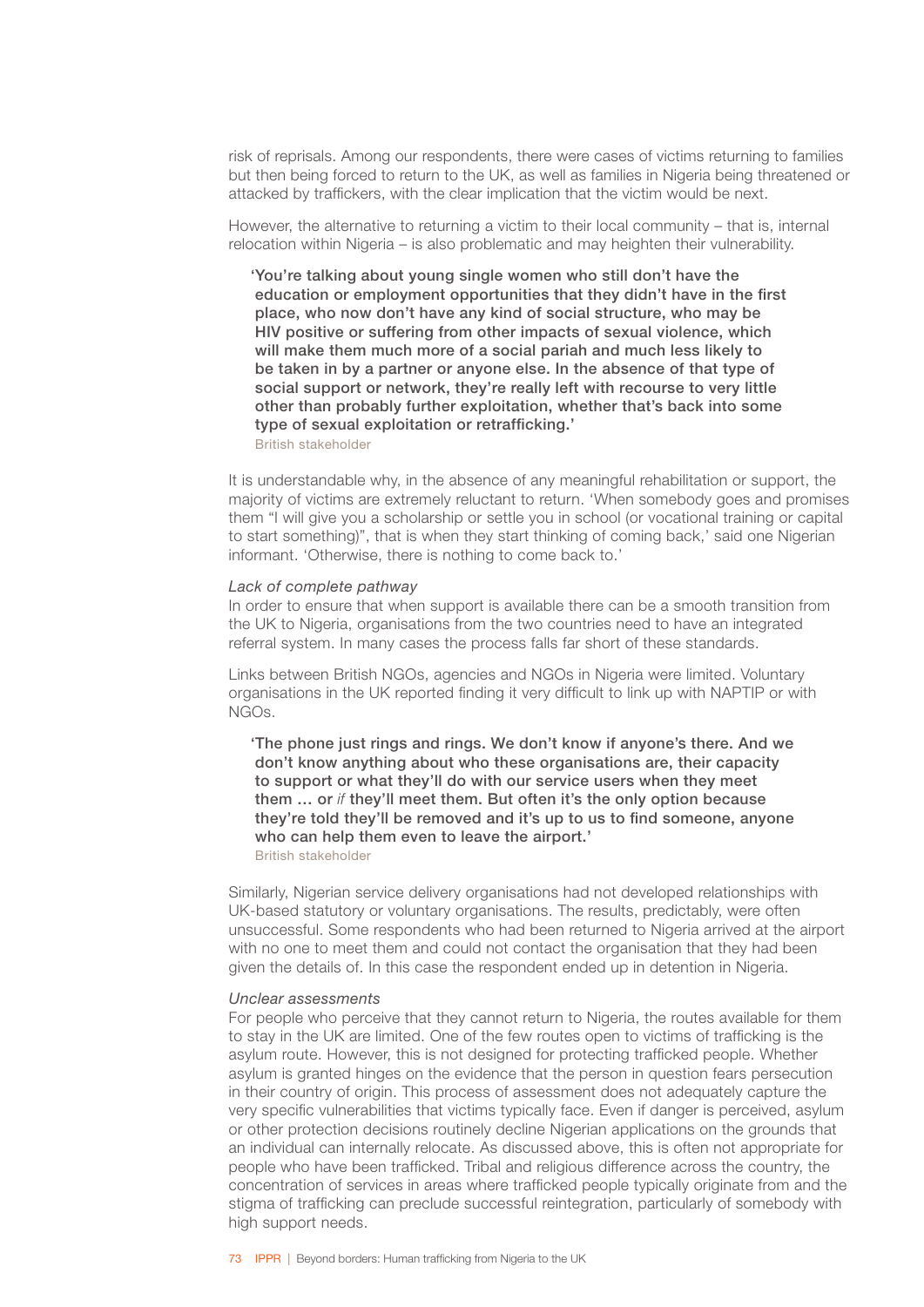In the last two years the UK has returned few people found to be 'victims of trafficking' through the decision-making device of the NRM. Hopefully this demonstrates an understanding of the dangers faced by people who have been trafficked from their country of origin. It probably also reflects the number of people recognised as trafficked who have the right to residency in the UK or go on to secure this through a parallel claim for asylum or humanitarian protection. However, as our research demonstrates, people identified as trafficked by independent experts (although not necessarily the NRM) are being returned. As long as the decision-making device (the NRM) is inaccessible to victims, making uncertain decisions as well as failing to give status to people who, it acknowledges, have been trafficked in the past, trafficked people will be returned to dangerous situations in Nigeria. This again demonstrates the importance of an effective decision-making device in order to ensure that trafficked people get the support they need. In order for return to be an option, the decision-making device must make secure, reliable and useful decisions.

Under the current circumstances, a key area for the UK is for all returnees to be assessed for risks associated with their potential return. Whilst risk assessments are carried out on returnees going through a programme of voluntary return, this is at the discretion of the organisation with the tender for return rather than a position of public policy. As interviews with respondents demonstrated, few are confident that they will be able to receive the support they need from service providers or protection they require from the police in Nigeria. This makes many returns forced and means that the trafficked person may not be seen by support providers who may be able to recognise signs of trafficking and put necessary or even rudimentary support pathways in place.

While support gaps in Nigeria remain the primary responsibility of the Nigerian government, it is the responsibility of the UK government to ascertain that victims returned will be protected and supported. They also have a vested interest in ensuring that victims are successfully rehabilitated so as to avoid retrafficking. Return may be an option for many people who have been trafficked. Our research demonstrates that return would have to be carried out in a sensitive way with clear information sharing. While this is undeveloped it may make sense for support to focus on delivering pathways to independence in the UK, as well as to consider how responses can be strengthened in Nigeria.

#### 4.8 Protecting trafficking victims: conclusions and recommendations

Protection must be structured so that trafficked people can and will access it. Policy should acknowledge that state solutions are unlikely to deliver a full and effective response alone. Due to the hidden nature of exploitation, people are less likely to be uncovered in an enforcement 'raid'. Whether due to experiences in Nigeria or the threats of traffickers, people interviewed were afraid and unwilling to seek support from agencies such as the police. Trafficking solutions must acknowledge that trafficked people are more likely to seek support from members of the public, particularly people who they perceive to be Nigerian.

People 'in the community' who are most likely to come into contact with trafficked people should be able to identify trafficking and refer victims to support services. This includes frontline workers in the police, schools and health services. Efforts are being made to respond to this challenge. A number of training courses in recognising trafficked people are now provided to frontline police forces and to those undertaking social work training. Issues particular to Nigerian trafficking are appearing in official texts. For example, updated guidance for prosecutors on victims of trafficking produced by the CPS in May 2011 makes reference to the impact that juju or fears of retribution against the families of trafficking victims has on traffickers' ability to exert control. There is a need to ensure that this recognition of the diversity of trafficked people, how they may behave and how they are controlled is also referenced in other agencies' documents and training packages. Alongside this, services need to act appropriately to ensure that trafficked people are able to disclose their experiences by following guidelines developed for working with people reporting violent crimes.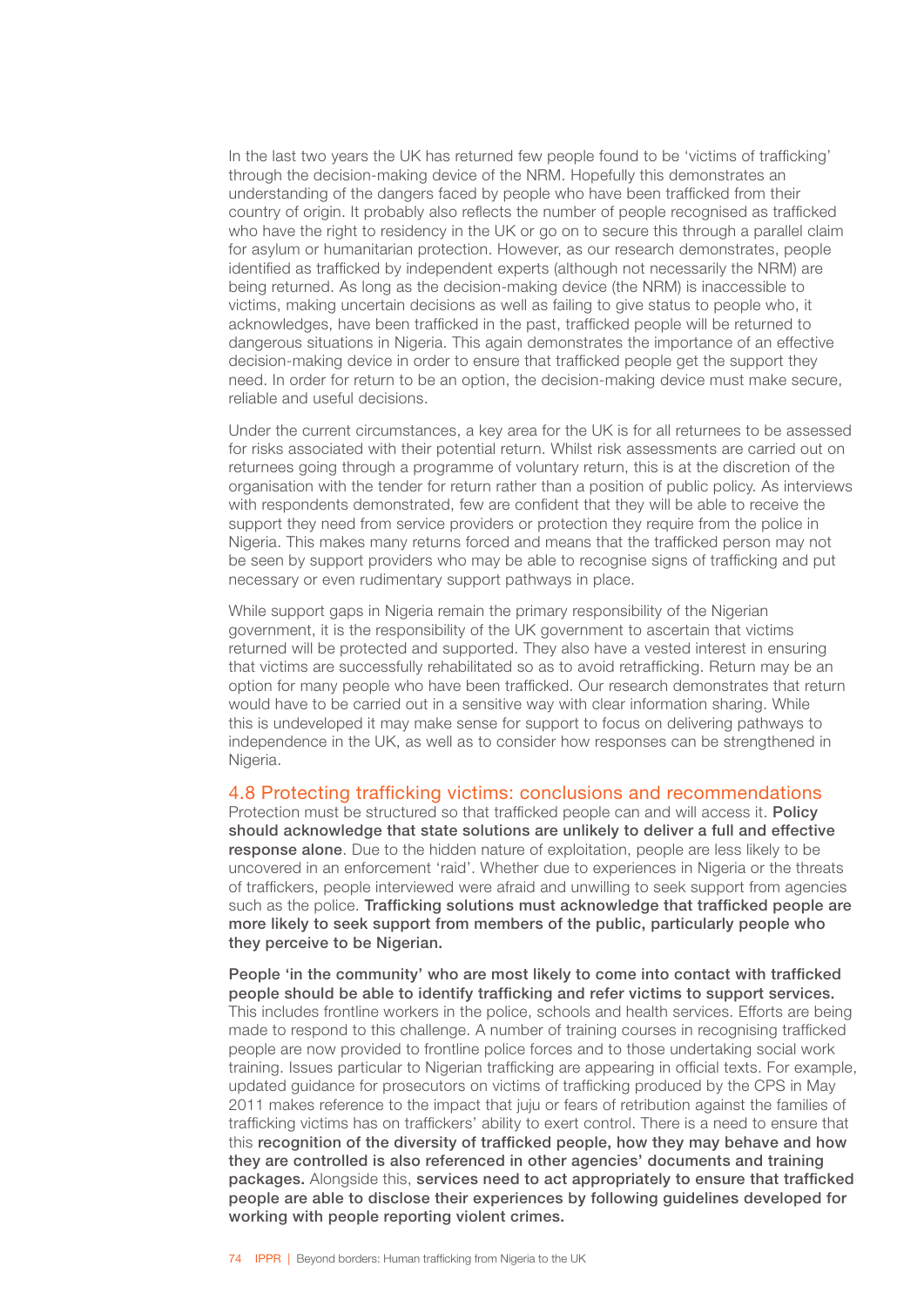Community and voluntary agencies have a clear role to play. They have the potential to act as effective mediators between trafficked people and statutory services. However, in the current situation many members of the public or community groups are unable to respond appropriately, unaware of referral pathways and uncertain of whether to refer people to untrusted statutory agencies and systems of support.

Devising community support needs to be done with care. Agencies need to be mindful of the dangers of individuals' connections with traffickers. Similarly, it must not place members of the public in danger.

In the community at large, the first step is to raise awareness about referral pathways as well as the law on trafficking in the UK and to encourage debate and disclosure about instances of exploitation and abuse within the Nigerian community. Local authorities should appoint community liaison officers from the Nigerian diaspora to lead training sessions as well as providing points of contact for anyone wishing to disclose trafficking experiences. These individuals must be vetted and trusted. Where there are organisations already established with the knowledge and expertise to deliver this role, they may provide a way to establish this model. In whichever way this is done, it must be recognised as an important part of the trafficking support system and resourced as such.

The decision-making procedure (in the UK's case, the NRM) is at the heart of the support system for trafficked people. Its role is to define whether or not somebody has been a victim of the crime of trafficking. This decision should be distinct from an immigration decision. A trafficking decision determines if somebody's past experiences fit the criteria of trafficking. An asylum or immigration decision determines an individual's future risk or immigration status. The assessment as to whether somebody has been trafficked should not be concerned with their right to reside in the UK; a trafficking referral should never be declined on the basis of immigration concerns. Similarly, it should be clear that a formal recognition that someone is or has been a victim of trafficking does not give them an automatic right to remain in the UK (although this might play a role in determining a future asylum or other immigration application).

Critically, whether the NRM is functioning well or not in its present form, while it is so entwined with UKBA it is likely to remain untrusted. The low level of trust between trafficked people (and trafficked people's support workers) and the NRM is an issue of real concern. It has a critical impact on whether trafficked people are willing to come forward to see if they are eligible for support as well as how agencies can work together to support them. The NRM should be an independent decision-making body for trafficking, separate from UKBA, tasked solely with trafficking decision-making.

In addition to an independent NRM, the mechanisms must be conducive to fair decision-making. This means training for officials, access to advocacy support for interviewees, an appeals mechanism and the use of criteria that reflect the accepted definition of trafficking. If the decision-making mechanism is independent and functions well it should be trusted to make fair decisions. This will mean that some people will be found not to meet the criteria for support. It is important that NGOs and support providers work with statutory agents to ensure both that the mechanism functions well and that the decisions are respected.

Once our interviewees had had their trafficking status recognised, many struggled to access the support they were entitled to. Those who had accessed an effective voluntary sector advocate were able to confidently engage with statutory services (such as the police) and access services. Therefore, in order to ensure that trafficked people can be linked into support at a local level, anti-trafficking policy should make use of structures for coordinating support already established for people exiting other violent situations. MARACs are already established in each local authority. Trafficked people should be referred into these to ensure that they can access the services they need.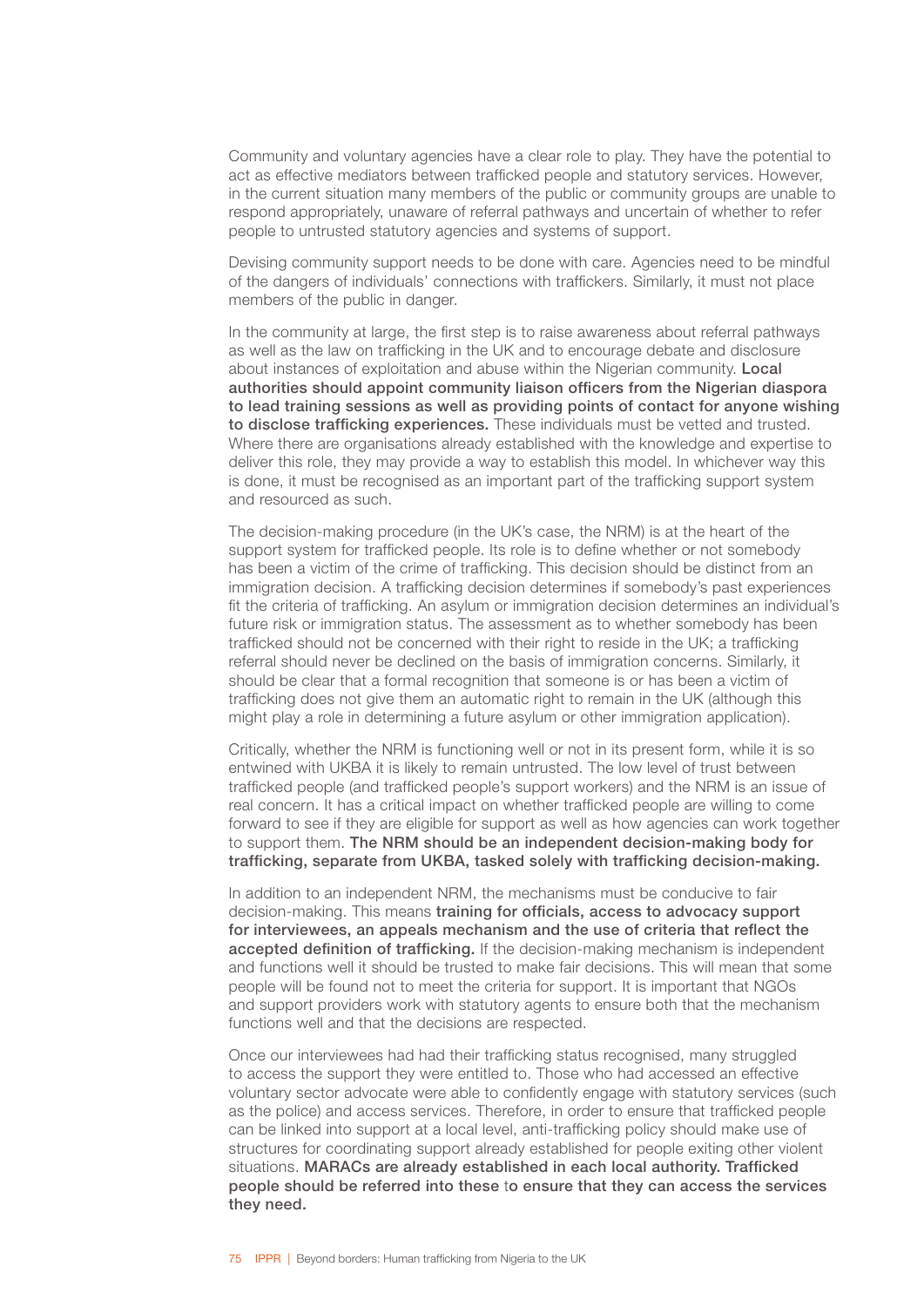While support gaps in Nigeria remain the primary responsibility of the Nigerian government, it is the responsibility of the UK government to ascertain that victims will be protected and supported when they are returned to Nigeria. As a start, the UK should ensure that all people returned to Nigeria are assessed for trafficking indicators and that support that is needed is in place to ensure their safety.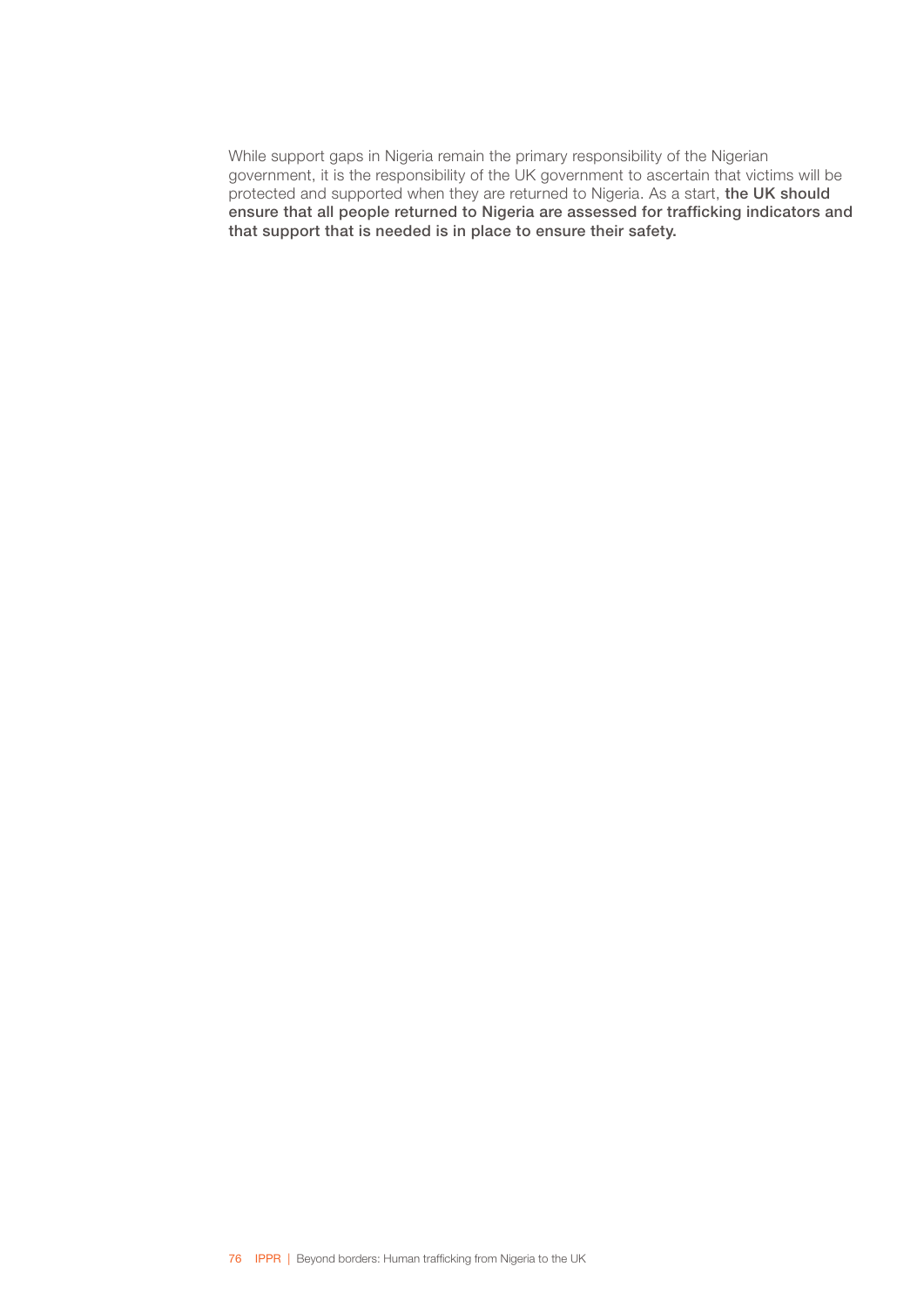# 5. BREAKING THE CYCLE: PROSECUTING **TRAFFICKERS**

# 5.1 Prosecution of traffickers in the UK

A further way of enabling trafficked people to move into self-sufficiency is the prosecution of traffickers. The prosecution of traffickers not only safeguards the victim by removing the threat that their trafficker poses to them, it also acknowledges the victim's suffering and gives them a sense of justice. The prosecution of traffickers through the civil courts can also enable victims to move on in a practical sense. Considering the scale of trafficking in the UK, prosecution of offenders is still rare. In 2011, only eight prosecutions for trafficking were served (IdMG 2012).

The relative impunity of perpetrators in the UK not only represents a distressing shortfall in victim protection, but also serves as an important stimulus to the market. Without a clear message that trafficking has serious consequences for traffickers, the practice will continue.

The poor prosecution rates for trafficking are partly due to the nature of the crime itself, in particular the widespread reluctance of victims to report or testify against their exploiters. The lack of trust between the authorities on the one hand and trafficking victims on the other, often encouraged by traffickers and even well-meaning members of the public, community organisations and support services, is a major obstacle in this regard. As discussed in earlier chapters a compelling barrier to exiting a trafficking situation as well as seeking support from the authorities is fear of the traffickers themselves, both in the UK and Nigeria. Victims may also fear for their own lives and the lives of their families if they prosecute their traffickers. Among our respondents, several had been told that they or their family members would be killed if they disclosed their experiences. In other cases, the family themselves may be the threat. One respondent, for example, disclosed to police following an assault but would not press charges as her traffickers – in this case, her aunt and grandmother in Nigeria – had threatened to kill her if she did so.

Victims of trafficking, in the aftermath of their exploitation, are also often coping with a range of challenges: at best beginning the slow process of rebuilding their lives, but more frequently caught in a legal, social and financial limbo. In these circumstances, prosecuting their exploiters may not always be their first and most immediate priority, as articulated by one respondent:

#### 'So … at the end of it all, I just decided, [to] forget about everything they did to me. Because since now I've got leave to remain. So forget about it, to let life go on.' Female victim, 32

Another problem, however, is that the 'hidden' nature of trafficking can make it very difficult to secure the corroborating information necessary to prosecute. One respondent went to the police three times without her exploiters ever being charged, in part because the traffickers were able to protect themselves with the testimony of their friends and associates while the victim, being alone and isolated, had no one to corroborate her story. This was in fact what her traffickers had told her would happen when she was still in her situation of exploitation:

'Because I [didn't] have somebody to say "Oh, this is what happened" … they couldn't take the case forward. So if that continues to happen, [people are going to] take more advantage, [to think] "'OK, since we know that ... she doesn't have anybody to defend her, we can do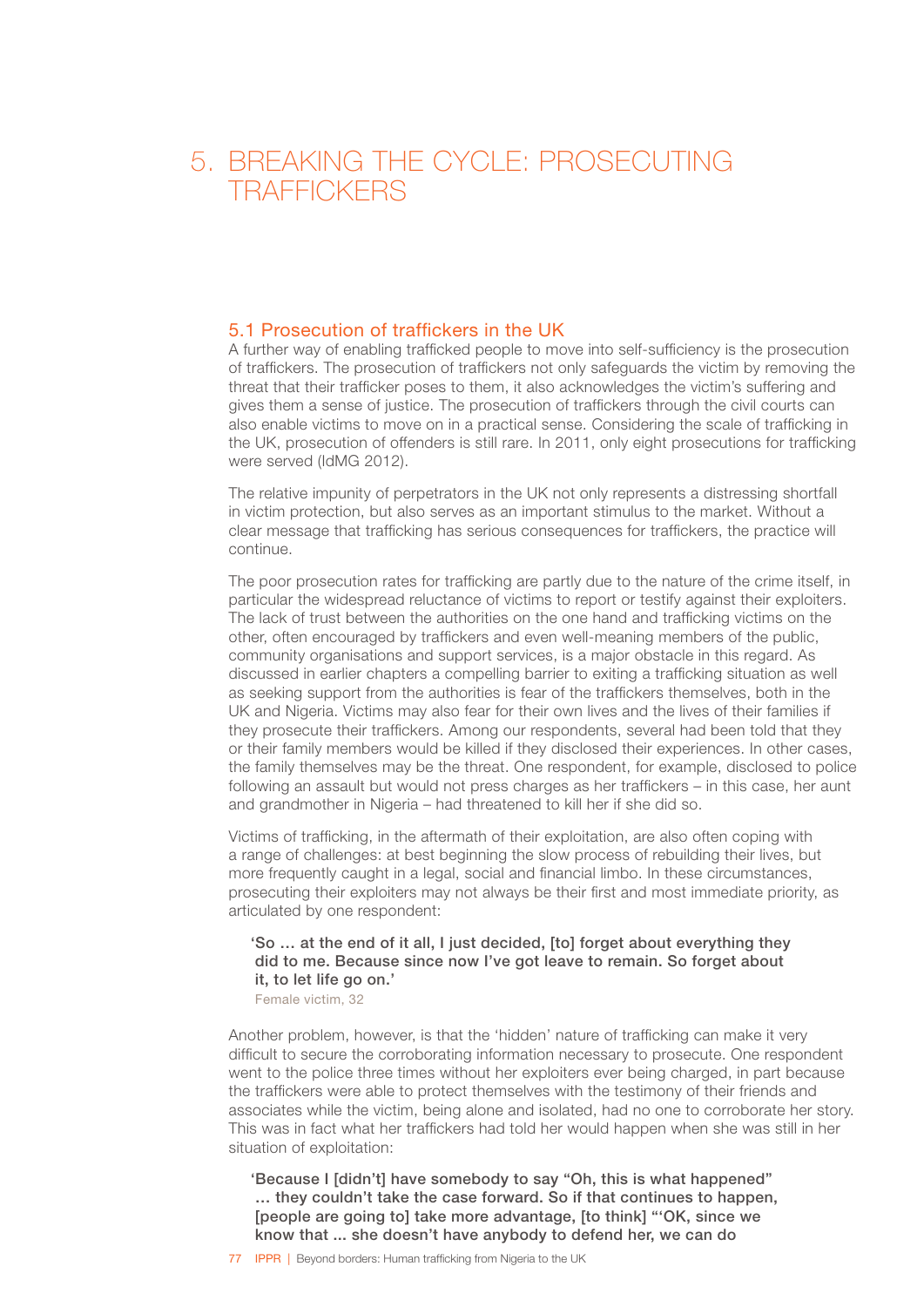## anything we want," … that's what [the traffickers] were saying when I was with them. That even if I take them to [the] police, to court, anywhere, that they can defend themselves because I don't … because they're [more powerful than me].'

Some respondents suggested that the absence of convictions was a reflection of the low prioritisation of trafficking crimes within the police force. However, often the issue may be simply that the police lack the resources, training or institutional mandate to proceed further with their investigations. As one British stakeholder put it, 'There's not enough people working in the business; if you don't have a drugs squad you don't have a drugs problem.' Though there are specialist units, such as the SCD9, specifically trained to identify and respond to trafficking, these are limited in number and understanding of the issues among frontline staff is often inadequate.

'Although I had told everything that had happened to the police, they did not take it seriously and did not pursue an investigation. Since I have been with [the] Poppy [Project my case] has been discussed with specialist trafficking police who have advised [me] that they believe the police did not recognise what had happened to me as trafficking and domestic servitude due to limited staff training.' Female victim, 19

More resources to pursue trafficking convictions, better training and clear local leadership are vital to improving capacity. Our research suggests additional ways that the response can be improved. Substantial resources are invested in gathering intelligence on organised crime, for example through SOCA and the UKHTC, and on enforcement measures that favour the standard procedures adopted against organised criminal networks. Yet while these may be appropriate in some instances, this report has demonstrated that in many instances trafficking occurs through small-scale associations and social contacts that elude this approach.

A further area is a need for greater opportunities for trafficked people to bring civil cases against their exploiters. Here the burden of proof is lowered and while not leading to traffickers being taken off the streets, the financial penalties can be a deterrent to traffickers, particularly small-scale or individual traffickers. The prosecution of traffickers through the civil courts can also bring justice in a meaningful sense for victims as well as enable them to move on in a practical sense through the awarding of compensation. Both the Organized Crime Convention (arts 14 and 25(2)) and the Trafficking in Persons Protocol (art 6(6)) make specific reference to, and provide an international legal basis for, compensation of trafficking victims and international cooperation in returning confiscated proceeds for the purpose of compensation.

Under current arrangements there are a number of barriers for prosecuting traffickers in this way. For victims of forced labour or domestic servitude, employment tribunals are a possible arena for this. However they can provide an inappropriate environment for a victim of trafficking. If traffickers choose to represent themselves, trafficked people may face a situation, as one of our respondents did, where their traffickers cross-examine them. When compensation is awarded it is frequently not paid. A major barrier is the limited scope for victims of trafficking to stay in the UK to pursue a compensation claim against their trafficker (Anti-Slavery 2008).

Finally, if the power imbalance between perpetrators and victims is to not be continued in the judicial arena, it is important that trafficked people are able to draw on legal support.

## 5.2 Prosecution of traffickers in Nigeria

Nigeria has made many positive developments in its ability to prosecute traffickers. Nigeria is one of the few countries in Africa to have passed a national law against trafficking – the Trafficking in Persons (Prohibition) Law Enforcement and Administration Act 2003 – and has ratified a number of relevant international agreements, including child protection frameworks. Furthermore, it hosts the only national anti-trafficking agency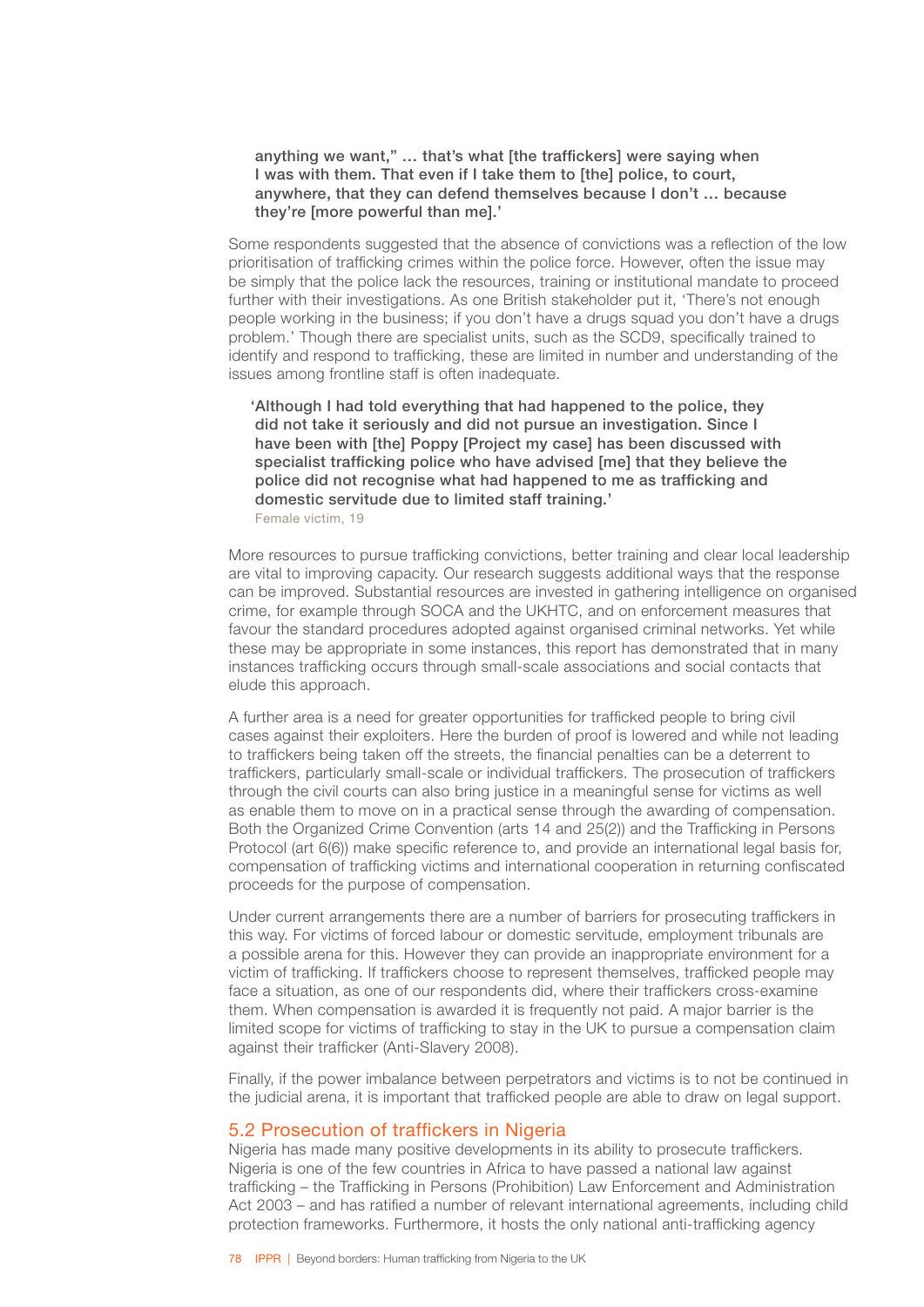in the region, NAPTIP, with a mandate to detect, investigate, prosecute and convict perpetrators of trafficking. According to NAPTIP's data, conviction rates have risen steadily since its establishment, from just one in 2004 to 50 in 2011. As of May 2012, there have been 166 convictions for human trafficking offences (NAPTIP 2012).

However, despite general progress over the last decade, there have in fact been very few cases of arrest and incarceration for trafficking compared to the size and scale of the problem. The gap is not so much in converting prosecutions into convictions, but the shortfall in the progressing of investigations into prosecutions. This is particularly true of labour trafficking. While 386 victims of forced labour were identified during the 2011/2012 TIP reporting period, there were only two successful convictions (US Department of State 2012).

The problem of trafficker impunity in Nigeria is still acute. Consequently, many offenders are able to operate with little risk of prosecution (Okojie 2009). Nigeria's weak rule of law, coupled with at times the indifference and even, according to our stakeholder respondents, the active involvement of police and other officials, has led to low penalties and prosecution rates for trafficking. Low prosecution rates for violent crimes such as sexual assault as well as low tariffs for those convicted are also an issue. This is in part because, outside NAPTIP itself, knowledge and concern about trafficking among officials and police is perceived to be generally low. NAPTIP has been making some efforts to address this, for example through educational outreach with federal and state judges on the particular complexities of trafficking crimes (US Department of State 2012). At the same time, it seems that until the fundamental issues of corruption and malpractice among police and other officials are effectively addressed, these initiatives will have only a limited impact. Several respondents reported incidents of indifference or even active complicity when victims or their families notified police about their situation, only to be told it was a 'private' matter. In at least one case, the families were subsequently murdered. In another, the victim appeared to have been handed over directly from custody by police to a stranger, who then trafficked her into sexual exploitation.

One of the stated reasons for the US government's recent downgrade of Nigeria in its Trafficking in Persons (TIP) report to tier 2 status was the poor prosecution rates of traffickers in Nigeria (US Diplomatic Mission to Nigeria 2012). Yet as the report acknowledged, the legislative framework and the penalties for trafficking are in themselves not the problem. The challenge lies in implementing this in practice against the backdrop of Nigeria's compromised rule of law. Though NAPTIP has had some successes and was explicitly set up to counter the wider context of corruption in Nigeria's enforcement agencies, its ability to undermine the country's well-established trafficking is inevitably constrained. The non-implementation of existing anti-slavery laws, weak rule of law and corruption mean that traffickers face low risk of arrest or prosecution.

However, NAPTIP itself suffers from capacity and funding constraints that impact on its ability to successfully prosecute perpetrators of trafficking. According to a statement by the US Department of State, 'while the National Agency for Prevention of Trafficking in Persons (NAPTIP) is doing well, it cannot be done without increased support and resources from the Nigerian government … The Nigerian government has been urged among other remedial measures to ensure the activities of NAPTIP are funded sufficiently, particularly for prosecuting trafficking offenders' (US Diplomatic Mission to Nigeria 2012).

While in theory the penalties for trafficking were appropriate, even where prosecutions could be brought, this was undermined by the option for some offenders to pay a fine in place of serving a prison term. Of the 23 offenders convicted in the 2011/2012 period, eight were offered fines in lieu of a prison sentence, ranging from US\$63 to US\$316 (US Department of State 2012). These reflect neither the severity of trafficking as a crime nor its high profitability. At the same time, alongside the impunity of many traffickers, victims often have little recourse to official protection themselves. 'If the victim is concerned that she is being sold as a slave,' said one British stakeholder, '[she] can't go to the police as there's a very good chance [the trafficker] is being paid by criminals. They are in a no-win situation as not only will it not help, but it might get back to traffickers.'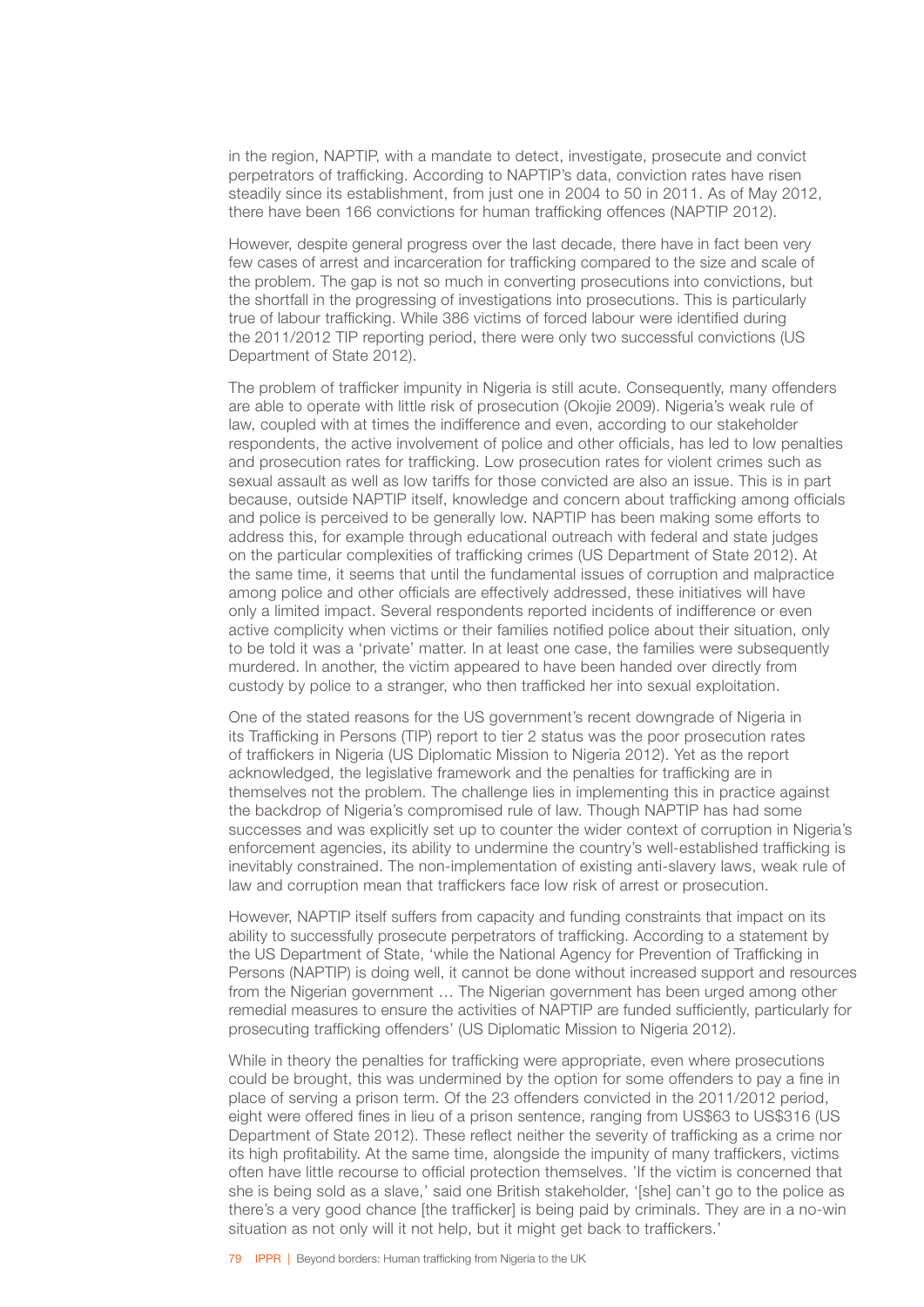This view was also echoed by many respondents:

'The police there they cannot help you ... If I was in Nigeria and I [ran] away like I did, the police, what the police would do, even the college, they wouldn't help me. They'll say you have to go back or they'll call the [traffickers] themselves or they'll report you to the police, the [traffickers] will bribe them; and the police, they'll help them to beat you or send you back to the [traffickers].' Female victim, 21

This creates a potent enabling context for human trafficking. For the professional gangs, as well as the many 'ordinary' people such as family members who collaborate in the recruitment and exploitation of the victim, the incentives are not only the large and lucrative demand for trafficked persons but also the high levels of impunity. Trafficking is still regarded as a low-risk activity compared to its profit (UNESCO 2006). 'Trafficking is one of the booming businesses which traffickers earn a lot of money from,' said one Nigerian informant. 'The risk involved in trafficking is not as much as that of drug or arms trafficking, because a trafficker can recruit a victim, maybe from one particular point, with a minimum of amount of money.'

## 5.3 Prosecuting traffickers: conclusions and recommendations

Prosecution efforts in the UK and Nigeria are inhibited by a range of factors. Many of these are challenges caused by the crime itself or the justice system that these prosecutions sit within. They are difficult to address in the short term. Our research does demonstrate an area where work could be moved forward. The narrow focus on trafficking for sexual exploitation within Nigeria and trafficking involving organised criminal networks in the UK means that some opportunities to prosecute traffickers are being missed.

In the UK, rather than focusing exclusively on international criminal networks, prosecutions can be better facilitated through a more victim-focused response. As noted above, more protection of victims to allow them to disclose safely and confidently is needed. This is difficult to achieve while victims are treated as suspects themselves. As one informant put it: 'You're not going to get successful prosecutions unless you can get the victim's cooperation – and they're not going to cooperate unless there's that distance*.*'

Recently launched guidance by the CPS (2011) has marked a change in the guidance issued to prosecutors working with victims of trafficking. The guidance provides a nuanced guide to recognising victims of trafficking. It even provides information specific to Nigerian victims. This is an important step forward so that professionals can avoid criminalising individuals who have been trafficked. Information about these guidelines and the importance of applying them should be further disseminated to local agencies.

So far, the focus of prosecution on addressing 'organised criminal networks' misses a key constituent of Nigerian trafficking. To strengthen prosecution, then, enforcement agencies must place a greater emphasis on outreach and communication with local communities, particularly among the Nigerian diaspora in London and other cities across the country. The close relationships between traffickers and trafficked people mean that securing prosecutions requires protecting victims and encouraging them to disclose safely and confidently.

One way of facilitating prosecutions here is to provide greater opportunities for trafficked people to pursue civil cases as well as criminal cases. In civil cases the burden of proof is lowered and the financial penalties can be a deterrent to traffickers, particularly smallscale or individual traffickers. Civil cases can also deliver meaningful justice to trafficked people. Reform of the employment tribunal system is an important step to facilitate this. But in order to make it a reality, temporary residence permits should be issued to people who need to stay in the UK to pursue a civil case in the same way they are issued to those who have to stay in the UK to pursue a criminal case.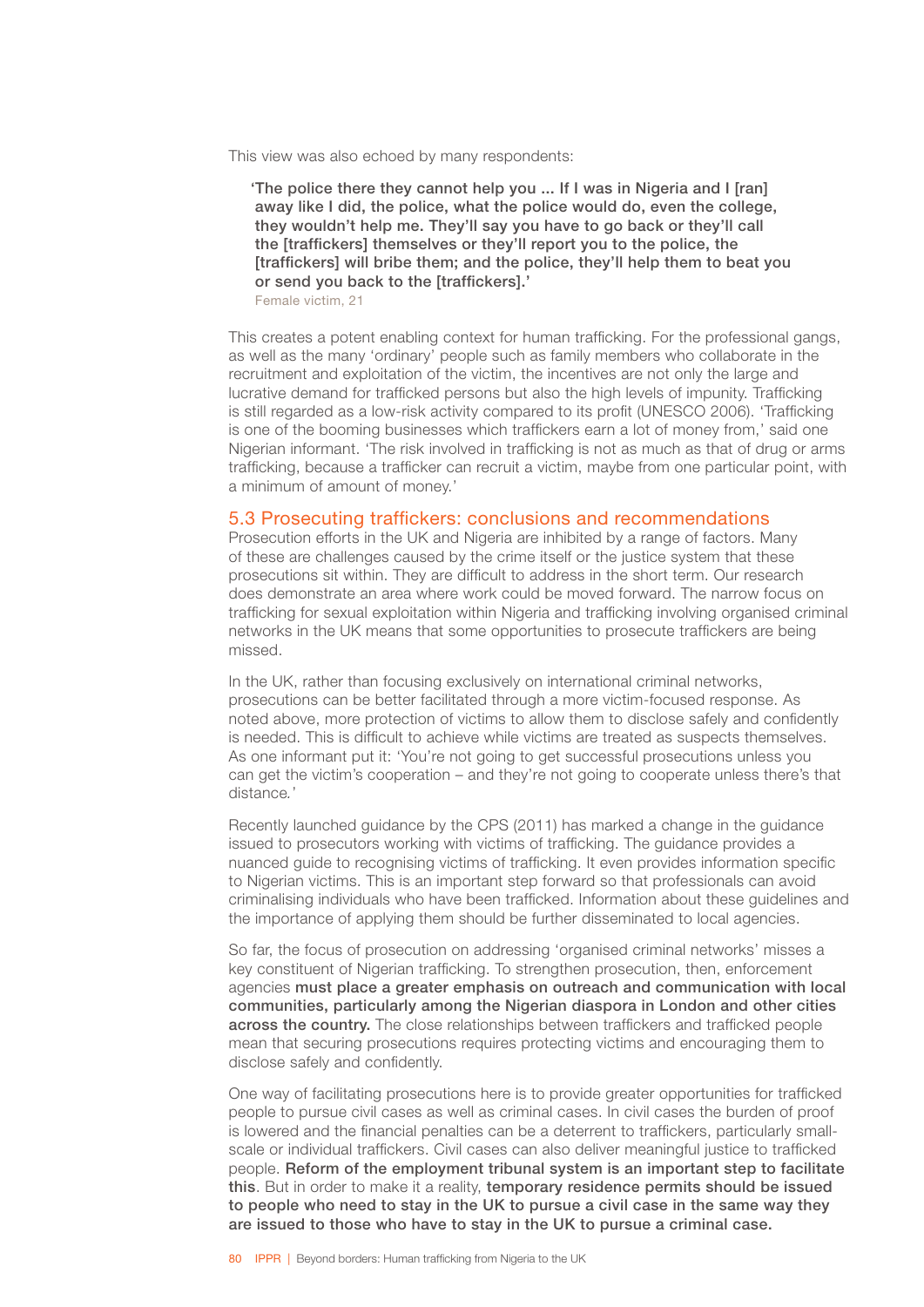In Nigeria, the perceived impunity of traffickers is a major contributing factor to trafficking continuing, as well as trafficked people feeling unable to seek help or to return to Nigeria. NAPTIP needs to continue to work to build relationships, knowledge and capacity of the police in this area, rather than attempt to pursue this agenda alone. When prosecutions are achieved, tariffs in Nigeria should be increased for trafficking so that legal consequences act as an effective deterrent.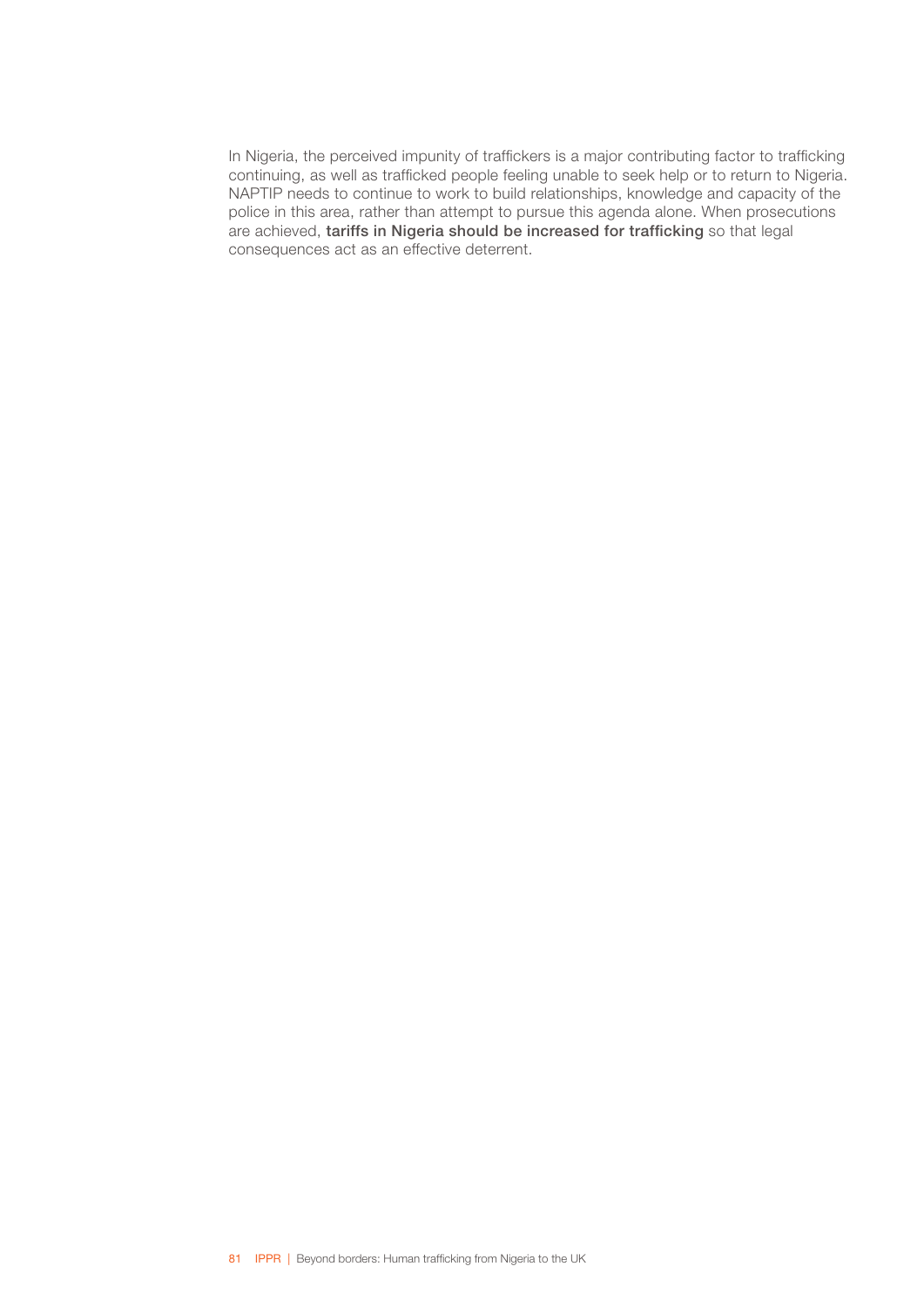# 6. COOPERATION: CREATING AN END-TO-END **RESPONSE**

Trafficking is an issue that exists in the gaps of regulation, welfare, service delivery and border control. More than that however, it exists in the gaps of support provided by families and community relationships. This is an issue that multiple agencies must provide a coordinated response to.

Doing so is a challenge. Trafficking requires a joined-up response that brings together different government departments, local agencies and disparate community figures. In the case of Nigerian trafficking it also requires work across internal and international borders to link countries of origin, transit and destination to ensure that problems are not pushed across boundaries and that policy works together to address criminality and end abuse.

However work between agencies in Nigeria, between agencies in the UK and between the two countries is underdeveloped. There is a long way to go to facilitate the collaboration that is needed to address this issue. Before concluding the study, this chapter will examine all of these areas in turn. In each case it will start by demonstrating areas where further collaboration is needed and go on to draw lessons for policy.

## 6.1 Within the UK

There are a number of outstanding issues that need to be addressed through better collaboration in the UK. There is a clear lack of a shared understanding or belief in the scale and character of trafficking between the different agencies in the UK. Estimates of the number of people trafficked to the UK have varied widely from a few hundreds to the tens of thousands (Home Office 2009, ACPO 2010, Davies 2009). While trafficking is led by individual agencies, there are limited opportunities to develop an acceptance of the policy problem.

Another key issue is the vulnerability of trafficking policy response without a point of coordination. Currently trafficking policy is comprised of a number of initiatives identified as 'trafficking policy' and a much larger body of initiatives that though not directly targeted at addressing trafficking can nonetheless have a significant impact on trafficking and trafficked people. The decision in March 2012 to scrap the domestic worker's visa and replace it with a 'route' that entitles domestic workers to enter the UK for a stay of six months only and no right to change employers represents a small technocratic change to low-skilled immigration policy that is designed to harmonise this area of policy as much as to address the scale of low-skilled immigration. However it threatens to have a severe impact on trafficking for domestic servitude. Without the ability to change employers, domestic workers are far less empowered against exploitative employers. The ability for domestic workers to switch employers also enabled victims of trafficking who had come on a domestic worker's visa to enter into sustainable work after leaving their trafficking situation, reducing their dependency on the state and enabling them to move on with their lives. Critical oversight is needed to ensure that trafficking policy is joined up across government to ensure that unintended consequences do not threaten the UK's response. Beyond government, a multitude of actors are engaged in anti-trafficking work. While there is a strong will to address these issues, there is limited oversight to ensure that work is linked and undertaken strategically.

#### 6.1.1 Statutory agencies

Multiple statutory agencies are involved with trafficking. Local authorities, particularly social services departments are involved with safeguarding child victims, the police (including the one specialist trafficking unit SCD9 based with the Metropolitan Police) are involved with identifying victims and pursuing prosecutions, and the health services are key to provision of healthcare and identifying trafficking victims.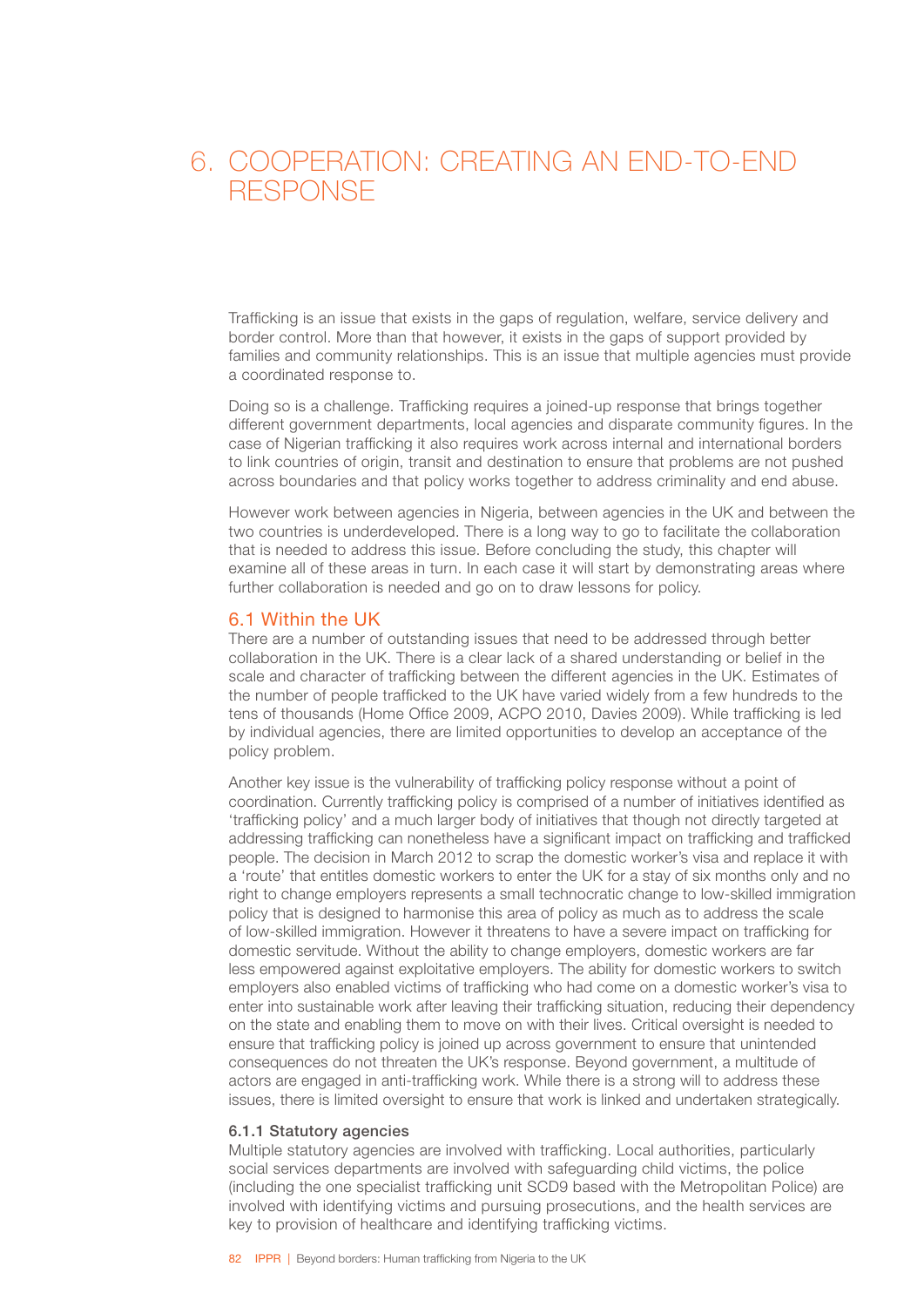The UK has two specialist agencies on human trafficking, UKHTC and CEOP. The UKHTC was created in 2006 as a multi-agency point for the development of 'expertise and strategic and operational coordination in respect of all forms of trafficking of human beings'. The aim of the UKHTC is to work with governmental and nongovernmental stakeholders in the UK and abroad to collate intelligence on trafficking, support the coordination of the provision of care offered to victims and provide advice and expertise to a range of agencies. CEOP has a wider remit than child trafficking, but has a dedicated Child Trafficking Unit, charged with providing a 'specialist, child-focused and protective approach' to child trafficking<sup>8</sup> through research, intelligence gathering and the provision of advice to agencies. The existence of these two agencies represents a significant opportunity for the coordination of trafficking policy and a real opportunity for the development of independent expertise and oversight of responses.

Their effectiveness, however, is affected by both resources and structure. The work of both agencies has shrunk in recent years. Both the UKHTC and CEOP have seen significant reductions in staffing levels. There was a sense among stakeholders that the potential of both has not yet been met. One stakeholder criticised the effects of restructuring and budget cuts on CEOP. 'It's a shadow of what it was, [a] shame, as it was [the] best unit of its kind in the world.'

In addition to their lack of capacity, the structure of both organisations also limits their impact. Both the UKHTC and CEOP are now part of SOCA and will become part of the National Crime Agency (NCA). The position of these bodies within these agencies brings advantages in terms of the sharing of sensitive intelligence between secure agencies. However, the focus on addressing serious and organised crime risks narrowing the focus of the work that the agencies do onto a specific subset of the incidences of trafficking involving organised criminal networks.

Our research identified that the focus may lead to less ability to bring people together to foster effective networking between different agencies, the identification of trafficking problems and the oversight of responses. The highly secure nature of SOCA and the NCA makes accessing and sharing information between these agencies and other governmental and nongovernmental agencies tricky. While the UKHTC have been effective in hosting a number of multi-agency forums and working groups that engage with a range of agencies, many stakeholders however felt that they were not equal partners. Stakeholders were uncertain about how any information they shared would be used or whether they would be able to draw collated intelligence from the agency. This precludes the cooperation needed to build an accurate picture of trafficking to build consensus for action.

#### 6.1.2 The voluntary sector

The UK has a developed NGO sector specialising in preventing trafficking, supporting victims and advocating change. Like all 'healthy' examples of civil society, there are fissures and factions. The multiplicity of interest groups within human trafficking (migrants' rights, children's rights, workers' rights, those campaigning against prostitution or focused on violence against women) does not provide a cohesive framework. However, from the interviewees involved in this study there were clear examples of divisions that may have negative impacts on trafficking response. This includes levels of suspicion about other organisations' analysis of the problem of trafficking: 'Feminists will tell you it's only women: we see plenty of male victims,' or the analysis of the solution: 'Some organisations think we just need to get stuck in and put people up in people's spare rooms. It's harmful and it's dangerous.' Many observers raised the issue of duplication and specialism by NGOs.

However, there are some strong examples of collaboration in this area. The formation of ATMG, a partnership between different organisations to scrutinise the UK government's implementation of the European Council Convention on Trafficking, and wider trafficking policy among NGOs, has provided a platform for the sharing of experiences and

8 <http://ceop.police.uk/About-Us/Child-Trafficking/>

83 IPPR | Beyond borders: Human trafficking from Nigeria to the UK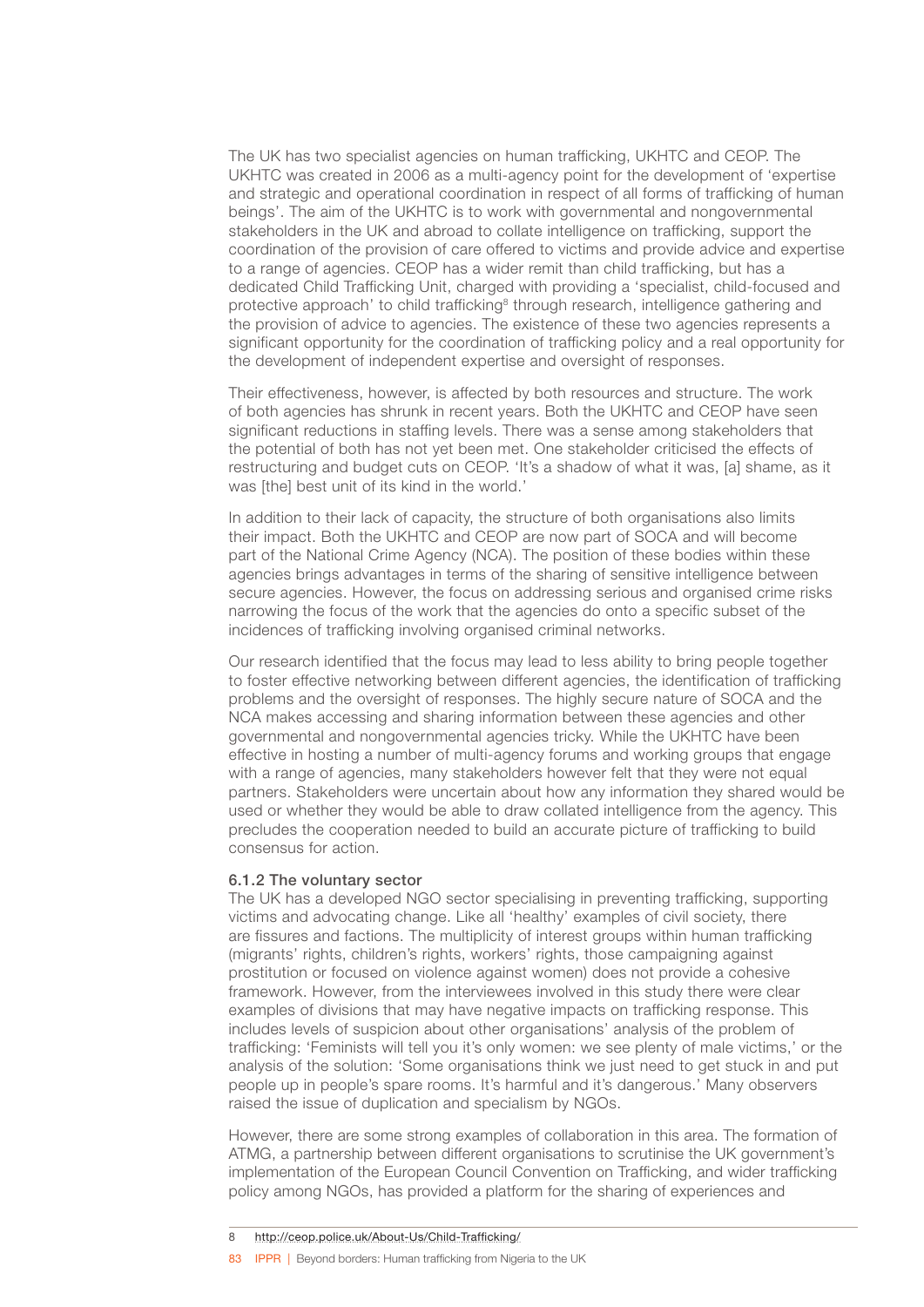concerns, and production of reports and policy papers evaluating the UK's progress across a number of areas. While there are positive examples of collaboration within civil society this is not across the board.

A number of stakeholders interviewed for this study reported concern about changing collaboration between government and the voluntary sector. Consultation, both through unofficial and official means, has changed with a reduced number of organisations invited to form a voluntary sector advisory panel as well as the discontinuation of a highly regarded NGO stakeholders group from May 2010 onwards (ATMG 2012). Consultation around recent major changes such as changes to the support tender as well as latest anti-trafficking strategy were seen as minimal by a number of informants. There are clear needs as well as clear opportunities for improved collaboration in this area.

#### 6.1.3 Community organisations

Some work is being undertaken by voluntary and statutory agencies to facilitate cooperation between specialist organisations and African community spaces such as churches. Past examples have included voluntary organisations such as Stop the Traffik holding community workshops to raise awareness about trafficking and support smaller organisations to engage with this issue. The charity AFRUCA (Africans Unite against Child Abuse) has been active in the UK and Nigeria to raise awareness among community organisations through seminars, training days and through short information films shown on African news channels. Staff members have also participated in training frontline workers and police officers. Evaluations of these efforts found that they have received many reports of trafficking from members of the Nigerian community as well as increased the ability of statutory professionals to recognise and respond to Nigerian trafficking (Desmond 2011).

Stakeholders from statutory agencies, but also from voluntary agencies, found building trust and building dialogue with these organisations could be challenging. There was felt to be a reticence to engage with some of the issues around trafficking as well as unwillingness to engage with the authorities:

'I went to an event and everyone was saying "Oh the police they don't do anything about this – they don't care" … and I stood up and said "You don't tell us anything like this is going on!"' British stakeholder

#### 6.1.4 Within government

Within government the UK has formed an IdMG on human trafficking. The group is formed of ministers from sixteen government departments<sup>9</sup> and is tasked with overseeing the implementation of the government's strategy and monitoring policy on human trafficking. Other countries have appointed independent bodies referred to as a national rapporteur to scrutinise trafficking policy. The government has said that it feels that the IdMG provides a 'similar mechanism' to this model (Parliament Library 2012). The model of the IdMG is an effective one. The group creates an impetus for each department to consider their role in addressing trafficking. It also creates a point of communication and of collaboration between departments, encouraging cross-departmental working through the building of relationships.

However, the operation of the IdMG on human trafficking is less positive. The infrequency of meetings mitigates against the development of expertise within departments, the development of relationships between officials as well as forming an effective mechanism for communication and delivery. This model is also limited in its function as a national rapporteur. Due to being within government rather than outside of it, it cannot provide a useful arena for independent scrutiny nor the leadership needed to drive change.

Home Office; Solicitor General; Department for Education; Ministry of Justice; Department of Health, Communities and Local Government; Scotland Office; Wales Office; Foreign and Commonwealth Office; Department for International Development; Government Equalities Office; Business, Innovation and Skills; Department for Work and Pensions; Scottish Government; Northern Ireland Executive; Welsh Assembly Government.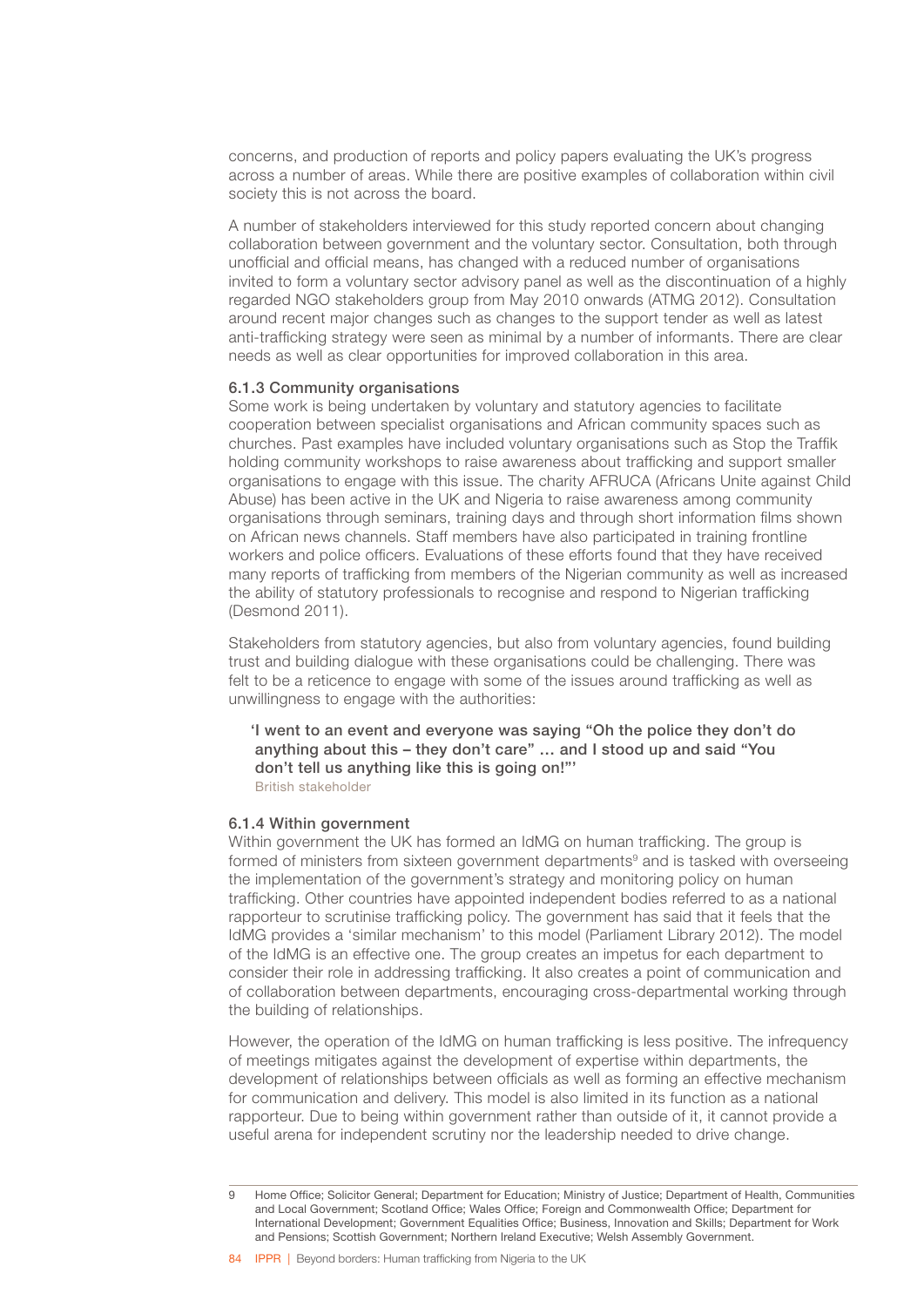#### 6.1.5 A local way forward

In the UK, collaboration between different stakeholders is ad hoc, ranging from brilliant examples of good practice to areas for concern. The UKHTC runs three multi-agency working subgroups. In November 2011, the Home Office created five new stakeholder groups. At a local level, the formation of local coalitions such as the Bristol Anti-Trafficking Coalition provide an ideal forum to share intelligence and coordinate responses. There have also been examples of statutory and voluntary organisations coming together to coordinate responses in response to a particular event or time period; an example of this is the London 2012 Human Trafficking Group.

Local forums allow agencies to share information and develop responses that acknowledge local patterns of trafficking and the resources available to local stakeholders. They also provide a point of information for smaller organisations and other stakeholders such as housing providers and health teams. New local police structures also provide opportunities for action on trafficking.

## 6.2 Within Nigeria

Nigeria is a large country with a diverse population and a wide-ranging structure of local, federal and national government. There are many agents active in addressing trafficking at a national, local and community level. International organisations are also active in this area. In Nigeria, collaboration is essential in order to address human trafficking as well as to ensure that the many initiatives have the strongest and most sustainable impact.

In many senses Nigeria is ahead of the UK in facilitating cooperation to address trafficking. Nigeria is the only country in the ECOWAS area to have established its own national agency with responsibility for trafficking (NAPTIP, established in 2003). In 2009, the Nigerian government pledged over US\$7 million in annual funds for NAPTIP's operation (US State Department 2010).

Nigeria also has many NGOs working on the issue of human trafficking. Prior to the setting up of NAPTIP, NGOs were in the vanguard of the work here. Early established NGOs include the Girl Power Initiative (GPI), WOTCLEF, and Idia Renaissance in Edo state. There is lots of innovative work being done by civil society to support victims, raise awareness and support people vulnerable to trafficking.

NAPTIP provides an excellent model to build collaboration around trafficking. It has a presence at the local and federal level, and its independent status should enable good links with NGOs, activists, and local government to raise the profile of trafficking work and to facilitate coordination. However, there was a sense among some stakeholders that NAPTIP didn't deliver the opportunity for coordination that its structure would suggest. NGOs felt unsupported by NAPTIP. The organisation was perceived to wish to dominate all anti-trafficking work, to raise their own profile and lead the agenda on trafficking. They can especially crowd out NGOs. As one Nigerian stakeholder argued:

'Addressing trafficking is a difficult issue: NAPTIP cannot do it alone. They need to admit that they need to bring in other partners, civil society, other government agencies, [and] international development partners. They want the credit. But at the end of the day they're never going to get it if they don't work with other agents.'

Our research identified that many organisations engaged in anti-trafficking within civil society can be vulnerable to political pressures and be reliant on senior political support rather than grassroots activism. Many actors lack resources and as a result struggle to work together due to funding pressures. NAPTIP did not provide a developed role to capture best practice nor encourage collaboration between different NGOs. As a result of this, efforts to address trafficking were carried out by multiple agents with limited strategic link up and the likelihood of duplicated efforts. Rather than provide a nuanced narrative about trafficking, what causes it and what needs to be done about it, NAPTIP's work focuses largely on issues of sex trafficking, to the detriment of other areas.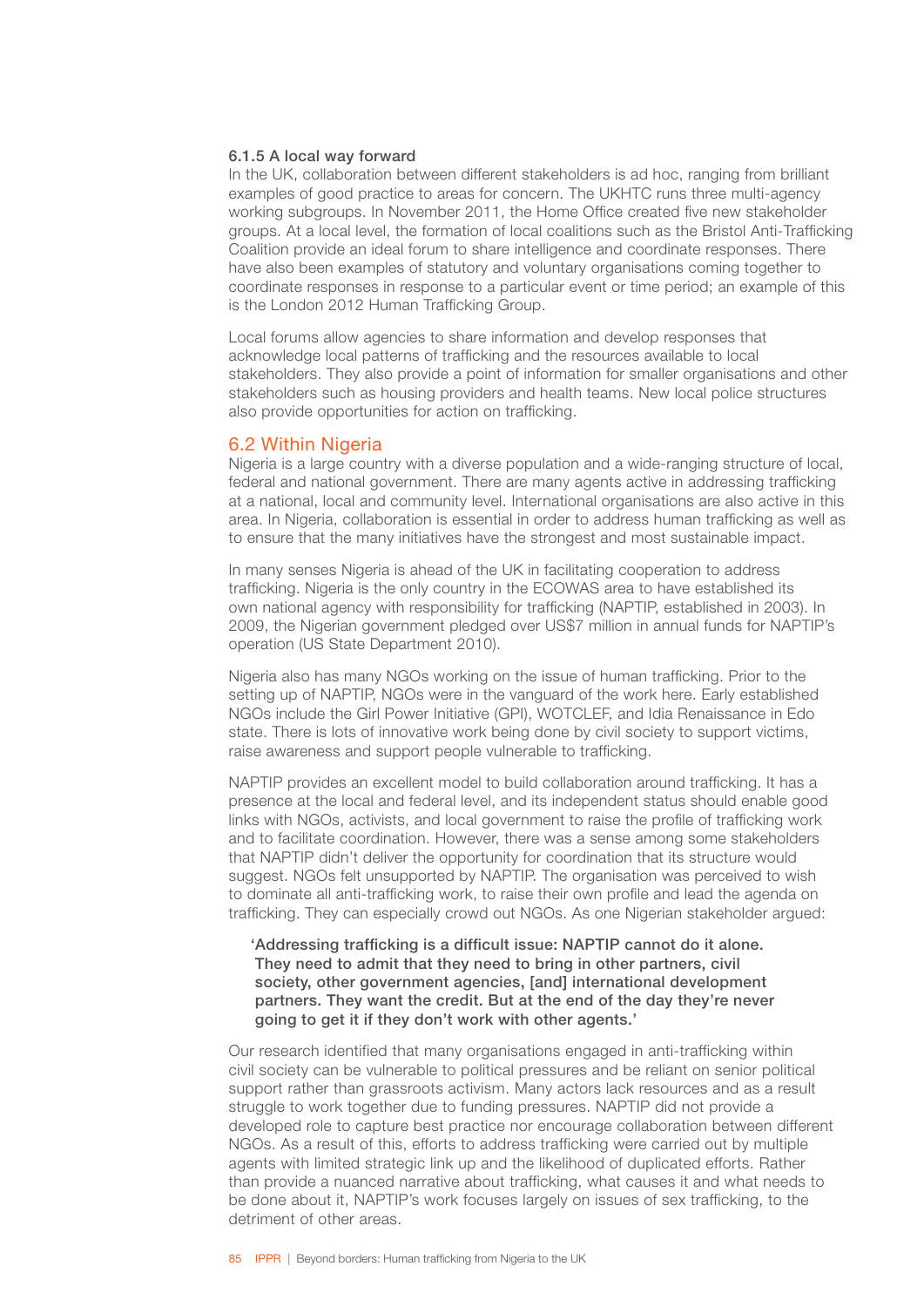Like in the UK, a local approach provides a way forward. Many of the drivers to trafficking in Nigeria identified by this research need wider social responses that go beyond the narrow focus of most anti-trafficking work and go beyond the work of NAPTIP. In order to address trafficking, mainstream local actors who are engaged in social development work such as education need to be engaged. NAPTIP cannot and should not be expected to carry out the trafficking response alone. It needs to use its role at a local level to provide spaces to develop learning and to disseminate information. It needs to build the capacity of NGOs so as to engage them as partners. There are some emerging networks of collaboration for NGOs and these should be developed. NACTAL is one such network, and while it has been established for some time and has struggled to have an impact, this could be a model to develop. Stakeholders who were involved with NACTAL felt that the relationship with NAPTIP was not as developed as they would have liked. They had not been invited to be involved with NAPTIP's NGO forums. Recent work by the IOM and by other international organisations has also developed networks of cooperation between frontline agencies in local areas (IOM 2011).

## 6.3 Between Nigeria and the UK

An integrated cooperative approach is also needed between countries in order to build a complementary response in each country. However, despite bilateral cooperation between Nigeria and the UK on a number of issues there has been limited collaboration between the UK and Nigeria on trafficking.

#### 6.3.1 UK–Nigeria government

Where collaboration has occurred it has been at quite a low level. In 2004, one year after the establishment of NAPTIP, the UK and Nigeria signed an MoU to work together to address trafficking and to support the safe return and reintegration of people trafficked to the UK back to Nigeria. The MoU has many positive features. Both countries reiterate a commitment to addressing trafficking as well as take a victim-centred approach, in line with the human rights treaties that they are both signatories to. However, while a useful start to a collaborative relationship, the agreement is very generic: signatories pledge to 'establish mutual cooperation in order to prevent, suppress and punish trafficking in persons'. Other commitments are non-binding: 'participants agree within their available funding capacities and in line with acceptable procedures of funding to assist each other'. On its own it does very little to initiate change and meaningful collaboration.

Yet while the MoU has had an important role in facilitating the return of trafficked people from the UK to Nigeria, work to develop the MoU beyond this use has been limited. Despite commitments to initiate research or intelligence sharing and to support capacity building around prevention, support for victims and law enforcement, there has been limited work to do this.

Nigerian stakeholders were unhappy with the lack of process to initiate change. For example, one minor provision in the MoU demands that each party notify the other of the name and address of a single point of contact for arranging cooperation under the terms of the MoU. Yet Nigerian stakeholders related times when even this contact was unclear. The absence of a working group around the MoU or a clear point of contact was felt to prohibit the establishment of new methods of collaboration.

#### 6.3.2 UK–Nigeria agencies

The limited level of collaboration between the UK and Nigeria has led to limited collaboration between UK and Nigerian agencies. However, following the publication of its strategy, the UK has a stated commitment to collaborate with agencies in countries of origin to develop responses that prevent trafficking 'upstream'.

Where collaboration has occurred, it has in the most part been through UK agencies with a border or crime mandate. Engaging through these agencies necessarily focuses work on the borders or organised crime aspects of trafficking. One such example is through a programme run by UNODC. Another is through relationships built through the police in the UK with Nigerian counterparts. Collaboration with agents in Nigeria is also done through those with a border or crime mandate. In the most part this is a continuation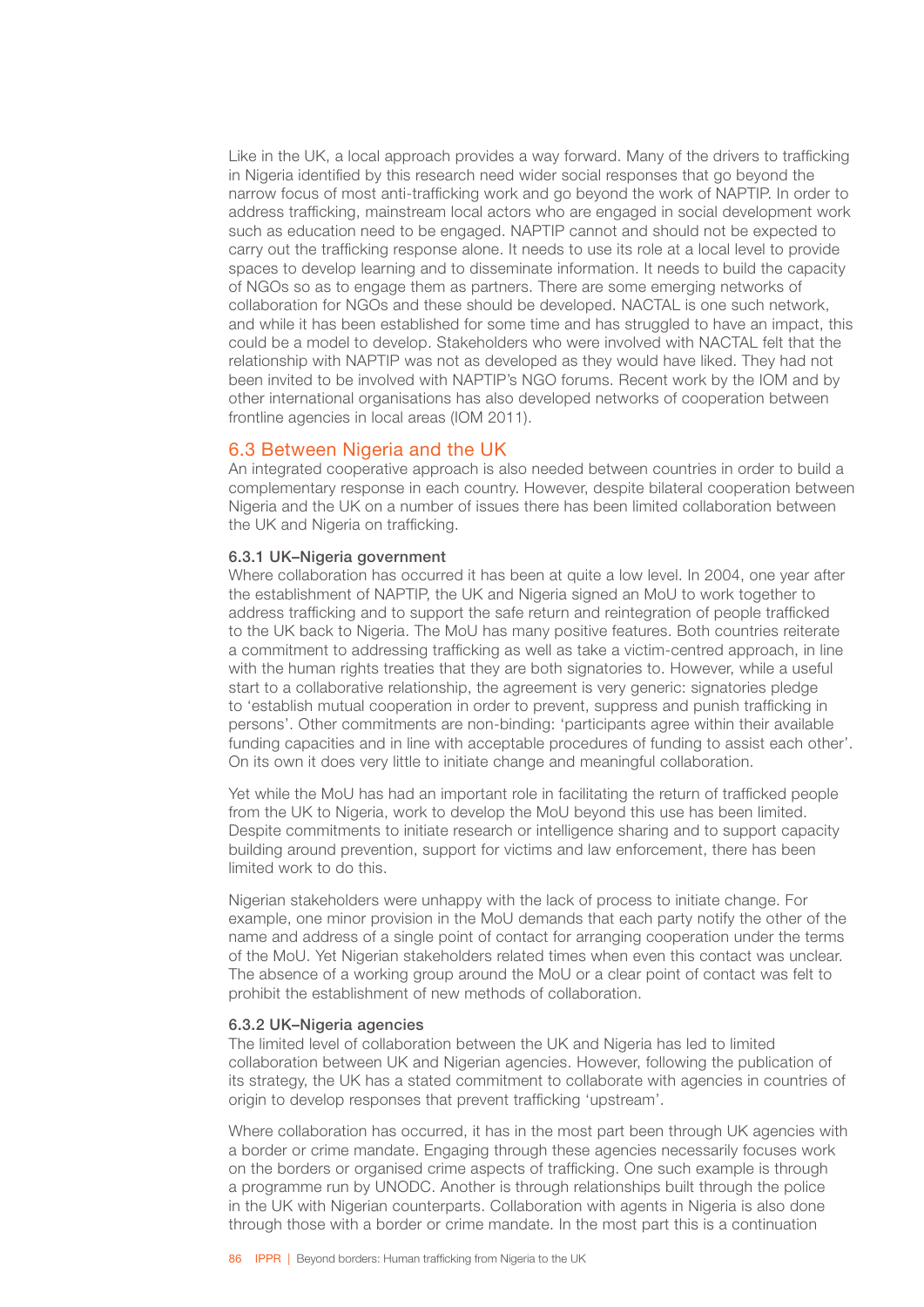of work done in a range of countries to manage migration and address irregular migration. For example, UKBA are developing a schema of work in Nigeria through their international Risk and Liaison Overseas Network (RALON) officers. This includes capacity-building training with Nigerian immigration officials on indicators of trafficking such as 'miracle babies' and building networks with NAPTIP officials. SOCA has a liaison officer based in Lagos who has built a network of scenario responses with NAPTIP.

Despite the large amount invested by the Department for International Development (DfID) in Nigeria every year, DfID are not engaged in the response to trafficking in Nigeria in a significant way. At the present there is limited work to introduce an explicit antitrafficking element into this work and limited collaboration built between the UK and Nigeria on these issues through DfID.

Anti-trafficking work appears to start at the border. There is an argument as to whether this represents the UK's best opportunity to work with Nigeria. Borders are a shared area of policy therefore there are potentially less diplomatic challenges to work here. However, the significant amount of development aid spending by the UK in Nigeria, somewhat undermines this position.

#### 6.3.3 UK–Nigeria civil society

There are limited relationships between Nigerian and UK NGOs. A few stakeholders interviewed had built links with organisations in corresponding countries. British NGOs AFRUCA, Hibiscus and Stepping Stones all work closely with Nigerian NGOs on the issue of child rights and human trafficking. In the case of AFRUCA and Stepping Stones, this is with Nigerian sister organisations. International development organisations including Action Aid have a presence in Nigeria and some of their development-focused work is related to trafficking prevention. The long-term relationships between these countries, both through diaspora groups and more formal charities, could be a source of strength to anti-trafficking efforts, yet these remain largely underdeveloped. The majority of specialist trafficking organisations interviewed had no relationship with Nigerian organisations, aside from a small number who had engaged with NAPTIP.

## 6.3.4 Facilitating collaboration between Nigeria and the UK *Low trust*

Stakeholders on both sides found it difficult to engage one another. The challenge of building working relationships with Nigerian counterparts was raised frequently by UK stakeholders and voluntary organisations who had attempted some contact, who said they found it very difficult to link up with NAPTIP or with NGOs. Key challenges that were repeated were the often slow responses to a problem that needed an immediate answer.

'The trouble is, communication with Nigeria is very difficult. Six months to get a reply … I know that certain documents of mine were found on a guy linked to corruption, so you think "Hmm" … When you're dealing with people's lives, it's difficult to feel comfortable sharing information when you know corruption is there, you're not going to do it. You're not going to want to give certain details of (say) family members of victims of trafficking. I don't want to be responsible for people getting their heads cut off.' British stakeholder

'The phone just rings and rings. We don't know if anyone's there. And we don't know anything about these organisations, their capacity to support or what they do.'

Related to this is a lack of adequate information about the existence and capacity of agencies within each country. Stakeholders struggled to know whether the information they had through documents such as the US State Department's TIP reports covered all legislative change or legislative change that had been fully translated into practice. Many NGOs in Nigeria were funded on a programme-by-programme basis and so lacked consistency in the services they could provide or the personnel involved with whom contact could be made. Information dates quickly.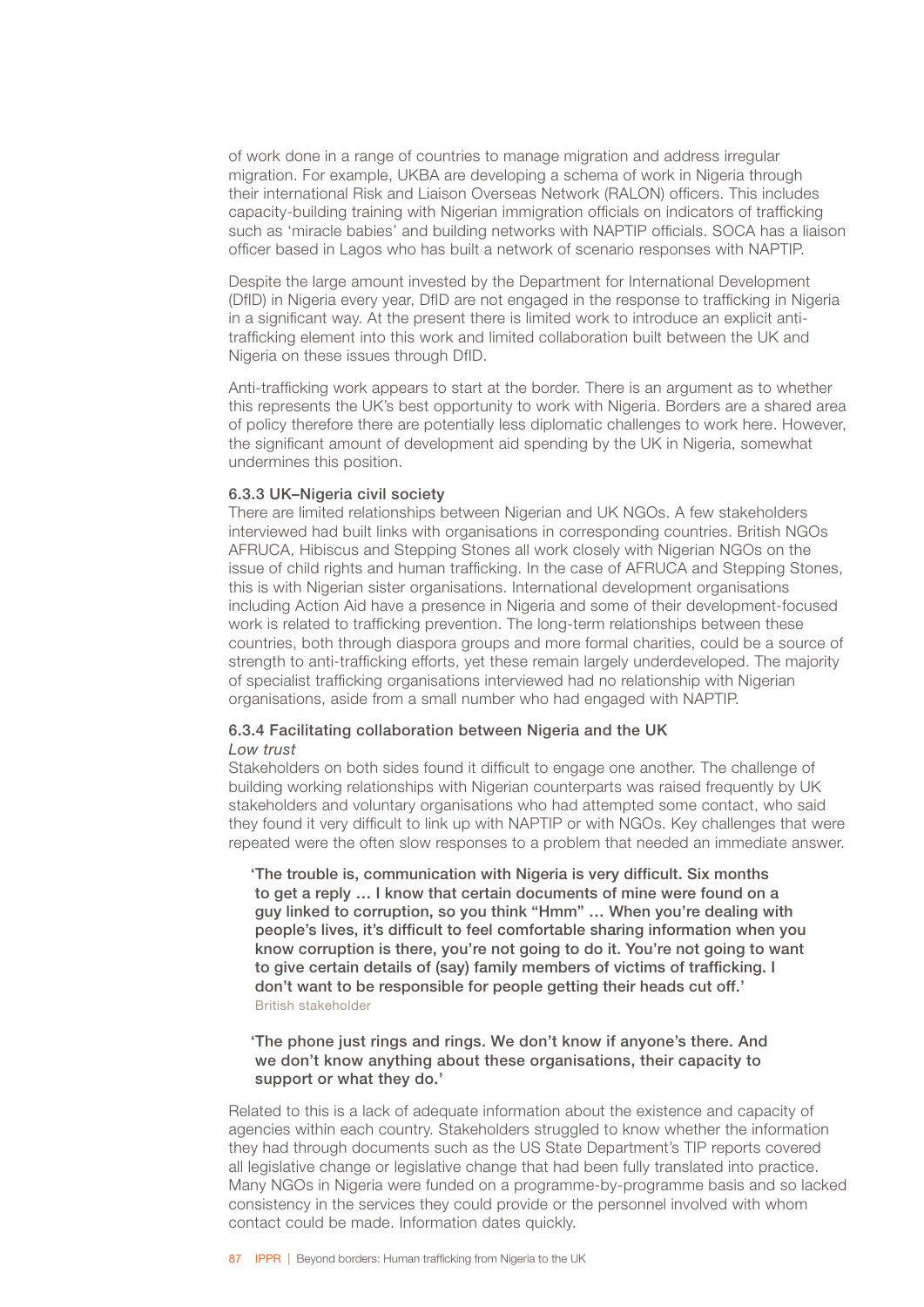#### *No UK point of contact*

The challenge of communication was not just an issue for the UK. Nigerian stakeholders who had attempted to engage with UK organisations reported many difficulties doing so. Stakeholders in Nigeria reported that they struggled to know how to engage with the UK on trafficking due to the multiplicity of organisations and departments, none of which seemed to have the capacity to work across borders, to engage on issues of public policy or to work on a broad range of issues. UKHTC were understood as having a limited intelligence-gathering role.

One stakeholder highlighted the confusion of engaging with many different agencies:

'One day the Metropolitan Police rang me, then I met someone from UKHTC. The one agency that seemed to be a useful contact was CEOP – they had the research, the links and the operation – but they're very small and only focus on children.*'*

Rather than through formal methods of collaboration between state agencies, stakeholders who had worked with UK organisations reported building their best working relationships through community organisations. As one stakeholder said:

## 'The MoU was signed in 2004, but there was nothing on this until 2008 when I was approached not by the government but by AFRUCA. That's how I built networks with people and continued this work.'

While this is an example of the different methods that can be used to facilitate collaboration, it demonstrates the lack of progress and of avenues for developing the trust relationships needed.

Governance structures in the UK are particularly lacking where the facilitation of collaboration is concerned. The trafficking portfolio sits within a department with a domestic remit and a tight focus on immigration issues. Departments with an international remit are not engaged with trafficking and other agencies have a tight remit (Metropolitan Police, CEOP) or are lack resources.

#### *Lack of shared understanding*

In order to build a way forward in this area a final hurdle must be overcome: the profound differences in the understanding of trafficking between Nigeria and the UK.

Despite the UK looking to work with Nigeria in its status as a country of origin for trafficking, this is not how Nigeria perceives itself. Trafficking from Nigeria is a small part of trafficking to, within and from Nigeria. While the UK is keen to engage with Nigeria primarily as a country of origin for trafficking, Nigeria regards itself as a country of destination, especially from other countries in West Africa as well as a country of transit. Allied to this, trafficking to Europe is a small part of trafficking from Nigeria. Trafficking from Nigeria occurs to other locations in West Africa, and to countries in the Gulf region. When trafficking to Europe is considered, it is associated with southern European countries, particularly Italy and Spain. Trafficking from Nigeria to Italy has been recognised as an issue for longer than trafficking from Nigeria to the UK, particularly the microphenomenon of the trafficking of women from the state of Benin in the south west of Nigeria to work in prostitution in Italy. How trafficking to Europe is conceived, as well as how mechanisms for responding to trafficking to Europe are configured, is led by this understanding.

Trafficking is understood as trafficking for sexual exploitation. This was clear in interviews undertaken with stakeholders in Nigeria and was an issue that many stakeholders made us aware of. Nigerian stakeholders felt that there was a real 'blind spot' on trafficking for domestic servitude and that while this falls within NAPTIP's remit they do limited work here. This foreclosure is due to a historical understanding of trafficking in Nigeria. It is also due to the fact that many of the stakeholders engaged in this work are motivated by the importance of addressing sexual exploitation (for example, organisations also working to end prostitution). As in the UK, stakeholders also suggested that there are cultural barriers to building an understanding of domestic servitude as something illegal.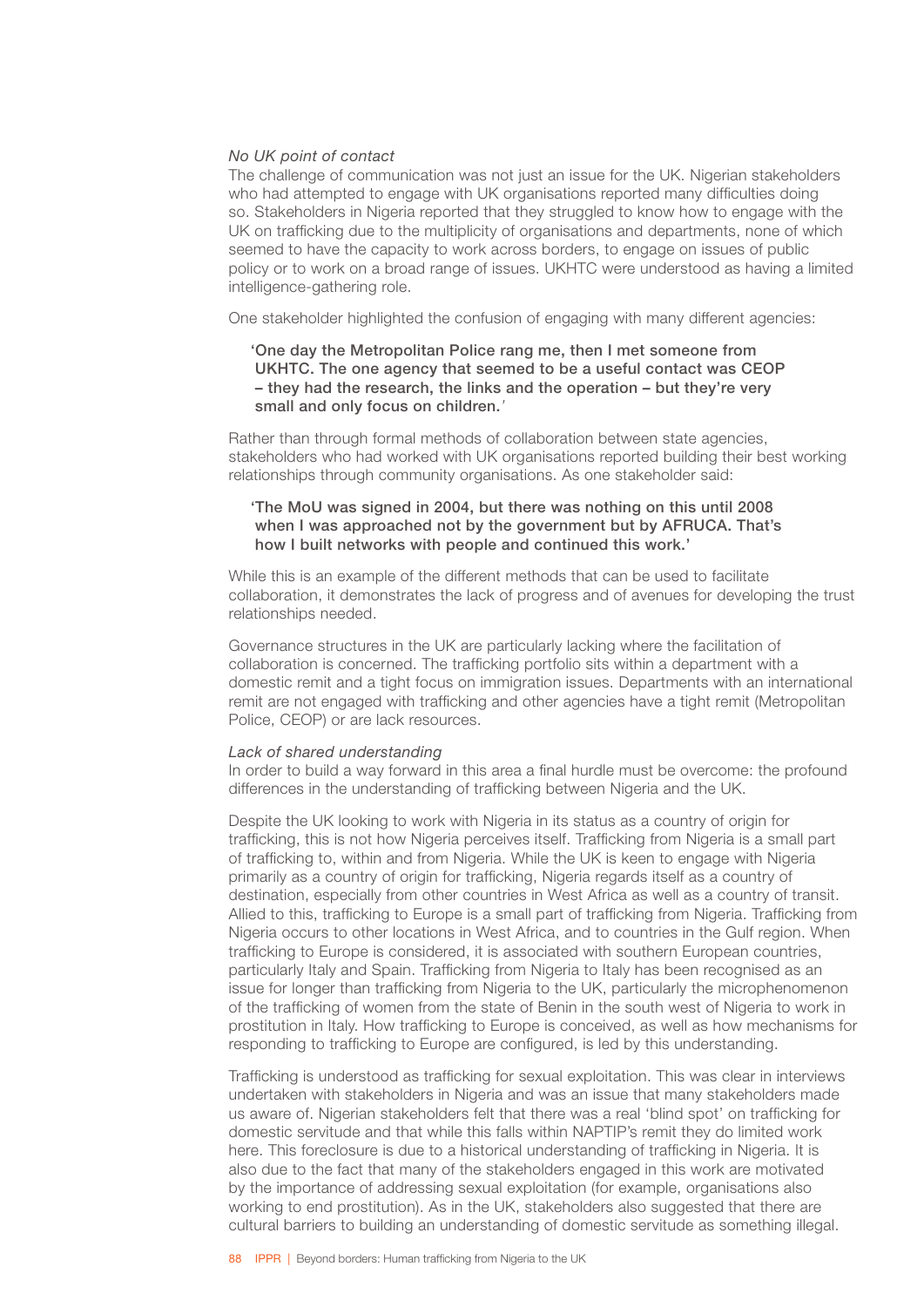According to Nigerian stakeholders, many people see poor children or adults being offered an opportunity to work at a richer person's house in exchange for support as being a charitable rather than exploitative act. Therefore changing these attitudes as to what trafficking is and what needs to be addressed is a challenge.

#### *Challenging nature of the issue*

Finally a further issue precluding collaboration is the difficulty perceived by British stakeholders of addressing this issue in Nigeria. The causes of trafficking were thought to be large, structural and require wider development solutions that were not realistic or achievable through smaller programmes:

## 'The issues are so huge. The poverty, it's not like anything here. Really without addressing that you're going nowhere in addressing trafficking.' British stakeholder

It was felt that work to address trafficking that had been carried out between the UK and other countries was not possible in Nigeria. For example, the fact that Nigeria was a mainly cash-based society precluded collaborative work to trace the proceeds of crime. The fact that trafficking was not just caused by deeply entrenched social and economic factors but that many key actors were perceived to have a vested interest in not addressing it was also key to making that work very difficult.

# 'It's the government, it's the police, it's the families, it's the spiritual leaders: everyone's benefiting from trafficking – it is in so many powerful people's interest for this to continue.'

British stakeholder

This sense of hopelessness and challenge, whether from experience or perception, seemed to influence the type of work undertaken and willingness to begin any large, collaborative projects.

Ultimately this work must be taken forward in small steps. This means pursuing opportunities with UN partners and European organisations. A way forward may be found through engaging with partners and developing work in areas where trafficking is concentrated. Work undertaken by the UKHTC and others to gather intelligence and map instances of trafficking is a useful start here. This information needs to be disseminated so as to support the development of further collaborative work by NGOs and others.

## 6.4 Cooperation: conclusions and recommendations

In order to ensure a strategic and efficient response to trafficking, the UK should designate the UKHTC as an independent agency with oversight of trafficking work. As an independent agency, it would be able to build consensus about the trafficking problem in the UK. It would also provide critical scrutiny to policy to ensure that there is meaningful cooperation within government and that the trafficking response is effective and evidence-led. Critically, this would also give other countries, including Nigeria, a single point of contact that they can engage with. It will also allow the UK to engage more fully with Europe in order to build multilateral responses to Nigerian trafficking that address the criminal aspects of trafficking as well as more structural factors.

While there is limited cooperation between British and Nigerian statutory and voluntary organisations, there is significant scope for development here. The existence of a bilateral MoU provides an opportunity for developing better working relationships in the many areas where a cooperative response is needed. As well as the return of trafficked people from the UK to Nigeria, the MoU provides a starting point for cooperation on work to prevent trafficking. The MoU needs to be refined and made more relevant. A working party made up of designated individuals from the UK and Nigeria should be convened to take this work forward.

In Nigeria, NAPTIP should work to facilitate the work of NGOs and other government agencies to ensure that the response to trafficking addresses the fundamental drivers of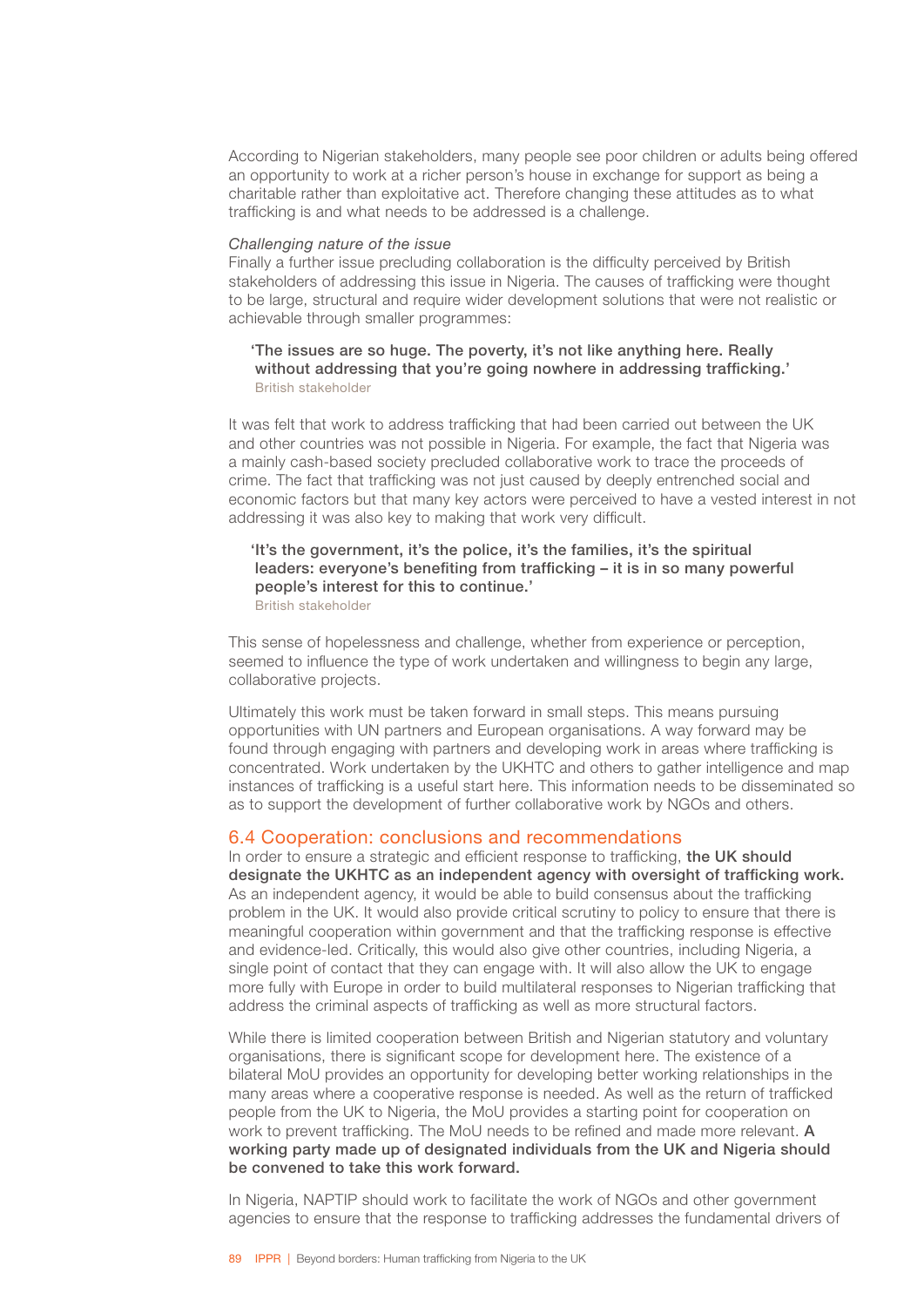trafficking. Many actors lack resources and as a result struggle to work together due to funding pressures. NGOs also lack networking capacity. In order to make the response to trafficking effective and efficient, NAPTIP should regain its collaborative mandate and work to facilitate the work of NGOs and other government agencies to ensure that the response to trafficking addresses the fundamental drivers of trafficking.

With the work of NAPTIP looking to become more enforcement-focused, it is critical that NGOs and other agencies are able to come to the fore in order that responses develop across a range of areas. NAPTIP should formalise their working agreement with NACTAL in order to raise the profile of anti-trafficking work done by the many actors in Nigeria and ensure that there is dialogue between the two organisations.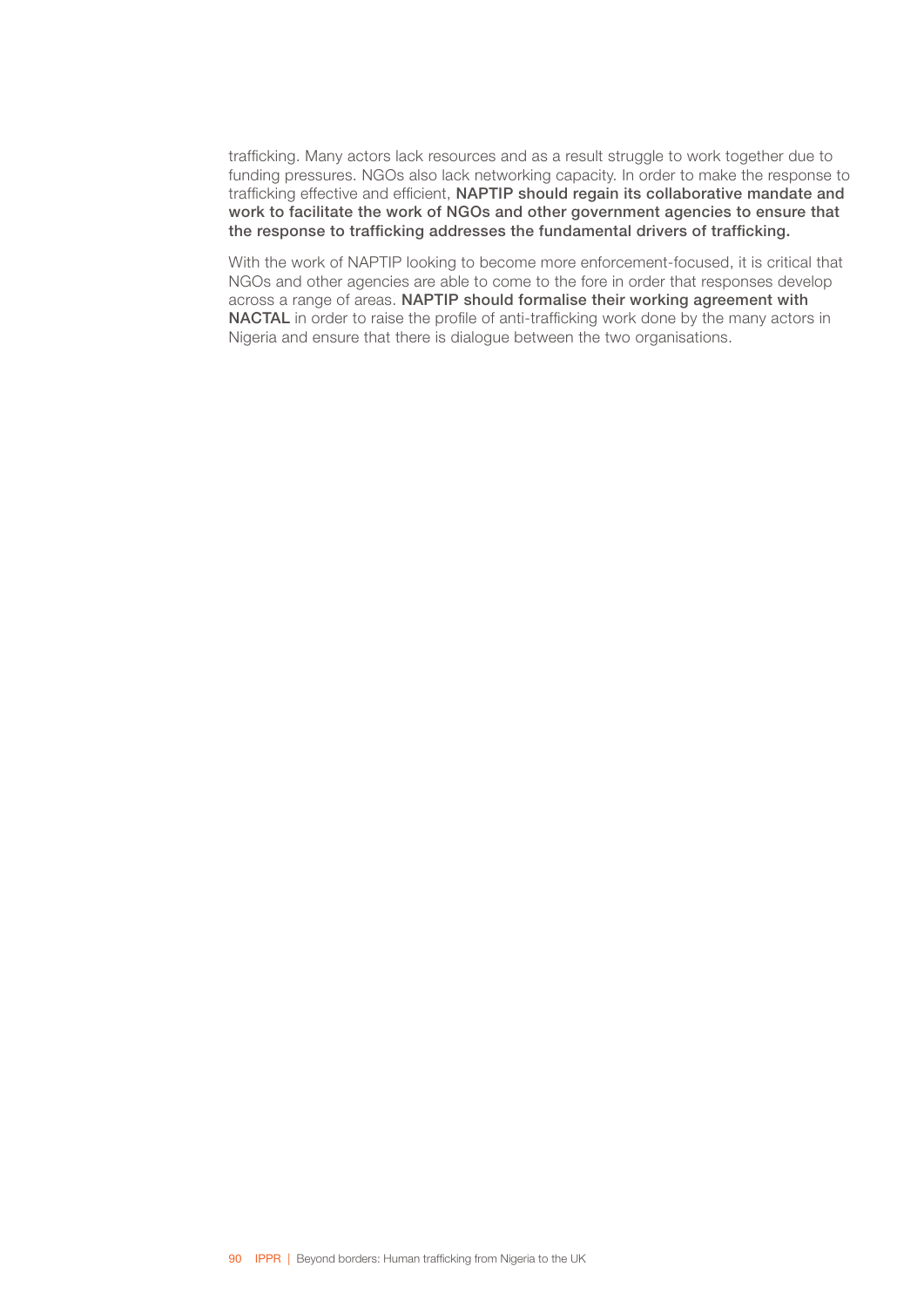# 7. CONCLUSION: OPPORTUNITIES TO ENACT **CHANGE**

The prevention of trafficking and protection of its victims should be the ultimate aim of a country's trafficking strategy. Studying the mechanisms and drivers of trafficking from an end-to-end perspective has demonstrated a number of areas where a new response is needed.

In order to address trafficking we need to build towards a nuanced and shared understanding of what the problem is that we are trying to address through trafficking policy, both in concept and in scale. Trafficking is a diverse phenomenon. It involves men as well as women, children as well as adults; internal as well as international movement and labour as well as sexual exploitation. Experiences of people trafficked to the UK are complex. Trafficking from Nigeria can be distinct from other forms of trafficking into the UK. The prevalence of domestic servitude and the use of juju, social obligation, and other methods of retention and coercion require a tailored response.

However, data on the character and scale of trafficking from Nigeria and to the UK is hard to find. In part, this is due to the hidden and irregular nature of the issue. However neither country makes the collection of intelligence on this issue as easy as they might. For example, in the UK the structure of the NRM leads to an incomplete collection of trafficking data. This not only leads to poor strategies to address trafficking, it prevents effective collaboration and leads to reticence and uncertainty about the approach needed. The location within government of scrutiny of the trafficking response means that the picture of trafficking presented is not always trusted. In Nigeria, work to address trafficking for sexual exploitation can crowd out work on trafficking for other exploitation types.

While the policy debate around trafficking is focused on it as an aspect of irregular migration, it is the abuse and exploitation of victims of trafficking that are its key distinguishing features. In order to develop an effective response it is important to start by developing a shared understanding of trafficking as a problem of abuse and exploitation rather than migration.

The causes of trafficking from Nigeria are complex. Many people are involved, not all of whom fit the persona of an 'evil' trafficker. Trafficking networks may involve people in multiple countries, however the nature of these connections is often different to the complex, corporate structure of organised criminal networks. Trafficking from Nigeria can be carried out at a household level. Trafficker and exploiter are often friends, relatives or associates, and are frequently also connected to some degree with the victims. While traffickers in Nigeria are often family friends or extended relatives, even parents and boyfriends, receiving traffickers in the UK may also have some degree of association with the victim. The role of organised criminal networks should not be underplayed, particularly with respect to sexual exploitation. It is important that the influence of otherwise lawabiding people and actions that are at the extreme end of otherwise normalised behaviour is acknowledged.

International enforcement bodies have a role to play, however they are not the only important actors. Trafficking is an issue that exists in the gaps of law enforcement, employment regulation, welfare service delivery and border control. More than that, however, trafficking exists in the gaps of support provided by families and communities. At the heart of these trafficking experiences is the reality that a lack of resilience and formal or family support makes victims vulnerable to private individuals perceived to offer the support they need yet couldn't access; support for a better life and education but equally for sanctuary or food. As such, it is an issue that must have a response from state actors, working along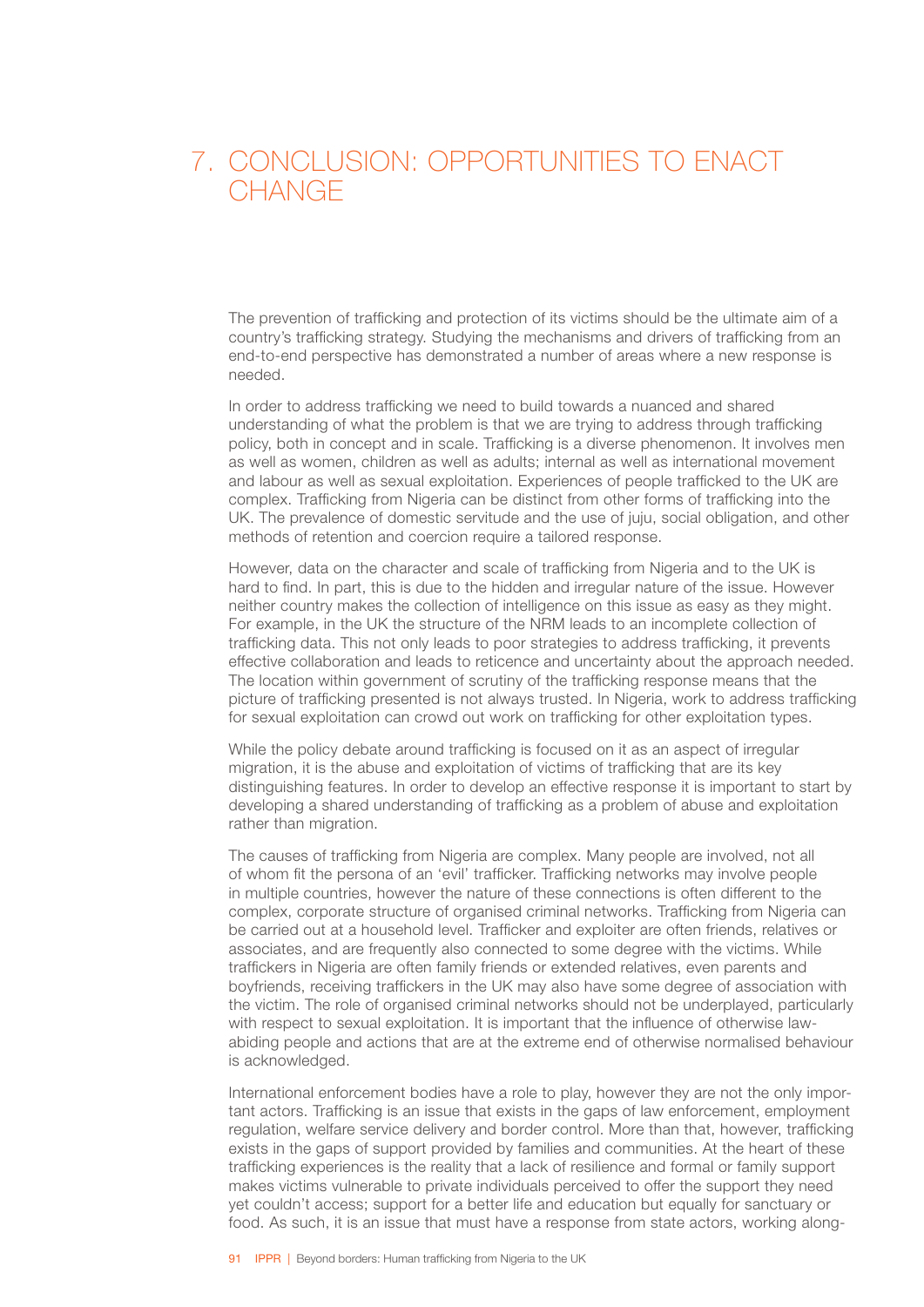side voluntary and community groups, particularly at a local level. Policy and practical responses that address only one aspect of the problem are bound to fail. A holistic approach built on collaboration (between agencies, countries, and regions) is essential.

By focusing the policy response to trafficking as a form of irregular immigration that can be addressed with stronger border controls there is a risk that UK policy ignores the factors that makes people vulnerable to trafficking as well as the causes of the exploitation that they then suffer. The response currently in place threatens to displace trafficking rather than address it.

Attempting to address trafficking at international borders is difficult and too late. Our research demonstrates that vulnerability to trafficking as well as exploitation and abuse starts well before trafficked people come close to a border. In Gigi's case, and in common with many trafficked people, trafficking experiences were one part of a continuum of abuse and exploitation that had defined her childhood, her life in Nigeria and her life in the UK, both before and after seeking help from the authorities. The 'part' of the experience that comes under the definition of trafficking to the UK can be as one small section of a longer period of abuse and exploitation. Anti-trafficking work needs to go beyond borders to address the vulnerability and power imbalances that drive trafficking in Nigeria, and the demand for exploitative labour and lack of exit strategies that drive trafficking in the UK.

In Nigeria also, policy responses to trafficking are again too narrow and are not sensitive to the wider socio-political-economic situation that they sit within. A clear example of this is the common prevention strategy of raising awareness about the dangers of trafficking. This is a useful and valid strategy. Our nationwide poll in Nigeria found low awareness among some vulnerable groups. However, it is important that a programme of work that seeks to raise awareness of trafficking acknowledges the power dynamics between people vulnerable to trafficking and others in their wider network. It must also be acknowledged that trafficking does not go on purely or even largely due to a lack of awareness. People become vulnerable to trafficking when fleeing violence or abuse and are unable to access support through family, relationships, employment or formal support services.

Access to education, access to employment, and access to support for people fleeing situations of abuse and exploitation are all essential elements of an effective trafficking response. In the UK, work should address the opportunities for exploitable labour and coercion to occur.

In the UK, responses to prevent trafficking should go beyond migration. In Nigeria they should go beyond trafficking. Rather than seek to address trafficking in a targeted way, responses should be broader. For trafficking policy to be effective rather than marginal it needs to be 'mainstreamed' into development, education, action on children's rights, welfare and crime policy in both the UK and Nigeria. In order to ensure that these wider responses are not vulnerable to changing priorities in these wider areas, a point of coordination is needed.

The protection of trafficked people in the UK and in Nigeria has many shortfalls. In the UK it is inaccessible, not provided to those who are entitled to it, short term and, in many ways, retraumatising. In Nigeria, the low capacity of organisations offering support means that support can be unreliable, lack therapeutic value, and be unable to provide the specialist support that victims of trafficking require. The presumption of family reunification as the end goal of a support pathway threatens to aggravate recovery and cause further violence, abuse and retrafficking.

We need to ensure that protection for victims of trafficking is both accessible and long term. Victims of trafficking attempted to survive for a long period of time before seeking or receiving specialist support. This led to them entering into situations of extreme vulnerability and in some cases further exploitation. Support should be designed to accommodate the fears and barriers that trafficked people have about leaving their situation of exploitation and seeking support. This includes engaging with the people that trafficked people seek help from, as well as members of the public and community spaces.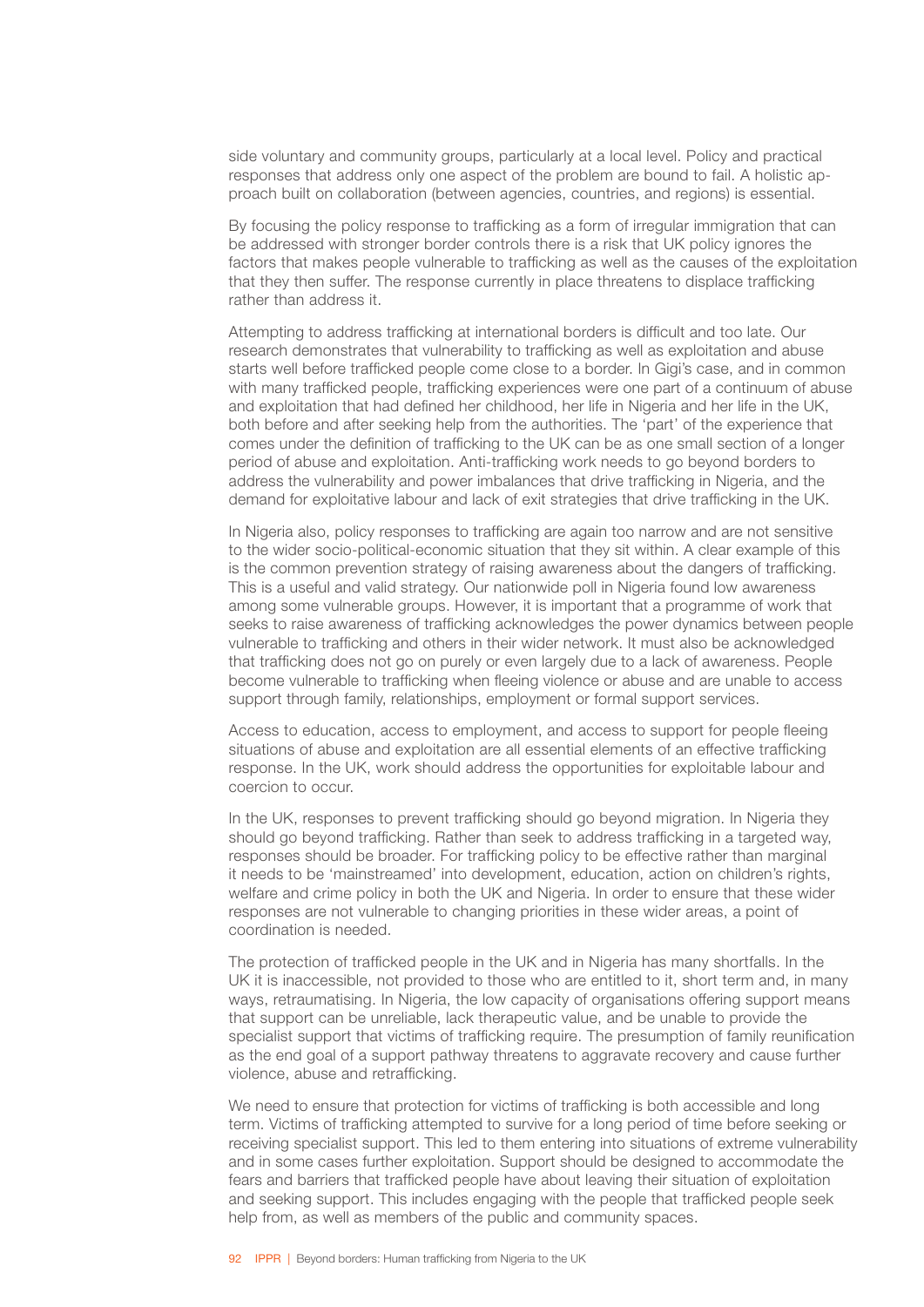The provision of 45 days of support to trafficked people is important. Many trafficked people have chronic health and social care needs. However, beyond this, support is piecemeal and uncoordinated. Support to ensure that, when possible, trafficked people are able to become self-sufficient is an important, final piece.

Prosecution strategies, like prevention strategies, that focus on organised structures, are not always suited to detecting and addressing trafficking from Nigeria. Organised criminal networks are well-developed and certainly play a role in many trafficking cases. However, policy responses designed to crack organised criminal networks are likely to provide too blunt an instrument here.

The importance of collaboration is written throughout the UK's latest human trafficking strategy and defines a central reason for the establishment of NAPTIP, Nigeria's dedicated anti-trafficking agency. To date this is something that the UK and Nigeria have been doing with mixed success. In the UK there needs to be better local link-up between agencies. In Nigeria, the role of NAPTIP needs to refocus on building platforms of collaboration between key agencies.

## 7.1 Ways forward: agents of change

In order to plot a way forward, it is important to understand who the agents of change in this area are and therefore who is placed to take the action needed. This section will set out who it is who is placed to move this work forward before setting out our recommendations for a reconfigured response.

#### 7.1.1 Individuals vulnerable to trafficking or formally trafficked people

The people involved in the act of trafficking are the closest to it and may be most able to tackle the issue. For example, victims of trafficking can help to stop the work of serial traffickers as well as send a clear message on the consequences of trafficking to other people involved in trafficking and exploiting by pursuing prosecutions of their traffickers. Formally trafficked people are an important source of information on how trafficking happens as well as the information and programmes that will help those in a situation similar to themselves to avoid being trafficked.

Our research identifies some of the current limits to people vulnerable to being trafficked or formally trafficked people's involvement in anti-trafficking work. Despite many awareness campaigns targeting people vulnerable to trafficking, as well as a strong sense from many stakeholders interviewed in Nigeria particularly that trafficked people enter into a trafficking situation by choice and with a strong sense of agency, our research demonstrates that they often have a limited role in the decision to accept a job or travel opportunity. For trafficked people to participate in prosecutions they require adequate protection and intensive support that is often hard to access. For trafficking policy to succeed it should begin by acknowledging current constraints and the lack of opportunity for individuals vulnerable to trafficking to tackle the issue. Responses should look to bolster individual agency so that they can be active in addressing trafficking. This could be by either providing support to people fleeing violence, or addressing inequalities in access to education or employment between genders in Nigeria, empowering migrant workers through routes out of uncertain immigration status in the UK, or through ensuring access to protection for people exiting a trafficking situation.

#### 7.1.2 Local and community level: parents, schools, community leaders

In this current context, it is the people around individuals vulnerable to trafficking or who have been trafficked who are best placed to take action and can potentially make the most impact. Parents and community leaders play an important part, often unknowingly in facilitating trafficking. Similarly, shared beliefs held by communities about opportunities abroad and support for vulnerable children can facilitate trafficking through normalising components of it. In the UK, trafficked people have limited contact with others. However some have contact with exploiters' friends, contact with church, healthcare and schools. Similarly, after leaving a situation of trafficking, most people seek support from the public, particularly from people they feel may be Nigerian or who are in 'Nigerian' community settings such as churches or hairdressers. In order to address trafficking it is critical to acknowledge the impact that can be made by local communities.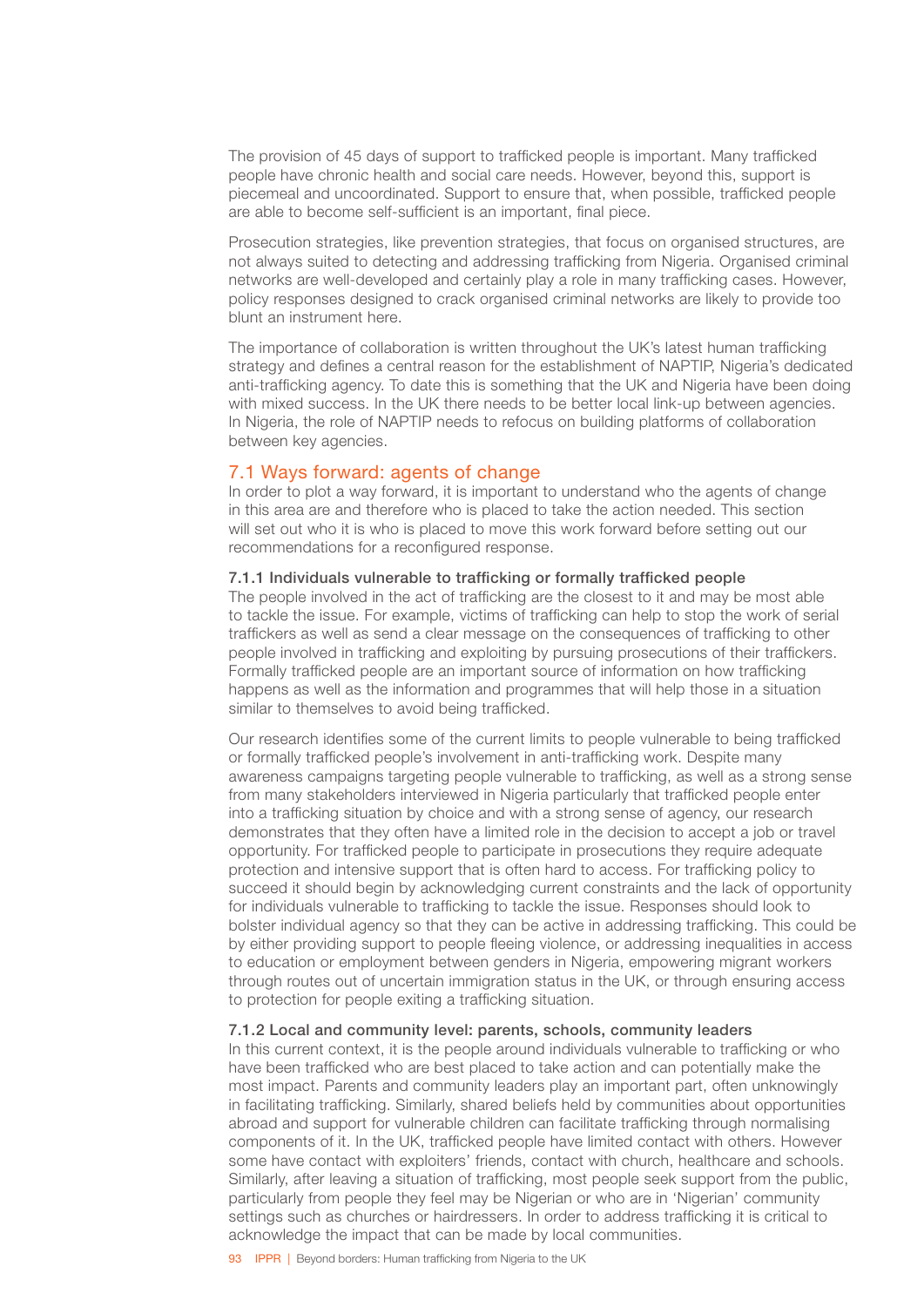Trafficking is an issue that affects particular communities and not whole countries. Rather than seeing trafficking as something that comes from Nigeria to the UK we should understand it as something that happens from particular communities in Nigeria to particular communities in the UK. While international collaboration is key work, it needs to be done on a local as well as international level. Addressing the aspects of life in particular places that make people vulnerable to trafficking requires local action to address complex issues. It requires a response that goes beyond trafficking and addresses wider factors such as access to education, employment and safety from violence. These responses require engagement with mainstream work done in these areas by local actors outside of specialist trafficking streams of work.

While this approach stresses the importance of an approach led by local individuals, NGOs and agencies, this does not equate to an approach that hands over responsibility for action to these actors. Trafficking must be addressed this way as it is a route to an effective response. However, it must be done in concert with appropriate funding and mechanisms of accountability. Work at a national level is still an important part of a trafficking response

#### 7.1.3 National level

In order to support this local response, work needs to be carried out at a national level in order to articulate a clear and consistent analysis of the problem, recognition of responsibility for action and a strategy for coordinated action. This needs to be supplemented with coordination and scrutiny of policy needed so work is complementary and is not undone by competing priorities. Work at a national level should be one of coordination not response. National institutions and actors should be calibrated so as to support and facilitate anti-trafficking work by local frontline agencies but also innovative work by grassroots NGOs. An issue that is so diverse, so locally dependent and so changeable requires a response led by local actors. The need for responses to be mainstreamed into wider work means that the response to trafficking cannot be carried out by anti-trafficking organisations alone. This requires national agencies that are open to collaboration as well as able to build trusted relationships with a range of partners. Independence as well as adequate communication is crucial for work to be done here.

Crucially, a strong national lead is critical to ensure that international collaboration can easily be facilitated. The ad hoc nature of collaboration being done between agencies in Nigeria and the UK to date leads to work being non-strategic and incomplete as agencies feel unable to take a strong lead, make autonomous decisions and work across boundaries.

## 7.1.4 International level

Working at a global level through agencies such as Interpol, the IOM or a UN body, or at a regional level through Europol or a European body brings many opportunities to address trafficking. And collaborative projects can lead to long-term collaborative relationships. Most of the initiatives to date have been by UNODC or the United Nations Interregional Crime and Justice Research Institute (UNICRI). Such programmes, included Preventing and Combating Trafficking of Minors and Young Women from Nigeria to Italy, funded by the Italian Ministry of Foreign Affairs, carried out by UNICRI in cooperation with UNODC, Nigerian institutions and NGOs from March 2008 to April 2010.

## 7.2 Ways forward: summary of action needed

To tackle trafficking from Nigeria to the UK more effectively, action by a range of actors is needed.

## 7.2.1 UK government and agencies

- The UK should designate the UKHTC as an independent agency with oversight of trafficking work. The UK should identify an independent point of contact for trafficking work, similar to a rapporteur*.*
- In addition to its work liaising with statutory agencies and nongovernmental agencies an independent UKHTC must place a greater emphasis on outreach and communication with local communities, particularly among the Nigerian diaspora in London and other cities across the country.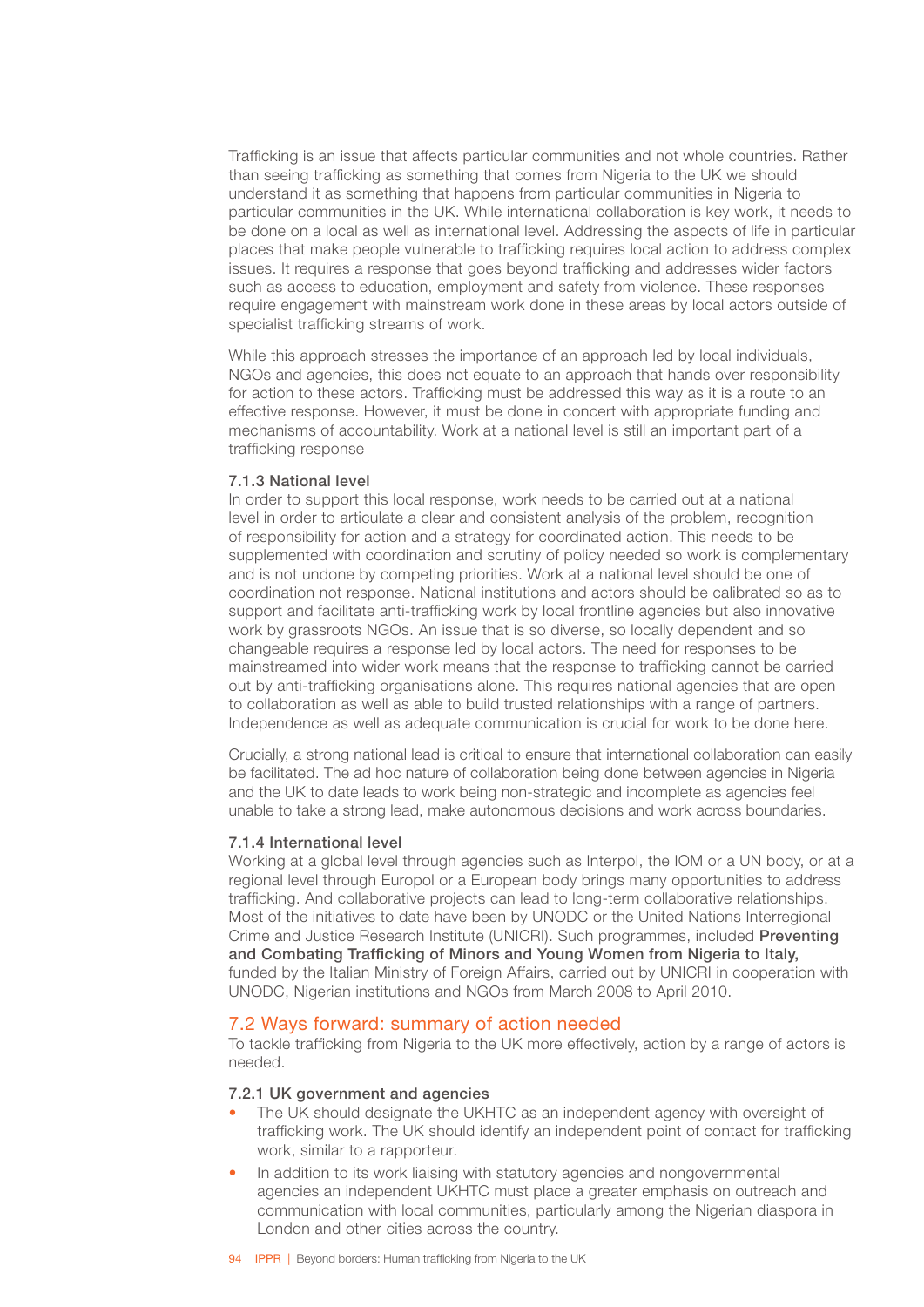- The UK should designate individuals (particularly from the UKHTC but also other agencies) to form part of a working party made up of individuals from the UK and Nigeria in order to ensure the development of the MoU and provide a point of collaboration for strategic anti-trafficking responses between the two countries.
- Agencies including the police, UKBA and social services should incorporate information on the diversity of trafficked people, how they may behave and how they are controlled, including features of Nigerian trafficking, in training packages for workers who may come into contact with trafficked people. Training must also stress the importance of not just identifying trafficked people but of supporting disclosure by following guidelines developed for working with people reporting violent crimes.
- The trafficking decision-making device should be reformed. Decisions should be made by an independent body for trafficking, separate from UKBA, tasked solely with trafficking decision-making. The body must adopt mechanisms that are conducive to fair decision-making. This means ongoing training for officials, access to advocacy support for interviewees, an appeals mechanism and the use of criteria that reflect the accepted definition of trafficking.
- Temporary residence permits should be issued to people who need to stay in the UK to pursue a civil case in the same way they are issued to those who have to stay in the UK to pursue a criminal case.
- The UK should ensure that all people returned to Nigeria are assessed for trafficking indicators and that the support that is needed is in place to ensure their safety.
- The UK should re-establish the domestic worker visa route that allows people to change their employer and extend this visa and the protection it affords to diplomatic households.
- UK development agencies should conduct an audit of the impact of their development work in Nigeria on trafficking as well as opportunities to develop further work focusing on gender empowerment through education, access to employment and safety.
- UK agencies' capacity building in Nigeria should focus on supporting Nigerian institutions to build child protection protocols in order to address the vulnerability and internal trafficking that leads to international trafficking.

## 7.2.2 UK local authorities

- Trafficked people should be referred to MARACs.
- Local authorities should establish community liaison officers for particular nationalities including Nigerians. This should be done in partnership with established NGOs. The role would be to build relationships between statutory services and community settings (people in churches, community groups and spaces) and to lead training sessions to share information about indications of trafficking and referral pathways, as well as providing points of contact for anyone wishing to disclose trafficking experiences.

## 7.2.3 UK NGOs

- UK organisations should run a campaign with people who may come into contact with trafficked people about the definition of trafficking, the law in the UK, what constitutes trafficking and the consequences as well as support pathways for referral of trafficked people. This should be delivered to individuals and communities who may come into contact with trafficked people.
- UK organisations should work with local authorities and statutory agencies to ensure that trafficked people are able to access support pathways through supporting community liaison officers and information on them.
- UK organisations, including community organisations should engage with an independent UKHTC to ensure that information is shared. Different agencies must attempt to work towards a position where consensus is reached on the scale and character of trafficking, the objectives of trafficking policy and necessary direction of policy.
- UK organisations should support the understanding of trafficking and the identity of trafficked people through considering opportunities to promote a range of trafficking experiences through their advocacy and media work.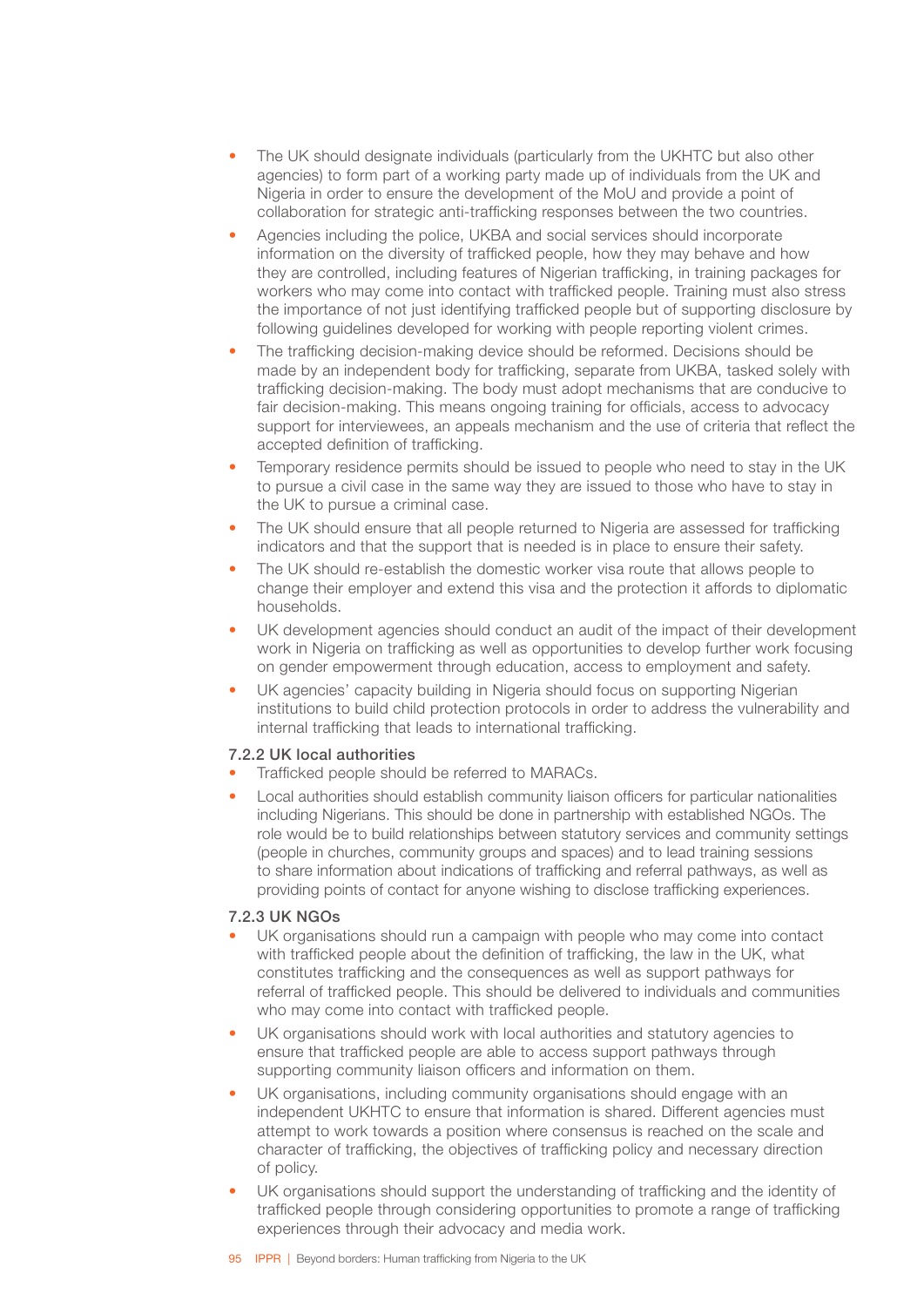## 7.2.4 Nigerian government agencies including NAPTIP

- NAPTIP should regain its collaborative mandate. Its role should be formalised as a collaborative one working to address the root causes of trafficking. Work streams should be developed to facilitate the work of other NGOs and other government agencies at a local and federal level to mainstream anti-trafficking work into their wider work. This is to ensure that the response to trafficking addresses the fundamental social and economic drivers of trafficking. The relationship between internal and international trafficking should be recognised and drivers of internal trafficking should be addressed by NAPTIP's work.
- Nigeria should designate individuals to form part of a working party made up of individuals from the UK and Nigeria to ensure the development of the MoU and provide a point of collaboration for strategic anti-trafficking responses between the two countries.
- NAPTIP should formalise their working agreement with NACTAL in order to support the anti-trafficking work done by the many actors in Nigeria and ensure there is dialogue between the two organisations.
- Tariffs for trafficking in Nigeria should be increased.

## 7.2.5 Nigerian NGOs

- Nigerian NGOs should deliver campaigns that are evidence-led to:
	- target vulnerable groups and those that facilitate trafficking and have a role in decision-making such as parents and community leaders
	- address trafficking for domestic work
	- involve people who have previously been trafficked (in cases where safeguarding can be ensured) or consider ways to use the testimony of people who have previously been trafficked.
- Collaboration efforts such as NACTAL should be supported by mature nongovernmental anti-trafficking organisations in order to provide a platform to bring in smaller organisations working on a range of related issues.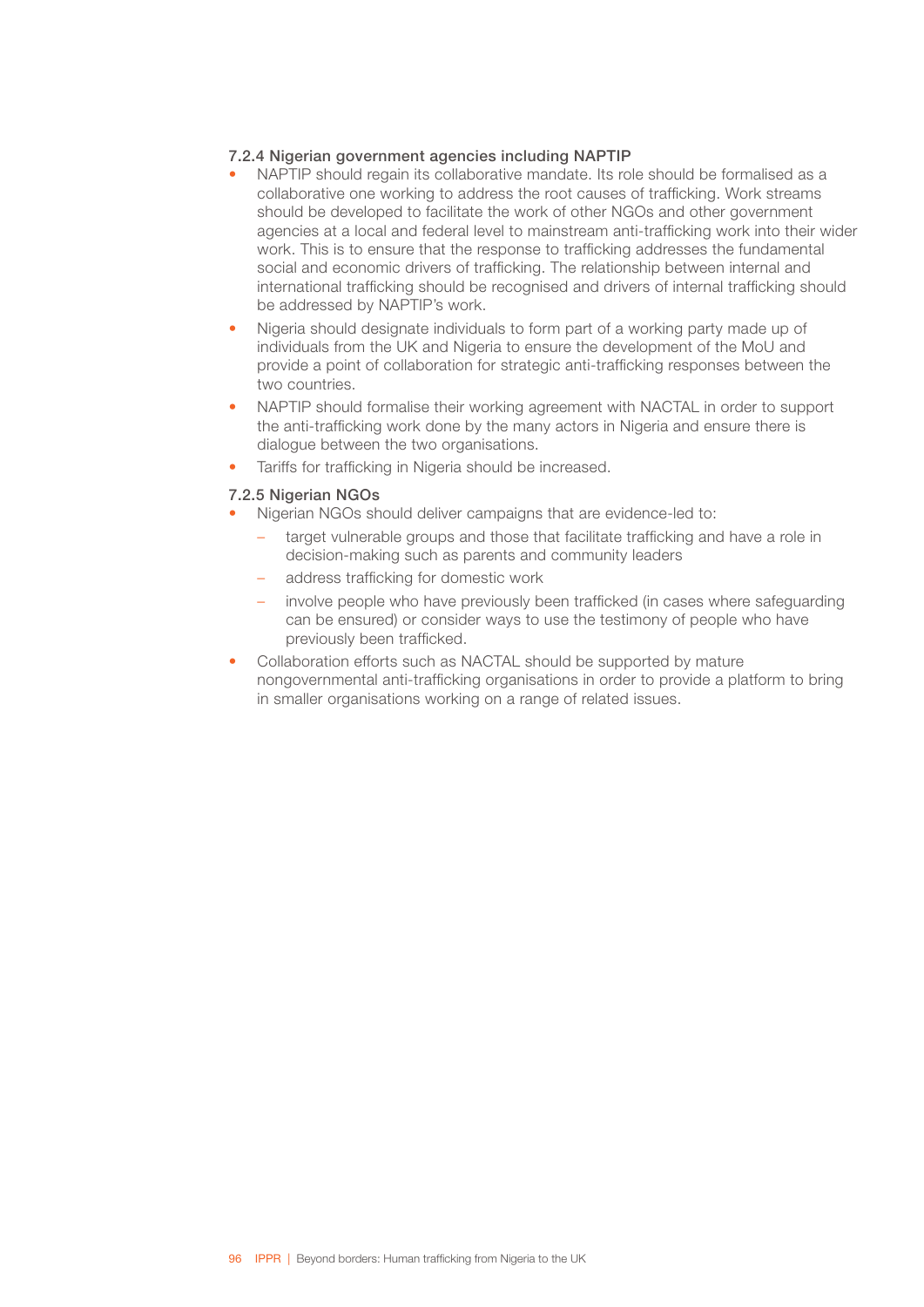# References

- Aghatise E (2007) 'The Problem of Trafficking of Women from West Africa to Europe: Cultural Dimensions and Experiences in Help and Reinsertion', paper presented at the International Conference on Human Trafficking and Prostitution, Benin City, 26–28 March 2007. [http://www.aretusa.net/download/centro documentazione/03contributi/](http://www.aretusa.net/download/centro documentazione/03contributi/c-09IROKO.doc) [c-09IROKO.doc](http://www.aretusa.net/download/centro documentazione/03contributi/c-09IROKO.doc)
- Anderson B and Rogaly B (2005) *Forced labour and migration to the UK*, London: Trades Union Congress
- Anti-Slavery International (2005) 'Compilation of Reports from the Conference on Trafficking of Human Beings and Migration: A Human Rights Approach'. [http://www.antislavery.org/includes/documents/cm\\_docs/2009/h/hands\\_up\\_for\\_](http://www.antislavery.org/includes/documents/cm_docs/2009/h/hands_up_for_freedom_conference_report_english.pdf) [freedom\\_conference\\_report\\_english.pdf](http://www.antislavery.org/includes/documents/cm_docs/2009/h/hands_up_for_freedom_conference_report_english.pdf)
- Anti-Slavery International (2005) 'What is Trafficking in People?' [http://www.antislavery.](http://www.antislavery.org/english/slavery_today/trafficking.aspx) [org/english/slavery\\_today/trafficking.aspx](http://www.antislavery.org/english/slavery_today/trafficking.aspx)
- Anti-Trafficking Alliance (2012) 'Will the London Olympics Increase Sex Trafficking into the UK?' <http://www.atalliance.org.uk/index.php/sex-trafficking/2012-olympics>
- Anti-Trafficking Monitoring Group [ATMG] (2010) 'Wrong kind of victim?' Anti-Slavery International. [http://www.antislavery.org/includes/documents/cm\\_docs/2010/a/1\\_](http://www.antislavery.org/includes/documents/cm_docs/2010/a/1_atmg_report_for_web.pdf) [atmg\\_report\\_for\\_web.pdf](http://www.antislavery.org/includes/documents/cm_docs/2010/a/1_atmg_report_for_web.pdf)
- Anti-Trafficking Monitoring Group [ATMG] (2012) 'All Change: Preventing Trafficking', Anti-Slavery International. [http://www.antislavery.org/includes/documents/cm\\_](http://www.antislavery.org/includes/documents/cm_docs/2012/a/atmg_all_change_prevention.pdf) [docs/2012/a/atmg\\_all\\_change\\_prevention.pdf](http://www.antislavery.org/includes/documents/cm_docs/2012/a/atmg_all_change_prevention.pdf)
- Aradau C (2005) *Good practice in response to trafficking in human beings*, Copenhagen: Danish Red Cross
- Association of Chief Police Officers [ACPO] (2010) 'Setting the record: The trafficking of migrant women in the England and Wales off-street prostitution sector'. <http://www.acpo.police.uk/documents/crime/2010/201008CRITMW01.pdf>
- Baker B and Massey S (2009) 'Irregular Migration: Filling the Information Gap: A Scoping Study on behalf of the EU/UNDP Joint Migration and Development Initiative', Coventry University. [http://wwwm.coventry.ac.uk/researchnet/AfricanStudies/Documents/](http://wwwm.coventry.ac.uk/researchnet/AfricanStudies/Documents/FillingtheInformationGapScopingStudy.pdf) [FillingtheInformationGapScopingStudy.pdf](http://wwwm.coventry.ac.uk/researchnet/AfricanStudies/Documents/FillingtheInformationGapScopingStudy.pdf)
- Bamidele G (2010) 'Confronting the irregular migration of Nigerians to Europe', Newsdiaryonline, 8 October 2010. [http://www.newsdiaryonline.com/europe\\_nigeria.](http://www.newsdiaryonline.com/europe_nigeria.html) [html](http://www.newsdiaryonline.com/europe_nigeria.html)
- Batty D (2012) 'Two-fifths of trafficking victims are male, survey reveals', *Guardian*, 26 April 2012. [http://www.guardian.co.uk/law/2012/apr/26/two-fifths-human-trafficking](http://www.guardian.co.uk/law/2012/apr/26/two-fifths-human-trafficking-male)[male](http://www.guardian.co.uk/law/2012/apr/26/two-fifths-human-trafficking-male)
- Buker H (2007) 'Transporting Women Sex Workers From Nigeria to Europe', *Crime & Justice International*, 23(100): 4–12. [http://www.cjimagazine.com/content/](http://www.cjimagazine.com/content/view/194/318) [view/194/318](http://www.cjimagazine.com/content/view/194/318)
- Cabinet Office (2010) *Coalition Agreement: An Agenda for Government,* London
- Carling J (2006) *Migration, Human Smuggling and Trafficking from Nigeria to Europe*, Geneva: International Organization for Migration
- Chandran P (2011) *Human Trafficking: A Handbook*, London: LexisNexis
- Chant S (2003) *The 'Engendering' of Poverty Analysis in Developing Regions: Progress Since the United Nations Decade For Women, and Priorities for the Future*, London: LSE Research Online. [http://eprints.lse.ac.uk/573/1/](http://eprints.lse.ac.uk/573/1/theEngenderingOfPovertyAnalysis.pdf) [theEngenderingOfPovertyAnalysis.pdf](http://eprints.lse.ac.uk/573/1/theEngenderingOfPovertyAnalysis.pdf)
- Cherti M, Pennington J and Galos E (2012) *The UK's response to human trafficking: Fit for purpose?* London: IPPR. [http://www.ippr.org/publication/55/9382/the-uks-response](http://www.ippr.org/publication/55/9382/the-uks-response-to-human-trafficking-fit-for-purpose)[to-human-trafficking-fit-for-purpose](http://www.ippr.org/publication/55/9382/the-uks-response-to-human-trafficking-fit-for-purpose)
- Child Exploitation and Online Protection Centre [CEOP] (2009) *Strategic Threat Assessment Child Trafficking in the UK*, London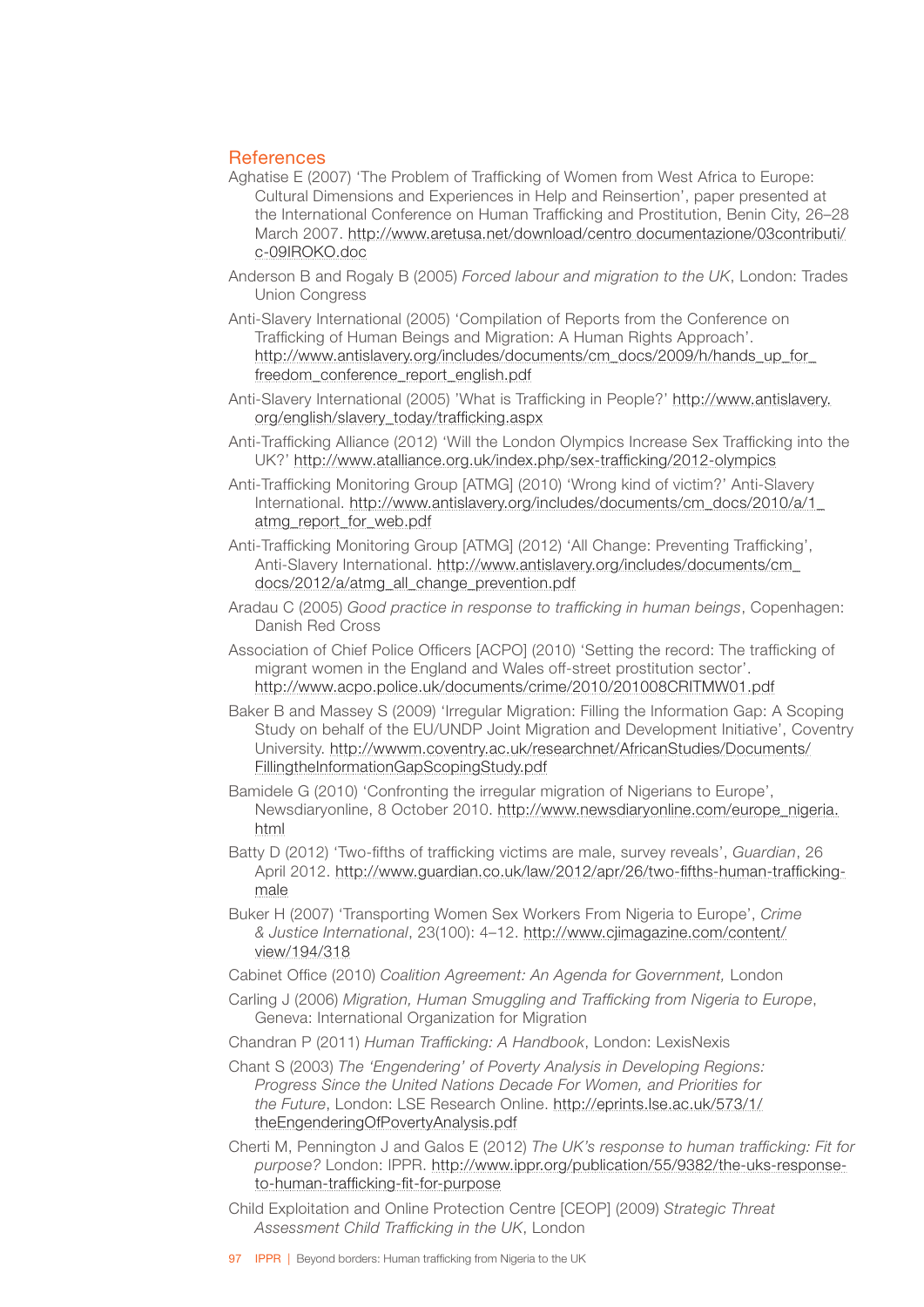- Children's Commissioner for England (2010) 'Inquiry into Child Sexual Exploitation in Gangs and Groups (CSEGG)'. <http://www.childrenscommissioner.gov.uk/info/csegg1>
- Craig G, Gaus A, Wilkinson M, Skrivankova K and McQuade A (2007) *Modern Slavery in the United Kingdom*, York: Joseph Rowntree Foundation. [http://www.jrf.org.uk/](http://www.jrf.org.uk/publications/modern-slavery-united-kingdom) [publications/modern-slavery-united-kingdom](http://www.jrf.org.uk/publications/modern-slavery-united-kingdom)
- Crown Prosecution Service [CPS] (2011) *Human Trafficking and Smuggling: Legal Guidance*, London
- Davies N (2009) 'Human Trafficking an Anatomy of a Moral Panic', *Guardian*, 20 October 2009
- De Haas H (2006) *International migration and national development: Viewpoints and policy initiatives in countries of origin – The case of Nigeria*, report prepared for Radboud University and Directorate General for International Cooperation, Ministry of Foreign Affairs, the Netherlands. <http://socgeo.ruhosting.nl/html/files/migration/heindehaas.pdf>
- End Child Prostitution and Trafficking [ECPAT] (2010) *Child trafficking in the UK: A snapshot*, London
- European External Action Service (2010) '*The European Union's Policy on Trafficking in Human Beings: An Overview of the External Dimension'*. [http://eeas.europa.eu/\\_](http://eeas.europa.eu/_human_rights/traffic/2010_eu_external_policy_on_thb.pdf) [human\\_rights/traffic/2010\\_eu\\_external\\_policy\\_on\\_thb.pdf](http://eeas.europa.eu/_human_rights/traffic/2010_eu_external_policy_on_thb.pdf)
- Fitzgibbon K (2003) 'Modern Day Slavery? The Scope of Trafficking in Persons in Africa', *Africa Security Review*, 12(1): 81–89
- Global Alliance Against Traffic in Women [GAATW] (2010) 'Beyond Borders: Trafficking in the Context of Migrant Labour and Women's Rights*',* GAATW International Members Conference 2010. [http://www.gaatw.org/publications/IMCC2010\\_Report.pdf](http://www.gaatw.org/publications/IMCC2010_Report.pdf)
- Group of Experts Against Trafficking in Human Beings [GRETA] (2012) *Report concerning the implementation of the Council of Europe Convention on Action against Trafficking in Human Beings by the United Kingdom: First Evaluation Round,* Brussels: Council of Europe
- Home Office (2009) 'The Trade in Human Beings: Human Trafficking in the UK The Government Reply to the Sixth Report from the Home Affairs Select Committee Session 2008–2009 HC 23'. [http://www.official-documents.gov.uk/document/](http://www.official-documents.gov.uk/document/cm76/7693/7693.pdf) [cm76/7693/7693.pdf](http://www.official-documents.gov.uk/document/cm76/7693/7693.pdf)
- Home Office (2011a) 'Government looks to join Europe-wide action on trafficking'. <http://www.homeoffice.gov.uk/media-centre/news/eu-wide-action>
- Home Office (2011b) 'Human Trafficking Strategy'. [http://www.homeoffice.gov.uk/](http://www.homeoffice.gov.uk/publications/crime/human-trafficking-strategy?view=Binary) [publications/crime/human-trafficking-strategy?view=Binary](http://www.homeoffice.gov.uk/publications/crime/human-trafficking-strategy?view=Binary)
- House of Commons (2010) 'The Trade in Beings: Human Trafficking in the UK'. <http://www.publications.parliament.uk/pa/cm200809/cmselect/cmhaff/23/23i.pdf>
- Inter-departmental Ministerial Group [IdMG] (2012) *First annual report of the Inter-Departmental Ministerial Group on Human Trafficking*, London: Home Office. <http://www.homeoffice.gov.uk/publications/crime/human-trafficking-report?view=Binary>
- International Labour Organisation [ILO]/IPEC (2000) 'Combating trafficking in children for labour in West and Central Africa', Geneva
- International Labour Organisation [ILO] (2003) 'National Child Labour Survey', cited in UNICEF (2007) information sheet. [http://www.unicef.org/wcaro/WCARO\\_Nigeria\\_](http://www.unicef.org/wcaro/WCARO_Nigeria_Factsheets_ChildTrafficking.pdf) [Factsheets\\_ChildTrafficking.pdf](http://www.unicef.org/wcaro/WCARO_Nigeria_Factsheets_ChildTrafficking.pdf)
- International Organization for Migration [IOM] (2012), 'Nigeria'. [http://www.iom.int/jahia/](http://www.iom.int/jahia/Jahia/nigeria) [Jahia/nigeria](http://www.iom.int/jahia/Jahia/nigeria)
- Kale Y (2012) *The Nigeria Poverty Profile 2010 Report*, Abuja: National Bureau of Statistics
- Kara S (2009) *Sex Trafficking: Inside the Business of Modern Slavery*, New York: Columbia University Press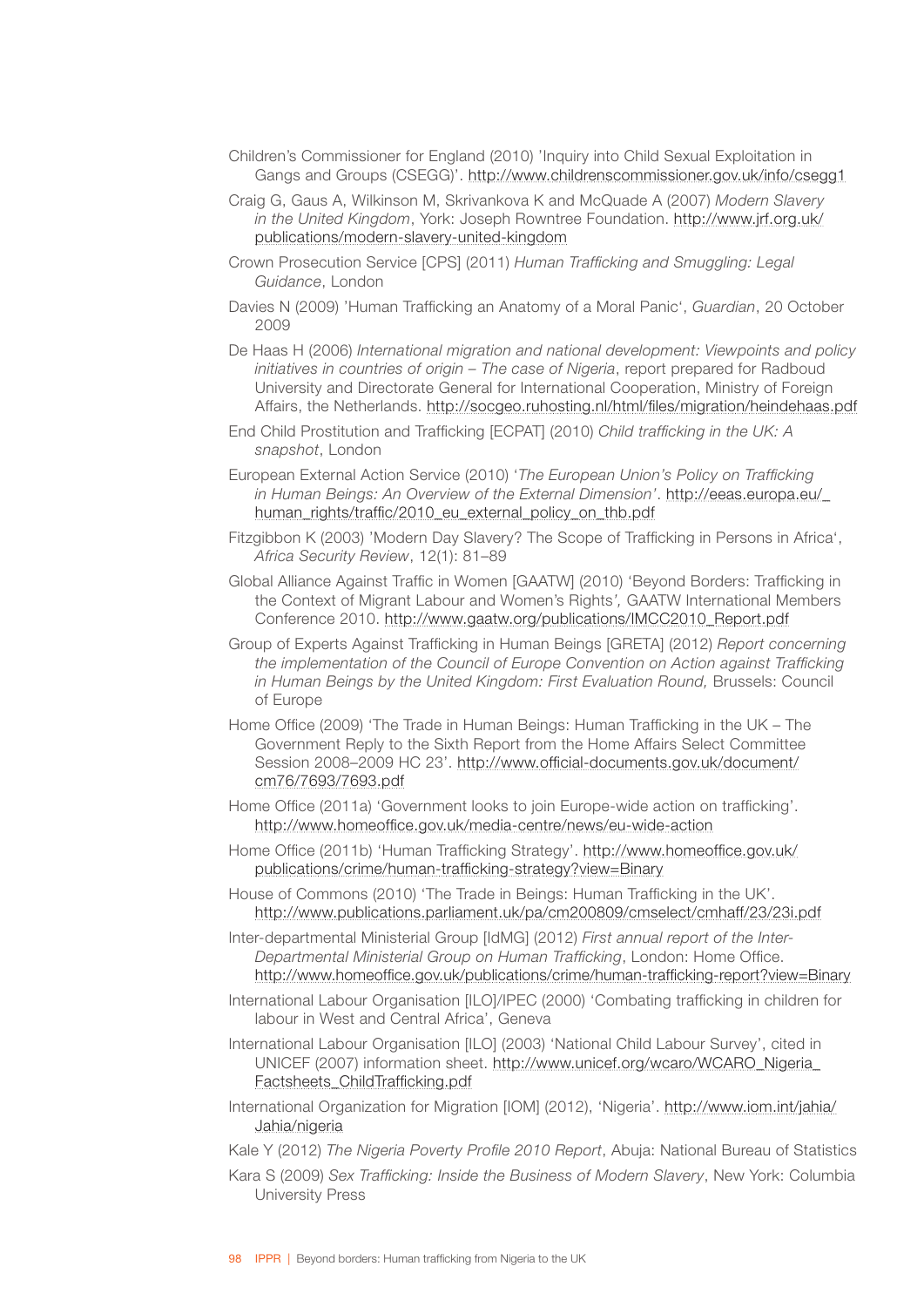Kaufmann D, Kraay A and Mastruzzi M (2010) 'The Worldwide Governance Indicators: Methodology and Analytical Issues'*,* World Bank*.* [http://papers.ssrn.com/sol3/papers.](http://papers.ssrn.com/sol3/papers.cfm?abstract_id=1682130) [cfm?abstract\\_id=1682130](http://papers.ssrn.com/sol3/papers.cfm?abstract_id=1682130)

Lalani M (2011) *Policies that work to protect migrant domestic workers*, London: Kalayaan

- Moss J (2011) 'Trafficking: a human rights abuse, not an immigration offence', Open Democracy, 17 August 2011. [http://www.opendemocracy.net/5050/jenny-moss/](http://www.opendemocracy.net/5050/jenny-moss/trafficking-human-rights-abuse-not-immigration-offence) [trafficking-human-rights-abuse-not-immigration-offence](http://www.opendemocracy.net/5050/jenny-moss/trafficking-human-rights-abuse-not-immigration-offence)
- National Agency for Prohibition of Traffic in Persons [NAPTIP] (2012) 'Database Analysis: Summary of Convictions 2004–May 2012'. [http://www.naptip.gov.ng/](http://www.naptip.gov.ng/databaseanalysis.html) [databaseanalysis.html](http://www.naptip.gov.ng/databaseanalysis.html)
- Nwajiuba C (2005) 'International migration and livelihoods in south-eastern Nigeria, Global Migration Perspectives', International Organization for Migration. [http://www.iom.int/](http://www.iom.int/jahia/webdav/site/myjahiasite/shared/shared/mainsite/policy_and_research/gcim/gmp/gmp50.pdf) [jahia/webdav/site/myjahiasite/shared/shared/mainsite/policy\\_and\\_research/gcim/gmp/](http://www.iom.int/jahia/webdav/site/myjahiasite/shared/shared/mainsite/policy_and_research/gcim/gmp/gmp50.pdf) [gmp50.pdf](http://www.iom.int/jahia/webdav/site/myjahiasite/shared/shared/mainsite/policy_and_research/gcim/gmp/gmp50.pdf)
- OHCHR (2010) 'UN expert on trafficking in persons urges Egypt to intensify its efforts at combating human trafficking'. [http://www2.ohchr.org/english/issues/trafficking/docs/](http://www2.ohchr.org/english/issues/trafficking/docs/statement_egypt_april2010.pdf) [statement\\_egypt\\_april2010.pdf](http://www2.ohchr.org/english/issues/trafficking/docs/statement_egypt_april2010.pdf)
- Olateru-Olagbegi B (2004) 'Brief overview of the situational analysis of human trafficking in West Africa', Seventh African Regional Conference on Women. [http://www.wildaf-ao.](http://www.wildaf-ao.org/eng/IMG/doc/Olateru-Olagbegi_ENG.doc) [org/eng/IMG/doc/Olateru-Olagbegi\\_ENG.doc](http://www.wildaf-ao.org/eng/IMG/doc/Olateru-Olagbegi_ENG.doc)
- Okojie C (2009) 'International Trafficking of Women for the Purpose of Sexual Exploitation and Prostitution in the Nigerian Case', *Pakistan Journal of Women's Studies*, 16(1–2): 147–178
- Refugee Council (2009) 'The Vulnerable Women's Project: Refugee and Asylum Seeking Women Affected by Rape or Sexual Violence, Literature Review'. [http://www.refugeecouncil.org.uk/Resources/RefugeeCouncil/downloads/](file:///U:/!%20web%20papers/beyond%20irregularity/trafficking%20final%20Nov2012/ncil.org.uk/Resources/RefugeeCouncil/downloads/researchreports/RVWP-report-web.pdf) [researchreports/RVWP-report-web.pdf](file:///U:/!%20web%20papers/beyond%20irregularity/trafficking%20final%20Nov2012/ncil.org.uk/Resources/RefugeeCouncil/downloads/researchreports/RVWP-report-web.pdf)
- Sesay A (2004) 'Human Trafficking in West Africa', report submitted to ECOWAS Secretariat, Abuja: ECOWAS Secretariat
- Skrivankova K (2010) *Between Decent Work and Forced Labour: Examining the Continuum of Exploitation*, York: Joseph Rowntree Foundation
- Swedish Institute (2010) 'Nigerian experts visit Sweden to discuss human trafficking'. [http://www.si.se/English/Navigation/Current-projects2/Human-trafficking/Human](http://www.si.se/English/Navigation/Current-projects2/Human-trafficking/Human-trafficking/Nigerian-experts-visit-Sweden-to-discuss-the-growing-sex-trade/)[trafficking/Nigerian-experts-visit-Sweden-to-discuss-the-growing-sex-trade/](http://www.si.se/English/Navigation/Current-projects2/Human-trafficking/Human-trafficking/Nigerian-experts-visit-Sweden-to-discuss-the-growing-sex-trade/)
- Transparency International (2011) 'Corruption Perceptions Index 2011'. <http://cpi.transparency.org/cpi2011/results/>
- Truong T-D (2006) *Poverty, Gender and Human Trafficking in Sub-Saharan Africa: Rethinking Best Practices in Migration Management*, Paris: UNESCO
- UNESCO (2006) Human Trafficking in Nigeria: Root causes and recommendations', policy paper poverty series, Paris [http://unesdoc.unesco.org/images/0014/001478/147844e.](http://unesdoc.unesco.org/images/0014/001478/147844e.pdf) [pdf](http://unesdoc.unesco.org/images/0014/001478/147844e.pdf)
- UNICEF (2007) 'Nigeria Factsheets Child Trafficking'. [http://www.unicef.org/wcaro/](http://www.unicef.org/wcaro/WCARO_Nigeria_Factsheets_ChildTrafficking.pdf) [WCARO\\_Nigeria\\_Factsheets\\_ChildTrafficking.pdf](http://www.unicef.org/wcaro/WCARO_Nigeria_Factsheets_ChildTrafficking.pdf)
- United Nations (2008) 'Global Initiative to Fight Human Trafficking, A Regional response to Trafficking in West Africa'. [http://www.ungift.org/ungift/en/stories/a-regional-response](http://www.ungift.org/ungift/en/stories/a-regional-response-to-trafficking-in-west-africa.html)[to-trafficking-in-west-africa.html](http://www.ungift.org/ungift/en/stories/a-regional-response-to-trafficking-in-west-africa.html)
- United Nations Development Programme [UNDP] (2011) *Human Development Report Nigeria 2008–2009: Achieving Growth with Equity,* Abuja
- United Nations High Commissioner for Refugees [UNHCR] (2009) 'The Refugee Story in Statistics'.<http://www.unhcr.org/pages/49c3646c4d6.html>